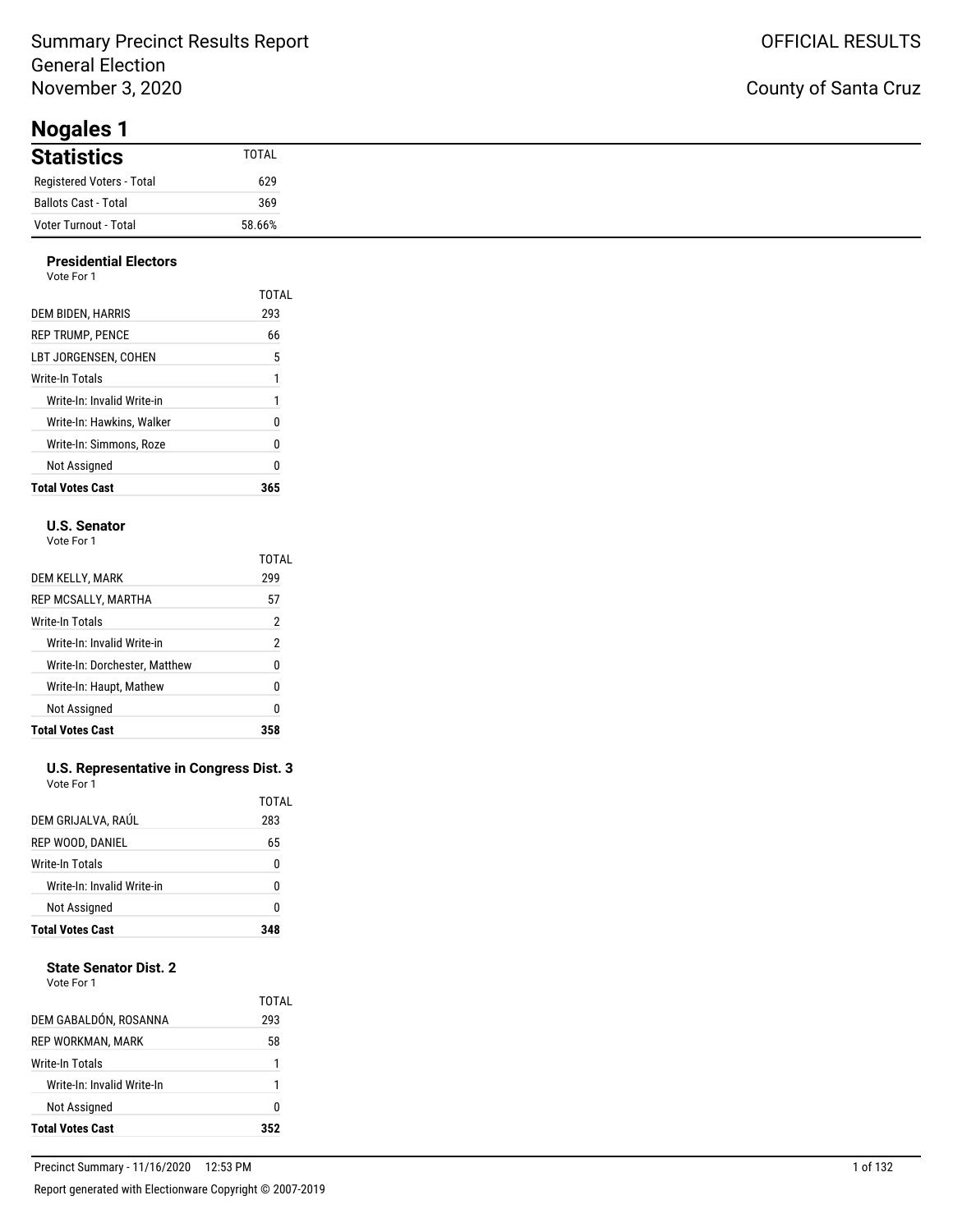#### **State Representative Dist. 2** Vote For

| <b>Total Votes Cast</b>      | 28    |
|------------------------------|-------|
| Not Assigned                 | 0     |
| Write-In: Invalid Write-In 2 | 0     |
| Write-In: Invalid Write-In 1 | 0     |
| Write-In Totals              | 0     |
| REP MCEWEN, DEBORAH          | 56    |
| DEM HERNANDEZ JR., DANIEL    | 241   |
| DEM DALESSANDRO, ANDREA      | 231   |
| VOLE FOI Z                   | TOTAL |

#### **Corporation Commissioner** Vote For 3

|                              | TOTAL |
|------------------------------|-------|
| DEM MUNDELL, WILLIAM "BILL"  | 206   |
| DEM STANFIELD, SHEA          | 189   |
| DEM TOVAR, ANNA              | 264   |
| REP MARQUEZ PETERSON, LEA    | 69    |
| REP O'CONNOR, JAMES "JIM"    | 51    |
| REP SLOAN, ERIC              | 47    |
| Write-In Totals              | 0     |
| Write-In: Gibson, Christina  | 0     |
| Write-In: Invalid Write-in 1 | 0     |
| Write-In: Invalid Write-in 2 | 0     |
| Write-In: Invalid Write-in 3 | 0     |
| Not Assigned                 | N     |
| <b>Total Votes Cast</b>      | 826   |

#### **Board of Supervisors Dist. 1**

Vote For 1

| REP MELENDEZ, MIKE<br>Write-In Totals<br>Write-In: Invalid Write-In<br>Not Assigned | 0<br>N<br>N  |
|-------------------------------------------------------------------------------------|--------------|
|                                                                                     |              |
|                                                                                     |              |
|                                                                                     |              |
|                                                                                     | 74           |
| DEM RUIZ, MANUEL "MANNY"                                                            | TOTAL<br>275 |

#### **County Assessor**

| DEM RAMOS, PABLO A.        | TOTAI<br>316 |
|----------------------------|--------------|
| Write-In Totals            | 5            |
| Write-In: Invalid Write-In | 5            |
| Not Assigned               | O            |
| <b>Total Votes Cast</b>    | 321          |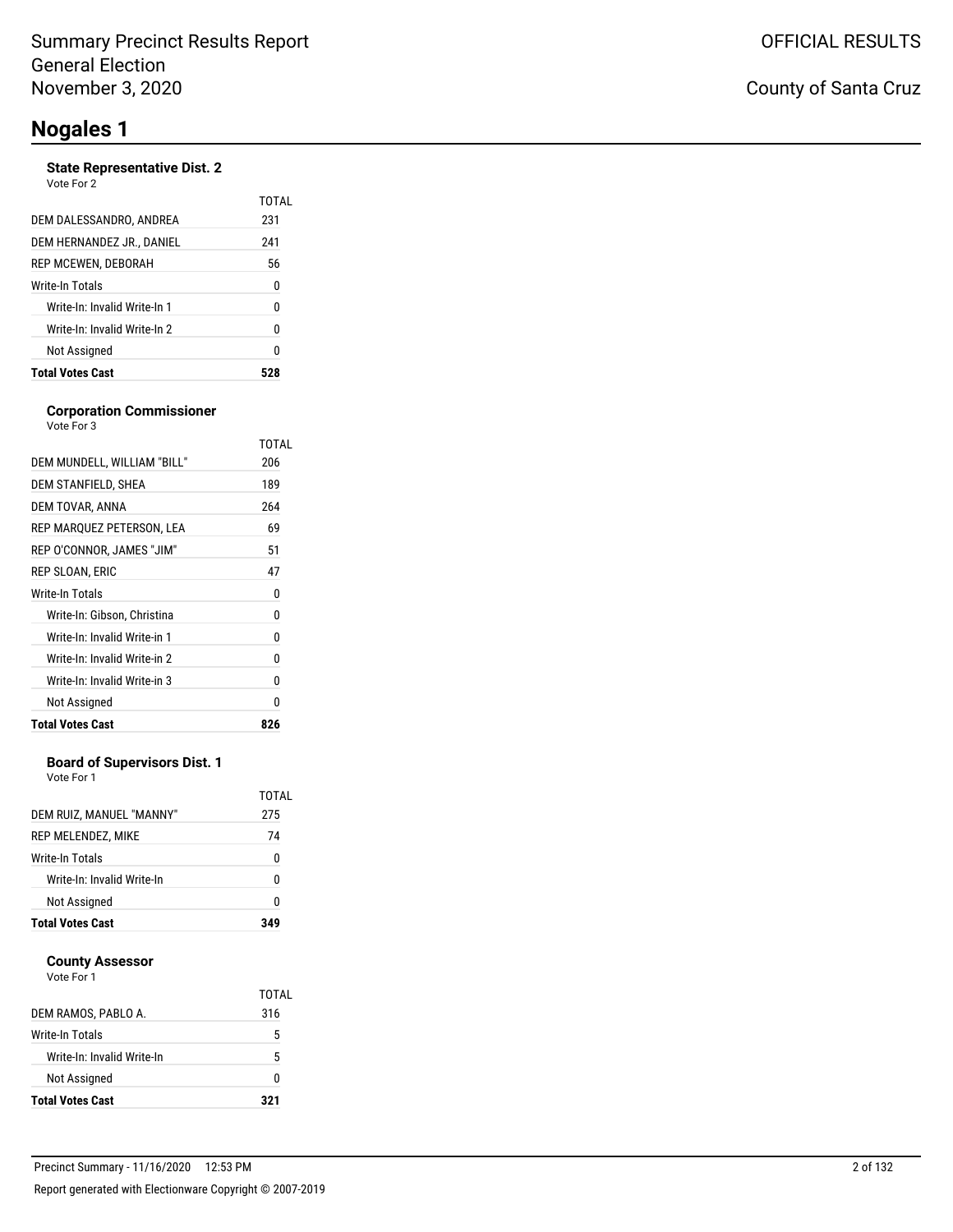#### **County Attorney**

| Vote For 1 |  |  |
|------------|--|--|
|            |  |  |

|                            | TOTAL |
|----------------------------|-------|
| DEM SILVA, GEORGE          | 318   |
| Write-In Totals            | h     |
| Write-In: Invalid Write-In | 6     |
| Not Assigned               | n     |
| <b>Total Votes Cast</b>    | 324   |

#### **County Recorder**

Vote For 1

| <b>Total Votes Cast</b>    |       |
|----------------------------|-------|
| Not Assigned               | Ω     |
| Write-In: Invalid Write-In | 2     |
| Write-In Totals            | 2     |
| IND ALVAREZ, DAVID         | 80    |
| DEM SAINZ, SUZANNE "SUZIE" | 273   |
|                            | TOTAI |

### **County School Superintendent**

| Vote For 1 |  |
|------------|--|
|------------|--|

| <b>Total Votes Cast</b>    | 333   |
|----------------------------|-------|
| Not Assigned               | ŋ     |
| Write-In: Invalid Write-In | 3     |
| Write-In Totals            | 3     |
| DEM VELÁSOUEZ. ALFREDO I.  | 330   |
|                            | TOTAL |

#### **County Sheriff**

| <b>Total Votes Cast</b>     | 355   |
|-----------------------------|-------|
| Not Assigned                | 0     |
| Write-In: Invalid Write-In  | 0     |
| Write-In Totals             | 0     |
| IND IBARRA, ANDREW          | 13    |
| IND AGOSTTINI, JOSÉ         | 64    |
| DEM HATHAWAY, JAMES "DAVID" | 278   |
|                             | TOTAL |
| Vote For 1                  |       |

#### **County Treasurer**

|                            | TOTAL |
|----------------------------|-------|
| DEM GARDNER GUTFAHR, LIZ   | 328   |
| Write-In Totals            | 3     |
| Write-In: Invalid Write-In | 3     |
| <b>Not Assigned</b>        | O     |
| <b>Total Votes Cast</b>    | 331   |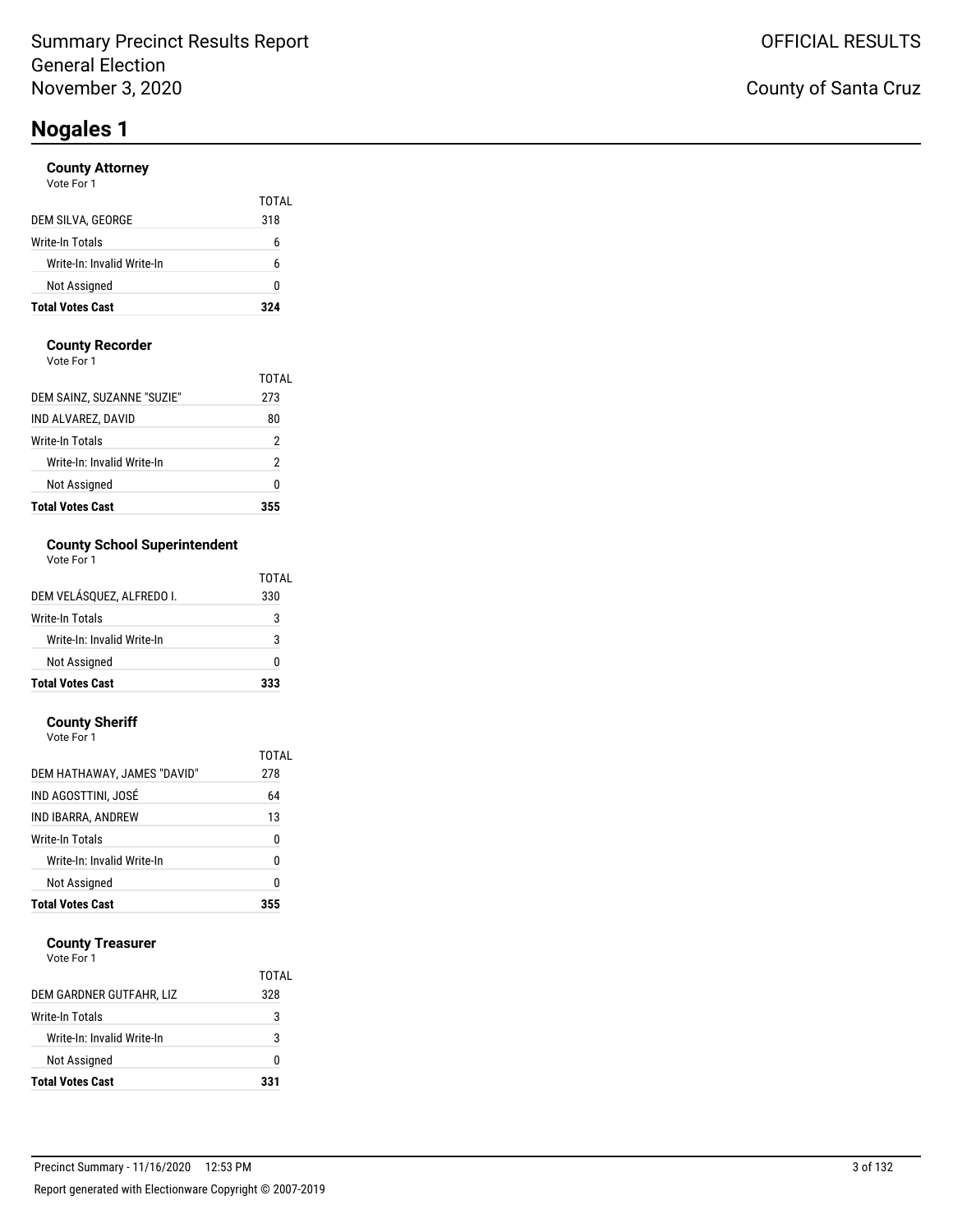#### **Supr Ct Retn/BRUTINEL,ROBERT**

| <b>Total Votes Cast</b> | 318   |
|-------------------------|-------|
| N <sub>0</sub>          | 96    |
| <b>YES</b>              | 222   |
|                         | TOTAL |
| Vote For 1              |       |

#### **Supr Ct Retn/GOULD, ANDREW W.**

Vote For 1

| <b>Total Votes Cast</b> | 314   |
|-------------------------|-------|
| NO                      | 109   |
| YES                     | 205   |
|                         | TOTAL |

### **Supr Ct Retn/LOPEZ IV, JOHN**

Vote For 1

| <b>Total Votes Cast</b> | 315   |
|-------------------------|-------|
| NO                      | 82    |
| YES                     | 233   |
|                         | TOTAL |

#### **Ct App Div2/EPPICH, KARL**

Vote For 1

| <b>Total Votes Cast</b> | 310   |
|-------------------------|-------|
| N <sub>0</sub>          | 99    |
| <b>YES</b>              | 211   |
|                         | TOTAL |

#### **Ct App Div2/VASQUEZ, GARYE**

Vote For 1

|                         | TOTAL |
|-------------------------|-------|
| <b>YES</b>              | 249   |
| N <sub>0</sub>          | 62    |
| <b>Total Votes Cast</b> | 311   |

### **Judge of the Superior Court Div. 2**

|                            | TOTAL |
|----------------------------|-------|
| ORTEGA, LILIANA            | 221   |
| RUEDA. JOSEPH              | 121   |
| Write-In Totals            | O     |
| Write-In: Invalid Write-In | n     |
| Not Assigned               | n     |
| <b>Total Votes Cast</b>    | 342   |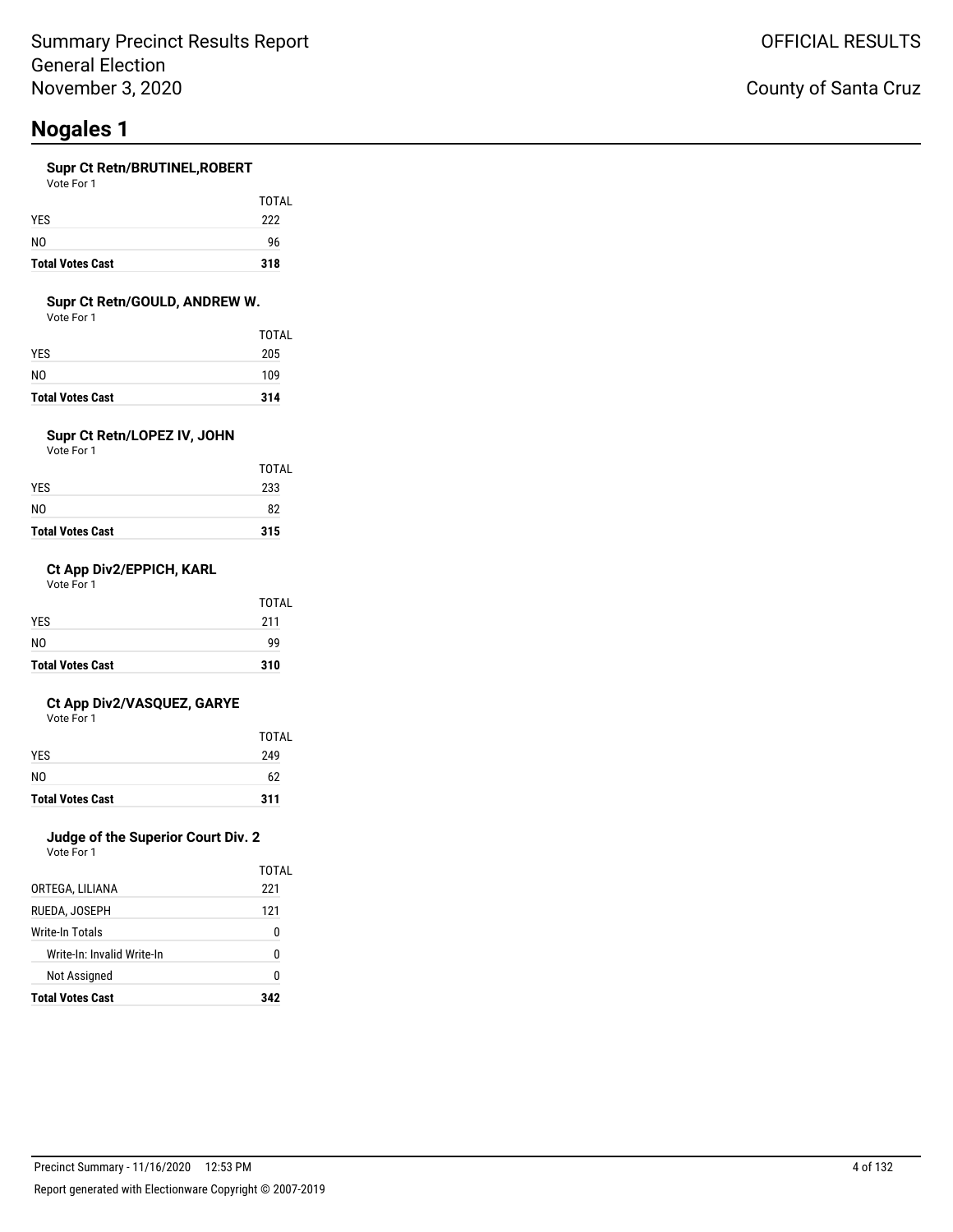#### **Council Member Nogales**

| <b>Total Votes Cast</b>    | 350   |
|----------------------------|-------|
| Not Assigned               | 0     |
| Write-In: Invalid Write-In | 0     |
| Write-In Totals            | 0     |
| HANESSIAN, NUBAR           | 145   |
| BONILLA JR., SAULO         | 205   |
| Vote For 1                 | TOTAL |

#### **PROPOSITION 207**

Vote For 1

| <b>Total Votes Cast</b> | 339   |
|-------------------------|-------|
| NO.                     | 157   |
| <b>YES</b>              | 182   |
|                         | TOTAL |

#### **PROPOSITION 208**

| Vote For 1 |  |  |  |
|------------|--|--|--|
|------------|--|--|--|

| <b>Total Votes Cast</b> | 339   |
|-------------------------|-------|
| NO                      | 131   |
| YES                     | 208   |
|                         | TOTAL |

#### **PROPOSITION 405 NOGALES**

Vote For 1

| <b>Total Votes Cast</b> | 302          |
|-------------------------|--------------|
| NO                      | 117          |
| <b>YES</b>              | 185          |
|                         | <b>TOTAL</b> |

#### **PROPOSITION 406 NOGALES**

Vote For 1

| TOTAL |
|-------|
| 145   |
| 176   |
| 321   |
|       |

#### **PROPOSITION 407 NOGALES**

Vote For 1

|                         | <b>TOTAL</b> |
|-------------------------|--------------|
| <b>YES</b>              | 170          |
| NO.                     | 149          |
| <b>Total Votes Cast</b> | 319          |

### **PROPOSITION 408 NOGALES**

| Vote For 1 |  |
|------------|--|
|------------|--|

| <b>Total Votes Cast</b> | 320   |
|-------------------------|-------|
| N <sub>0</sub>          | 119   |
| <b>YES</b>              | 201   |
|                         | TOTAL |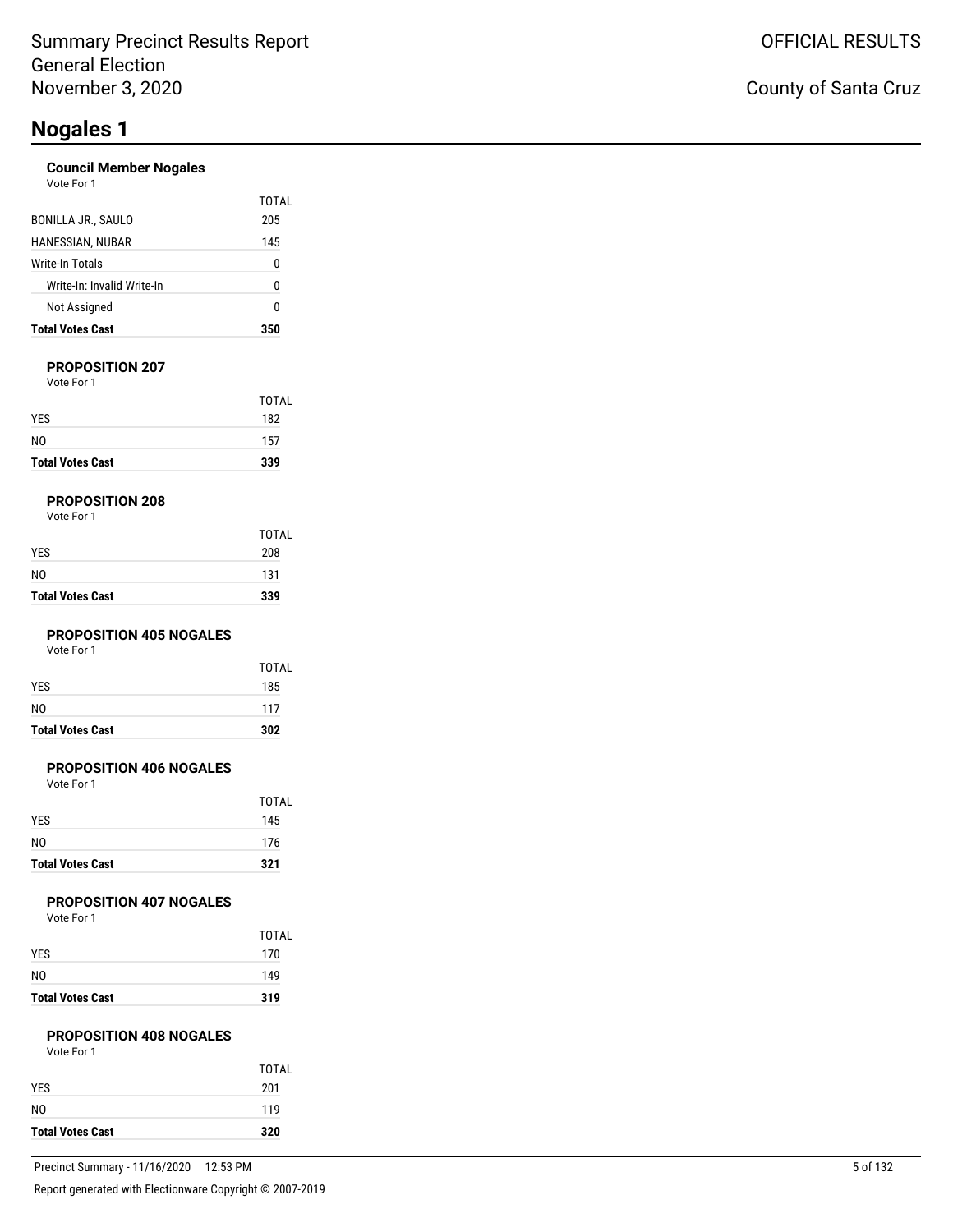#### **PROPOSITION 409 NOGALES**

| <b>Total Votes Cast</b> | 322   |
|-------------------------|-------|
| NO                      | 103   |
| YES                     | 219   |
|                         | TOTAL |
| Vote For 1              |       |

#### **PROPOSITION 410 NOGALES**

Vote For 1

|                         | <b>TOTAL</b> |
|-------------------------|--------------|
| YES                     | 216          |
| NO                      | 105          |
| <b>Total Votes Cast</b> | 321          |

### **PROPOSITION 411 NOGALES**

Vote For 1

| <b>Total Votes Cast</b> | 321   |
|-------------------------|-------|
| NO                      | 104   |
| YES                     | 217   |
|                         | TOTAL |

### **PROPOSITION 412 NOGALES**

| <b>Total Votes Cast</b> | 315          |
|-------------------------|--------------|
| NO                      | 122          |
| YES                     | 193          |
|                         | <b>TOTAL</b> |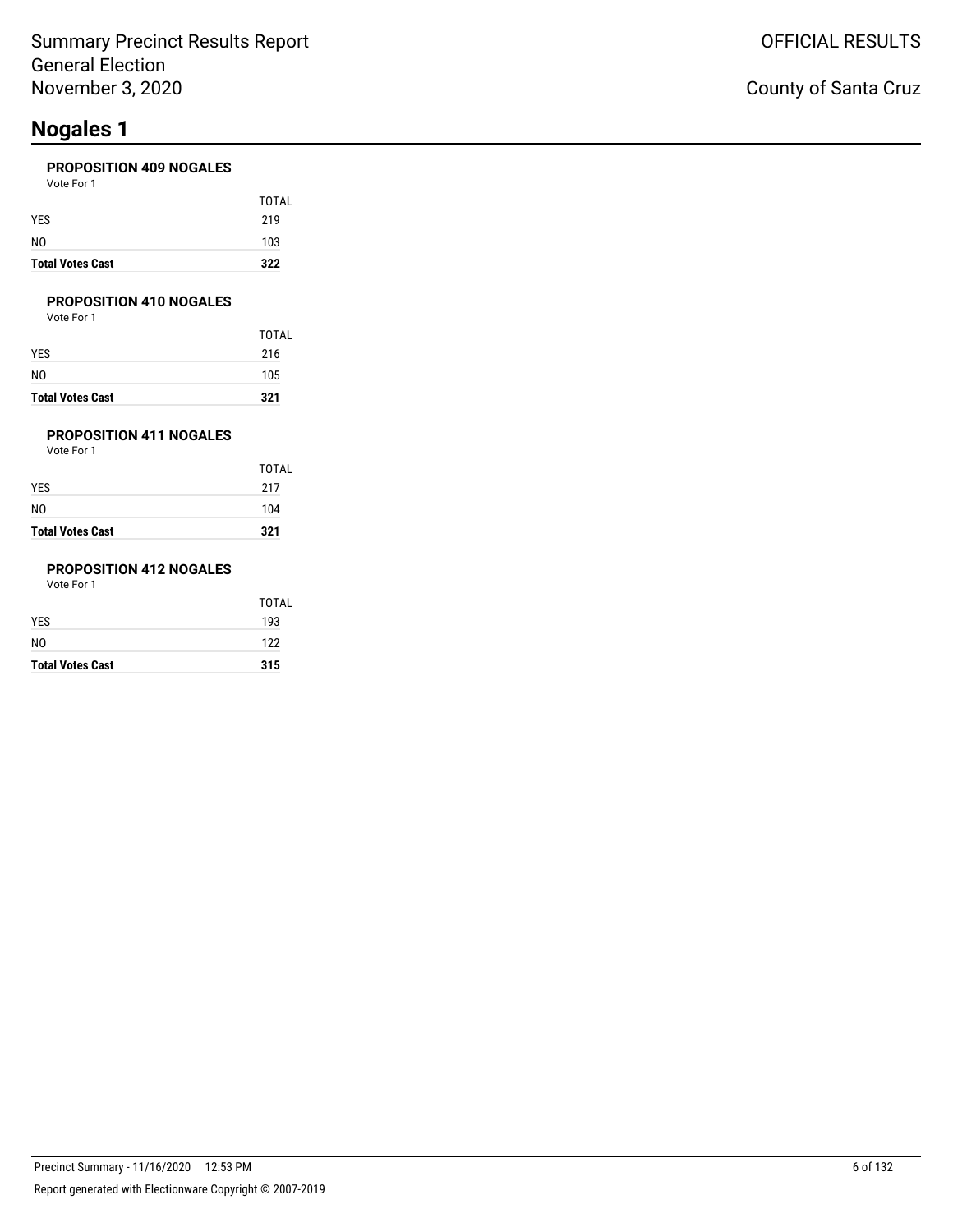### Summary Precinct Results Report General Election November 3, 2020

**Nogales 2**

## County of Santa Cruz

| $110$ guito $\sim$        |        |
|---------------------------|--------|
| <b>Statistics</b>         | TOTAL  |
| Registered Voters - Total | .681   |
| Ballots Cast - Total      | 834    |
| Voter Turnout - Total     | 49.61% |

#### **Presidential Electors**

| <b>Total Votes Cast</b>    |       |
|----------------------------|-------|
| Not Assigned               | Ω     |
| Write-In: Simmons, Roze    | 0     |
| Write-In: Hawkins. Walker  | 0     |
| Write-In: Invalid Write-in | 1     |
| Write-In Totals            | 1     |
| LBT JORGENSEN. COHEN       | 11    |
| <b>REP TRUMP, PENCE</b>    | 161   |
| DEM BIDEN, HARRIS          | 641   |
|                            | TOTAL |
| Vote For 1                 |       |

#### **U.S. Senator**

Vote For 1

|                               | TOTAL |
|-------------------------------|-------|
| DEM KELLY, MARK               | 663   |
| REP MCSALLY, MARTHA           | 142   |
| Write-In Totals               | 4     |
| Write-In: Invalid Write-in    | 4     |
| Write-In: Dorchester, Matthew | N     |
| Write-In: Haupt, Mathew       | 0     |
| Not Assigned                  | 0     |
| <b>Total Votes Cast</b>       |       |

#### **U.S. Representative in Congress Dist. 3** Vote For 1

| <b>Total Votes Cast</b>    | 813          |
|----------------------------|--------------|
| Not Assigned               | 0            |
| Write-In: Invalid Write-in | 2            |
| Write-In Totals            | 2            |
| REP WOOD, DANIEL           | 137          |
| DEM GRIJALVA, RAÚL         | TOTAL<br>674 |
|                            |              |

#### **State Senator Dist. 2**

| DEM GABALDÓN, ROSANNA      | TOTAL<br>663 |
|----------------------------|--------------|
| REP WORKMAN, MARK          | 133          |
| Write-In Totals            |              |
| Write-In: Invalid Write-In | 1            |
| Not Assigned               | 0            |
| <b>Total Votes Cast</b>    |              |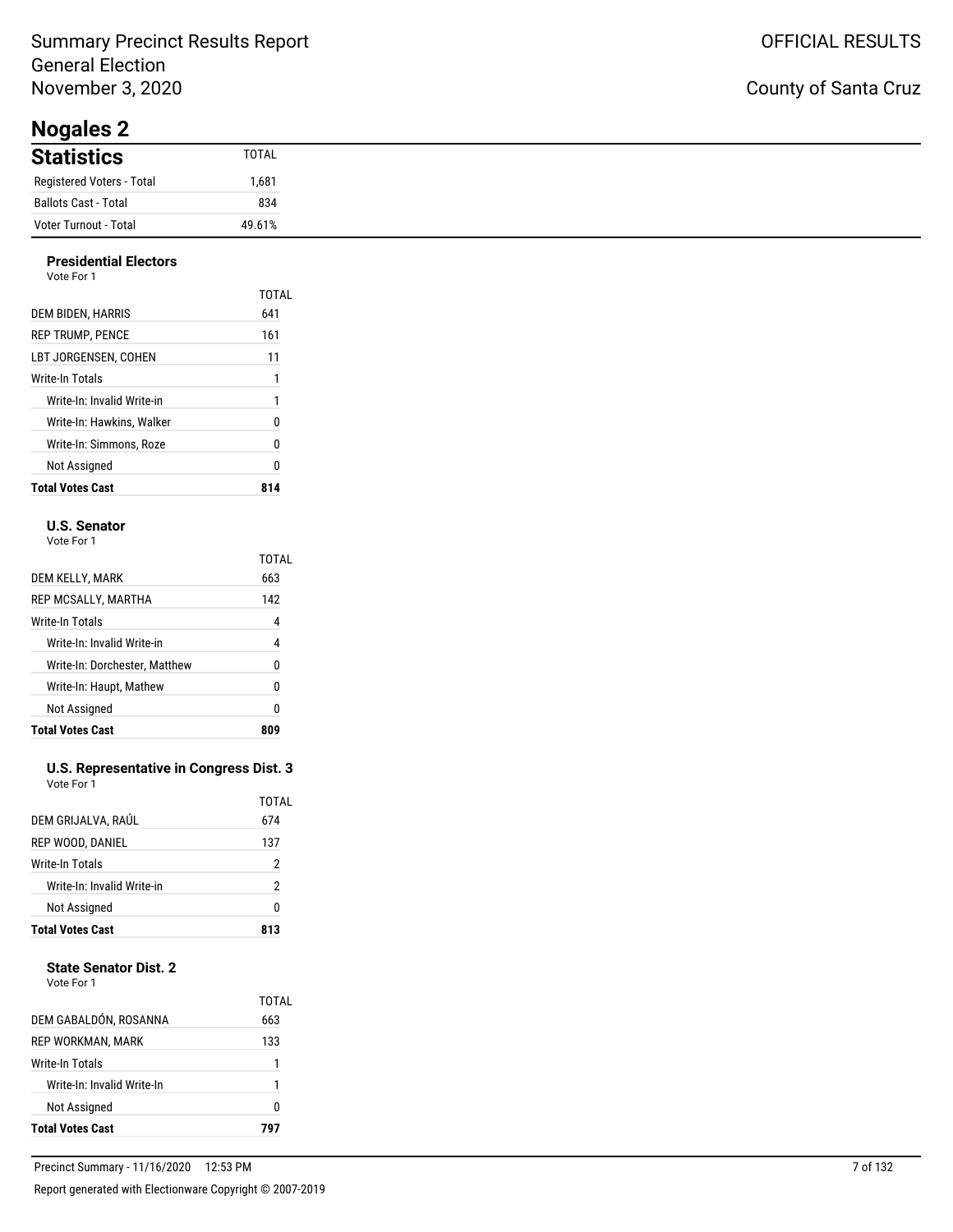#### **State Representative Dist. 2** Vote For 2

| <b>Total Votes Cast</b>      | 1.174        |
|------------------------------|--------------|
| Not Assigned                 | 0            |
| Write-In: Invalid Write-In 2 | 0            |
| Write-In: Invalid Write-In 1 | 3            |
| Write-In Totals              | 3            |
| REP MCEWEN, DEBORAH          | 118          |
| DEM HERNANDEZ JR., DANIEL    | 579          |
| DEM DALESSANDRO, ANDREA      | TOTAL<br>474 |
| VULCIUI <i>L</i>             |              |

#### **Corporation Commissioner**

| <b>Total Votes Cast</b>      | 1.795 |
|------------------------------|-------|
| Not Assigned                 | 0     |
| Write-In: Invalid Write-in 3 | 0     |
| Write-In: Invalid Write-in 2 | 1     |
| Write-In: Invalid Write-in 1 | 1     |
| Write-In: Gibson, Christina  | 0     |
| Write-In Totals              | 2     |
| REP SLOAN, ERIC              | 96    |
| REP O'CONNOR, JAMES "JIM"    | 109   |
| REP MARQUEZ PETERSON, LEA    | 143   |
| DEM TOVAR, ANNA              | 604   |
| DEM STANFIELD, SHEA          | 428   |
| DEM MUNDELL, WILLIAM "BILL"  | 413   |
|                              | TOTAL |
| Vote For 3                   |       |

#### **Board of Supervisors Dist. 1**

Vote For 1

| DEM RUIZ, MANUEL "MANNY"   | TOTAL<br>624 |
|----------------------------|--------------|
| REP MELENDEZ, MIKE         | 177          |
| Write-In Totals            | 4            |
| Write-In: Invalid Write-In | 4            |
| Not Assigned               | 0            |
| <b>Total Votes Cast</b>    | 805          |

#### **County Assessor**

| DEM RAMOS, PABLO A.        | TOTAL<br>716 |
|----------------------------|--------------|
| Write-In Totals            |              |
| Write-In: Invalid Write-In | 7            |
| Not Assigned               | O            |
| <b>Total Votes Cast</b>    | 723          |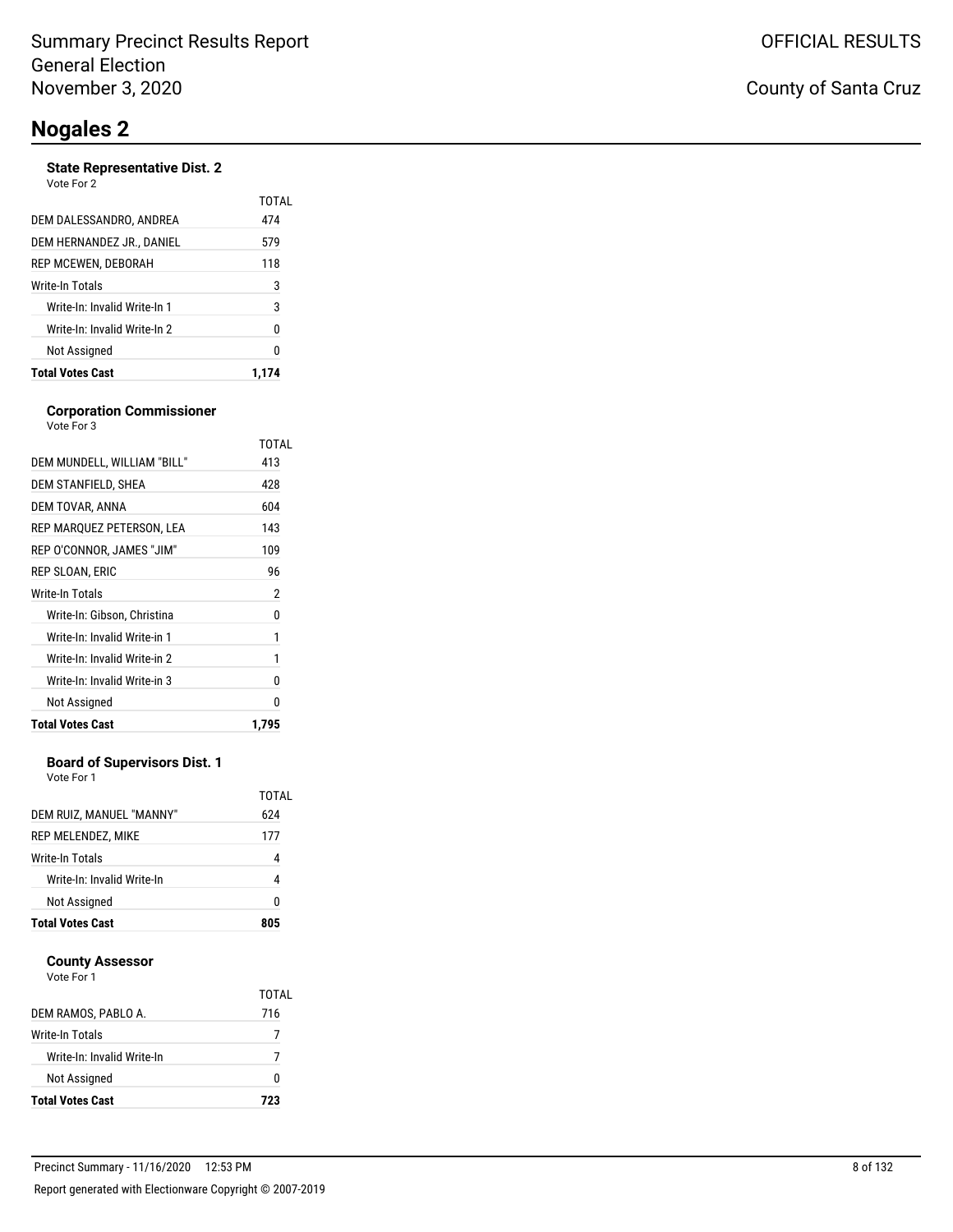#### **County Attorney**

| <b>Total Votes Cast</b>    | 731          |
|----------------------------|--------------|
| Not Assigned               | 0            |
| Write-In: Invalid Write-In | 8            |
| Write-In Totals            | 8            |
| DEM SILVA, GEORGE          | TOTAL<br>723 |
| Vote For 1                 |              |

#### **County Recorder**

Vote For 1

| <b>Total Votes Cast</b>    |       |
|----------------------------|-------|
| Not Assigned               | 0     |
| Write-In: Invalid Write-In | 2     |
| Write-In Totals            | 2     |
| IND ALVAREZ, DAVID         | 184   |
| DEM SAINZ, SUZANNE "SUZIE" | 601   |
|                            | TOTAI |

### **County School Superintendent**

| Vote For 1 |  |
|------------|--|
|------------|--|

|                            | TOTAL |
|----------------------------|-------|
| DEM VELÁSOUEZ. ALFREDO I.  | 738   |
| Write-In Totals            | 3     |
| Write-In: Invalid Write-In | 3     |
| <b>Not Assigned</b>        | O     |
| <b>Total Votes Cast</b>    | 741   |

#### **County Sheriff** Vote For 1

| <b>Total Votes Cast</b>     | 800          |
|-----------------------------|--------------|
| Not Assigned                | 0            |
| Write-In: Invalid Write-In  | 1            |
| Write-In Totals             | 1            |
| IND IBARRA, ANDREW          | 49           |
| IND AGOSTTINI, JOSÉ         | 155          |
| DEM HATHAWAY, JAMES "DAVID" | TOTAL<br>595 |
| VULT FUIT                   |              |

#### **County Treasurer**

|                            | TOTAL |
|----------------------------|-------|
| DEM GARDNER GUTFAHR, LIZ   | 735   |
| Write-In Totals            |       |
| Write-In: Invalid Write-In |       |
| Not Assigned               | o     |
| <b>Total Votes Cast</b>    | 739   |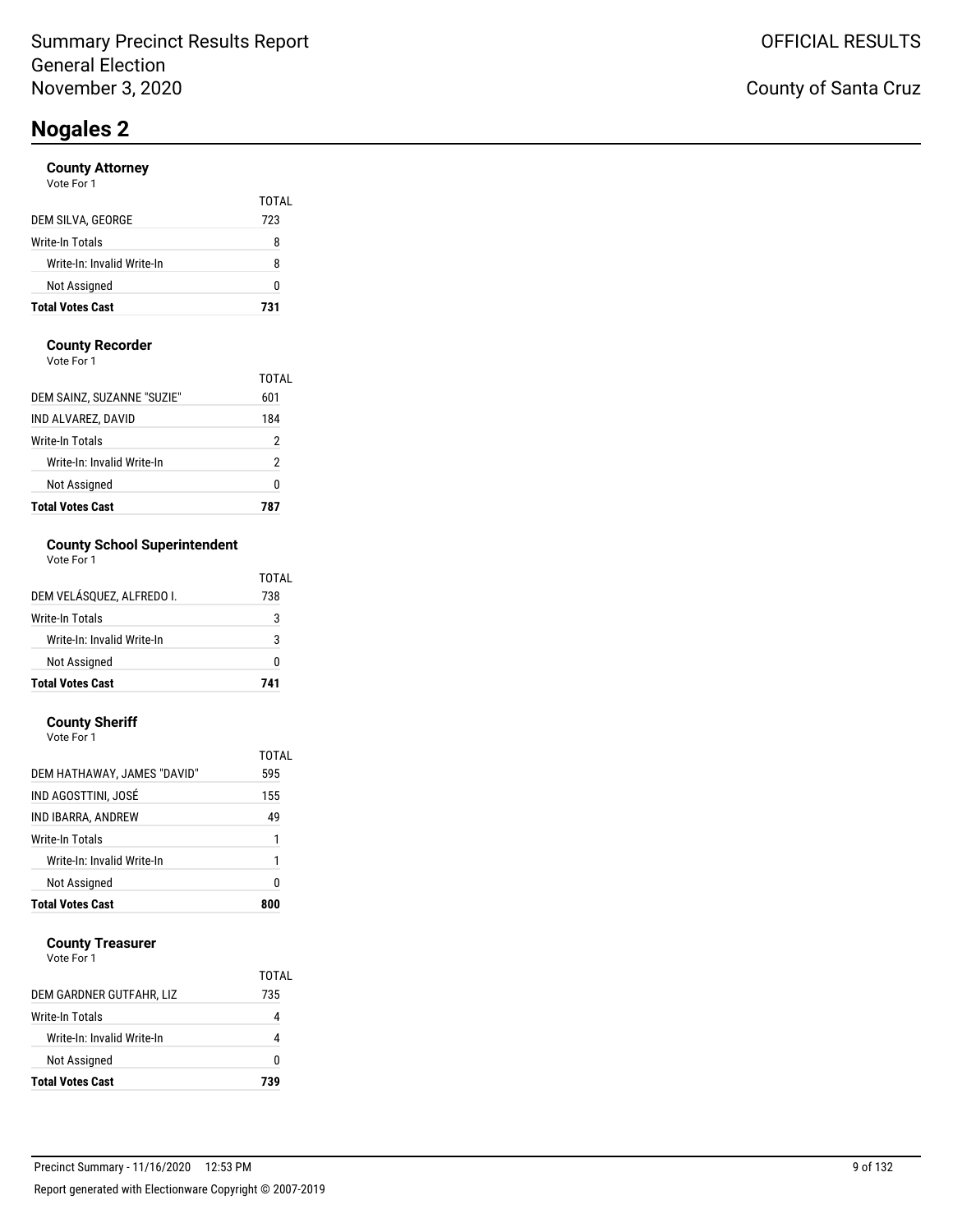#### **Supr Ct Retn/BRUTINEL,ROBERT**

| Vote For 1 |              |
|------------|--------------|
|            | <b>TOTAL</b> |
| <b>YES</b> | 543          |
| NO.        | 201          |

#### **Supr Ct Retn/GOULD, ANDREW W.**

**Total Votes Cast 744**

Vote For 1

| <b>Total Votes Cast</b> | 727          |
|-------------------------|--------------|
| N0                      | 192          |
| YES                     | 535          |
|                         | <b>TOTAL</b> |

### **Supr Ct Retn/LOPEZ IV, JOHN**

Vote For 1

| <b>Total Votes Cast</b> | 728   |
|-------------------------|-------|
| NO                      | 155   |
| YES                     | 573   |
|                         | TOTAL |

#### **Ct App Div2/EPPICH, KARL**

Vote For 1

| <b>Total Votes Cast</b> | 720          |
|-------------------------|--------------|
| N <sub>0</sub>          | 192          |
| <b>YES</b>              | 528          |
|                         | <b>TOTAL</b> |

#### **Ct App Div2/VASQUEZ, GARYE**

Vote For 1

| <b>Total Votes Cast</b> | 733   |
|-------------------------|-------|
| N <sub>0</sub>          | 138   |
| <b>YES</b>              | 595   |
|                         | TOTAL |

### **Judge of the Superior Court Div. 2**

|                            | TOTAL |
|----------------------------|-------|
| ORTEGA, LILIANA            | 429   |
| RUEDA. JOSEPH              | 332   |
| Write-In Totals            | 1     |
| Write-In: Invalid Write-In | 1     |
| <b>Not Assigned</b>        | O     |
| <b>Total Votes Cast</b>    | 762   |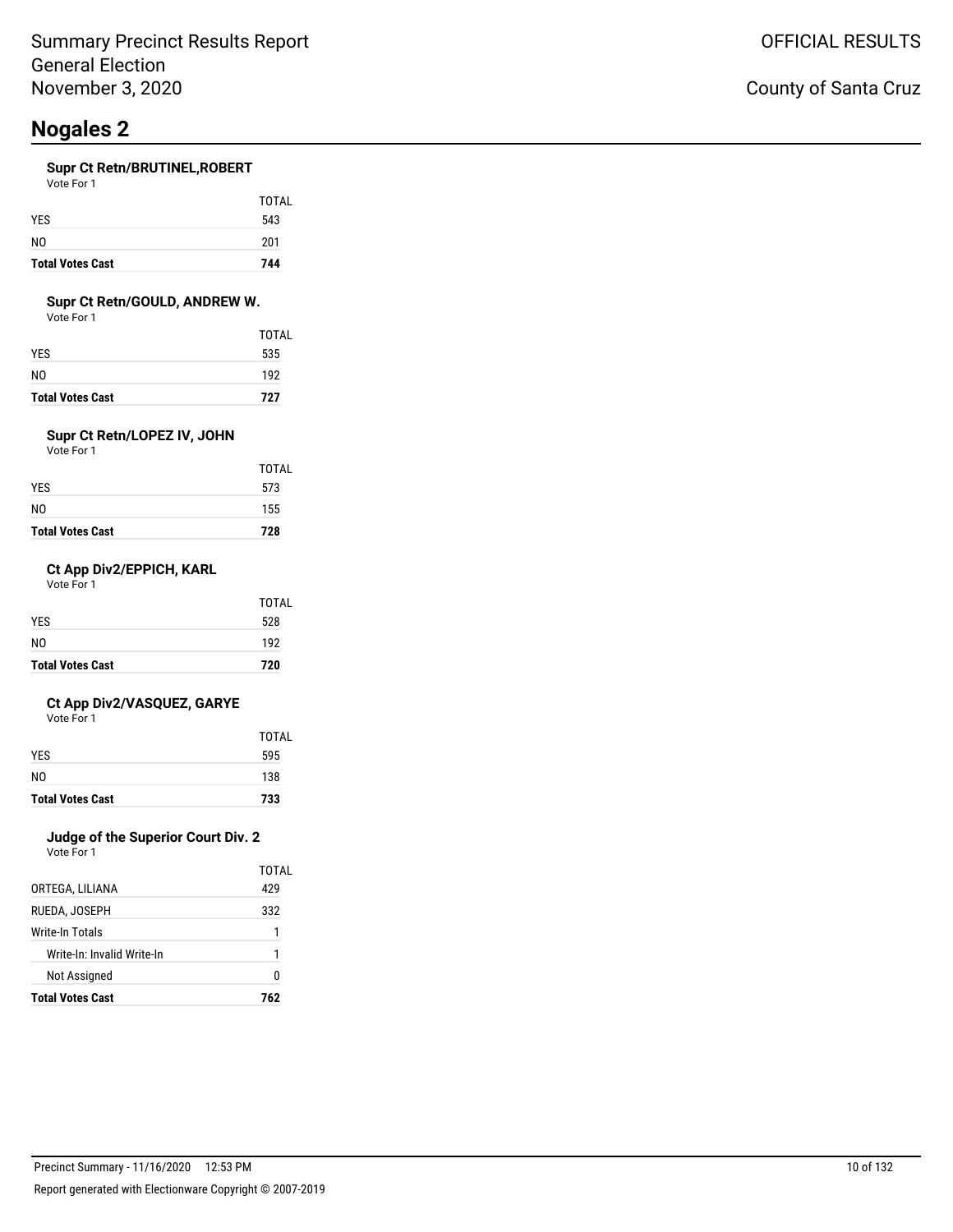#### **Council Member Nogales**

| <b>Total Votes Cast</b>    |       |
|----------------------------|-------|
| Not Assigned               | N     |
| Write-In: Invalid Write-In | 4     |
| Write-In Totals            | 4     |
| HANESSIAN, NUBAR           | 315   |
| BONILLA JR., SAULO         | 454   |
| Vote For 1                 | TOTAL |

#### **PROPOSITION 207**

Vote For 1

| <b>Total Votes Cast</b> | 770          |
|-------------------------|--------------|
| N <sub>0</sub>          | 330          |
| <b>YES</b>              | 440          |
|                         | <b>TOTAL</b> |

#### **PROPOSITION 208**

| Vote For 1 |  |
|------------|--|
|------------|--|

| <b>Total Votes Cast</b> | 768   |
|-------------------------|-------|
| NO                      | 243   |
| <b>YES</b>              | 525   |
|                         | TOTAL |

#### **PROPOSITION 405 NOGALES**

Vote For 1

| <b>Total Votes Cast</b> | 709   |
|-------------------------|-------|
| N <sub>0</sub>          | 265   |
| <b>YES</b>              | 444   |
|                         | TOTAL |

#### **PROPOSITION 406 NOGALES**

Vote For 1

| <b>TOTAL</b> |
|--------------|
| 373          |
| 366          |
| 739          |
|              |

#### **PROPOSITION 407 NOGALES**

Vote For 1

| <b>Total Votes Cast</b> | 738   |
|-------------------------|-------|
| N <sub>0</sub>          | 310   |
| <b>YES</b>              | 428   |
|                         | TOTAL |

### **PROPOSITION 408 NOGALES**

| Vote For 1 |  |
|------------|--|
|------------|--|

|                         | TOTAL |
|-------------------------|-------|
| <b>YES</b>              | 500   |
| N <sub>0</sub>          | 238   |
| <b>Total Votes Cast</b> | 738   |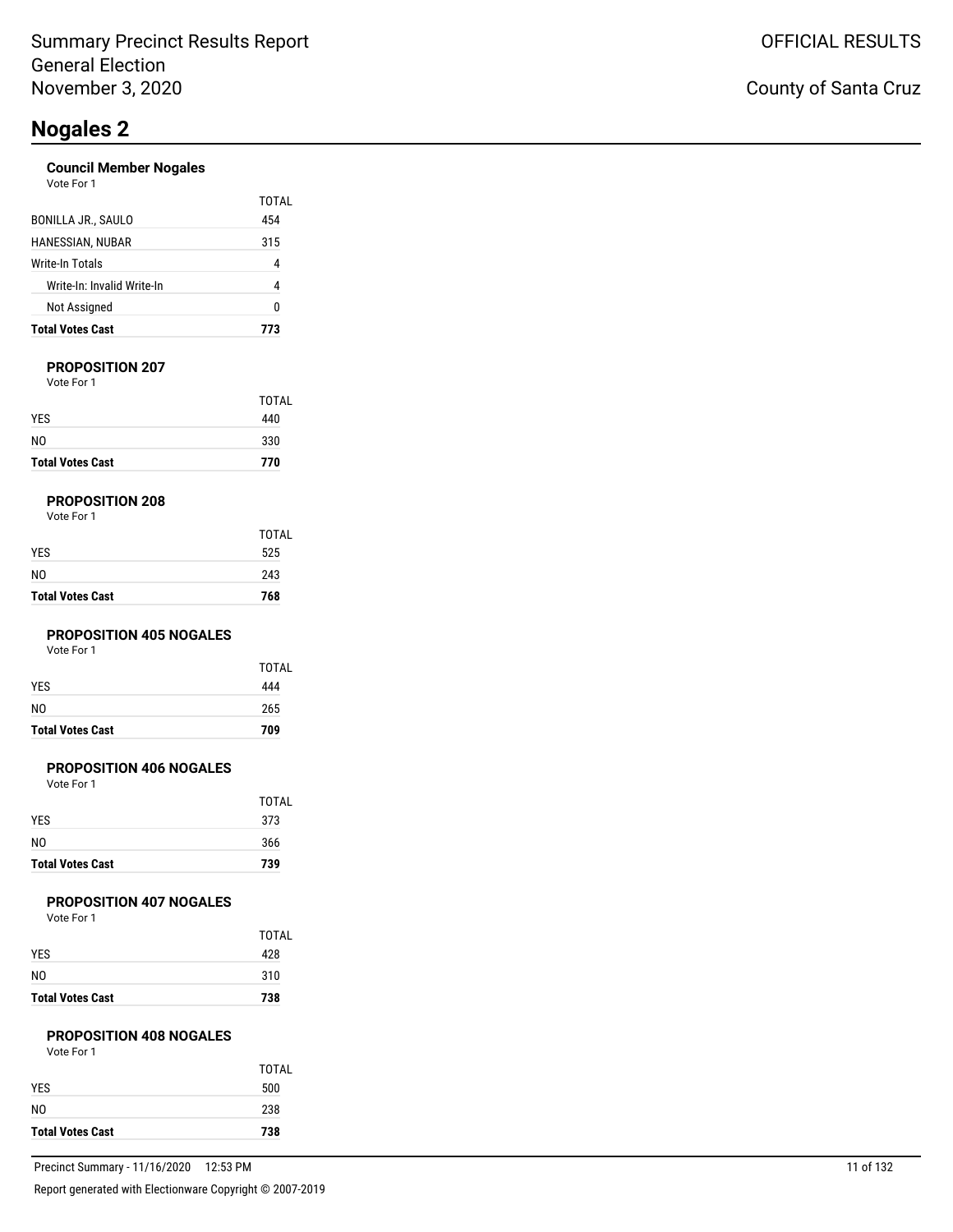#### **PROPOSITION 409 NOGALES**

| <b>Total Votes Cast</b> | 736   |
|-------------------------|-------|
| NO                      | 253   |
| YES                     | 483   |
|                         | TOTAL |
| Vote For 1              |       |

#### **PROPOSITION 410 NOGALES**

Vote For 1

|                         | TOTAL |
|-------------------------|-------|
| YES                     | 504   |
| NO                      | 231   |
| <b>Total Votes Cast</b> | 735   |

### **PROPOSITION 411 NOGALES**

Vote For 1

| <b>Total Votes Cast</b> | 742          |
|-------------------------|--------------|
| NO                      | 246          |
| YES                     | 496          |
|                         | <b>TOTAL</b> |

### **PROPOSITION 412 NOGALES**

| <b>Total Votes Cast</b> | 743          |
|-------------------------|--------------|
| NO                      | 242          |
| YES                     | 501          |
|                         | <b>TOTAL</b> |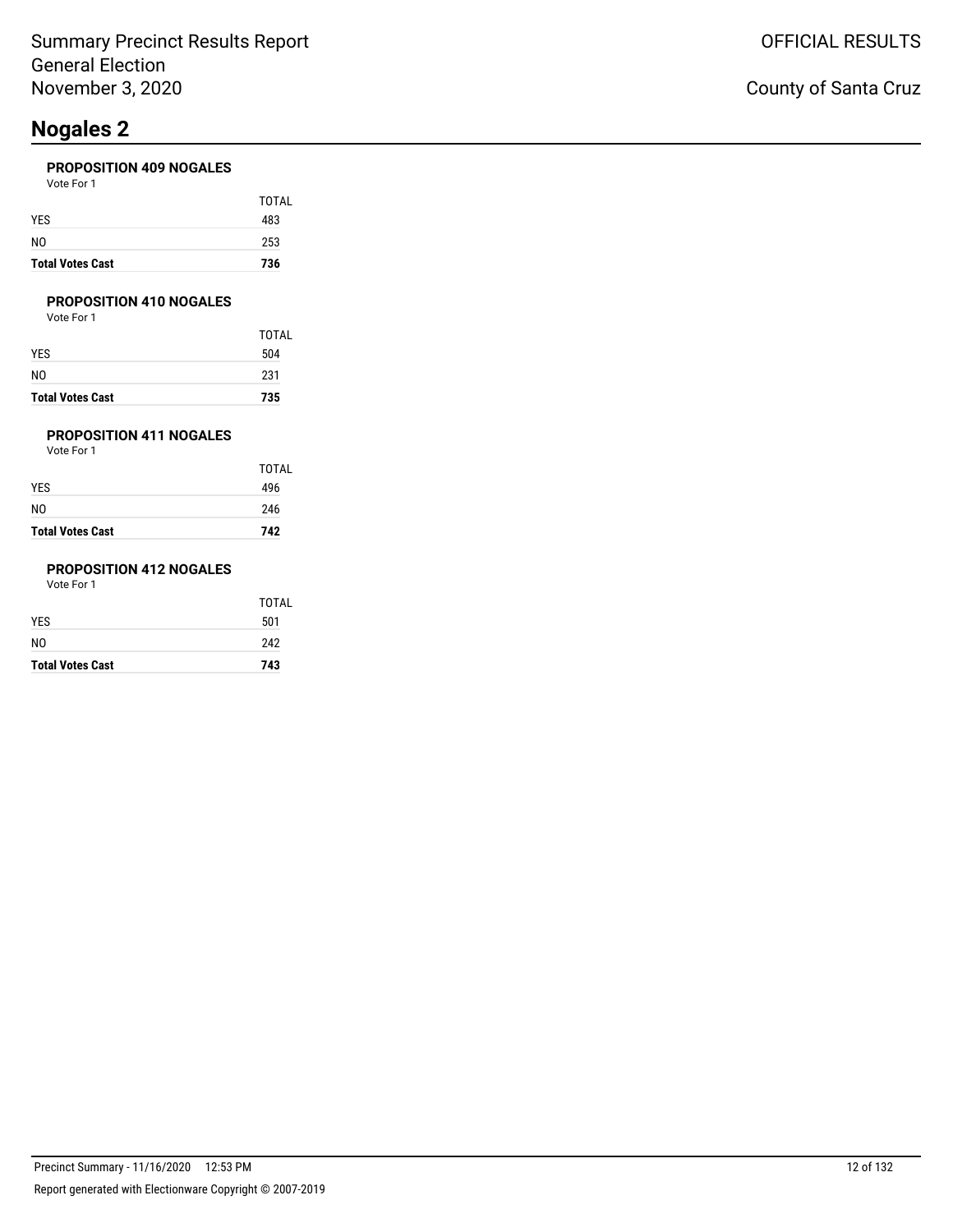### Summary Precinct Results Report General Election November 3, 2020

**Nogales 3**

### County of Santa Cruz

| nogaloo o                 |        |
|---------------------------|--------|
| <b>Statistics</b>         | TOTAL  |
| Registered Voters - Total | 1,002  |
| Ballots Cast - Total      | 541    |
| Voter Turnout - Total     | 53.99% |

#### **Presidential Electors** Vote For 1

| <b>Total Votes Cast</b>    | 523   |
|----------------------------|-------|
| Not Assigned               | 0     |
| Write-In: Simmons. Roze    | 1     |
| Write-In: Hawkins. Walker  | 0     |
| Write-In: Invalid Write-in | 0     |
| Write-In Totals            | 1     |
| LBT JORGENSEN. COHEN       | 7     |
| <b>REP TRUMP, PENCE</b>    | 130   |
| DEM BIDEN, HARRIS          | 385   |
|                            | TOTAL |
| .                          |       |

#### **U.S. Senator**

Vote For 1

|                               | TOTAL |
|-------------------------------|-------|
| DEM KELLY, MARK               | 396   |
| REP MCSALLY, MARTHA           | 122   |
| Write-In Totals               |       |
| Write-In: Invalid Write-in    | 1     |
| Write-In: Dorchester, Matthew | N     |
| Write-In: Haupt, Mathew       | ŋ     |
| Not Assigned                  | 0     |
| <b>Total Votes Cast</b>       |       |

#### **U.S. Representative in Congress Dist. 3** Vote For 1

| <b>Total Votes Cast</b>    | 519   |
|----------------------------|-------|
| Not Assigned               | ŋ     |
| Write-In: Invalid Write-in | U     |
| Write-In Totals            | 0     |
| REP WOOD, DANIEL           | 117   |
| DEM GRIJALVA, RAÚL         | 402   |
|                            | TOTAL |

#### **State Senator Dist. 2**

| Vote For 1 |  |
|------------|--|
|            |  |

| <b>Total Votes Cast</b>    | 514          |
|----------------------------|--------------|
| Not Assigned               | n            |
| Write-In: Invalid Write-In | n            |
| Write-In Totals            | 0            |
| REP WORKMAN, MARK          | 113          |
| DEM GABALDÓN, ROSANNA      | TOTAL<br>401 |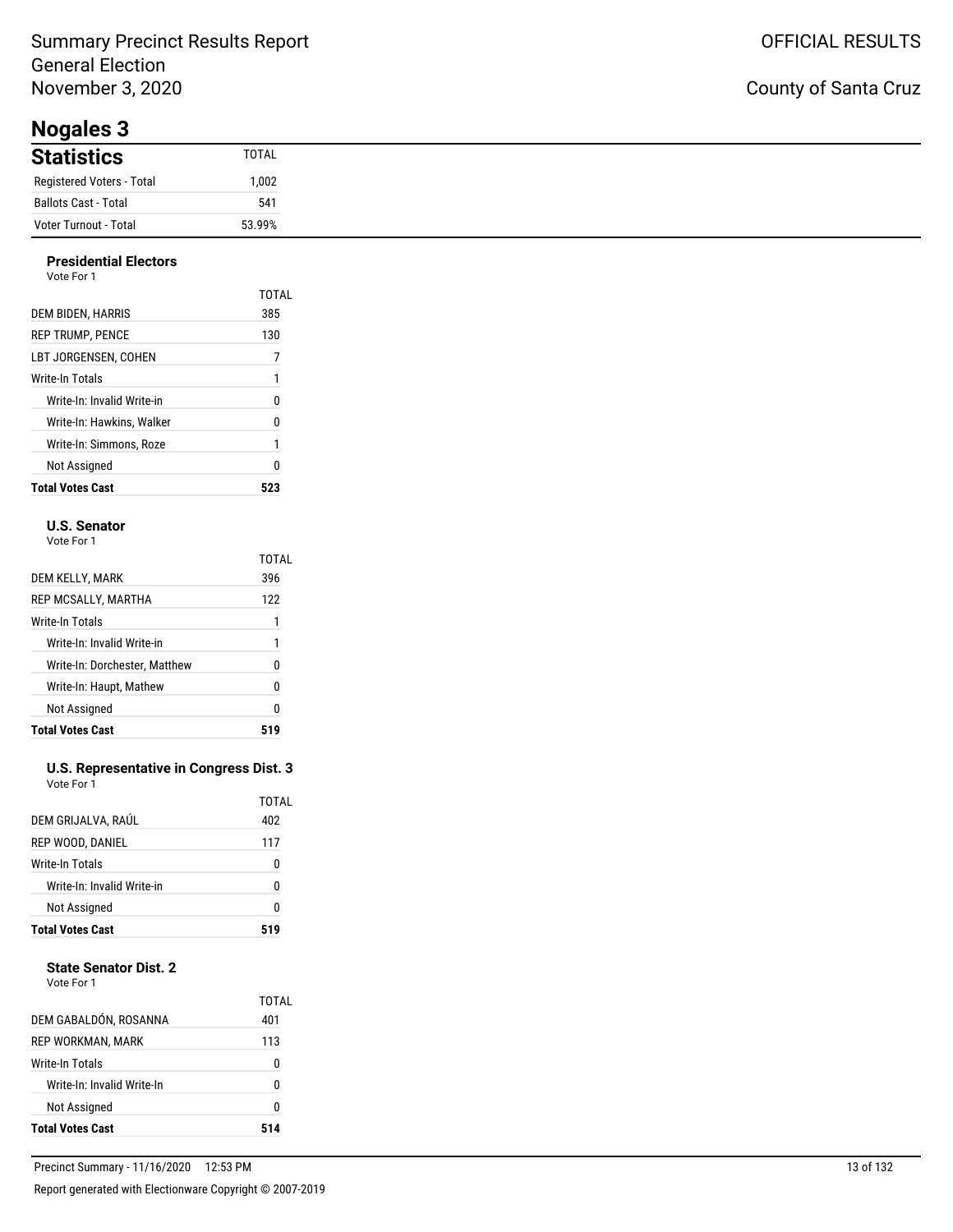#### **State Representative Dist. 2** Vote For

| <b>Total Votes Cast</b>      | 761          |
|------------------------------|--------------|
| Not Assigned                 | 0            |
| Write-In: Invalid Write-In 2 | 0            |
| Write-In: Invalid Write-In 1 | 0            |
| Write-In Totals              | 0            |
| REP MCEWEN, DEBORAH          | 109          |
| DEM HERNANDEZ JR., DANIEL    | 354          |
| DEM DALESSANDRO, ANDREA      | TOTAL<br>298 |
| vuue rui z                   |              |

#### **Corporation Commissioner**

| Not Assigned                                                 | 0      |
|--------------------------------------------------------------|--------|
| Write-In: Invalid Write-in 2<br>Write-In: Invalid Write-in 3 | 0<br>0 |
|                                                              |        |
| Write-In: Invalid Write-in 1                                 | 0      |
| Write-In: Gibson, Christina                                  | 0      |
| <b>Write-In Totals</b>                                       | 0      |
| REP SLOAN, ERIC                                              | 79     |
| REP O'CONNOR, JAMES "JIM"                                    | 96     |
| REP MARQUEZ PETERSON, LEA                                    | 111    |
| DEM TOVAR, ANNA                                              | 380    |
| DEM STANFIELD, SHEA                                          | 252    |
| DEM MUNDELL, WILLIAM "BILL"                                  | 271    |
|                                                              | TOTAL  |

#### **Board of Supervisors Dist. 1**

Vote For 1

| DEM RUIZ, MANUEL "MANNY"   | TOTAL<br>367 |
|----------------------------|--------------|
| REP MELENDEZ, MIKE         | 153          |
| <b>Write-In Totals</b>     | 0            |
| Write-In: Invalid Write-In | N            |
| Not Assigned               | 0            |
| <b>Total Votes Cast</b>    |              |

#### **County Assessor**

| DEM RAMOS, PABLO A.        | TOTAL<br>457 |
|----------------------------|--------------|
| Write-In Totals            | 8            |
| Write-In: Invalid Write-In | 8            |
| Not Assigned               | O            |
| <b>Total Votes Cast</b>    | 465          |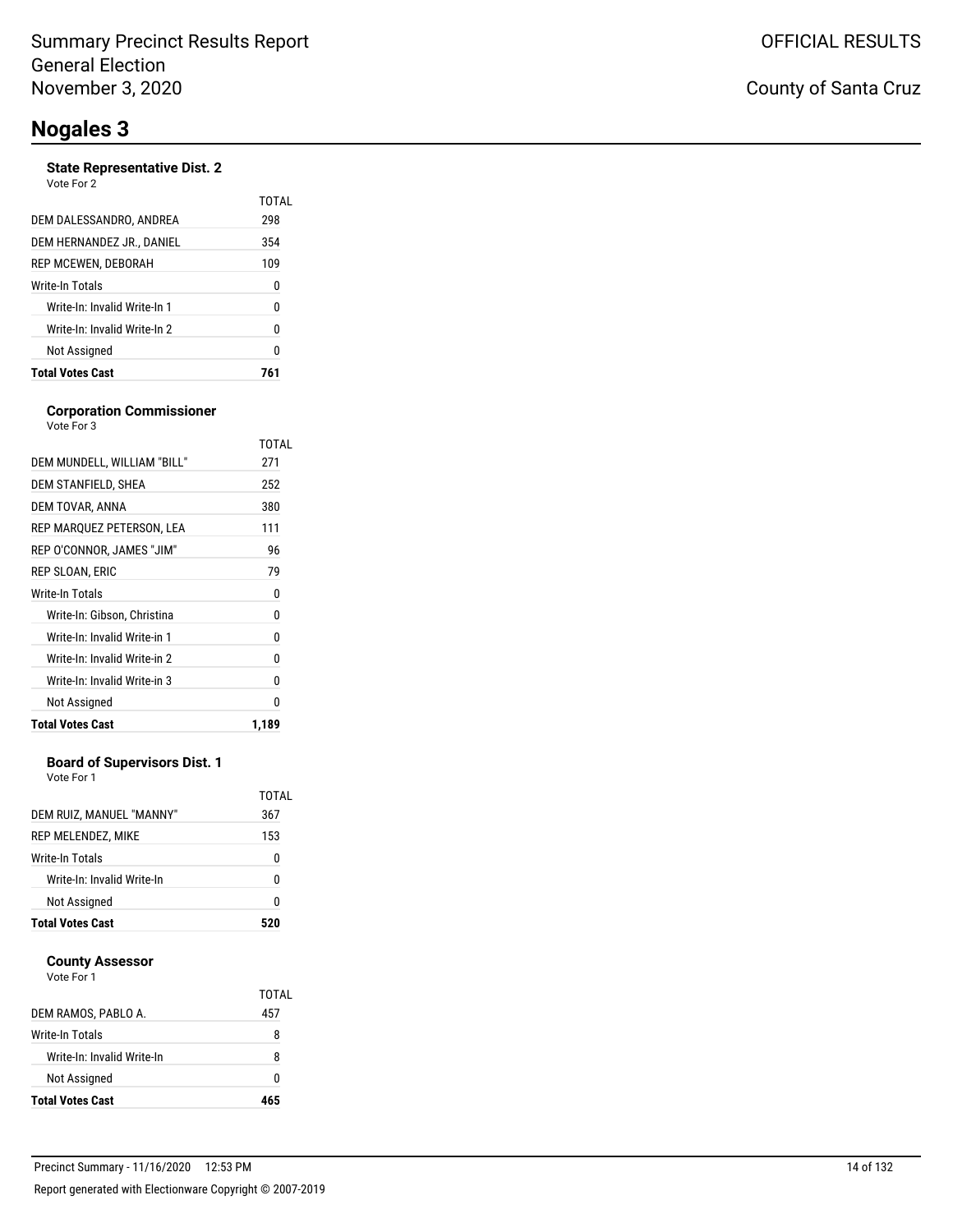#### **County Attorney**

| <b>Total Votes Cast</b>    |              |
|----------------------------|--------------|
| Not Assigned               | 0            |
| Write-In: Invalid Write-In | 5            |
| Write-In Totals            | 5            |
| DEM SILVA, GEORGE          | TOTAL<br>460 |
| Vote For 1                 |              |

#### **County Recorder**

Vote For 1

| <b>Total Votes Cast</b>    |       |
|----------------------------|-------|
| Not Assigned               | Ω     |
| Write-In: Invalid Write-In | 3     |
| Write-In Totals            | 3     |
| IND ALVAREZ, DAVID         | 138   |
| DEM SAINZ, SUZANNE "SUZIE" | 367   |
|                            | TOTAL |

### **County School Superintendent**

| Vote For 1 |  |
|------------|--|
|------------|--|

|                            | TOTAL |
|----------------------------|-------|
| DEM VELÁSOUEZ. ALFREDO I.  | 467   |
| Write-In Totals            | 6     |
| Write-In: Invalid Write-In | 6     |
| Not Assigned               | n     |
| <b>Total Votes Cast</b>    | 73    |

#### **County Sheriff** Vote For 1

| <b>Total Votes Cast</b>     | 505          |
|-----------------------------|--------------|
| Not Assigned                | 0            |
| Write-In: Invalid Write-In  | 0            |
| Write-In Totals             | 0            |
| IND IBARRA, ANDREW          | 33           |
| IND AGOSTTINI, JOSÉ         | 93           |
| DEM HATHAWAY, JAMES "DAVID" | TOTAL<br>379 |
| <b>VULCIUI</b>              |              |

#### **County Treasurer**

| <b>Total Votes Cast</b>    | 468   |
|----------------------------|-------|
| Not Assigned               | o     |
| Write-In: Invalid Write-In |       |
| Write-In Totals            |       |
| DEM GARDNER GUTFAHR, LIZ   | 464   |
|                            | TOTAL |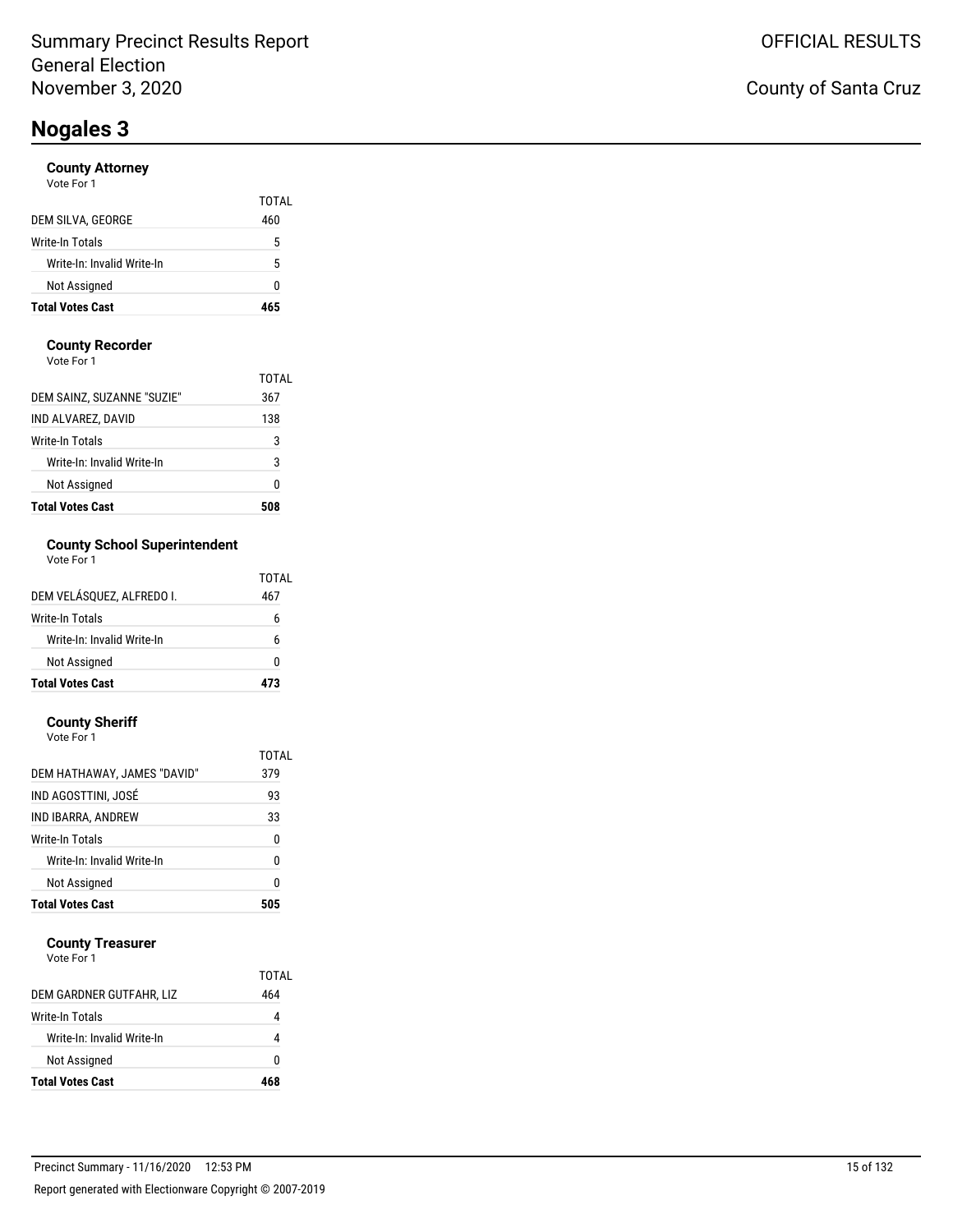#### **Supr Ct Retn/BRUTINEL,ROBERT**

| Vote For 1 |  |
|------------|--|
|            |  |
|            |  |

| <b>Total Votes Cast</b> | 480 |
|-------------------------|-----|
| NO.                     | 142 |
| <b>YES</b>              | 338 |

TOTAL

#### **Supr Ct Retn/GOULD, ANDREW W.**

Vote For 1

| <b>Total Votes Cast</b> | 466   |
|-------------------------|-------|
| N0                      | 140   |
| YES                     | 326   |
|                         | TOTAL |

### **Supr Ct Retn/LOPEZ IV, JOHN**

Vote For 1

| <b>Total Votes Cast</b> | 474   |
|-------------------------|-------|
| NO                      | 111   |
| YES.                    | 363   |
|                         | TOTAL |

#### **Ct App Div2/EPPICH, KARL**

Vote For 1

| <b>Total Votes Cast</b> | 469   |
|-------------------------|-------|
| NO.                     | 138   |
| <b>YES</b>              | 331   |
|                         | TOTAL |

#### **Ct App Div2/VASQUEZ, GARYE**

Vote For 1

| <b>Total Votes Cast</b> | 474          |
|-------------------------|--------------|
| N <sub>0</sub>          | 95           |
| <b>YES</b>              | 379          |
|                         | <b>TOTAL</b> |

### **Judge of the Superior Court Div. 2**

Vote For 1

| TOTAI |
|-------|
| 313   |
| 180   |
| 1     |
| 1     |
| n     |
|       |
|       |

### County of Santa Cruz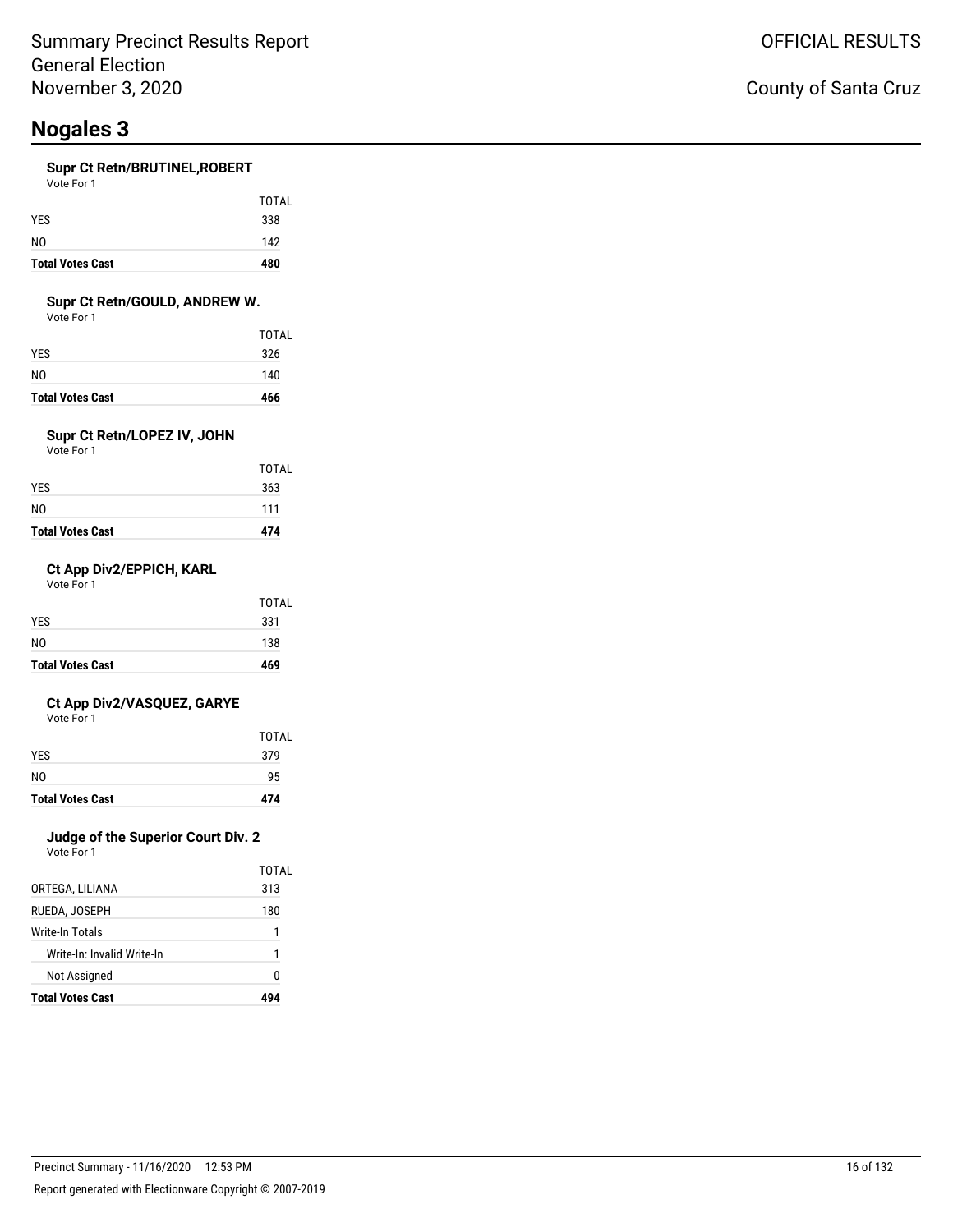#### **Council Member Nogales**

| <b>Total Votes Cast</b>    |       |
|----------------------------|-------|
| Not Assigned               | 0     |
| Write-In: Invalid Write-In | 6     |
| Write-In Totals            | 6     |
| HANESSIAN, NUBAR           | 181   |
| BONILLA JR., SAULO         | 312   |
|                            | TOTAI |
| Vote For 1                 |       |

#### **PROPOSITION 207**

Vote For 1

| <b>Total Votes Cast</b> | 490   |
|-------------------------|-------|
| N <sub>0</sub>          | 218   |
| <b>YES</b>              | 272   |
|                         | TOTAL |

#### **PROPOSITION 208**

| <b>Total Votes Cast</b> | 488          |
|-------------------------|--------------|
| N <sub>0</sub>          | 159          |
| <b>YES</b>              | 329          |
|                         | <b>TOTAL</b> |

#### **PROPOSITION 405 NOGALES**

Vote For 1

| <b>Total Votes Cast</b> | 439   |
|-------------------------|-------|
| N <sub>0</sub>          | 188   |
| <b>YES</b>              | 251   |
|                         | TOTAL |

#### **PROPOSITION 406 NOGALES**

Vote For 1

| <b>Total Votes Cast</b> | 467          |
|-------------------------|--------------|
| N <sub>0</sub>          | 239          |
| <b>YES</b>              | 228          |
|                         | <b>TOTAL</b> |

#### **PROPOSITION 407 NOGALES**

Vote For 1

| <b>Total Votes Cast</b> | 455   |
|-------------------------|-------|
| N <sub>0</sub>          | 216   |
| <b>YES</b>              | 239   |
|                         | TOTAL |

#### **PROPOSITION 408 NOGALES**

| Vote For 1 |  |
|------------|--|
|------------|--|

| <b>Total Votes Cast</b> | 460          |
|-------------------------|--------------|
| N <sub>0</sub>          | 163          |
| <b>YES</b>              | 297          |
|                         | <b>TOTAL</b> |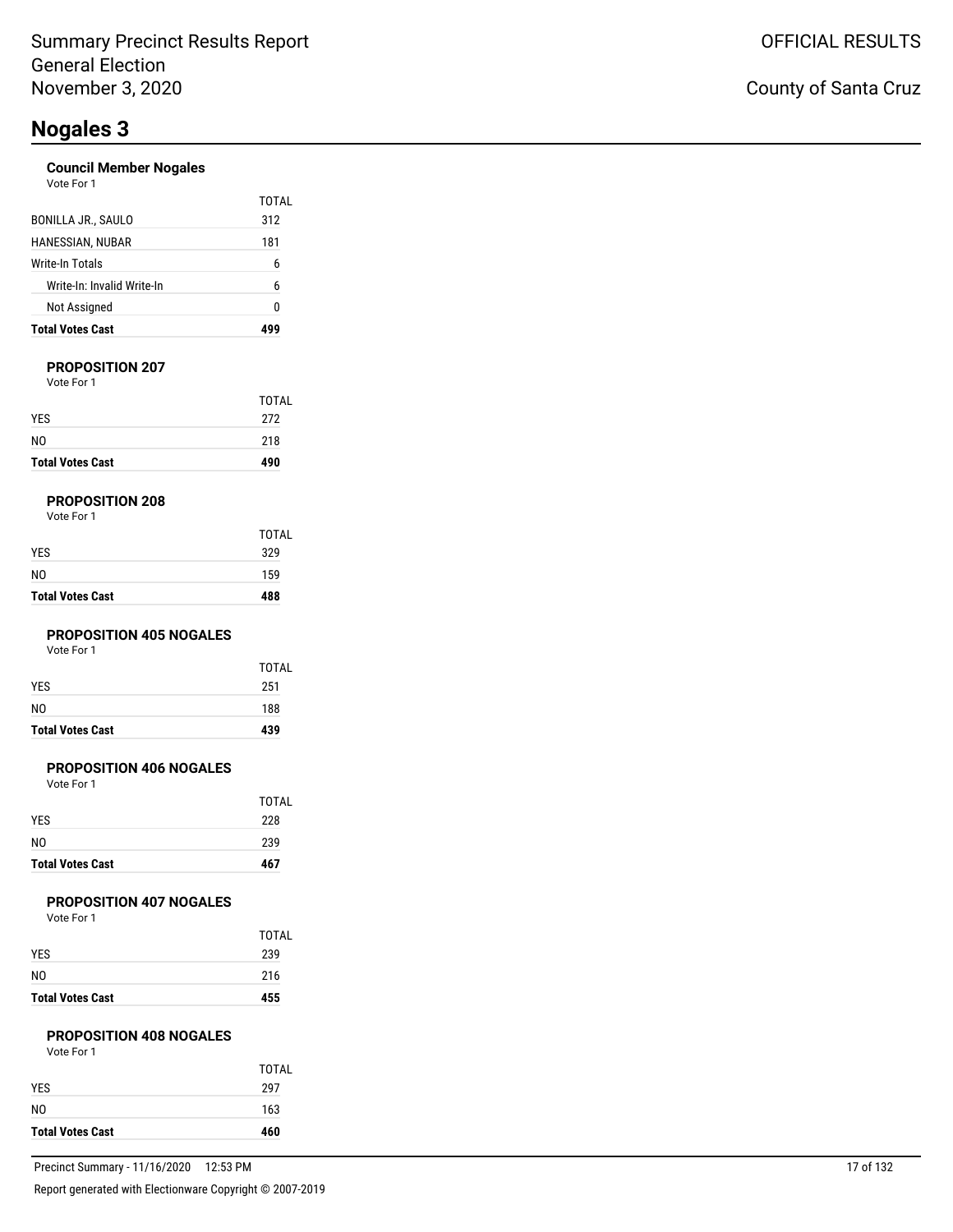#### **PROPOSITION 409 NOGALES**

| <b>Total Votes Cast</b> | 460   |
|-------------------------|-------|
| NO                      | 189   |
| YES                     | 271   |
|                         | TOTAL |
| Vote For 1              |       |

#### **PROPOSITION 410 NOGALES**

Vote For 1

| <b>Total Votes Cast</b> | 462          |
|-------------------------|--------------|
| N0                      | 165          |
| YES                     | 297          |
|                         | <b>TOTAL</b> |

### **PROPOSITION 411 NOGALES**

Vote For 1

| <b>Total Votes Cast</b> | 463          |
|-------------------------|--------------|
| N0                      | 170          |
| YES.                    | 293          |
|                         | <b>TOTAL</b> |

### **PROPOSITION 412 NOGALES**

| <b>Total Votes Cast</b> | 462          |
|-------------------------|--------------|
| NO                      | 197          |
| YES                     | 265          |
|                         | <b>TOTAL</b> |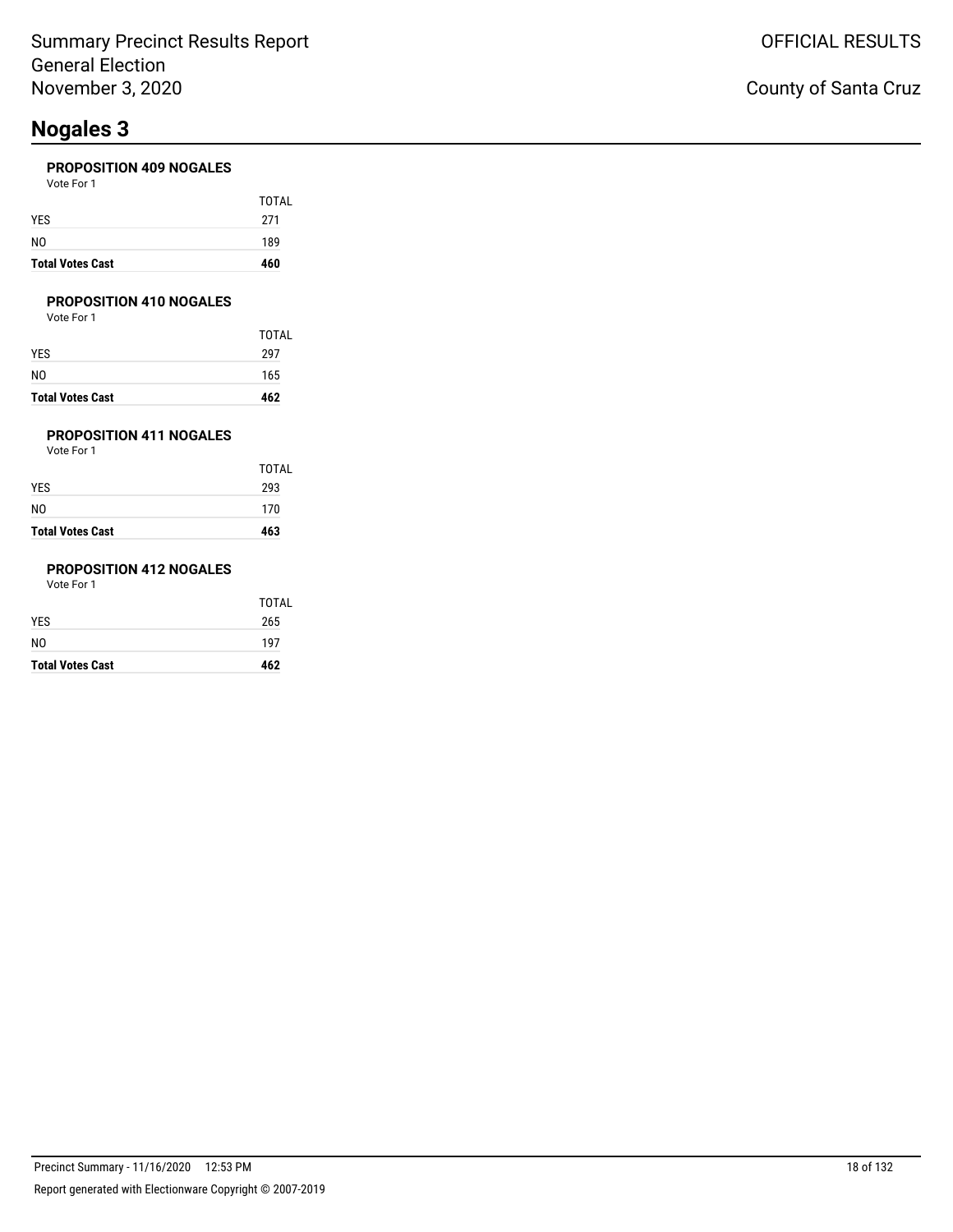### Summary Precinct Results Report General Election November 3, 2020

**Nogales 4**

#### **Presidential Electors** Vote For 1

| <b>Total Votes Cast</b>    | 251   |
|----------------------------|-------|
| Not Assigned               | 0     |
| Write-In: Simmons. Roze    | 0     |
| Write-In: Hawkins. Walker  | 0     |
| Write-In: Invalid Write-in | 1     |
| Write-In Totals            | 1     |
| LBT JORGENSEN. COHEN       | 4     |
| <b>REP TRUMP. PENCE</b>    | 58    |
| DEM BIDEN, HARRIS          | 188   |
| VOIP FOI T                 | TOTAL |

#### **U.S. Senator**

Vote For 1

|                               | TOTAL |
|-------------------------------|-------|
| DEM KELLY, MARK               | 197   |
| REP MCSALLY, MARTHA           | 48    |
| Write-In Totals               | 3     |
| Write-In: Invalid Write-in    | 3     |
| Write-In: Dorchester, Matthew | N     |
| Write-In: Haupt, Mathew       | 0     |
| Not Assigned                  | 0     |
| <b>Total Votes Cast</b>       |       |

#### **U.S. Representative in Congress Dist. 3** Vote For 1

| <b>Total Votes Cast</b>    |       |
|----------------------------|-------|
| Not Assigned               | 0     |
| Write-In: Invalid Write-in |       |
| Write-In Totals            | 1     |
| REP WOOD, DANIEL           | 51    |
| DEM GRIJALVA, RAÚL         | 195   |
|                            | TOTAL |

#### **State Senator Dist. 2**

| DEM GABALDÓN, ROSANNA      | TOTAL<br>202 |
|----------------------------|--------------|
| REP WORKMAN, MARK          | 44           |
| Write-In Totals            | U            |
| Write-In: Invalid Write-In | U            |
| Not Assigned               | O            |
| <b>Total Votes Cast</b>    | 946          |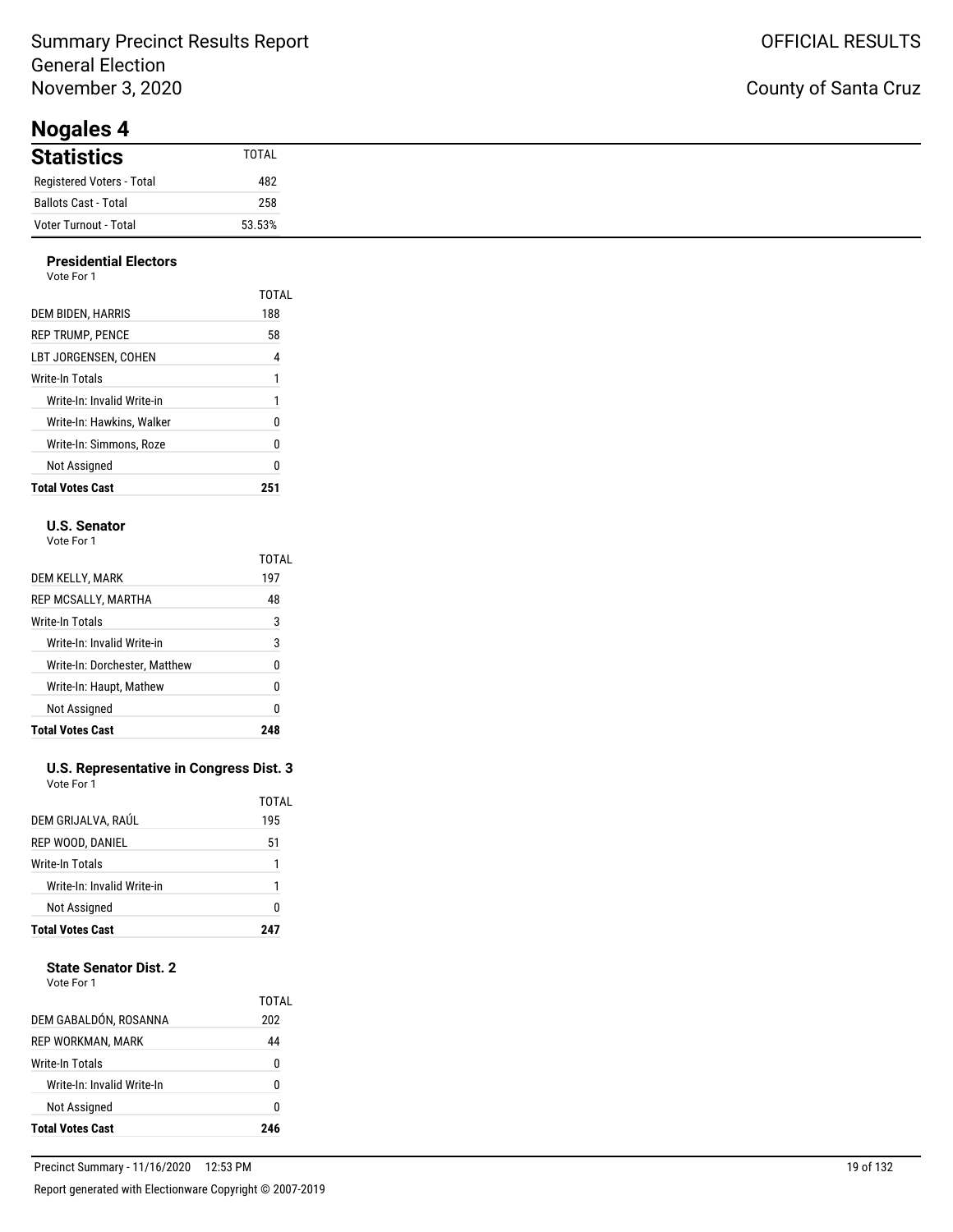#### **State Representative Dist. 2**

| Vote For 2 |  |
|------------|--|
|            |  |

|                              | TOTAL |
|------------------------------|-------|
| DEM DALESSANDRO, ANDREA      | 159   |
| DEM HERNANDEZ JR., DANIEL    | 184   |
| REP MCEWEN, DEBORAH          | 46    |
| Write-In Totals              | 2     |
| Write-In: Invalid Write-In 1 | 2     |
| Write-In: Invalid Write-In 2 | 0     |
| Not Assigned                 | n     |
| <b>Total Votes Cast</b>      |       |

#### **Corporation Commissioner**

| <b>Total Votes Cast</b>      | 620   |
|------------------------------|-------|
| Not Assigned                 | 0     |
| Write-In: Invalid Write-in 3 | 0     |
| Write-In: Invalid Write-in 2 | 0     |
| Write-In: Invalid Write-in 1 | 0     |
| Write-In: Gibson, Christina  | 0     |
| Write-In Totals              | 0     |
| REP SLOAN, ERIC              | 30    |
| REP O'CONNOR, JAMES "JIM"    | 33    |
| REP MARQUEZ PETERSON, LEA    | 60    |
| DEM TOVAR, ANNA              | 189   |
| DEM STANFIELD, SHEA          | 151   |
| DEM MUNDELL, WILLIAM "BILL"  | 157   |
|                              | TOTAL |
| Vote For 3                   |       |

#### **Board of Supervisors Dist. 1**

Vote For 1

| DEM RUIZ, MANUEL "MANNY"   | TOTAL<br>181 |
|----------------------------|--------------|
| REP MELENDEZ, MIKE         | 60           |
| <b>Write-In Totals</b>     | n            |
| Write-In: Invalid Write-In | n            |
| Not Assigned               | n            |
| <b>Total Votes Cast</b>    | 241          |

#### **County Assessor**

| DEM RAMOS, PABLO A.        | TOTAL<br>214 |
|----------------------------|--------------|
| Write-In Totals            | 3            |
| Write-In: Invalid Write-In | 3            |
| Not Assigned               |              |
| <b>Total Votes Cast</b>    | 217          |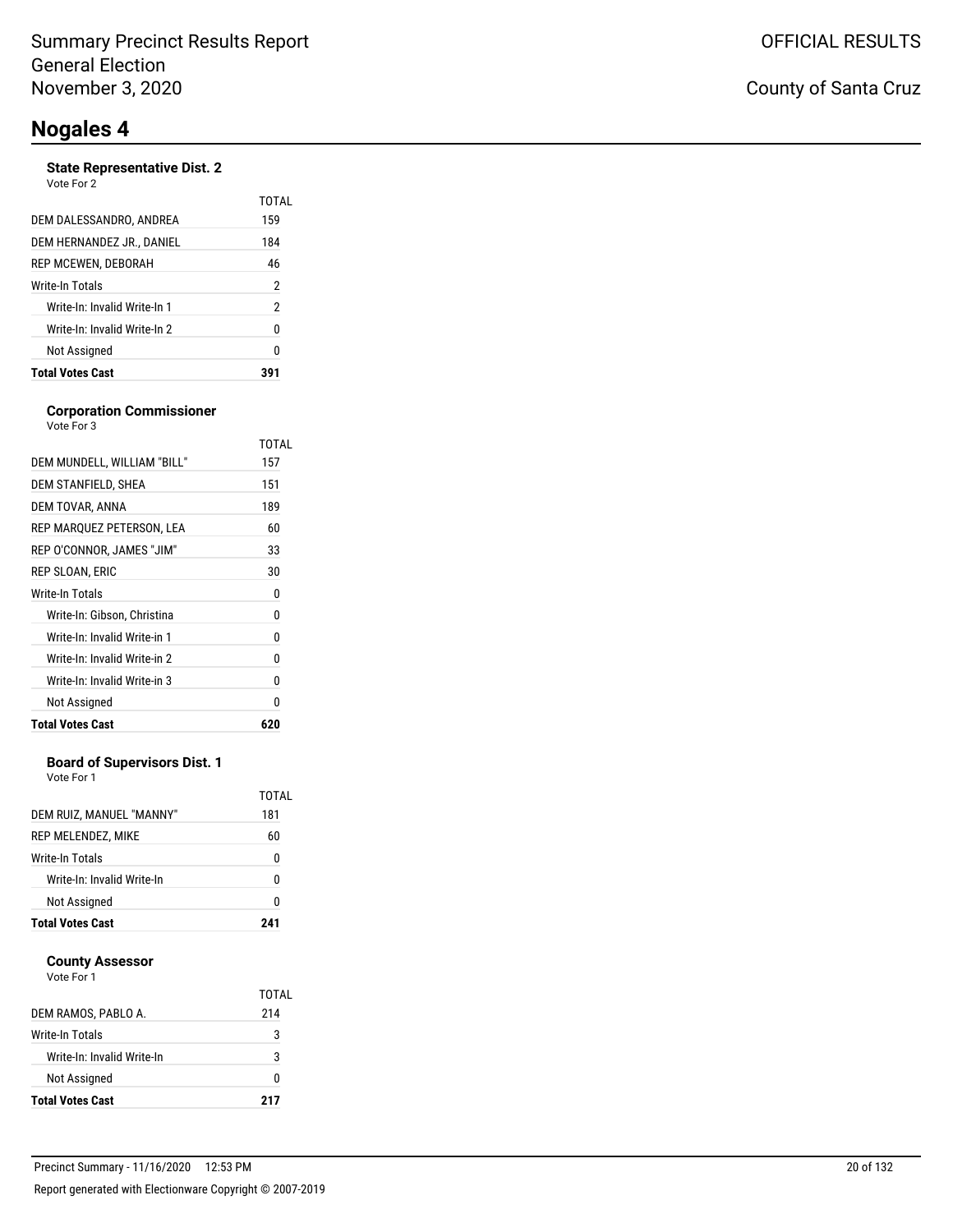#### **County Attorney**

|                            | TOTAL |
|----------------------------|-------|
| DEM SILVA, GEORGE          | 217   |
| <b>Write-In Totals</b>     | 3     |
| Write-In: Invalid Write-In | 3     |
| Not Assigned               | n     |
| <b>Total Votes Cast</b>    | 220   |

#### **County Recorder**

Vote For 1

| <b>Total Votes Cast</b>    | 245   |
|----------------------------|-------|
| Not Assigned               | Ω     |
| Write-In: Invalid Write-In | 5     |
| Write-In Totals            | 5     |
| IND ALVAREZ, DAVID         | 65    |
| DEM SAINZ, SUZANNE "SUZIE" | 175   |
|                            | TOTAI |

### **County School Superintendent**

| Vote For 1 |  |
|------------|--|
|------------|--|

| <b>Total Votes Cast</b>    | 232   |
|----------------------------|-------|
| Not Assigned               | n     |
| Write-In: Invalid Write-In | 2     |
| Write-In Totals            | 2     |
| DEM VELÁSOUEZ. ALFREDO I.  | 230   |
|                            | TOTAL |

#### **County Sheriff**

| Vote For 1                  |       |
|-----------------------------|-------|
|                             | TOTAL |
| DEM HATHAWAY, JAMES "DAVID" | 190   |
| IND AGOSTTINI, JOSÉ         | 51    |
| IND IBARRA, ANDREW          | 10    |
| Write-In Totals             | 4     |
| Write-In: Invalid Write-In  | 4     |
| Not Assigned                | 0     |
| <b>Total Votes Cast</b>     | 255   |

#### **County Treasurer**

|                            | TOTAL |
|----------------------------|-------|
| DEM GARDNER GUTFAHR, LIZ   | 226   |
| Write-In Totals            | 2     |
| Write-In: Invalid Write-In | 2     |
| Not Assigned               | o     |
| <b>Total Votes Cast</b>    | 22R   |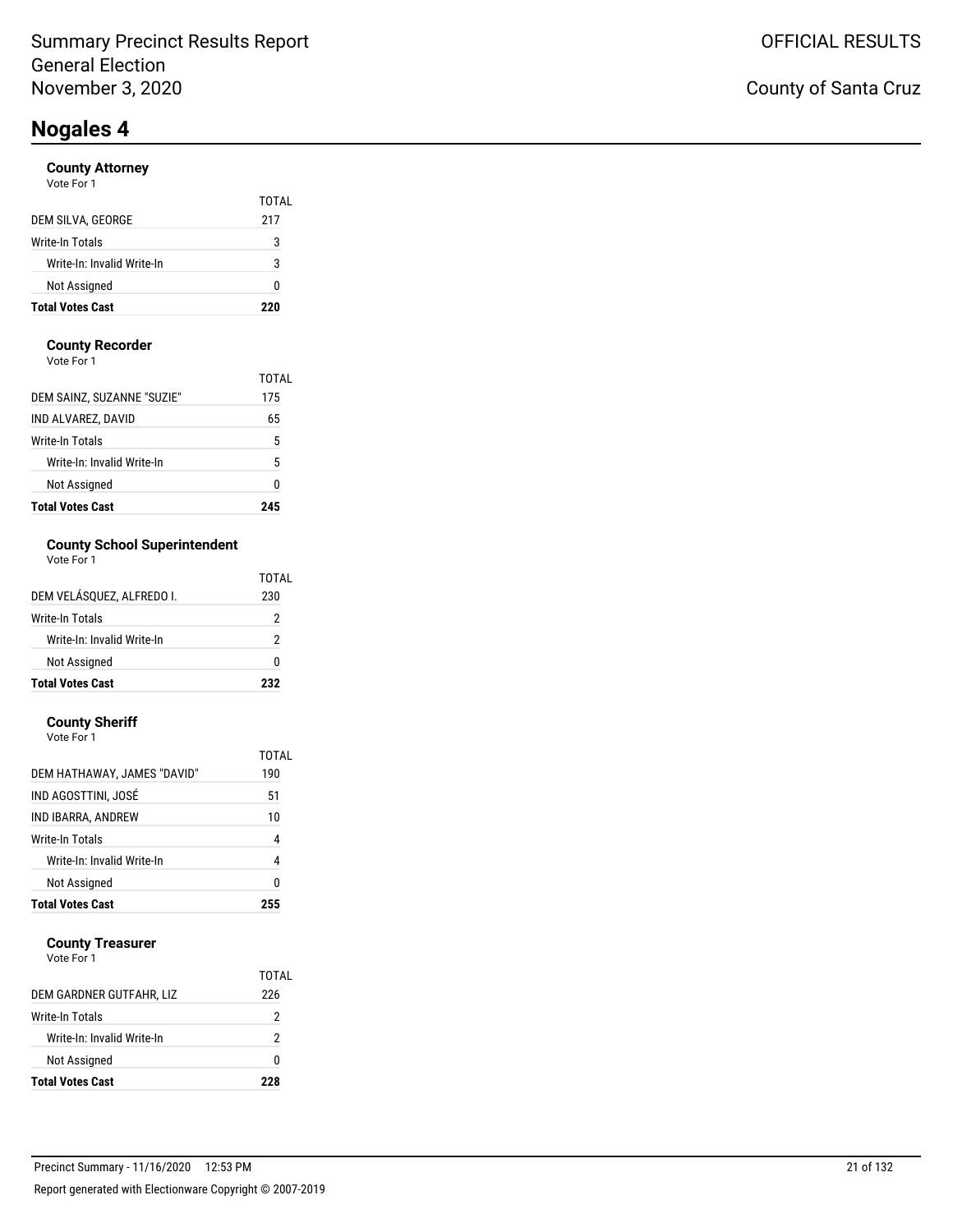#### **Supr Ct Retn/BRUTINEL,ROBERT**

| <b>Total Votes Cast</b> | 215   |
|-------------------------|-------|
| N <sub>0</sub>          | 66    |
| <b>YES</b>              | 149   |
|                         | TOTAL |
| Vote For 1              |       |

#### **Supr Ct Retn/GOULD, ANDREW W.**

Vote For 1

| <b>Total Votes Cast</b> | 211   |
|-------------------------|-------|
| NO                      | 63    |
| YES.                    | 148   |
|                         | TOTAL |

### **Supr Ct Retn/LOPEZ IV, JOHN**

Vote For 1

| <b>Total Votes Cast</b> | 217   |
|-------------------------|-------|
| N0                      | 55    |
| YES                     | 162   |
|                         | TOTAL |

#### **Ct App Div2/EPPICH, KARL**

Vote For 1

| <b>Total Votes Cast</b> | 212          |
|-------------------------|--------------|
| N <sub>0</sub>          | 63           |
| <b>YES</b>              | 149          |
|                         | <b>TOTAL</b> |

#### **Ct App Div2/VASQUEZ, GARYE**

Vote For 1

| N <sub>0</sub><br><b>Total Votes Cast</b> | 35<br>213           |
|-------------------------------------------|---------------------|
|                                           |                     |
| <b>YES</b>                                | <b>TOTAL</b><br>178 |

### **Judge of the Superior Court Div. 2**

Vote For 1

|                            | TOTAI |
|----------------------------|-------|
| ORTEGA, LILIANA            | 114   |
| RUEDA, JOSEPH              | 121   |
| Write-In Totals            | 1     |
| Write-In: Invalid Write-In | 1     |
| Not Assigned               | n     |
| <b>Total Votes Cast</b>    | 236   |

### County of Santa Cruz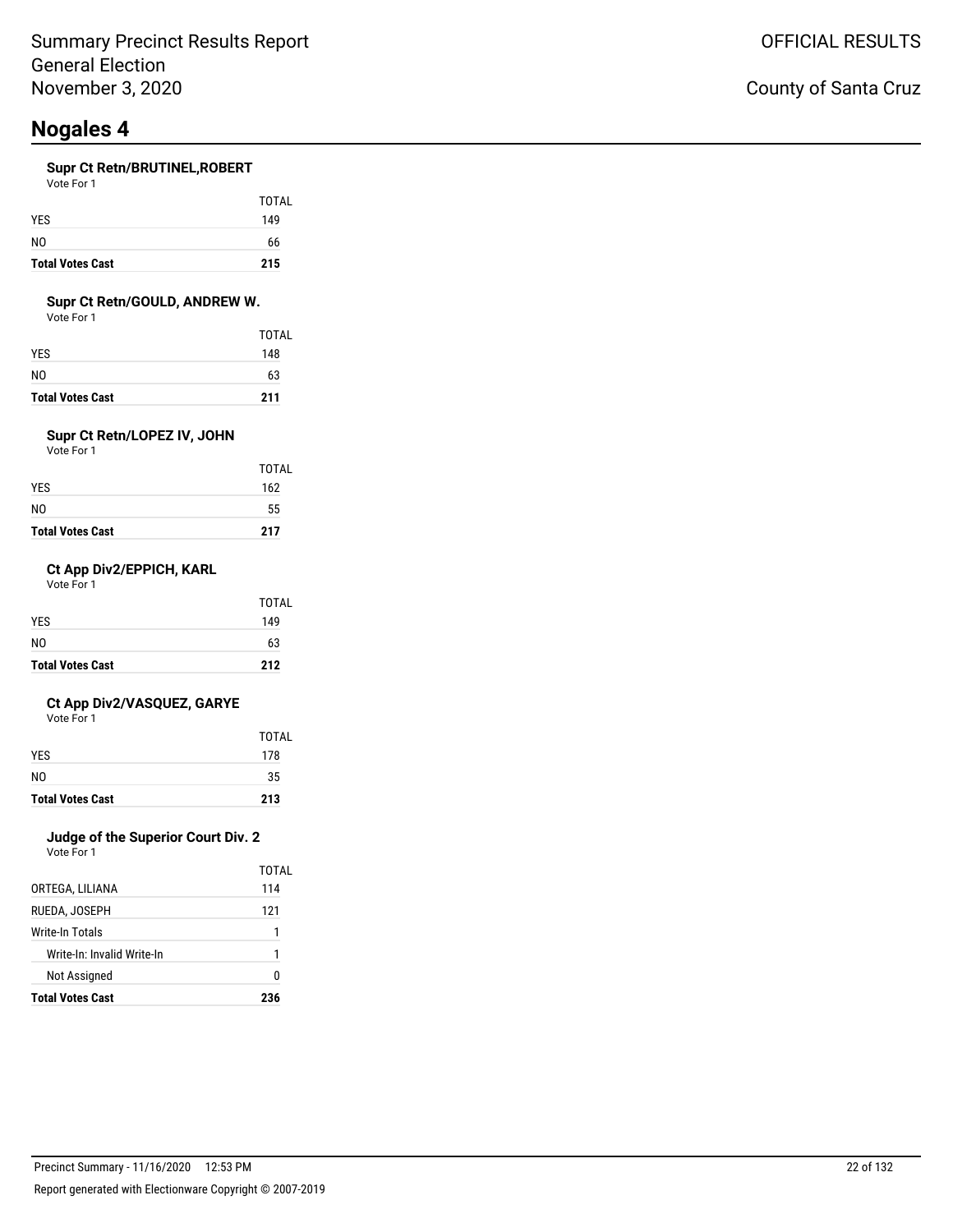#### **Council Member Nogales**

| <b>Total Votes Cast</b>    | 242          |
|----------------------------|--------------|
| Not Assigned               | 0            |
| Write-In: Invalid Write-In | 4            |
| Write-In Totals            | 4            |
| HANESSIAN, NUBAR           | 111          |
| BONILLA JR., SAULO         | TOTAL<br>127 |
| Vote For 1                 |              |

#### **PROPOSITION 207**

Vote For 1

| <b>Total Votes Cast</b> | 243          |
|-------------------------|--------------|
| NO                      | 107          |
| <b>YES</b>              | 136          |
|                         | <b>TOTAL</b> |

#### **PROPOSITION 208**

| <b>Total Votes Cast</b> | 244          |
|-------------------------|--------------|
| NO                      | 86           |
| YES                     | 158          |
|                         | <b>TOTAL</b> |

#### **PROPOSITION 405 NOGALES**

Vote For 1

| <b>Total Votes Cast</b> | 227   |
|-------------------------|-------|
| N <sub>0</sub>          | 82    |
| <b>YES</b>              | 145   |
|                         | TOTAL |

#### **PROPOSITION 406 NOGALES**

Vote For 1

| <b>Total Votes Cast</b> | 236          |
|-------------------------|--------------|
| N <sub>0</sub>          | 118          |
| <b>YES</b>              | 118          |
|                         | <b>TOTAL</b> |

#### **PROPOSITION 407 NOGALES**

Vote For 1

| <b>Total Votes Cast</b> | 235   |
|-------------------------|-------|
| N <sub>0</sub>          | 112   |
| <b>YES</b>              | 123   |
|                         | TOTAL |

#### **PROPOSITION 408 NOGALES**

| Vote For 1 |  |
|------------|--|
|            |  |

|                         | TOTAL |
|-------------------------|-------|
| <b>YES</b>              | 148   |
| N <sub>0</sub>          | 85    |
| <b>Total Votes Cast</b> | 233   |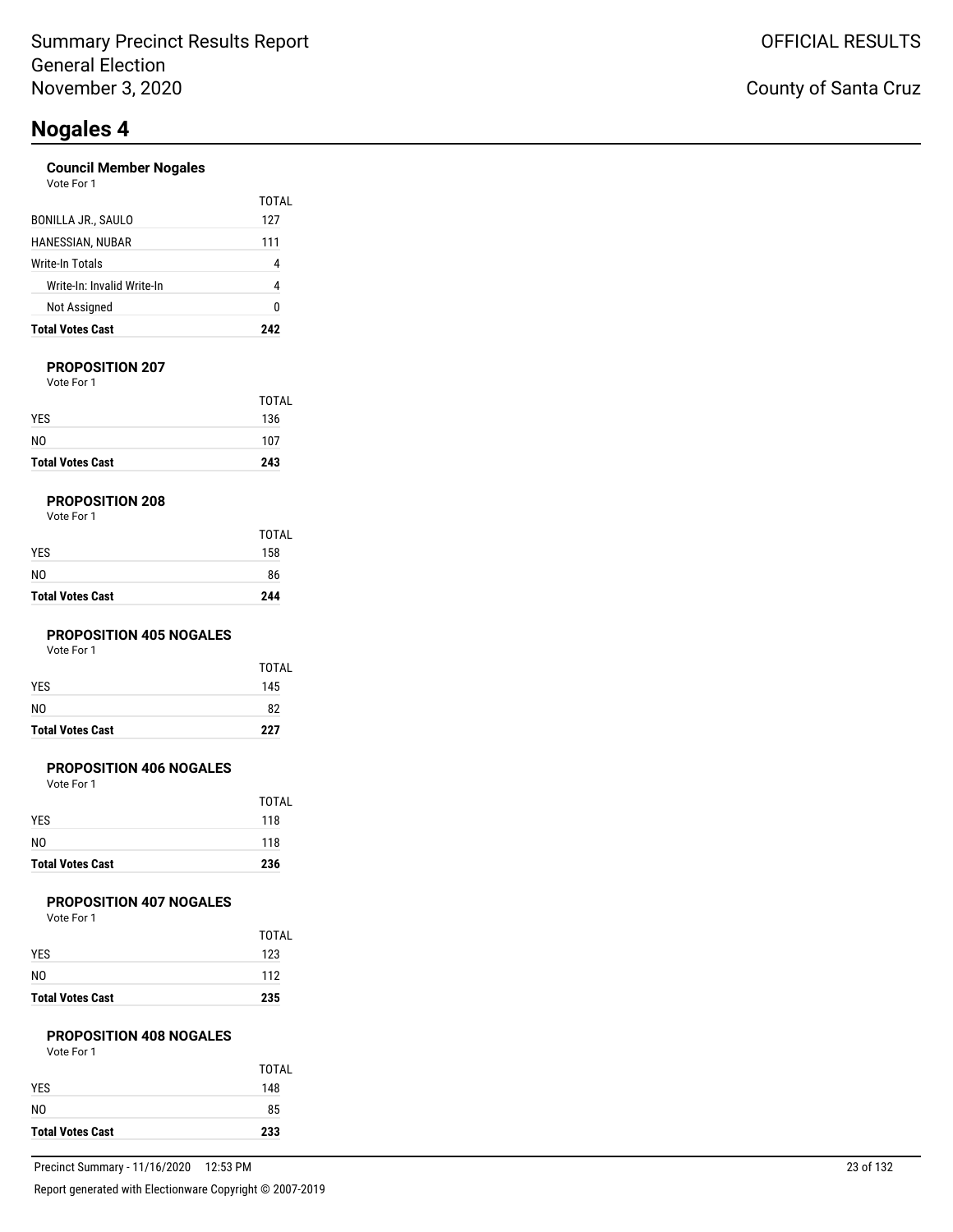#### **PROPOSITION 409 NOGALES**

| <b>Total Votes Cast</b> | 234   |
|-------------------------|-------|
| NO                      | 75    |
| YES                     | 159   |
|                         | TOTAL |
| Vote For 1              |       |

#### **PROPOSITION 410 NOGALES**

Vote For 1

| <b>Total Votes Cast</b> | 232   |
|-------------------------|-------|
| NO                      | 75    |
| YES.                    | 157   |
|                         | TOTAL |

### **PROPOSITION 411 NOGALES**

Vote For 1

| <b>Total Votes Cast</b> | 235   |
|-------------------------|-------|
| N0                      | 90    |
| YES                     | 145   |
|                         | TOTAL |

### **PROPOSITION 412 NOGALES**

| <b>Total Votes Cast</b> | 235   |
|-------------------------|-------|
| NO                      | 88    |
| YES                     | 147   |
|                         | TOTAL |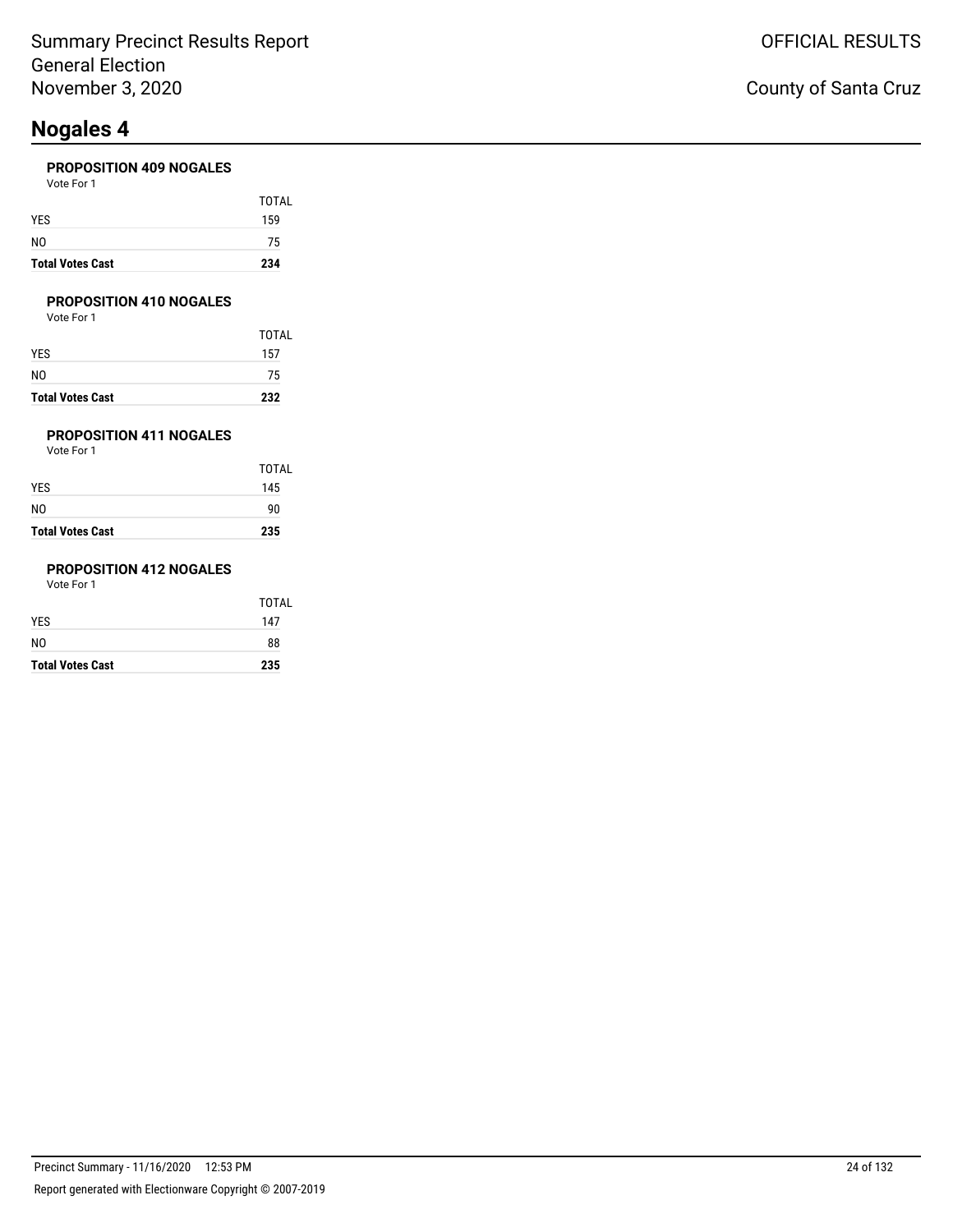### Summary Precinct Results Report General Election November 3, 2020

**Coronado 5**

### County of Santa Cruz

| <b>Statistics</b>         | TOTAL  |
|---------------------------|--------|
| Registered Voters - Total | 1,271  |
| Ballots Cast - Total      | 924    |
| Voter Turnout - Total     | 72.70% |

#### **Presidential Electors** Vote For 1

| <b>Total Votes Cast</b>    |       |
|----------------------------|-------|
| Not Assigned               | 0     |
| Write-In: Simmons. Roze    | 0     |
| Write-In: Hawkins. Walker  | 0     |
| Write-In: Invalid Write-in | 0     |
| Write-In Totals            | 0     |
| LBT JORGENSEN. COHEN       | 7     |
| <b>REP TRUMP, PENCE</b>    | 218   |
| DEM BIDEN, HARRIS          | 694   |
|                            | TOTAL |
| .                          |       |

#### **U.S. Senator**

Vote For 1

|                               | TOTAL |
|-------------------------------|-------|
| DEM KELLY, MARK               | 693   |
| REP MCSALLY, MARTHA           | 222   |
| Write-In Totals               | 0     |
| Write-In: Invalid Write-in    | 0     |
| Write-In: Dorchester, Matthew | 0     |
| Write-In: Haupt, Mathew       | 0     |
| Not Assigned                  | 0     |
| <b>Total Votes Cast</b>       |       |

#### **U.S. Representative in Congress Dist. 3** Vote For 1

| 214<br>REP WOOD, DANIEL<br><b>Write-In Totals</b><br>0<br>Write-In: Invalid Write-in<br>U<br>Not Assigned<br>0 | <b>Total Votes Cast</b> |              |
|----------------------------------------------------------------------------------------------------------------|-------------------------|--------------|
|                                                                                                                |                         |              |
|                                                                                                                |                         |              |
|                                                                                                                |                         |              |
|                                                                                                                |                         |              |
|                                                                                                                | DEM GRIJALVA, RAÚL      | TOTAL<br>682 |

#### **State Senator Dist. 2**

| Vote For 1 |  |
|------------|--|
|            |  |

| Not Assigned               | n            |
|----------------------------|--------------|
| Write-In: Invalid Write-In | 1            |
| Write-In Totals            |              |
| REP WORKMAN, MARK          | 207          |
| DEM GABALDÓN, ROSANNA      | TOTAL<br>682 |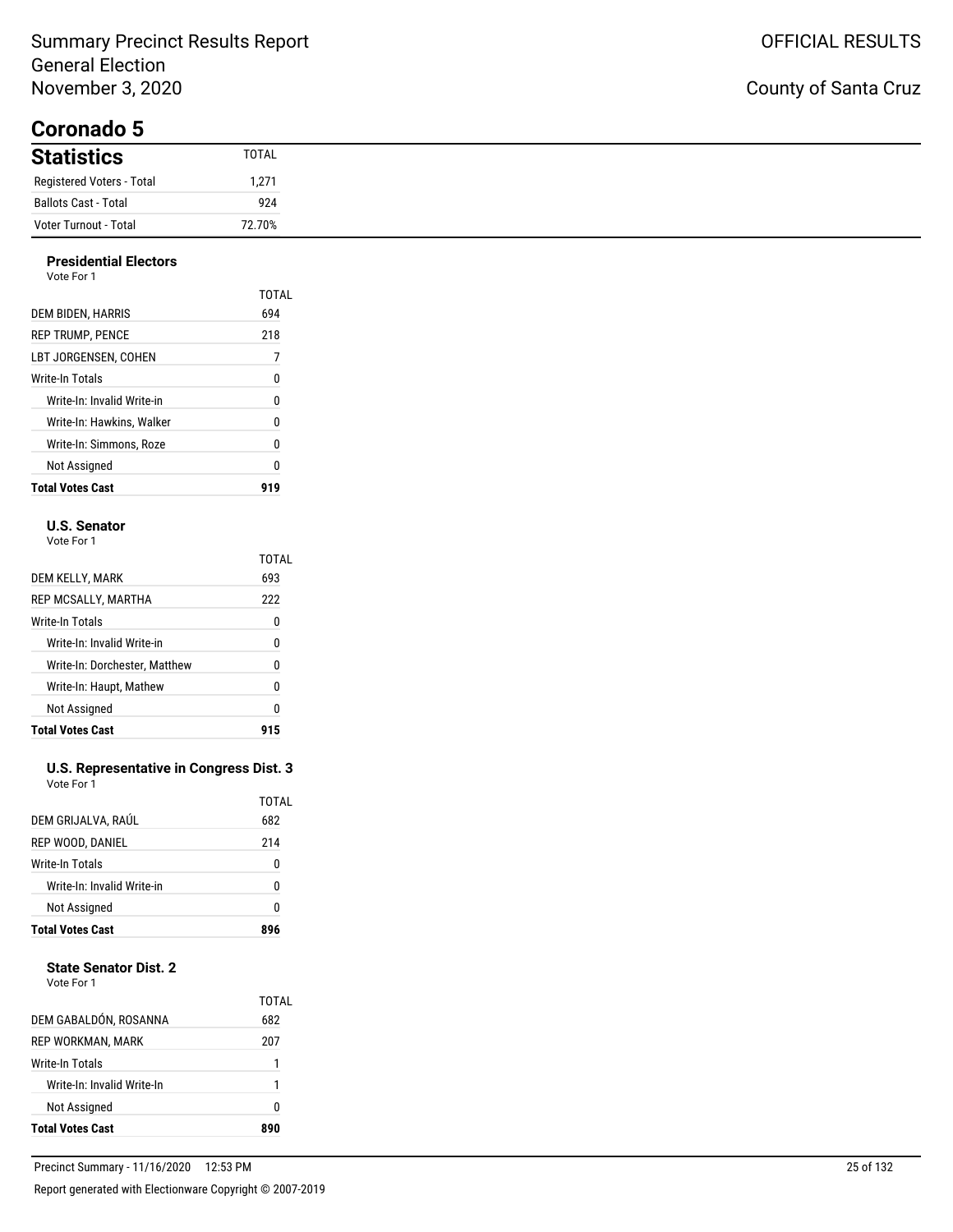#### **State Representative Dist. 2** Vote For 2

| <b>Total Votes Cast</b>      | 1.351        |
|------------------------------|--------------|
| Not Assigned                 | 0            |
| Write-In: Invalid Write-In 2 | 0            |
| Write-In: Invalid Write-In 1 | 7            |
| Write-In Totals              | 7            |
| REP MCEWEN, DEBORAH          | 193          |
| DEM HERNANDEZ JR., DANIEL    | 580          |
| DEM DALESSANDRO. ANDREA      | TOTAL<br>571 |
| <u>vuu vu a</u>              |              |

#### **Corporation Commissioner** Vote For 3

|                              | TOTAL |
|------------------------------|-------|
| DEM MUNDELL, WILLIAM "BILL"  | 487   |
| DEM STANFIELD, SHEA          | 473   |
| DEM TOVAR, ANNA              | 622   |
| REP MARQUEZ PETERSON, LEA    | 225   |
| REP O'CONNOR, JAMES "JIM"    | 177   |
| REP SLOAN, ERIC              | 166   |
| Write-In Totals              | 0     |
| Write-In: Gibson, Christina  | 0     |
| Write-In: Invalid Write-in 1 | 0     |
| Write-In: Invalid Write-in 2 | 0     |
| Write-In: Invalid Write-in 3 | 0     |
| Not Assigned                 | N     |
| <b>Total Votes Cast</b>      | 2,150 |

#### **Board of Supervisors Dist. 2**

Vote For 1

|                            | TOTAL |
|----------------------------|-------|
| DEM MOLERA, RUDY           | 797   |
| Write-In Totals            | 18    |
| Write-In: Invalid Write-In | 18    |
| Not Assigned               | 0     |
| <b>Total Votes Cast</b>    | 815   |

#### **County Assessor**

|                            | TOTAL |
|----------------------------|-------|
| DEM RAMOS, PABLO A.        | 795   |
| Write-In Totals            | 10    |
| Write-In: Invalid Write-In | 10    |
| Not Assigned               | O     |
| <b>Total Votes Cast</b>    | 805   |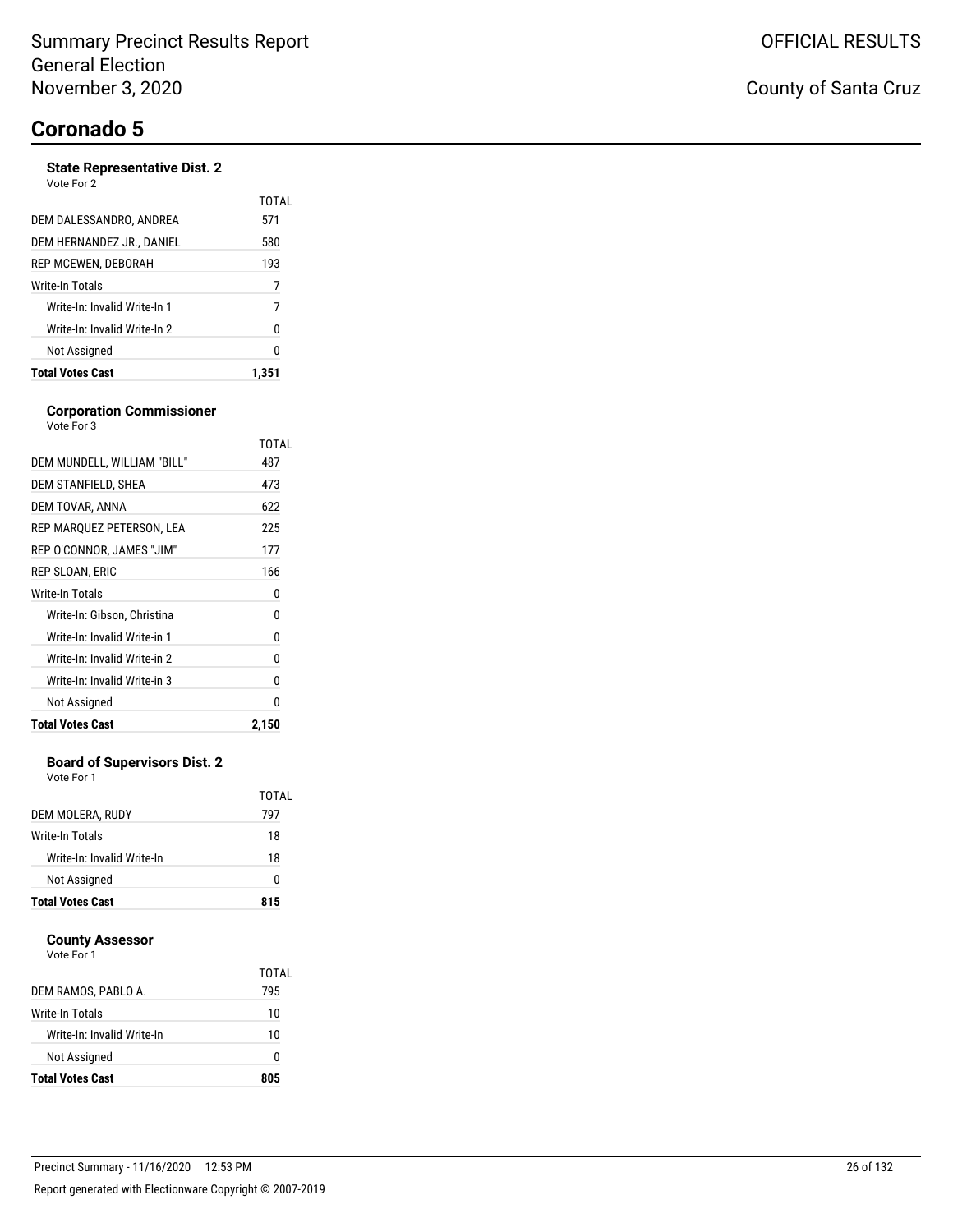TOTAL

## **Coronado 5**

#### **County Attorney**

| Vote For 1        |     |
|-------------------|-----|
|                   | тот |
| DEM SILVA, GEORGE | 799 |

| Write-In Totals            | 13  |
|----------------------------|-----|
| Write-In: Invalid Write-In | 13  |
| <b>Not Assigned</b>        |     |
| <b>Total Votes Cast</b>    | 812 |

#### **County Recorder**

Vote For 1

| <b>Total Votes Cast</b>    |       |
|----------------------------|-------|
| Not Assigned               | Ω     |
| Write-In: Invalid Write-In | 15    |
| Write-In Totals            | 15    |
| IND ALVAREZ, DAVID         | 225   |
| DEM SAINZ, SUZANNE "SUZIE" | 651   |
|                            | TOTAI |

### **County School Superintendent**

| Vote For 1 |  |
|------------|--|
|------------|--|

| <b>Total Votes Cast</b>    | 860   |
|----------------------------|-------|
| Not Assigned               | ŋ     |
| Write-In: Invalid Write-In | 13    |
| Write-In Totals            | 13    |
| DEM VELÁSQUEZ, ALFREDO I.  | 847   |
|                            | TOTAL |

#### **County Sheriff**

| Vote For 1                  |       |
|-----------------------------|-------|
|                             | TOTAL |
| DEM HATHAWAY, JAMES "DAVID" | 657   |
| IND AGOSTTINI. JOSÉ         | 184   |
| IND IBARRA, ANDREW          | 36    |
| <b>Write-In Totals</b>      | 11    |
| Write-In: Invalid Write-In  | 11    |
| Not Assigned                | 0     |
| <b>Total Votes Cast</b>     |       |

#### **County Treasurer**

|                            | TOTAL |
|----------------------------|-------|
| DEM GARDNER GUTFAHR, LIZ   | 806   |
| Write-In Totals            | 11    |
| Write-In: Invalid Write-In | 11    |
| Not Assigned               | O     |
| <b>Total Votes Cast</b>    | 817   |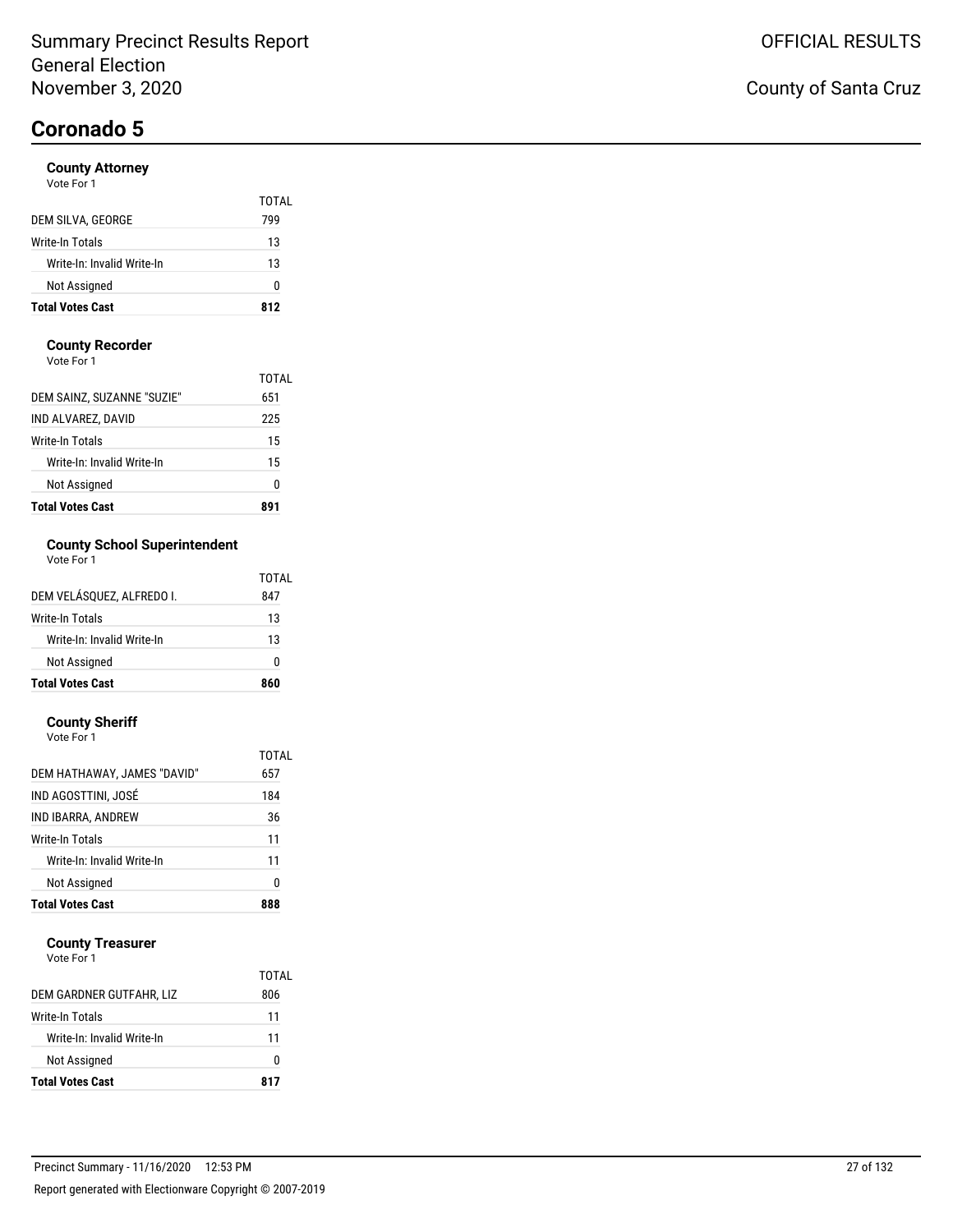#### **Supr Ct Retn/BRUTINEL,ROBERT**  $V_{\alpha+}$

| <b>Total Votes Cast</b> | 817   |
|-------------------------|-------|
| N <sub>0</sub>          | 248   |
| <b>YES</b>              | 569   |
|                         | TOTAL |
| VOLE FOI I              |       |

#### **Supr Ct Retn/GOULD, ANDREW W.**

Vote For 1

| <b>Total Votes Cast</b> | 805   |
|-------------------------|-------|
| N0                      | 253   |
| YES                     | 552   |
|                         | TOTAL |

### **Supr Ct Retn/LOPEZ IV, JOHN**

Vote For 1

| <b>Total Votes Cast</b> | 822          |
|-------------------------|--------------|
| NO                      | 193          |
| YES                     | 629          |
|                         | <b>TOTAL</b> |

#### **Ct App Div2/EPPICH, KARL**

Vote For 1

| <b>Total Votes Cast</b> | 805   |
|-------------------------|-------|
| N <sub>0</sub>          | 249   |
| <b>YES</b>              | 556   |
|                         | TOTAL |

#### **Ct App Div2/VASQUEZ, GARYE**

Vote For 1

|                         | TOTAL |
|-------------------------|-------|
| <b>YES</b>              | 655   |
| N <sub>0</sub>          | 156   |
| <b>Total Votes Cast</b> | 811   |

### **Judge of the Superior Court Div. 2**

| <b>Total Votes Cast</b>    | 855   |
|----------------------------|-------|
| Not Assigned               | N     |
| Write-In: Invalid Write-In | 6     |
| <b>Write-In Totals</b>     | 6     |
| RUEDA, JOSEPH              | 351   |
| ORTEGA, LILIANA            | 498   |
|                            | TOTAL |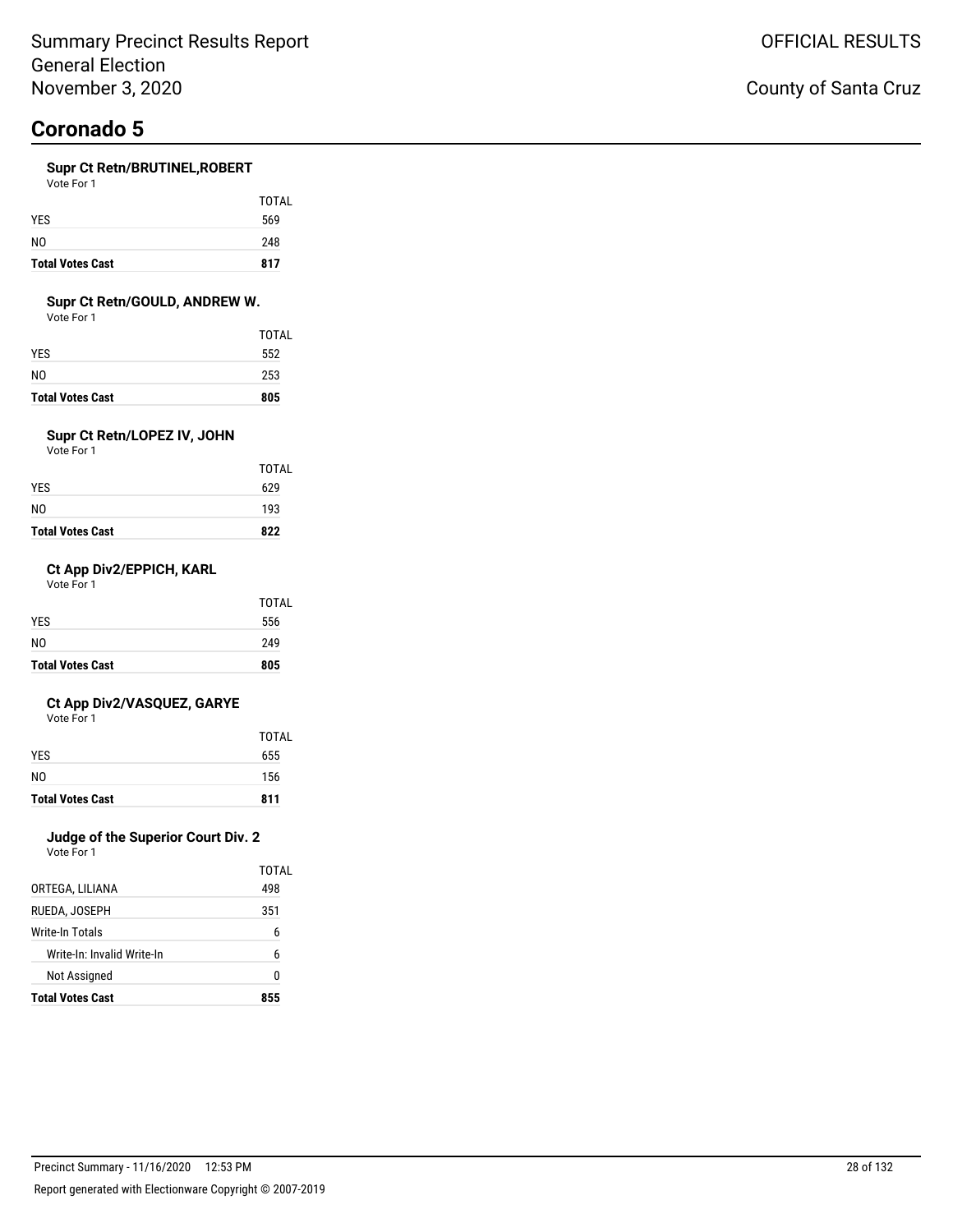#### **Council Member Nogales** Vote For 1

| <b>Total Votes Cast</b>    | 754          |
|----------------------------|--------------|
| Not Assigned               | U            |
| Write-In: Invalid Write-In | 5            |
| Write-In Totals            | 5            |
| HANESSIAN, NUBAR           | 233          |
| <b>BONILLA JR., SAULO</b>  | TOTAL<br>516 |
| <b>VULCIUI</b>             |              |

#### **PROPOSITION 207**

Vote For 1

| <b>Total Votes Cast</b> | 878   |
|-------------------------|-------|
| N <sub>0</sub>          | 403   |
| <b>YES</b>              | 475   |
|                         | TOTAL |

#### **PROPOSITION 208**

| <b>Total Votes Cast</b> | 880   |
|-------------------------|-------|
| N <sub>0</sub>          | 333   |
| <b>YES</b>              | 547   |
|                         | TOTAL |

#### **QUESTION DIST 35**

Vote For 1

|                                      | TOTAL |
|--------------------------------------|-------|
| <b>BUDGET OVERRIDE INCREASE, YES</b> | 0     |
| <b>BUDGET OVERRIDE INCREASE, NO</b>  | 0     |
| <b>Total Votes Cast</b>              | Λ     |

#### **PROPOSITION 405 NOGALES**

Vote For 1

| <b>Total Votes Cast</b> | 713          |
|-------------------------|--------------|
| N <sub>0</sub>          | 212          |
| <b>YES</b>              | 501          |
|                         | <b>TOTAL</b> |

#### **PROPOSITION 406 NOGALES**

Vote For 1

| <b>Total Votes Cast</b> | 744          |
|-------------------------|--------------|
| N <sub>0</sub>          | 427          |
| <b>YES</b>              | 317          |
|                         | <b>TOTAL</b> |

#### **PROPOSITION 407 NOGALES**

| Vote For 1 |  |
|------------|--|
|            |  |

| <b>Total Votes Cast</b> | 732        |
|-------------------------|------------|
| <b>YES</b><br>N0        | 370<br>362 |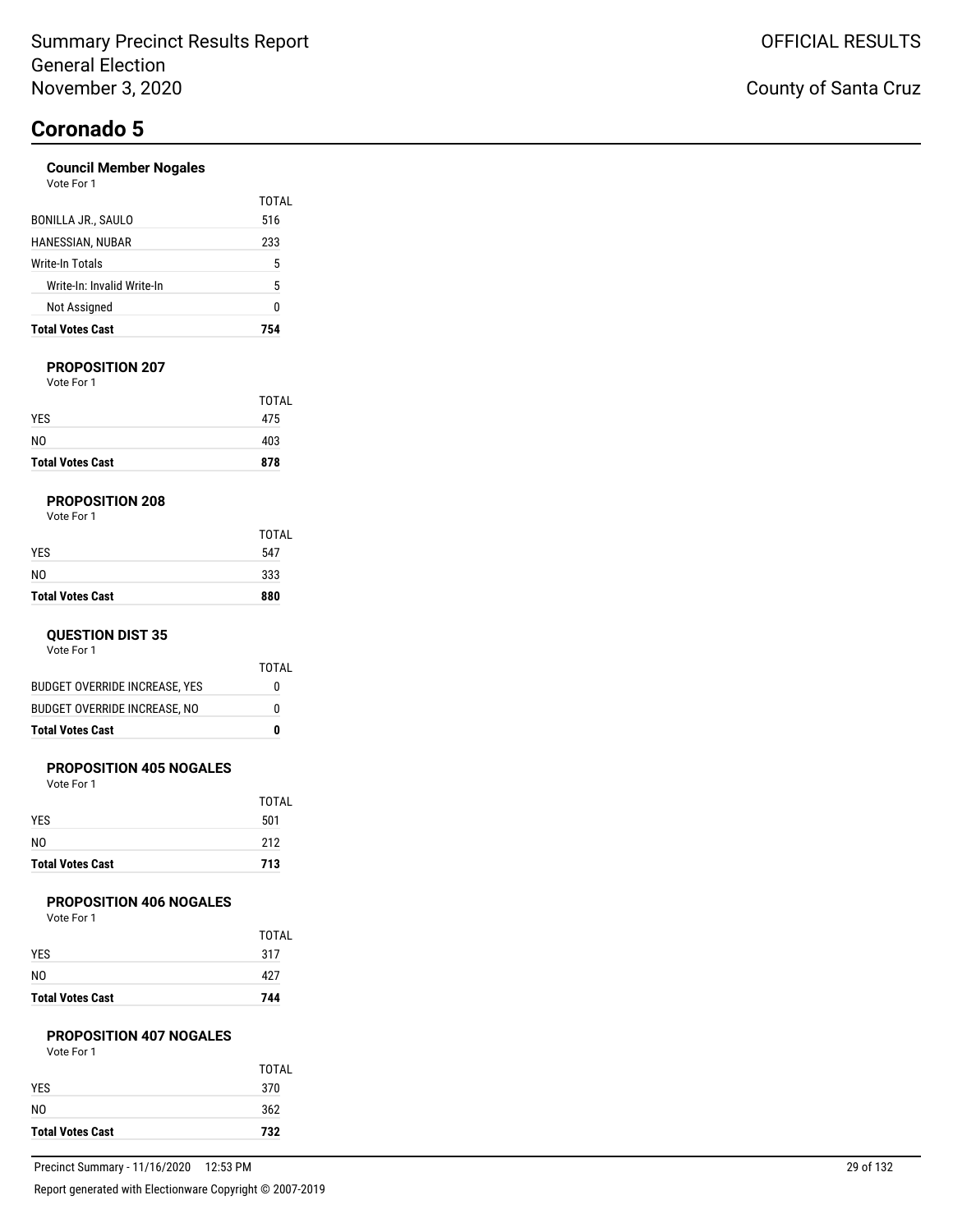#### **PROPOSITION 408 NOGALES**

| <b>Total Votes Cast</b> | 740   |
|-------------------------|-------|
| NO                      | 233   |
| YES                     | 507   |
|                         | TOTAL |
| Vote For 1              |       |

#### **PROPOSITION 409 NOGALES**

Vote For 1

|                         | TOTAL |
|-------------------------|-------|
| YES                     | 516   |
| NO                      | 225   |
| <b>Total Votes Cast</b> | 741   |

#### **PROPOSITION 410 NOGALES**

Vote For 1

| <b>Total Votes Cast</b> | 738          |
|-------------------------|--------------|
| NO                      | 232          |
| YES                     | 506          |
|                         | <b>TOTAL</b> |

#### **PROPOSITION 411 NOGALES**

Vote For 1

| <b>Total Votes Cast</b> | 745   |
|-------------------------|-------|
| N <sub>0</sub>          | 235   |
| <b>YES</b>              | 510   |
|                         | TOTAL |

#### **PROPOSITION 412 NOGALES**

|                         | TOTAL |
|-------------------------|-------|
| <b>YES</b>              | 460   |
| N0                      | 279   |
| <b>Total Votes Cast</b> | 739   |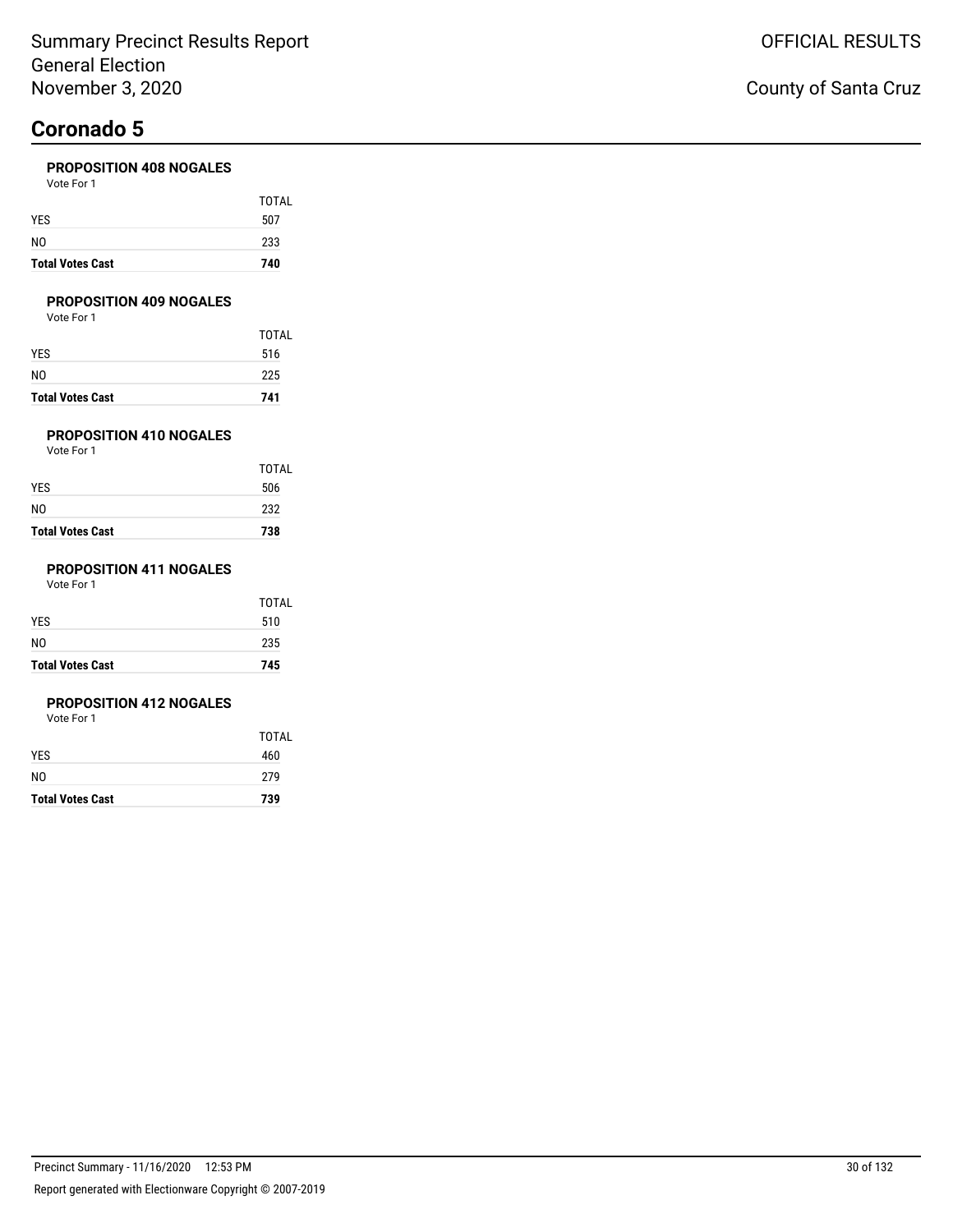### Summary Precinct Results Report General Election November 3, 2020

**Elgin 6**

### County of Santa Cruz

| <u>- y… v</u>             |        |
|---------------------------|--------|
| <b>Statistics</b>         | TOTAL  |
| Registered Voters - Total | 676    |
| Ballots Cast - Total      | 593    |
| Voter Turnout - Total     | 87.72% |

#### **Presidential Electors** Vote For 1

| <b>Total Votes Cast</b>    | 587   |
|----------------------------|-------|
| Not Assigned               | 0     |
| Write-In: Simmons. Roze    | 0     |
| Write-In: Hawkins. Walker  | 0     |
| Write-In: Invalid Write-in | 0     |
| Write-In Totals            | 0     |
| LBT JORGENSEN. COHEN       | 12    |
| <b>REP TRUMP, PENCE</b>    | 354   |
| DEM BIDEN, HARRIS          | 221   |
| .                          | TOTAL |

#### **U.S. Senator**

Vote For 1

|                               | TOTAL |
|-------------------------------|-------|
| DEM KELLY, MARK               | 225   |
| REP MCSALLY, MARTHA           | 359   |
| Write-In Totals               | 3     |
| Write-In: Invalid Write-in    | 3     |
| Write-In: Dorchester, Matthew | 0     |
| Write-In: Haupt, Mathew       | 0     |
| Not Assigned                  | 0     |
| <b>Total Votes Cast</b>       |       |

#### **U.S. Representative in Congress Dist. 3** Vote For 1

| Write-In: Invalid Write-in<br>Not Assigned |              |
|--------------------------------------------|--------------|
|                                            | 0            |
|                                            | U            |
| Write-In Totals                            | 0            |
| REP WOOD, DANIEL                           | 364          |
| DEM GRIJALVA, RAÚL                         | TOTAL<br>205 |

#### **State Senator Dist. 2**

| Not Assigned               | 0            |
|----------------------------|--------------|
|                            |              |
| Write-In: Invalid Write-In | n            |
| Write-In Totals            | 0            |
| REP WORKMAN, MARK          | 367          |
| DEM GABALDÓN, ROSANNA      | TOTAL<br>196 |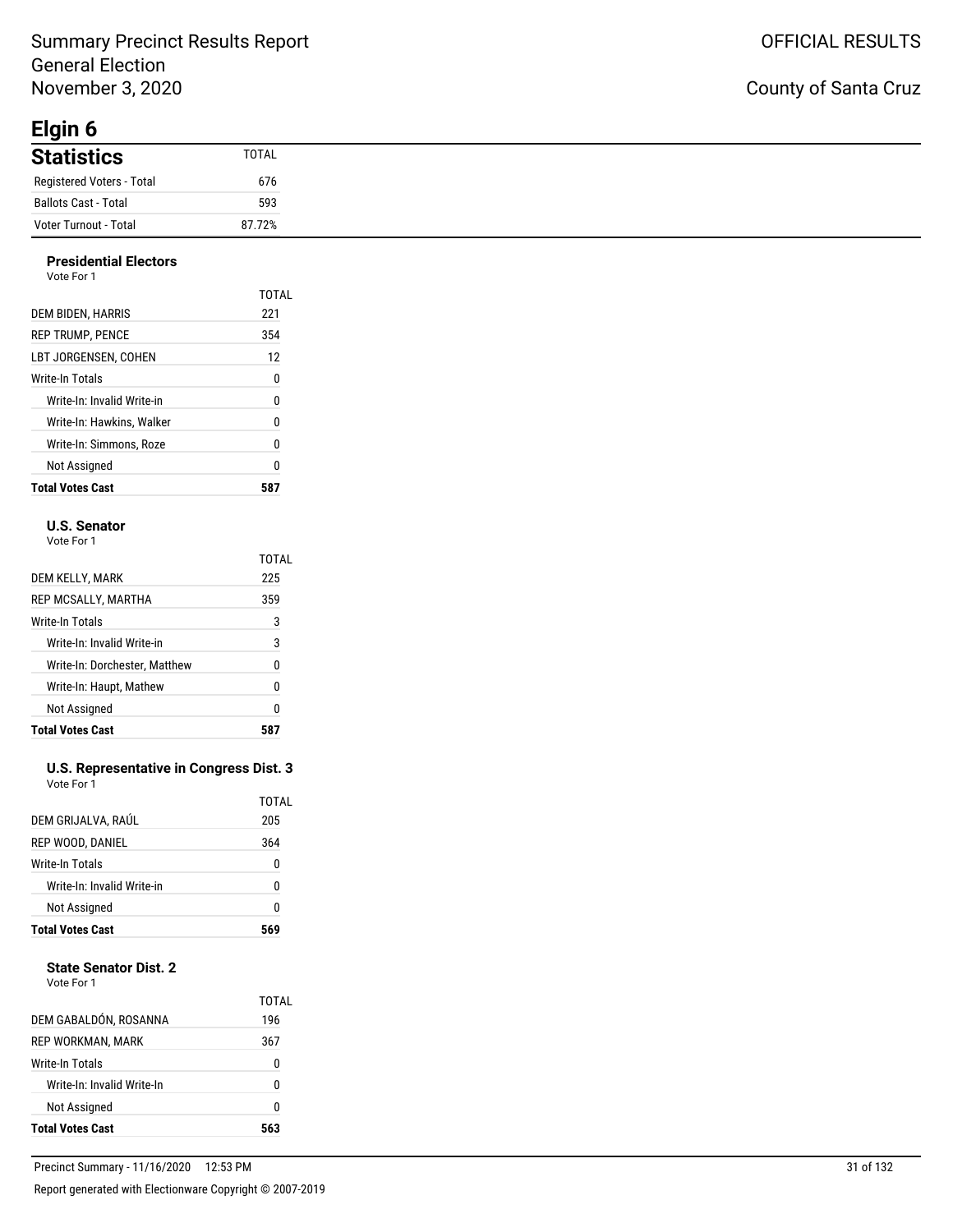#### **State Representative Dist. 2**

Vote For 2

|                              | TOTAL |
|------------------------------|-------|
| DEM DALESSANDRO, ANDREA      | 184   |
| DEM HERNANDEZ JR., DANIEL    | 188   |
| REP MCEWEN, DEBORAH          | 358   |
| <b>Write-In Totals</b>       | 2     |
| Write-In: Invalid Write-In 1 |       |
| Write-In: Invalid Write-In 2 |       |
| Not Assigned                 | N     |
| <b>Total Votes Cast</b>      |       |

#### **Corporation Commissioner** Vote For 3

|                              | TOTAL |
|------------------------------|-------|
| DEM MUNDELL. WILLIAM "BILL"  | 170   |
| DEM STANFIELD, SHEA          | 173   |
| DEM TOVAR, ANNA              | 190   |
| REP MARQUEZ PETERSON, LEA    | 304   |
| REP O'CONNOR, JAMES "JIM"    | 309   |
| REP SLOAN. ERIC              | 300   |
| <b>Write-In Totals</b>       | 0     |
| Write-In: Gibson, Christina  | 0     |
| Write-In: Invalid Write-in 1 | N     |
| Write-In: Invalid Write-in 2 | 0     |
| Write-In: Invalid Write-in 3 | 0     |
| Not Assigned                 | O     |
| <b>Total Votes Cast</b>      | 1,446 |

#### **Board of Supervisors Dist. 3**

Vote For 1

| 2<br>n       |
|--------------|
|              |
|              |
| 2            |
| 65           |
| 331          |
| TOTAL<br>143 |
|              |

#### **County Assessor**

| <b>Total Votes Cast</b>    | 302   |
|----------------------------|-------|
| Not Assigned               | 0     |
| Write-In: Invalid Write-In | 16    |
| Write-In Totals            | 16    |
| DEM RAMOS, PABLO A.        | 286   |
|                            | TOTAL |
| Vote For 1                 |       |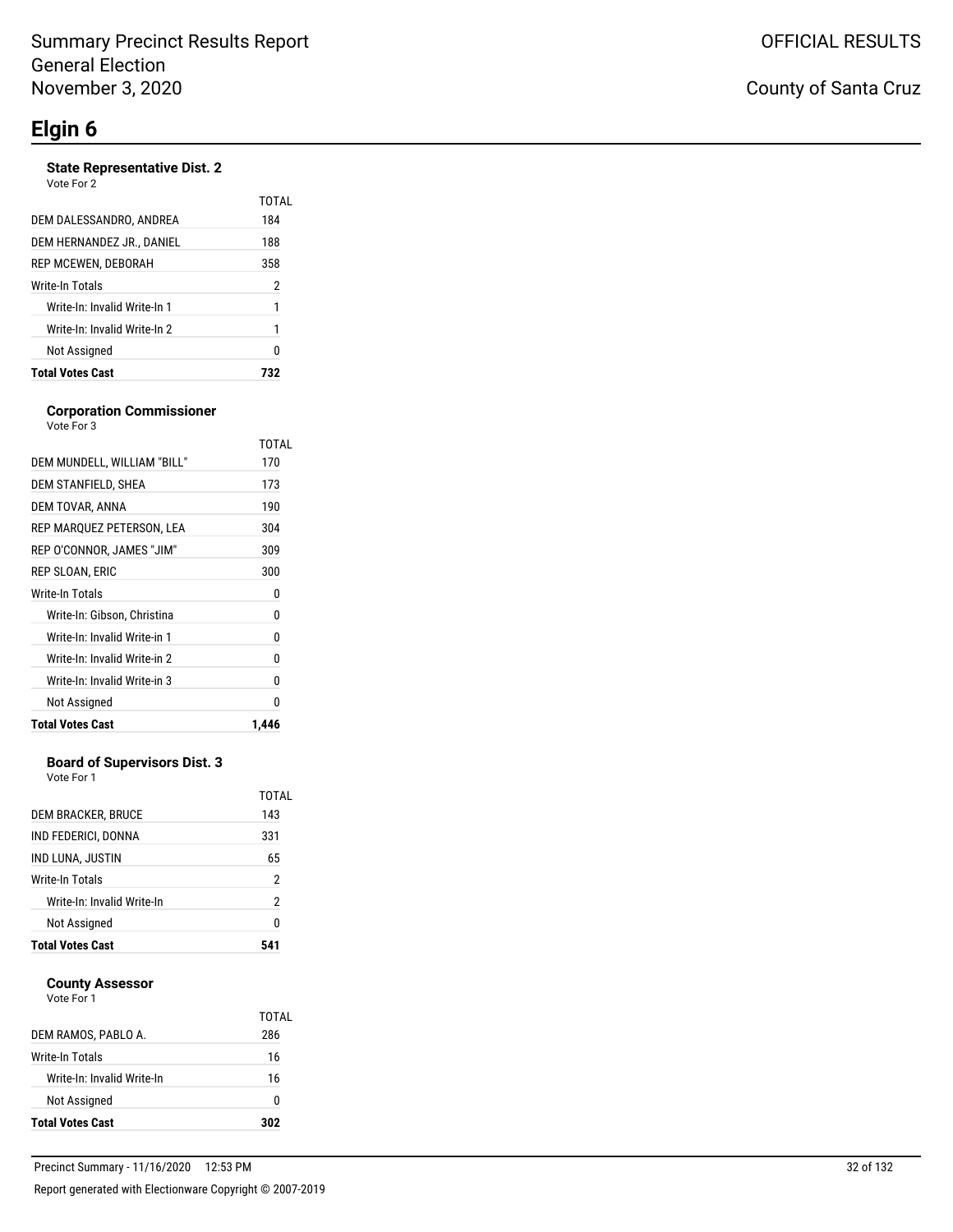#### **County Attorney**

| Vote For 1 |  |
|------------|--|
|            |  |

|                            | TOTAL |
|----------------------------|-------|
| DEM SILVA, GEORGE          | 285   |
| Write-In Totals            | 15    |
| Write-In: Invalid Write-In | 15    |
| Not Assigned               | o     |
| <b>Total Votes Cast</b>    | 300   |

#### **County Recorder**

Vote For 1

| <b>Total Votes Cast</b>    |       |
|----------------------------|-------|
| Not Assigned               | 0     |
| Write-In: Invalid Write-In | 1     |
| Write-In Totals            | 1     |
| IND ALVAREZ, DAVID         | 291   |
| DEM SAINZ, SUZANNE "SUZIE" | 216   |
|                            | TOTAL |

#### **County School Superintendent**  $\mathbf 1$

| <b>Total Votes Cast</b>    | 296   |
|----------------------------|-------|
| Not Assigned               | ŋ     |
| Write-In: Invalid Write-In | 14    |
| Write-In Totals            | 14    |
| DEM VELÁSQUEZ, ALFREDO I.  | 282   |
|                            | TOTAL |

#### **County Sheriff**

| <b>Total Votes Cast</b>     |       |
|-----------------------------|-------|
| Not Assigned                | 0     |
| Write-In: Invalid Write-In  | 5     |
| Write-In Totals             | 5     |
| IND IBARRA, ANDREW          | 90    |
| IND AGOSTTINI, JOSÉ         | 68    |
| DEM HATHAWAY, JAMES "DAVID" | 326   |
|                             | TOTAL |
| Vote For 1                  |       |

#### **County Treasurer**

|                            | TOTAL |
|----------------------------|-------|
| DEM GARDNER GUTFAHR, LIZ   | 289   |
| Write-In Totals            | 15    |
| Write-In: Invalid Write-In | 15    |
| Not Assigned               | O     |
| <b>Total Votes Cast</b>    | 304   |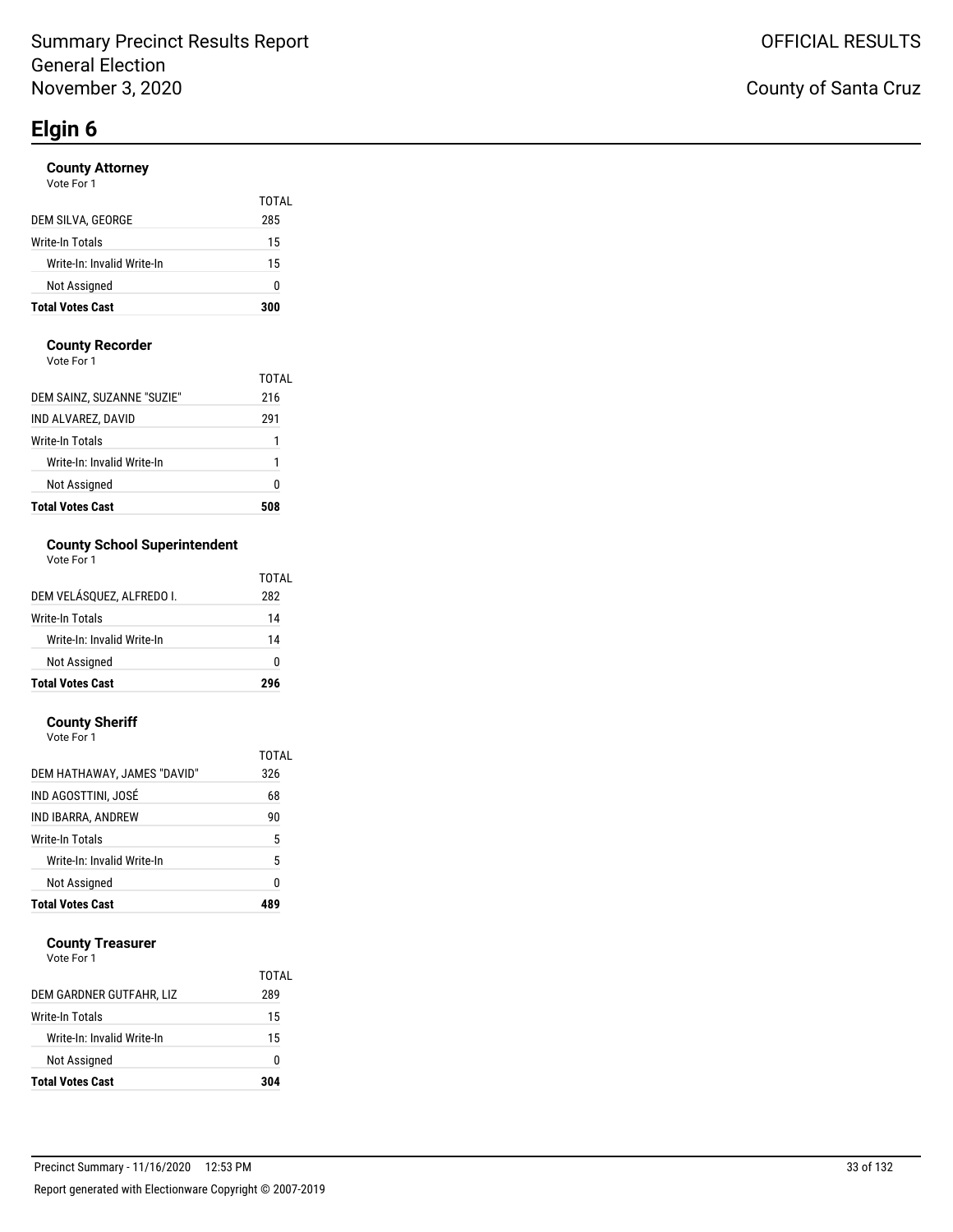#### **Supr Ct Retn/BRUTINEL,ROBERT**

Vote For 1

| <b>Total Votes Cast</b> | 399          |
|-------------------------|--------------|
| N <sub>0</sub>          | 93           |
| <b>YES</b>              | 306          |
|                         | <b>TOTAL</b> |

#### **Supr Ct Retn/GOULD, ANDREW W.**

Vote For 1

| <b>Total Votes Cast</b> | 394          |
|-------------------------|--------------|
| N0                      | 111          |
| YES                     | 283          |
|                         | <b>TOTAL</b> |

### **Supr Ct Retn/LOPEZ IV, JOHN**

Vote For 1

| <b>Total Votes Cast</b> | 394   |
|-------------------------|-------|
| 292<br>NO<br>102        |       |
| YES                     |       |
|                         | TOTAL |

#### **Ct App Div2/EPPICH, KARL**

Vote For 1

| <b>Total Votes Cast</b> | 392   |
|-------------------------|-------|
| NO.                     | 91    |
| <b>YES</b>              | 301   |
|                         | TOTAL |

#### **Ct App Div2/VASQUEZ, GARYE**

Vote For 1

| <b>Total Votes Cast</b> | 394   |
|-------------------------|-------|
| NO.                     | 101   |
| <b>YFS</b>              | 293   |
|                         | TOTAL |

### **Judge of the Superior Court Div. 2**

| <b>Total Votes Cast</b>    | 475   |
|----------------------------|-------|
| Not Assigned               | N     |
| Write-In: Invalid Write-In | 3     |
| Write-In Totals            | 3     |
| RUEDA, JOSEPH              | 142   |
| ORTEGA, LILIANA            | 280   |
|                            | TOTAL |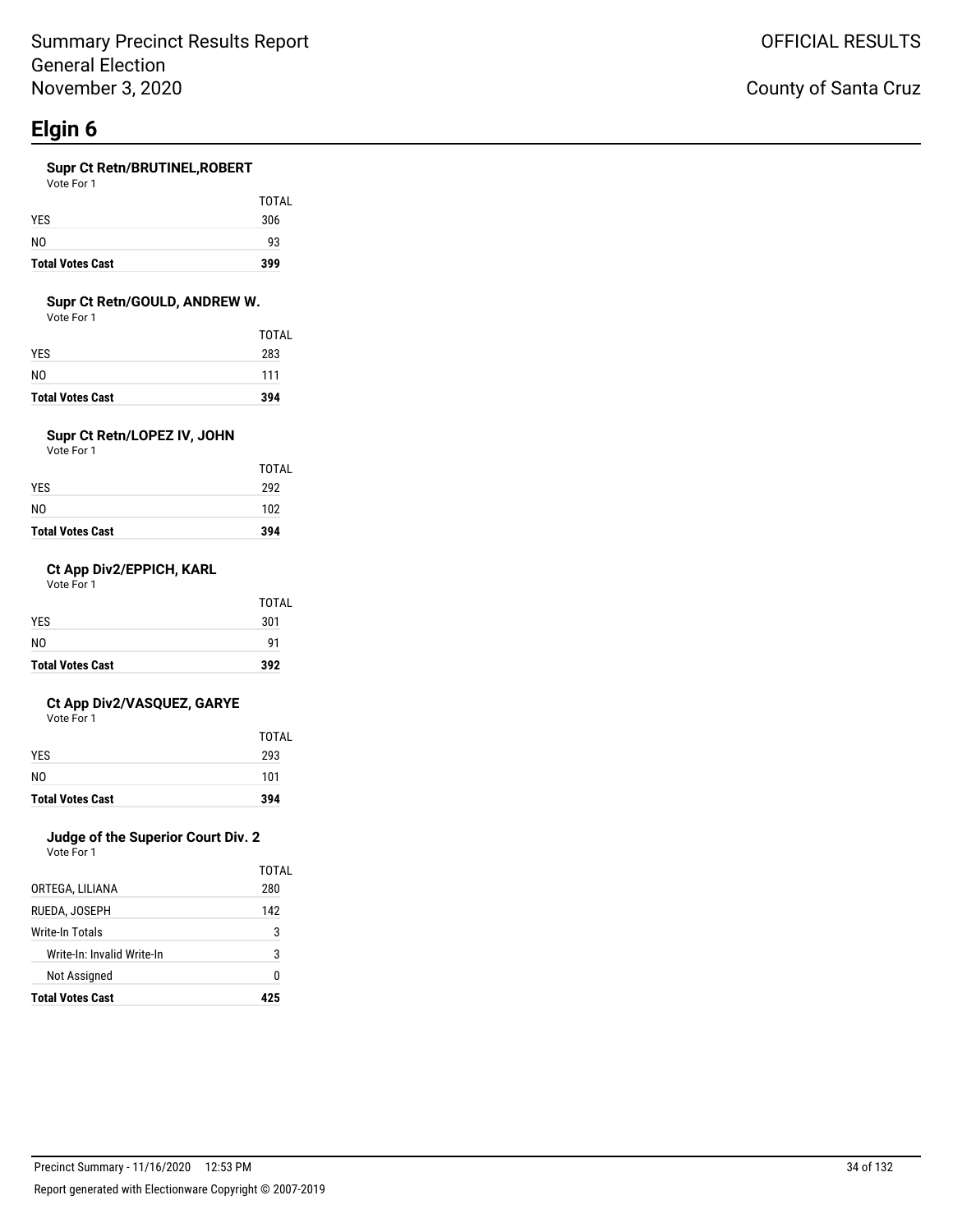#### **Board Member 25**

Vote For 3

| <b>Total Votes Cast</b>      | 1.193 |
|------------------------------|-------|
| Not Assigned                 | n     |
| Write-In: Invalid Write-In 1 | 5     |
| Write-In: Invalid Write-In 3 | 0     |
| Write-In: Invalid Write-In 2 | 0     |
| Write-In Totals              | 5     |
| THOMAS, MEGAN                | 320   |
| SCARBORO, PATRICIA           | 144   |
| FENNELL, ANTHONY             | 261   |
| <b>CROCKETT, KATHLEEN</b>    | 212   |
| COSBEY, GINNY                | 251   |
|                              | TOTAI |

#### **PROPOSITION 207**

Vote For 1

| <b>Total Votes Cast</b> | 565   |
|-------------------------|-------|
| NO                      | 233   |
| <b>YES</b>              | 332   |
|                         | TOTAL |

#### **PROPOSITION 208**

| <b>Total Votes Cast</b> | 560   |
|-------------------------|-------|
| N <sub>0</sub>          | 352   |
| <b>YES</b>              | 208   |
|                         | TOTAL |
| Vote For 1              |       |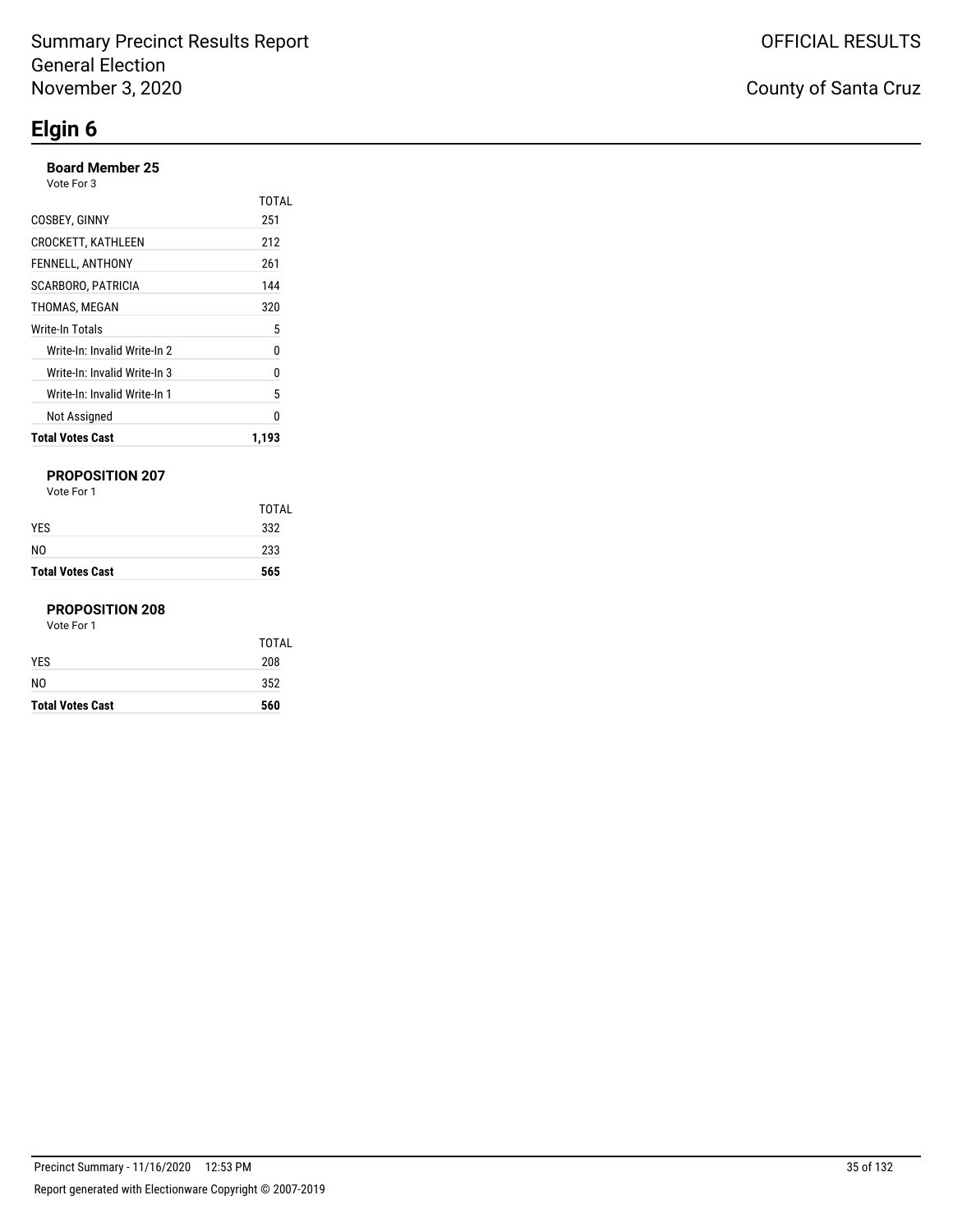### Summary Precinct Results Report General Election November 3, 2020

**Rio Rico 7**

| <b>Statistics</b>         | TOTAL  |
|---------------------------|--------|
| Registered Voters - Total | 3,847  |
| Ballots Cast - Total      | 2,787  |
| Voter Turnout - Total     | 72.45% |

#### **Presidential Electors** Vote For 1

| <b>Total Votes Cast</b>    | 2.766 |
|----------------------------|-------|
| Not Assigned               | 0     |
| Write-In: Simmons. Roze    | 0     |
| Write-In: Hawkins. Walker  | 1     |
| Write-In: Invalid Write-in | 1     |
| Write-In Totals            | 2     |
| LBT JORGENSEN. COHEN       | 27    |
| <b>REP TRUMP, PENCE</b>    | 1,046 |
| DEM BIDEN, HARRIS          | 1,691 |
|                            | TOTAL |
| , , , , , , , , ,          |       |

#### **U.S. Senator**

Vote For 1

|                               | TOTAL |
|-------------------------------|-------|
| DEM KELLY, MARK               | 1,755 |
| REP MCSALLY, MARTHA           | 972   |
| Write-In Totals               | 8     |
| Write-In: Invalid Write-in    | 6     |
| Write-In: Dorchester, Matthew | 1     |
| Write-In: Haupt, Mathew       | 1     |
| Not Assigned                  | ŋ     |
| <b>Total Votes Cast</b>       |       |

#### **U.S. Representative in Congress Dist. 3** Vote For 1

| <b>Total Votes Cast</b>    | 2,707 |
|----------------------------|-------|
| Not Assigned               | 0     |
| Write-In: Invalid Write-in | 7     |
| Write-In Totals            |       |
| REP WOOD, DANIEL           | 1,011 |
| DEM GRIJALVA, RAÚL         | 1,689 |
|                            | TOTAL |

#### **State Senator Dist. 2**

| <b>Total Votes Cast</b>    |                |
|----------------------------|----------------|
| Not Assigned               | 0              |
| Write-In: Invalid Write-In | 6              |
| Write-In Totals            | 6              |
| REP WORKMAN, MARK          | 978            |
| DEM GABALDÓN, ROSANNA      | TOTAI<br>1,700 |
|                            |                |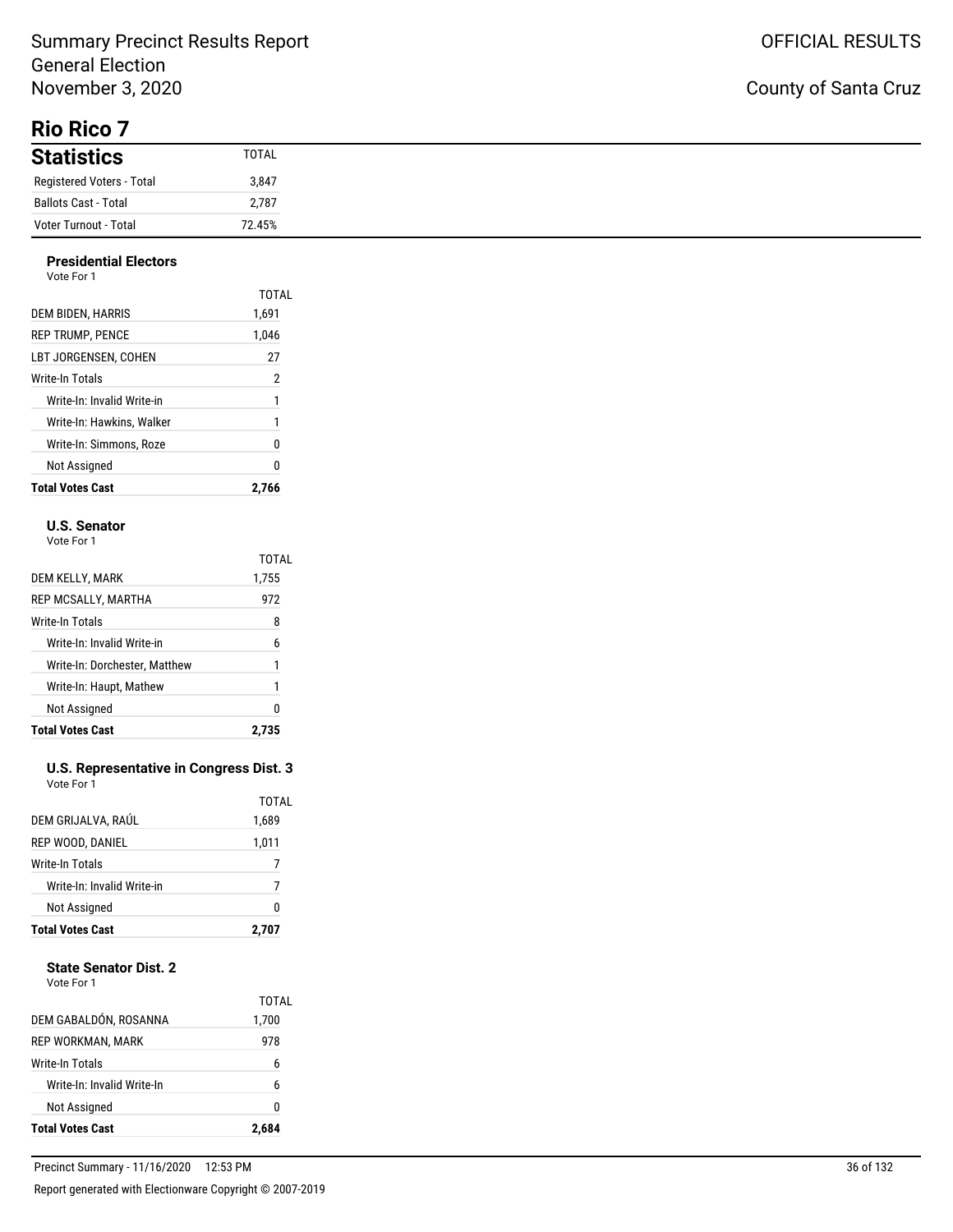# **Rio Rico 7**

#### **State Representative Dist. 2**

| Write-In: Invalid Write-In 2<br>Not Assigned | 17<br>$\overline{2}$<br>0 |
|----------------------------------------------|---------------------------|
|                                              |                           |
|                                              |                           |
| Write-In: Invalid Write-In 1                 |                           |
| Write-In Totals                              | 19                        |
| REP MCEWEN, DEBORAH                          | 958                       |
| DEM HERNANDEZ JR., DANIEL                    | 1.440                     |
| DEM DALESSANDRO, ANDREA                      | 1,291                     |
| Vote For 2                                   | TOTAL                     |

#### **Corporation Commissioner** Vote For 3

|                              | TOTAL |
|------------------------------|-------|
| DEM MUNDELL, WILLIAM "BILL"  | 1,195 |
| DEM STANFIELD, SHEA          | 1,128 |
| DEM TOVAR, ANNA              | 1,509 |
| REP MARQUEZ PETERSON, LEA    | 849   |
| REP O'CONNOR, JAMES "JIM"    | 787   |
| REP SLOAN, ERIC              | 703   |
| Write-In Totals              | 7     |
| Write-In: Gibson, Christina  | 1     |
| Write-In: Invalid Write-in 1 | 3     |
| Write-In: Invalid Write-in 2 | 2     |
| Write-In: Invalid Write-in 3 | 1     |
| Not Assigned                 | N     |
| <b>Total Votes Cast</b>      | 6,178 |

#### **Board of Supervisors Dist. 3**

Vote For 1

| <b>Total Votes Cast</b>    | 2,656          |
|----------------------------|----------------|
| Not Assigned               | 0              |
| Write-In: Invalid Write-In | 12             |
| Write-In Totals            | 12             |
| IND LUNA, JUSTIN           | 663            |
| IND FEDERICI, DONNA        | 617            |
| DEM BRACKER, BRUCE         | TOTAI<br>1,364 |
|                            |                |

#### **County Assessor** Vote For 1

| <b>Total Votes Cast</b>    |       |
|----------------------------|-------|
| Not Assigned               | 0     |
| Write-In: Invalid Write-In | 50    |
| Write-In Totals            | 50    |
| DEM RAMOS, PABLO A.        | 2,112 |
|                            | TOTAL |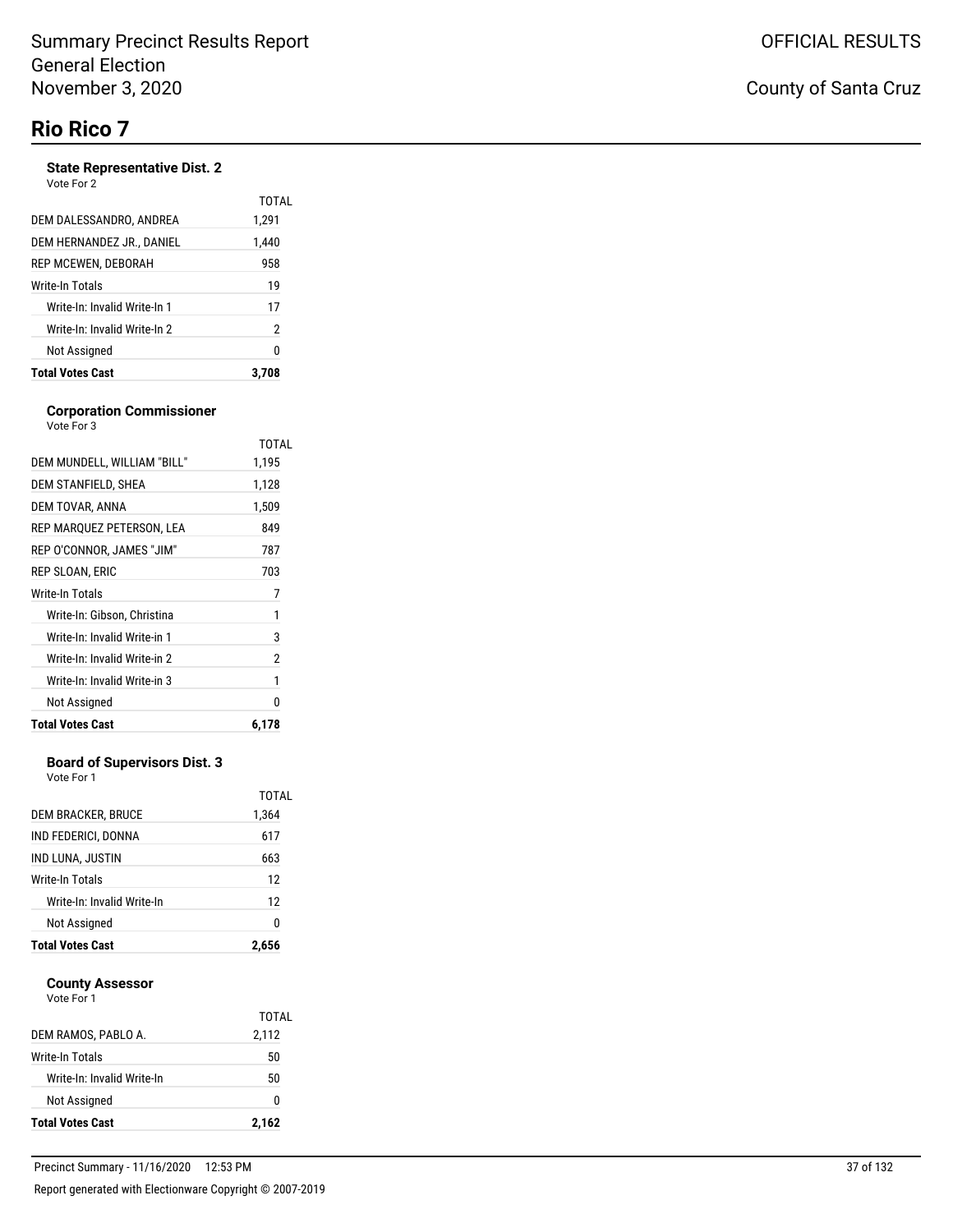# **Rio Rico 7**

#### **County Attorney**

| Not Assigned<br><b>Total Votes Cast</b> | 0<br>2,184 |
|-----------------------------------------|------------|
| Write-In: Invalid Write-In              | 58         |
| Write-In Totals                         | 58         |
| DEM SILVA, GEORGE                       | 2,126      |
|                                         | TOTAL      |

#### **County Recorder**

Vote For 1

| <b>Total Votes Cast</b>    | 2.625 |
|----------------------------|-------|
| Not Assigned               | 0     |
| Write-In: Invalid Write-In | 22    |
| Write-In Totals            | 22    |
| IND ALVAREZ. DAVID         | 1,036 |
| DEM SAINZ, SUZANNE "SUZIE" | 1,567 |
|                            | TOTAL |

### **County School Superintendent**

| Vote For 1                 |       |
|----------------------------|-------|
|                            | TOTAL |
| DEM VELÁSQUEZ, ALFREDO I.  | 2,176 |
| Write-In Totals            | 50    |
| Write-In: Invalid Write-In | 50    |
| Not Assigned               |       |

**Total Votes Cast 2,226**

#### **County Sheriff**

| Write-In: Invalid Write-In  | 27             |
|-----------------------------|----------------|
| Write-In Totals             | 27             |
| IND IBARRA, ANDREW          | 267            |
| IND AGOSTTINI. JOSÉ         | 480            |
| DEM HATHAWAY, JAMES "DAVID" | TOTAL<br>1,850 |
| Vote For 1                  |                |

#### **County Treasurer**

| <b>Total Votes Cast</b>    | 2,196 |
|----------------------------|-------|
| <b>Not Assigned</b>        | o     |
| Write-In: Invalid Write-In | 53    |
| Write-In Totals            | 53    |
| DEM GARDNER GUTFAHR, LIZ   | 2,143 |
|                            | TOTAL |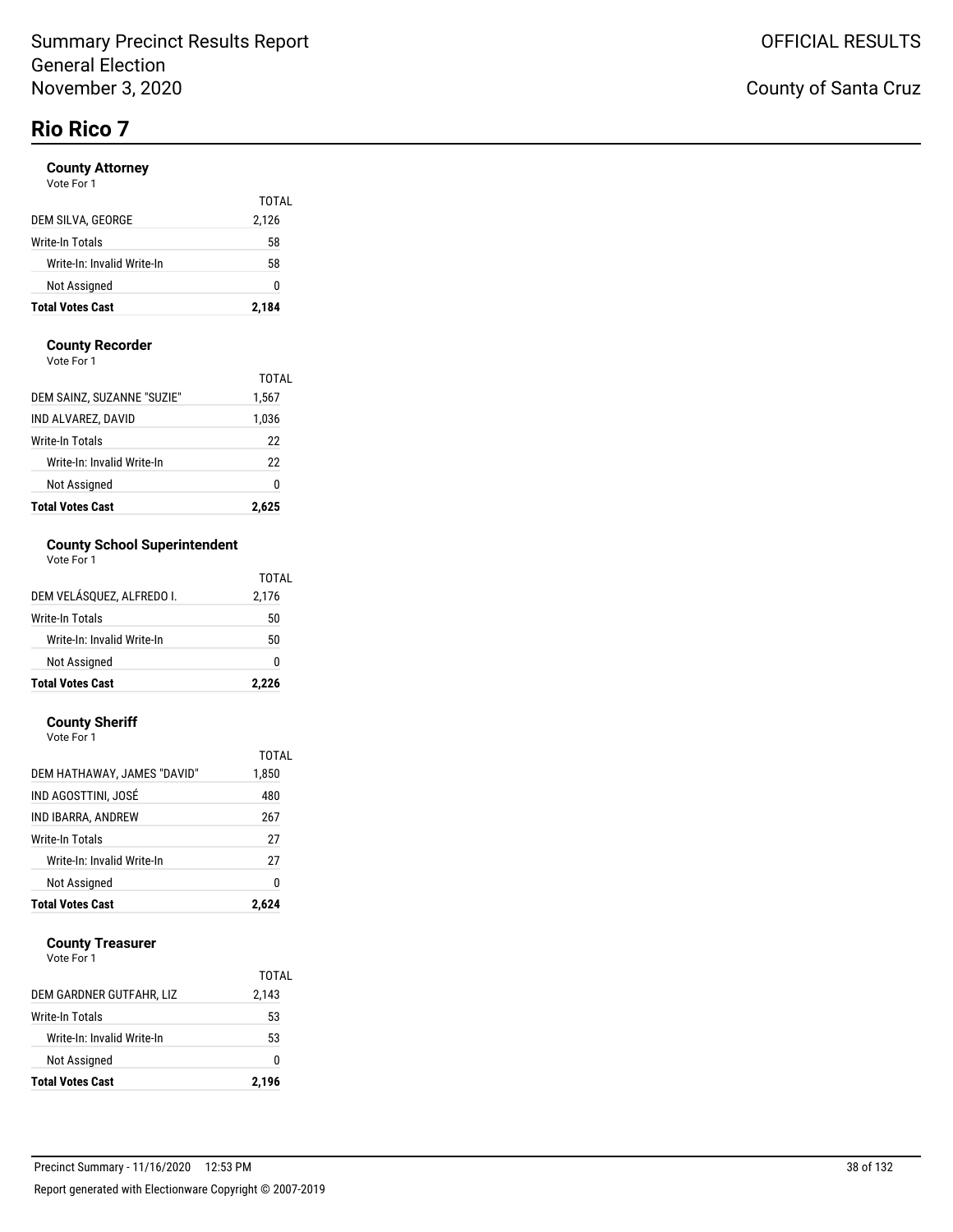# **Rio Rico 7**

#### **Supr Ct Retn/BRUTINEL,ROBERT**

| Vote For 1 |  |
|------------|--|
|------------|--|

| <b>Total Votes Cast</b> | 2,388 |
|-------------------------|-------|
| N <sub>0</sub>          | 670   |
| <b>YES</b>              | 1,718 |
|                         | TOTAL |

#### **Supr Ct Retn/GOULD, ANDREW W.**

Vote For 1

| <b>Total Votes Cast</b> | 2,364        |
|-------------------------|--------------|
| N0                      | 706          |
| YES                     | 1,658        |
|                         | <b>TOTAL</b> |

### **Supr Ct Retn/LOPEZ IV, JOHN**

Vote For 1

| <b>Total Votes Cast</b> | 2,370        |
|-------------------------|--------------|
| NO                      | 594          |
| YES                     | 1,776        |
|                         | <b>TOTAL</b> |

#### **Ct App Div2/EPPICH, KARL**

Vote For 1

| <b>Total Votes Cast</b> | 2,343        |
|-------------------------|--------------|
| N <sub>0</sub>          | 648          |
| <b>YES</b>              | 1,695        |
|                         | <b>TOTAL</b> |

#### **Ct App Div2/VASQUEZ, GARYE**

Vote For 1

| <b>Total Votes Cast</b> | 2,357 |
|-------------------------|-------|
| NO.                     | 516   |
| <b>YES</b>              | 1,841 |
|                         | TOTAL |

#### **Judge of the Superior Court Div. 2**

|                            | TOTAL |
|----------------------------|-------|
| ORTEGA, LILIANA            | 1,443 |
| RUEDA, JOSEPH              | 1,017 |
| <b>Write-In Totals</b>     | 11    |
| Write-In: Invalid Write-In | 11    |
| Not Assigned               | N     |
| <b>Total Votes Cast</b>    | 2,471 |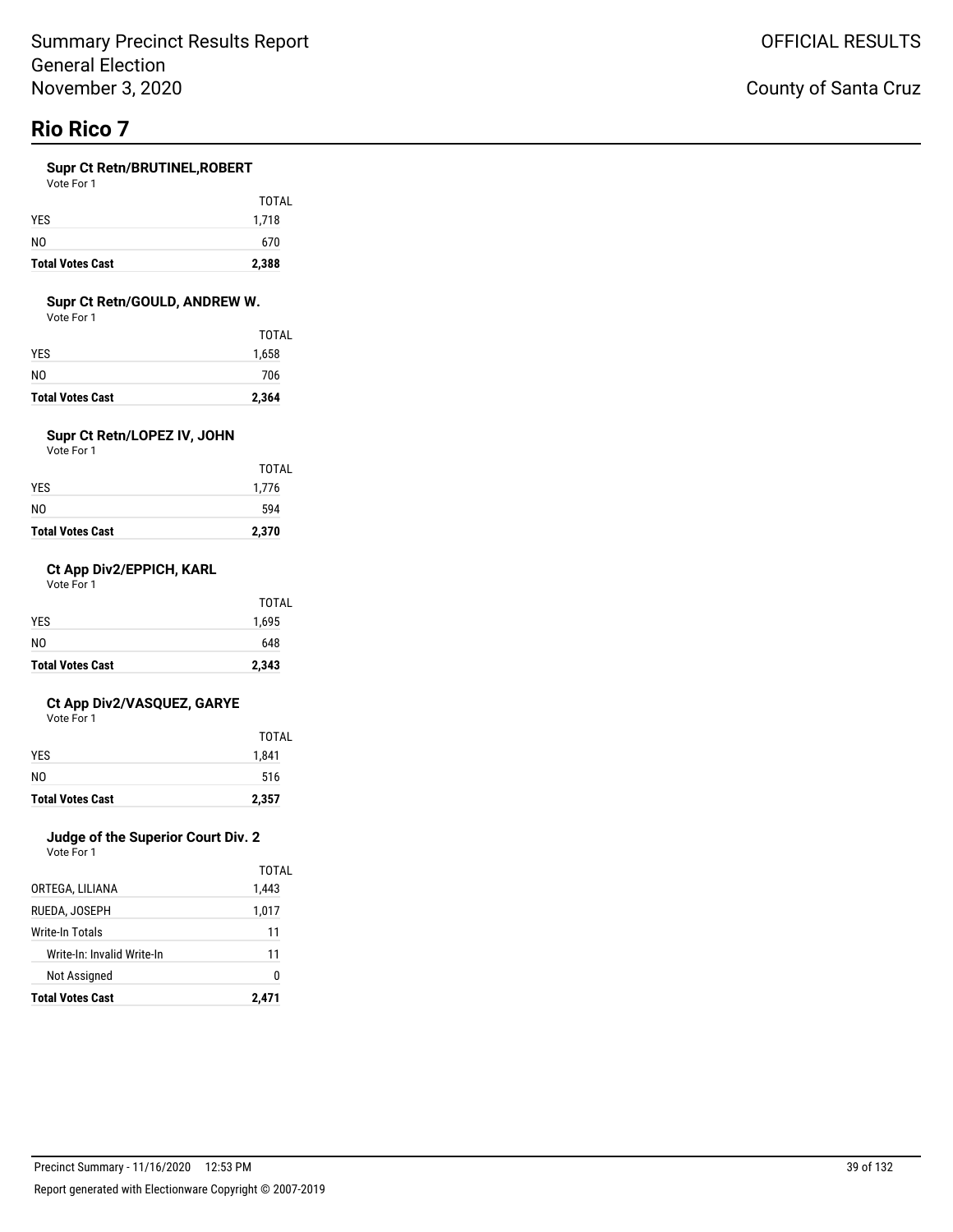# **Rio Rico 7**

#### **Board Member 3**

| Vote For 1 |  |  |
|------------|--|--|
|            |  |  |

| <b>Total Votes Cast</b>    | 2,282 |
|----------------------------|-------|
| Not Assigned               | n     |
| Write-In: Invalid Write-in | 28    |
| Write-In Totals            | 28    |
| FANNING, JOHN              | 2,254 |
|                            | TOTAL |

#### **PROPOSITION 207**

Vote For 1

| <b>Total Votes Cast</b> | 2,662 |
|-------------------------|-------|
| N <sub>0</sub>          | 1,066 |
| <b>YES</b>              | 1,596 |
|                         | TOTAL |

#### **PROPOSITION 208**

Vote For 1

| <b>Total Votes Cast</b> | 2,657        |
|-------------------------|--------------|
| N <sub>0</sub>          | 1,142        |
| <b>YES</b>              | 1,515        |
|                         | <b>TOTAL</b> |

#### **QUESTION DIST 35**

|                               | TOTAL |
|-------------------------------|-------|
| BUDGET OVERRIDE INCREASE, YES | 1,361 |
| BUDGET OVERRIDE INCREASE, NO  | 1,221 |
| Total Votes Cast              | 2,582 |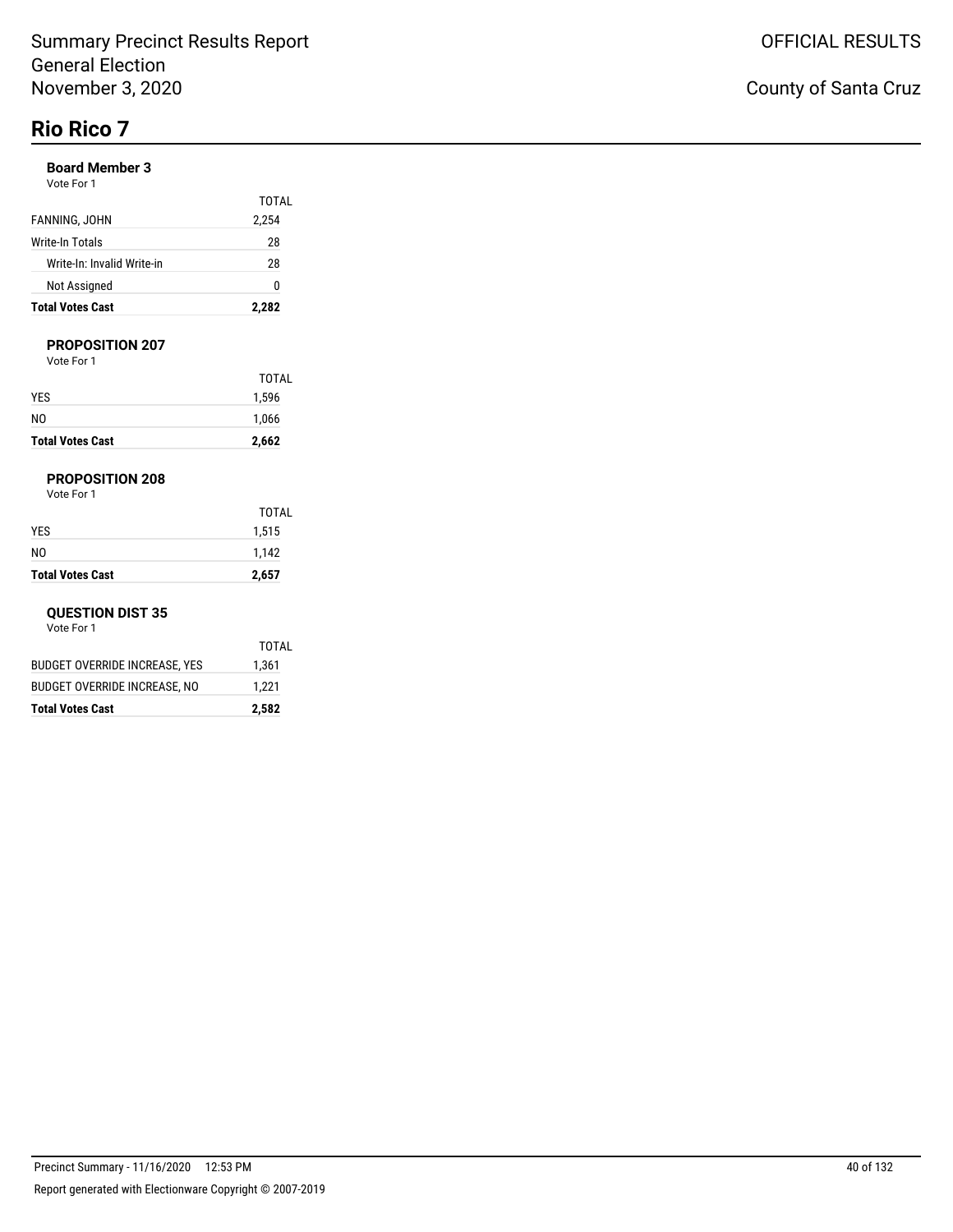**Nogales 8**

| $1.19$ gailer $\sim$      |              |
|---------------------------|--------------|
| <b>Statistics</b>         | <b>TOTAL</b> |
| Registered Voters - Total | 2,247        |
| Ballots Cast - Total      | ,388         |
| Voter Turnout - Total     | 61.77%       |

#### **Presidential Electors** Vote For 1

| <b>Total Votes Cast</b>    | 1.365          |
|----------------------------|----------------|
| Not Assigned               | 0              |
| Write-In: Simmons. Roze    | 0              |
| Write-In: Hawkins. Walker  | 0              |
| Write-In: Invalid Write-in | 1              |
| Write-In Totals            | 1              |
| LBT JORGENSEN. COHEN       | 11             |
| <b>REP TRUMP. PENCE</b>    | 284            |
| DEM BIDEN, HARRIS          | TOTAL<br>1,069 |
| VULT FUIT                  |                |

#### **U.S. Senator**

Vote For 1

|                               | <b>TOTAL</b>   |
|-------------------------------|----------------|
| DEM KELLY, MARK               | 1,130          |
| REP MCSALLY, MARTHA           | 212            |
| Write-In Totals               | 2              |
| Write-In: Invalid Write-in    | $\overline{2}$ |
| Write-In: Dorchester, Matthew | 0              |
| Write-In: Haupt, Mathew       | 0              |
| Not Assigned                  | 0              |
| <b>Total Votes Cast</b>       |                |

#### **U.S. Representative in Congress Dist. 3** Vote For 1

| <b>Total Votes Cast</b>    | 1.342 |
|----------------------------|-------|
| Not Assigned               | 0     |
| Write-In: Invalid Write-in | 3     |
| Write-In Totals            | 3     |
| <b>REP WOOD, DANIEL</b>    | 224   |
| DEM GRIJALVA, RAÚL         | 1,115 |
|                            | TOTAL |

### **State Senator Dist. 2**

| <b>Not Assigned</b>        | 1<br>0         |
|----------------------------|----------------|
|                            |                |
| Write-In: Invalid Write-In |                |
| Write-In Totals            | 1              |
| REP WORKMAN, MARK          | 229            |
| DEM GABALDÓN, ROSANNA      | TOTAL<br>1,090 |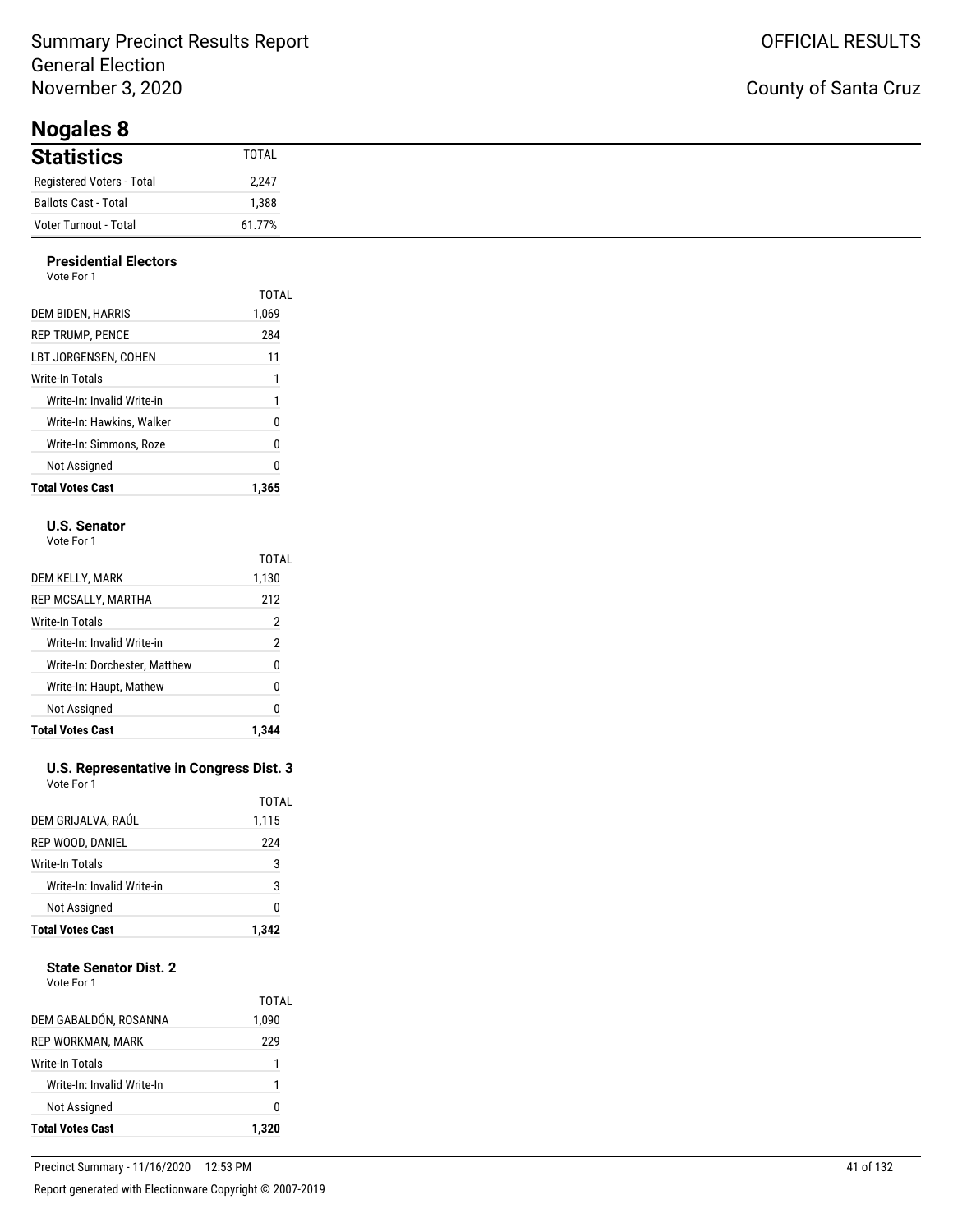#### **State Representative Dist. 2**

| Vote For 2 |  |
|------------|--|
|------------|--|

| <b>Total Votes Cast</b>      |       |
|------------------------------|-------|
| Not Assigned                 | 0     |
| Write-In: Invalid Write-In 2 | 0     |
| Write-In: Invalid Write-In 1 | 3     |
| Write-In Totals              | 3     |
| REP MCEWEN, DEBORAH          | 196   |
| DEM HERNANDEZ JR., DANIEL    | 884   |
| DEM DALESSANDRO, ANDREA      | 836   |
|                              | TOTAL |

#### **Corporation Commissioner**

| <b>Total Votes Cast</b>      | 2,882 |
|------------------------------|-------|
| Not Assigned                 | 0     |
| Write-In: Invalid Write-in 3 | 0     |
| Write-In: Invalid Write-in 2 | 0     |
| Write-In: Invalid Write-in 1 | 4     |
| Write-In: Gibson, Christina  | 0     |
| Write-In Totals              | 4     |
| REP SLOAN, ERIC              | 159   |
| REP O'CONNOR, JAMES "JIM"    | 193   |
| REP MARQUEZ PETERSON, LEA    | 240   |
| DEM TOVAR, ANNA              | 978   |
| DEM STANFIELD, SHEA          | 657   |
| DEM MUNDELL, WILLIAM "BILL"  | 651   |
| Vote For 3                   | TOTAL |

#### **Board of Supervisors Dist. 1**

Vote For 1

| DEM RUIZ, MANUEL "MANNY"<br>REP MELENDEZ, MIKE<br><b>Write-In Totals</b><br>Write-In: Invalid Write-In<br>Not Assigned | 1.346        |
|------------------------------------------------------------------------------------------------------------------------|--------------|
|                                                                                                                        | 0            |
|                                                                                                                        | 5            |
|                                                                                                                        | 5            |
|                                                                                                                        | 347          |
|                                                                                                                        | TOTAL<br>994 |

#### **County Assessor**

| <b>Total Votes Cast</b>    | 1,200          |
|----------------------------|----------------|
| Not Assigned               | 0              |
| Write-In: Invalid Write-In | 18             |
| Write-In Totals            | 18             |
| DEM RAMOS, PABLO A.        | TOTAL<br>1,182 |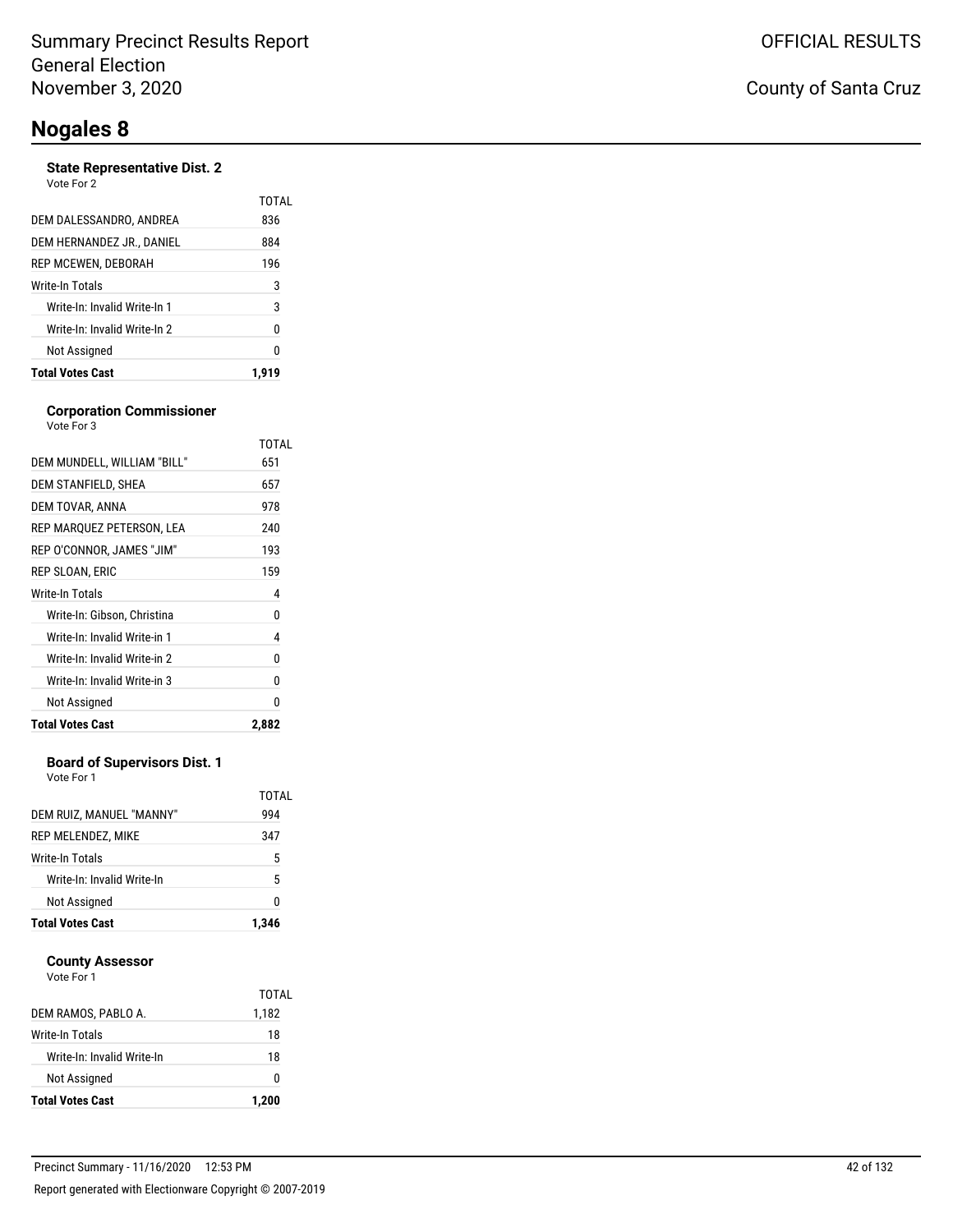#### **County Attorney**

| <b>Total Votes Cast</b>    | 1,245 |
|----------------------------|-------|
| Not Assigned               | o     |
| Write-In: Invalid Write-In | 19    |
| Write-In Totals            | 19    |
| DEM SILVA, GEORGE          | 1,226 |
|                            | TOTAL |

#### **County Recorder**

Vote For 1

| <b>Total Votes Cast</b>    | 1.331 |
|----------------------------|-------|
| Not Assigned               | 0     |
| Write-In: Invalid Write-In | 8     |
| Write-In Totals            | 8     |
| IND ALVAREZ, DAVID         | 340   |
| DEM SAINZ, SUZANNE "SUZIE" | 983   |
|                            | TOTAL |

### **County School Superintendent**

| Vote For 1 |  |
|------------|--|
|------------|--|

| <b>Total Votes Cast</b>    | 1.260 |
|----------------------------|-------|
| Not Assigned               | ŋ     |
| Write-In: Invalid Write-In | 12    |
| Write-In Totals            | 12    |
| DEM VELÁSQUEZ, ALFREDO I.  | 1,248 |
|                            | TOTAL |

#### **County Sheriff**

| Not Assigned                | 0     |
|-----------------------------|-------|
| Write-In: Invalid Write-In  | 7     |
| Write-In Totals             | 7     |
| IND IBARRA, ANDREW          | 66    |
| IND AGOSTTINI. JOSÉ         | 243   |
| DEM HATHAWAY, JAMES "DAVID" | 1,028 |
| Vote For 1                  | TOTAL |

#### **County Treasurer**

| <b>Total Votes Cast</b>    | 1,241 |
|----------------------------|-------|
| Not Assigned               | O     |
| Write-In: Invalid Write-In | 12    |
| Write-In Totals            | 12    |
| DEM GARDNER GUTFAHR, LIZ   | 1,229 |
|                            | TOTAL |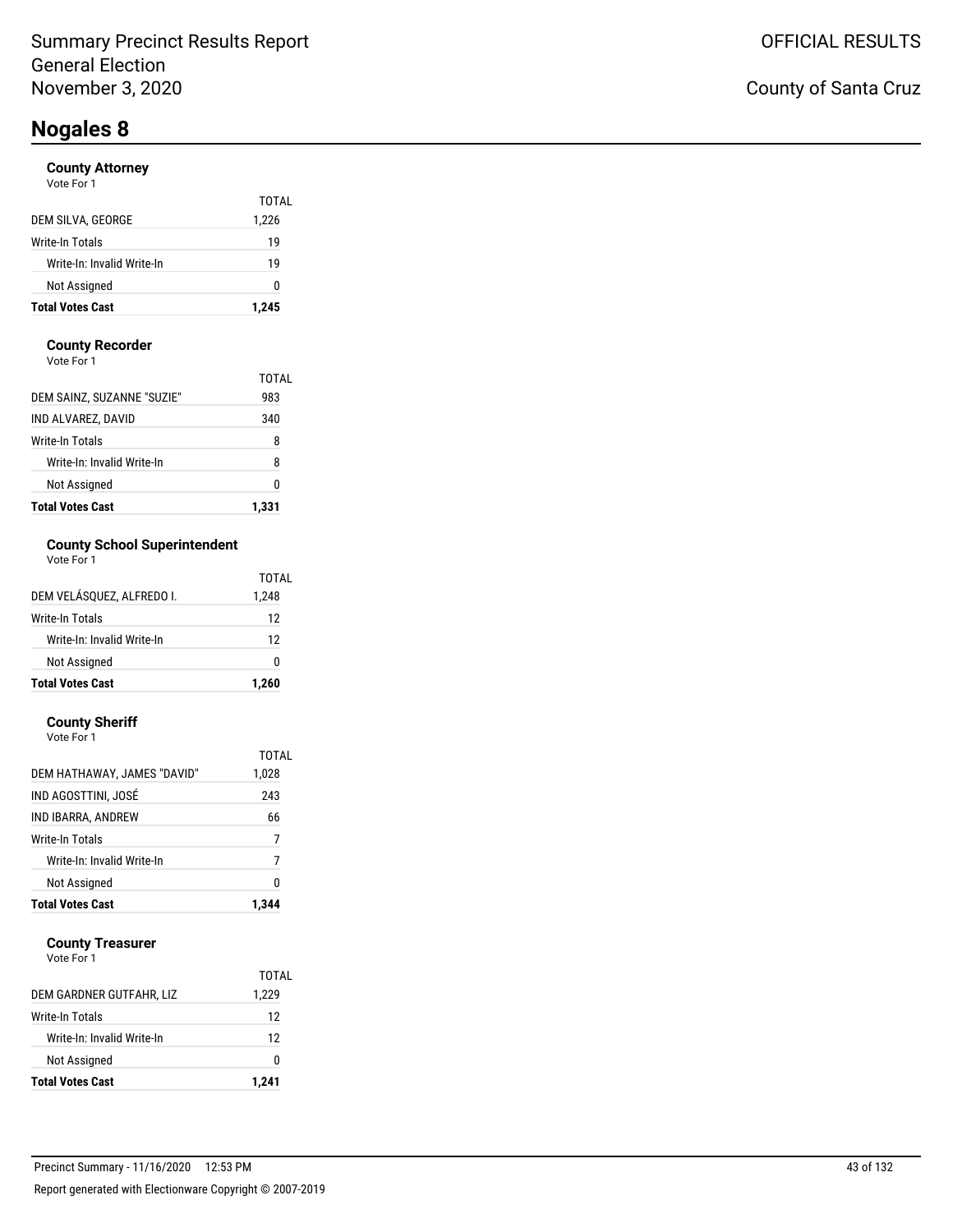#### **Supr Ct Retn/BRUTINEL,ROBERT**

Vote For 1

| <b>Total Votes Cast</b> | 1,242        |
|-------------------------|--------------|
| NO.                     | 364          |
| <b>YES</b>              | 878          |
|                         | <b>TOTAL</b> |

#### **Supr Ct Retn/GOULD, ANDREW W.**

Vote For 1

| <b>Total Votes Cast</b> | 1,192 |
|-------------------------|-------|
| NO                      | 388   |
| YES.                    | 804   |
|                         | TOTAL |

### **Supr Ct Retn/LOPEZ IV, JOHN**

Vote For 1

| <b>Total Votes Cast</b> | 1,217        |
|-------------------------|--------------|
| NO                      | 275          |
| YES                     | 942          |
|                         | <b>TOTAL</b> |

#### **Ct App Div2/EPPICH, KARL**

Vote For 1

| <b>Total Votes Cast</b> | 1,202        |
|-------------------------|--------------|
| N <sub>0</sub>          | 352          |
| <b>YES</b>              | 850          |
|                         | <b>TOTAL</b> |

#### **Ct App Div2/VASQUEZ, GARYE**

Vote For 1

| <b>Total Votes Cast</b> | 1,211 |
|-------------------------|-------|
| NO.                     | 233   |
| <b>YES</b>              | 978   |
|                         | TOTAL |

### **Judge of the Superior Court Div. 2**

| <b>Not Assigned</b>        | n     |
|----------------------------|-------|
| Write-In: Invalid Write-In | 4     |
| Write-In Totals            | 4     |
| RUEDA. JOSEPH              | 567   |
| ORTEGA, LILIANA            | 740   |
|                            | TOTAL |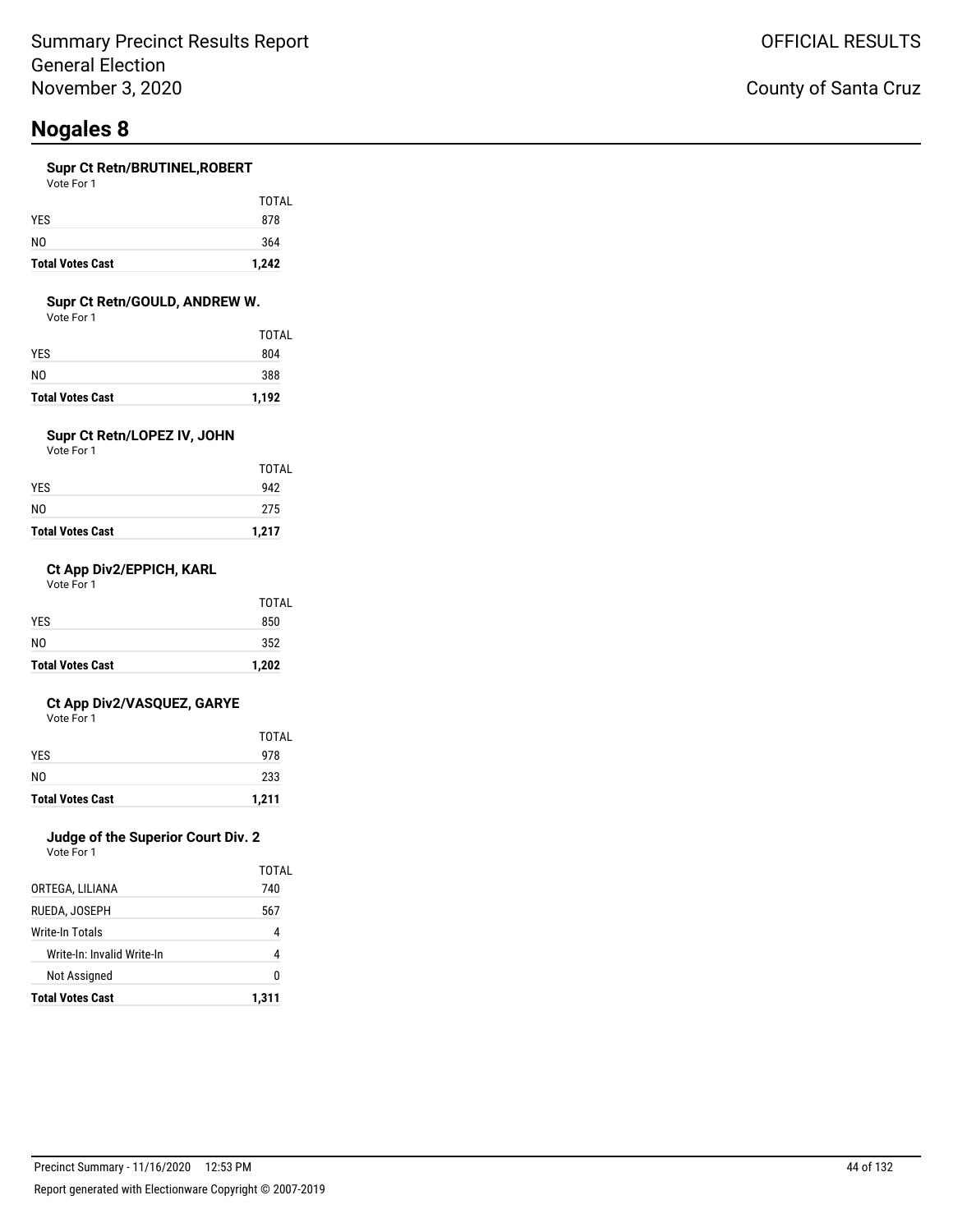#### **Council Member Nogales** Vote For 1

| <b>Total Votes Cast</b>    | 1.321        |
|----------------------------|--------------|
| Not Assigned               | 0            |
| Write-In: Invalid Write-In | 19           |
| Write-In Totals            | 19           |
| HANESSIAN, NUBAR           | 425          |
| <b>BONILLA JR., SAULO</b>  | TOTAL<br>877 |
| <b>VULCIUI</b>             |              |

#### **PROPOSITION 207**

Vote For 1

| <b>Total Votes Cast</b> | 1,293        |
|-------------------------|--------------|
| NO.                     | 644          |
| <b>YES</b>              | 649          |
|                         | <b>TOTAL</b> |

#### **PROPOSITION 208**

| Vote For 1 |  |
|------------|--|
|------------|--|

| <b>Total Votes Cast</b> | 1,298        |
|-------------------------|--------------|
| N <sub>0</sub>          | 457          |
| <b>YES</b>              | 841          |
|                         | <b>TOTAL</b> |

#### **PROPOSITION 405 NOGALES**

Vote For 1

| <b>Total Votes Cast</b> | 1,187 |
|-------------------------|-------|
| N <sub>0</sub>          | 432   |
| <b>YES</b>              | 755   |
|                         | TOTAL |

#### **PROPOSITION 406 NOGALES**

Vote For 1

| <b>Total Votes Cast</b> | 1,243        |
|-------------------------|--------------|
| N <sub>0</sub>          | 682          |
| <b>YES</b>              | 561          |
|                         | <b>TOTAL</b> |

#### **PROPOSITION 407 NOGALES**

Vote For 1

| <b>Total Votes Cast</b> | 1,236        |
|-------------------------|--------------|
| NO                      | 597          |
| <b>YES</b>              | 639          |
|                         | <b>TOTAL</b> |

#### **PROPOSITION 408 NOGALES**

| Vote For 1 |  |
|------------|--|
|            |  |

| <b>Total Votes Cast</b> | 1,227 |
|-------------------------|-------|
| N0                      | 431   |
| <b>YES</b>              | 796   |
|                         | TOTAL |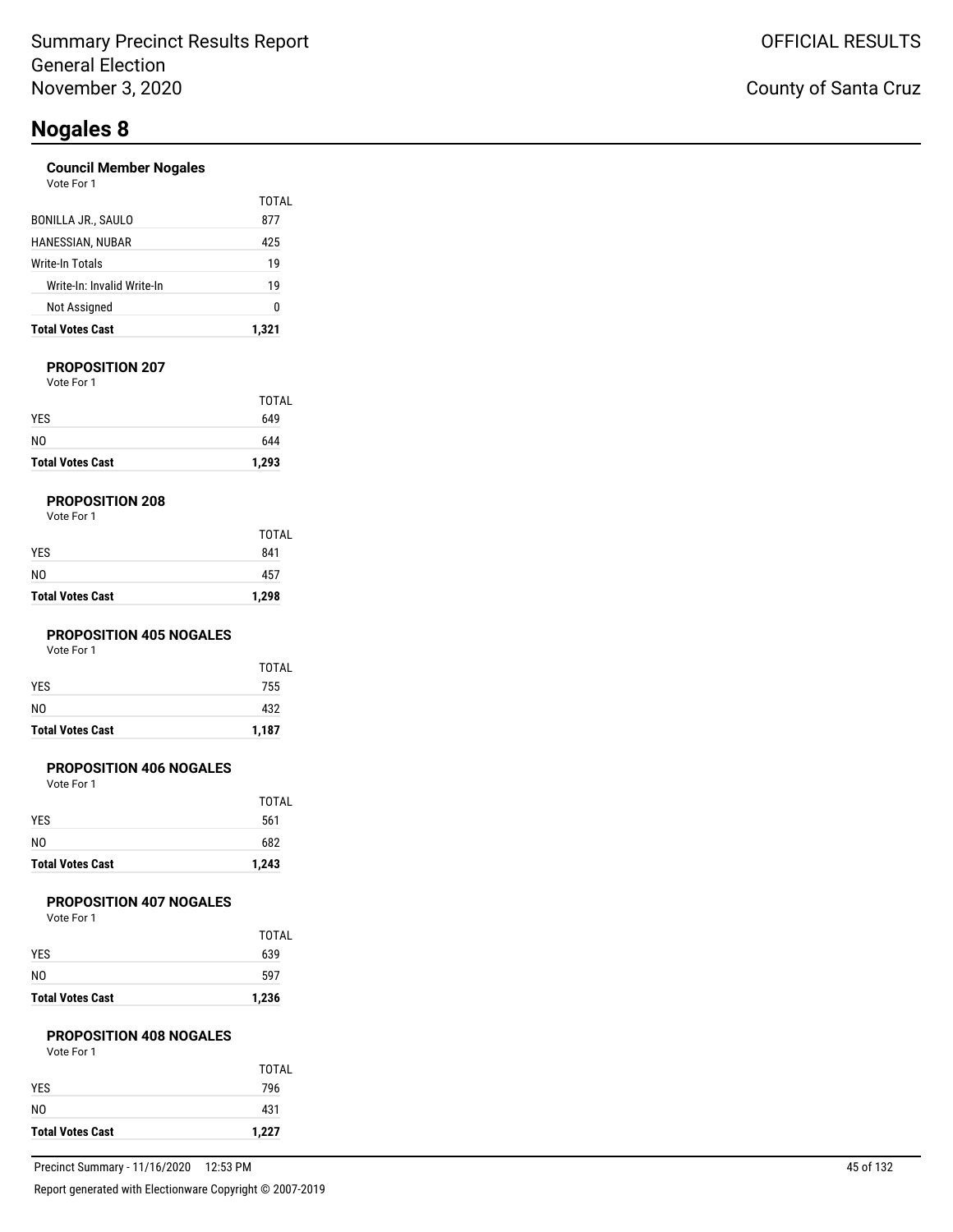#### **PROPOSITION 409 NOGALES**

| <b>Total Votes Cast</b> | 1,228 |
|-------------------------|-------|
| NO                      | 441   |
| YES                     | 787   |
|                         | TOTAL |
| Vote For 1              |       |

#### **PROPOSITION 410 NOGALES**

Vote For 1

| <b>Total Votes Cast</b> | 1,225 |
|-------------------------|-------|
| NO                      | 453   |
| YES                     | 772   |
|                         | TOTAL |

### **PROPOSITION 411 NOGALES**

Vote For 1

| <b>Total Votes Cast</b> | 1,232 |
|-------------------------|-------|
| NO                      | 445   |
| YES                     | 787   |
|                         | TOTAL |

### **PROPOSITION 412 NOGALES**

| <b>Total Votes Cast</b> | 1,243 |
|-------------------------|-------|
| NO.                     | 494   |
| YES                     | 749   |
|                         | TOTAL |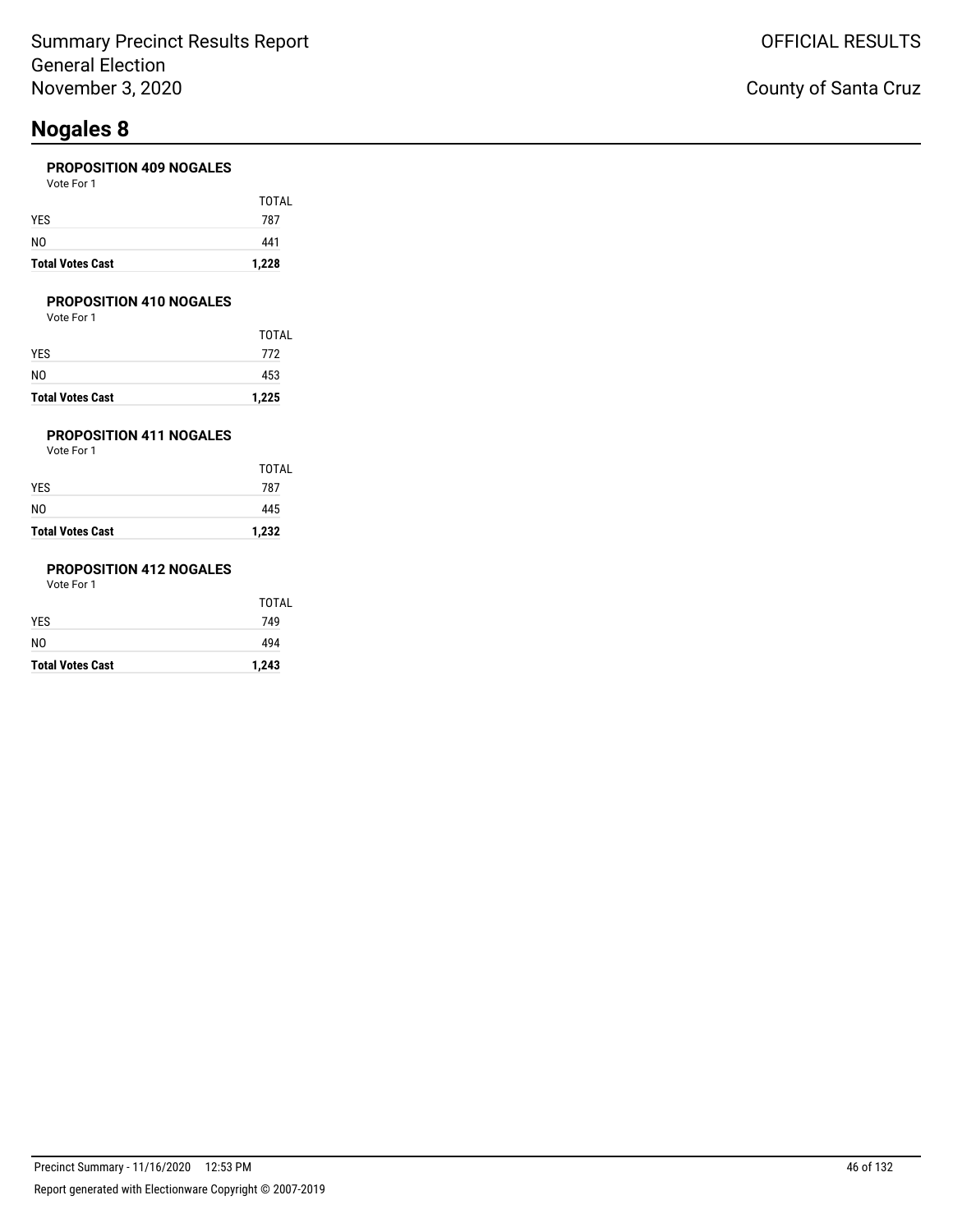**Nogales 9**

## County of Santa Cruz

| nogaloo s                 |        |
|---------------------------|--------|
| <b>Statistics</b>         | TOTAL  |
| Registered Voters - Total | 386    |
| Ballots Cast - Total      | 261    |
| Voter Turnout - Total     | 67.62% |

#### **Presidential Electors** Vote For 1

| <b>Total Votes Cast</b>    | 258   |
|----------------------------|-------|
| Not Assigned               | 0     |
| Write-In: Simmons. Roze    | 0     |
| Write-In: Hawkins. Walker  | 0     |
| Write-In: Invalid Write-in | 1     |
| Write-In Totals            | 1     |
| LBT JORGENSEN. COHEN       | 3     |
| <b>REP TRUMP, PENCE</b>    | 80    |
| DEM BIDEN, HARRIS          | 174   |
|                            | TOTAL |
| .                          |       |

#### **U.S. Senator**

Vote For 1

|                               | TOTAL |
|-------------------------------|-------|
| DEM KELLY, MARK               | 185   |
| REP MCSALLY, MARTHA           | 74    |
| Write-In Totals               | 0     |
| Write-In: Invalid Write-in    | 0     |
| Write-In: Dorchester, Matthew | N     |
| Write-In: Haupt, Mathew       | 0     |
| Not Assigned                  | 0     |
| <b>Total Votes Cast</b>       |       |

#### **U.S. Representative in Congress Dist. 3** Vote For 1

| <b>Total Votes Cast</b>    |       |
|----------------------------|-------|
| <b>Not Assigned</b>        | ŋ     |
| Write-In: Invalid Write-in | ŋ     |
| Write-In Totals            | 0     |
| REP WOOD, DANIEL           | 74    |
| DEM GRIJALVA, RAÚL         | 179   |
|                            | TOTAL |

#### **State Senator Dist. 2**

| DEM GABALDÓN, ROSANNA      | TOTAL<br>182 |
|----------------------------|--------------|
| REP WORKMAN, MARK          | 74           |
| Write-In Totals            | 0            |
| Write-In: Invalid Write-In | n            |
| Not Assigned               | 0            |
| <b>Total Votes Cast</b>    | 256          |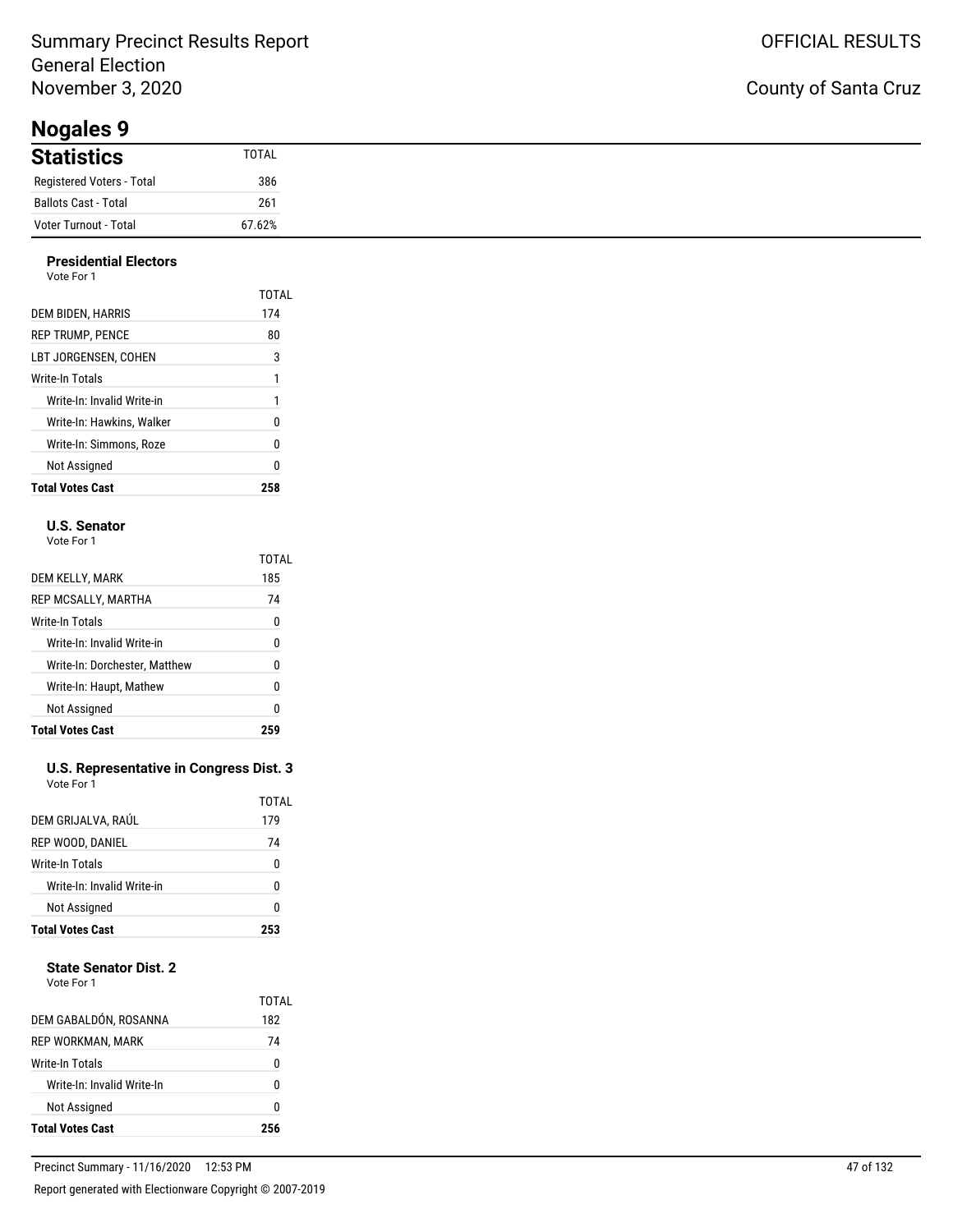#### **State Representative Dist. 2**

| Vote For 2 |  |
|------------|--|
|            |  |

|                              | TOTAL |
|------------------------------|-------|
| DEM DALESSANDRO, ANDREA      | 152   |
| DEM HERNANDEZ JR., DANIEL    | 141   |
| REP MCEWEN, DEBORAH          | 83    |
| Write-In Totals              | 1     |
| Write-In: Invalid Write-In 1 | 1     |
| Write-In: Invalid Write-In 2 | N     |
| Not Assigned                 | N     |
| <b>Total Votes Cast</b>      |       |

#### **Corporation Commissioner** Vote For 3

|                              | TOTAL |
|------------------------------|-------|
| DEM MUNDELL, WILLIAM "BILL"  | 117   |
| DEM STANFIELD, SHEA          | 103   |
| DEM TOVAR, ANNA              | 158   |
| REP MARQUEZ PETERSON, LEA    | 86    |
| REP O'CONNOR, JAMES "JIM"    | 79    |
| REP SLOAN, ERIC              | 70    |
| Write-In Totals              | 2     |
| Write-In: Gibson, Christina  | 0     |
| Write-In: Invalid Write-in 1 | 2     |
| Write-In: Invalid Write-in 2 | 0     |
| Write-In: Invalid Write-in 3 | 0     |
| Not Assigned                 | 0     |
| <b>Total Votes Cast</b>      | 615   |
|                              |       |

#### **Board of Supervisors Dist. 1**

Vote For 1

| Not Assigned               | 1<br>N       |
|----------------------------|--------------|
|                            |              |
| Write-In: Invalid Write-In |              |
| Write-In Totals            | 1            |
| REP MELENDEZ, MIKE         | 71           |
| DEM RUIZ, MANUEL "MANNY"   | TOTAL<br>178 |

#### **County Assessor**

| DEM RAMOS, PABLO A.        | TOTAL<br>216 |
|----------------------------|--------------|
| Write-In Totals            | 5            |
| Write-In: Invalid Write-In | 5            |
| Not Assigned               |              |
| <b>Total Votes Cast</b>    | 221          |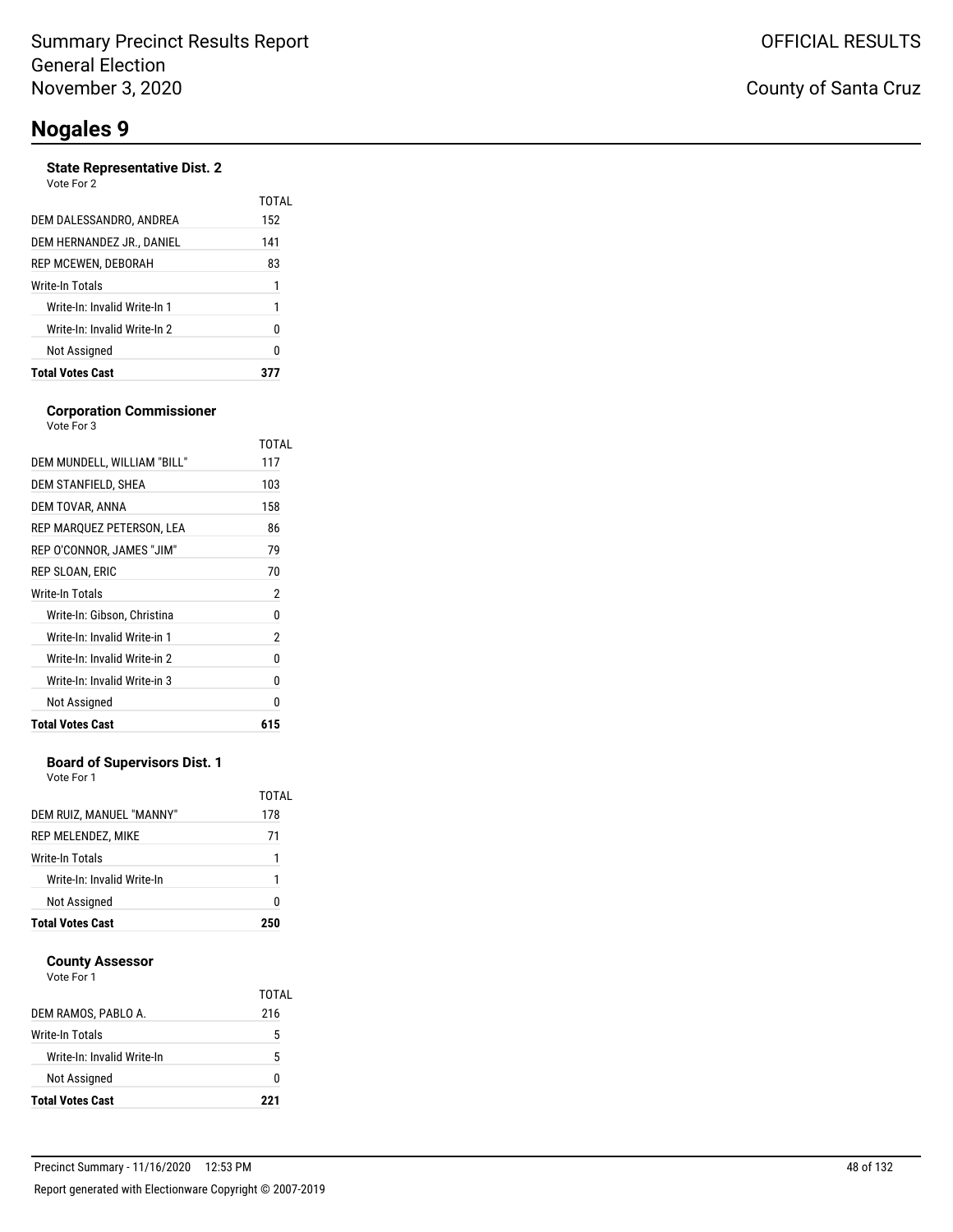#### **County Attorney**

| Vote For 1 |  |  |
|------------|--|--|
|            |  |  |

| <b>Total Votes Cast</b>    | 219   |
|----------------------------|-------|
| Not Assigned               | O     |
| Write-In: Invalid Write-In | ĥ     |
| Write-In Totals            | ĥ     |
| DEM SILVA, GEORGE          | 213   |
|                            | TOTAL |

#### **County Recorder**

Vote For 1

| <b>Total Votes Cast</b>    |       |
|----------------------------|-------|
| Not Assigned               | 0     |
| Write-In: Invalid Write-In | 2     |
| Write-In Totals            | 2     |
| IND ALVAREZ, DAVID         | 62    |
| DEM SAINZ, SUZANNE "SUZIE" | 193   |
|                            | TOTAI |

### **County School Superintendent**

| Vote For 1 |  |
|------------|--|
|------------|--|

| <b>Total Votes Cast</b>    | 236   |
|----------------------------|-------|
| Not Assigned               | ŋ     |
| Write-In: Invalid Write-In | 5     |
| <b>Write-In Totals</b>     | 5     |
| DEM VELÁSOUEZ. ALFREDO I.  | 231   |
|                            | TOTAL |

#### **County Sheriff**

| <b>Total Votes Cast</b>     | 255   |
|-----------------------------|-------|
| Not Assigned                | 0     |
| Write-In: Invalid Write-In  | 0     |
| Write-In Totals             | 0     |
| IND IBARRA, ANDREW          | 10    |
| IND AGOSTTINI, JOSÉ         | 71    |
| DEM HATHAWAY, JAMES "DAVID" | 174   |
|                             | TOTAL |
| Vote For 1                  |       |

#### **County Treasurer**

| Not Assigned                                  | O      |
|-----------------------------------------------|--------|
| Write-In Totals<br>Write-In: Invalid Write-In | 5<br>5 |
| DEM GARDNER GUTFAHR, LIZ                      | 222    |
|                                               | TOTAL  |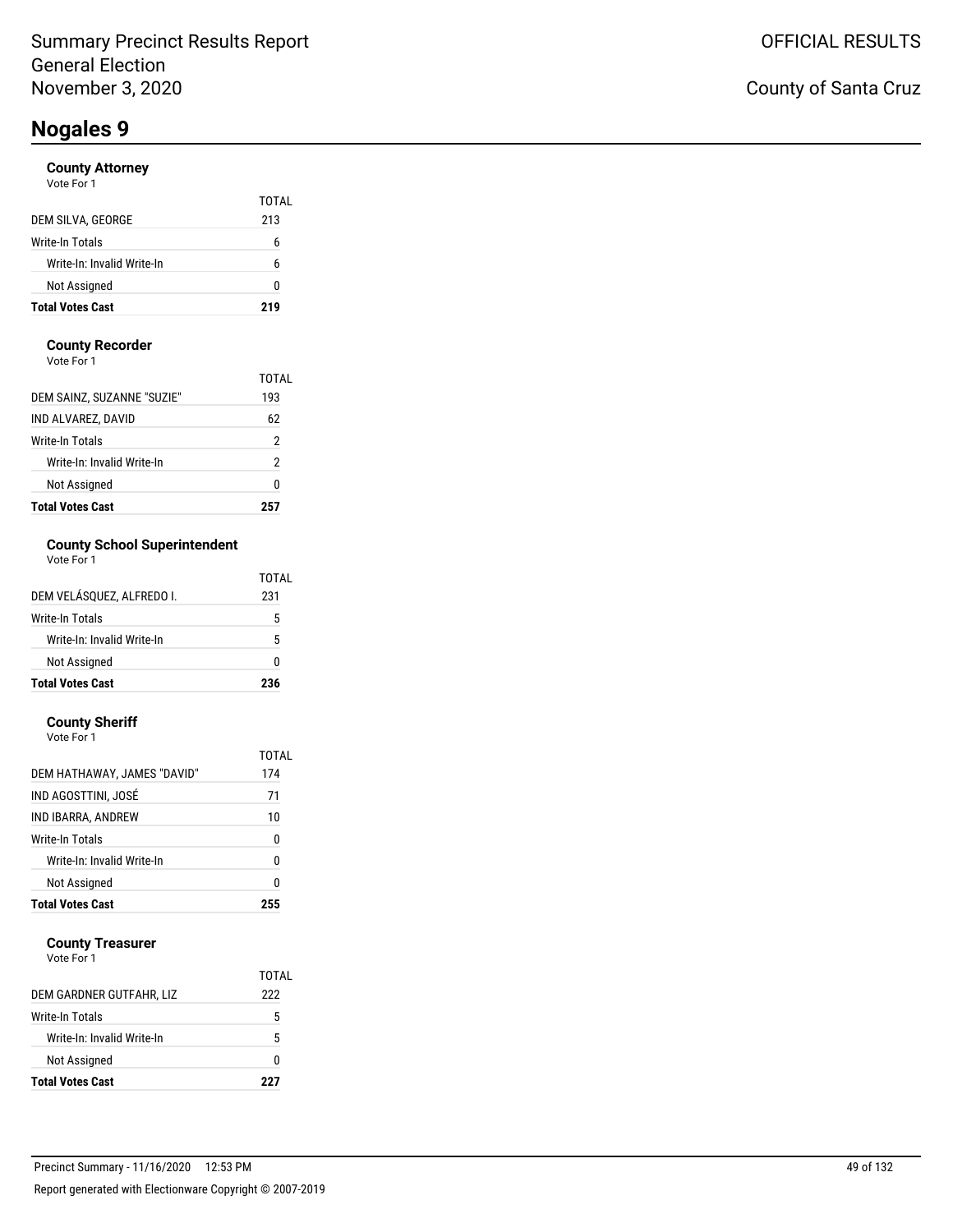#### **Supr Ct Retn/BRUTINEL,ROBERT**

Vote For 1

| <b>Total Votes Cast</b> | 219          |
|-------------------------|--------------|
| NO.                     | 60           |
| <b>YES</b>              | 159          |
|                         | <b>TOTAL</b> |

#### **Supr Ct Retn/GOULD, ANDREW W.**

Vote For 1

| <b>Total Votes Cast</b> | 214   |
|-------------------------|-------|
| N0                      | 61    |
| YES                     | 153   |
|                         | TOTAL |

### **Supr Ct Retn/LOPEZ IV, JOHN**

Vote For 1

| <b>Total Votes Cast</b> | 216   |
|-------------------------|-------|
| NO                      | 46    |
| YES                     | 170   |
|                         | TOTAL |

#### **Ct App Div2/EPPICH, KARL**

Vote For 1

| <b>Total Votes Cast</b> | 213          |
|-------------------------|--------------|
| N <sub>0</sub>          | 62           |
| <b>YES</b>              | 151          |
|                         | <b>TOTAL</b> |

#### **Ct App Div2/VASQUEZ, GARYE**

Vote For 1

|                         | TOTAL |
|-------------------------|-------|
| <b>YES</b>              | 161   |
| N <sub>0</sub>          | 56    |
| <b>Total Votes Cast</b> | 217   |

### **Judge of the Superior Court Div. 2**

Vote For 1

|                            | TOTAL |
|----------------------------|-------|
| ORTEGA, LILIANA            | 154   |
| RUEDA. JOSEPH              | 74    |
| Write-In Totals            | 1     |
| Write-In: Invalid Write-In | 1     |
| Not Assigned               | o     |
| <b>Total Votes Cast</b>    | ククロ   |

### County of Santa Cruz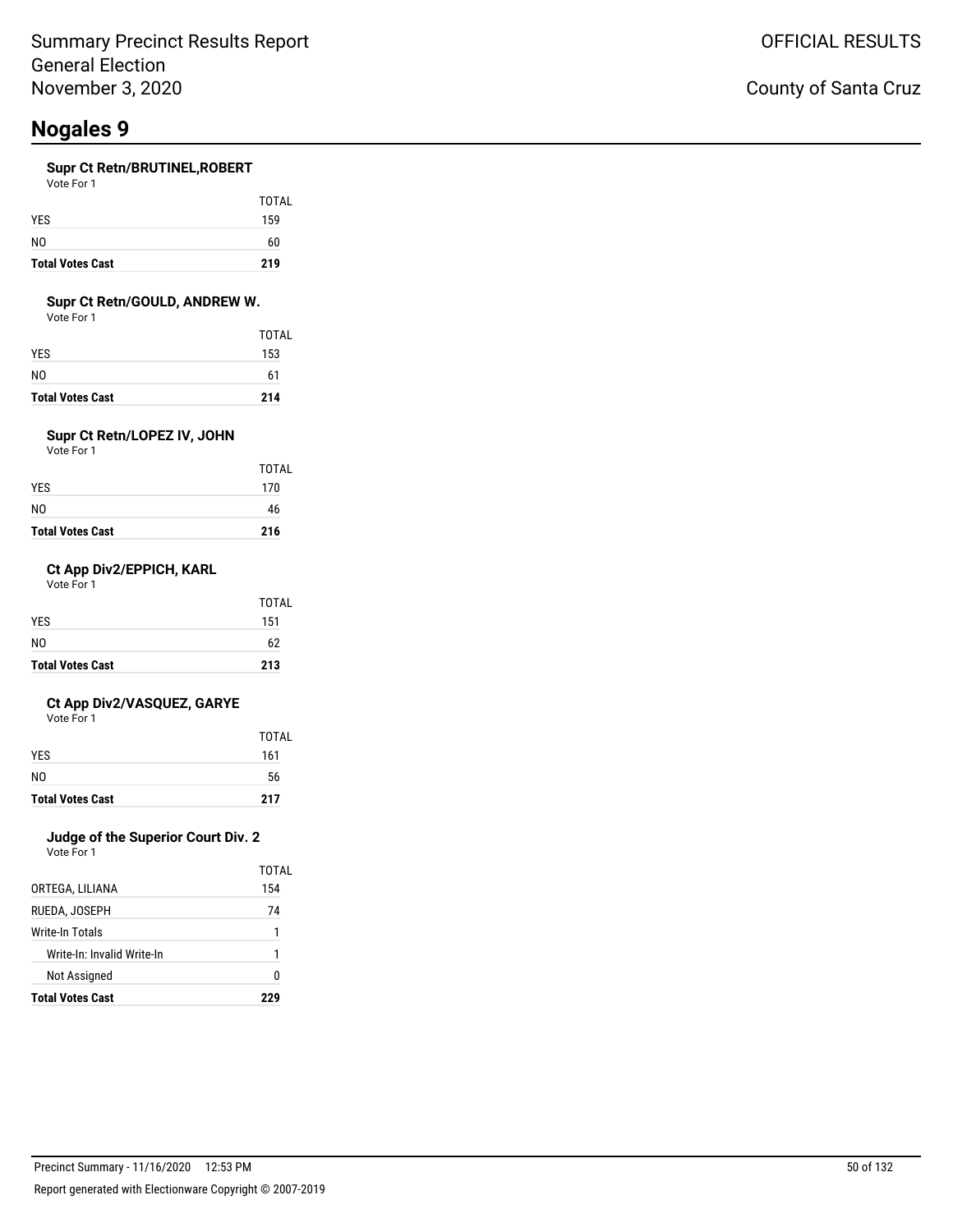#### **Council Member Nogales** Vote For 1

| <b>Total Votes Cast</b>    | 242   |
|----------------------------|-------|
| <b>Not Assigned</b>        | Ω     |
| Write-In: Invalid Write-In | 1     |
| Write-In Totals            | 1     |
| HANESSIAN, NUBAR           | 126   |
| BONILLA JR., SAULO         | 115   |
| vuuttuu 1                  | TOTAL |

#### **PROPOSITION 207**

Vote For 1

| <b>Total Votes Cast</b> | 246          |
|-------------------------|--------------|
| N <sub>0</sub>          | 111          |
| <b>YES</b>              | 135          |
|                         | <b>TOTAL</b> |

#### **PROPOSITION 208**

| <b>Total Votes Cast</b> | 245          |
|-------------------------|--------------|
| N <sub>0</sub>          | 122          |
| <b>YES</b>              | 123          |
|                         | <b>TOTAL</b> |

#### **PROPOSITION 405 NOGALES**

Vote For 1

| <b>Total Votes Cast</b> | 234   |
|-------------------------|-------|
| N <sub>0</sub>          | 78    |
| <b>YES</b>              | 156   |
|                         | TOTAL |

#### **PROPOSITION 406 NOGALES**

Vote For 1

| <b>Total Votes Cast</b> | 238          |
|-------------------------|--------------|
| N <sub>0</sub>          | 118          |
| <b>YES</b>              | 120          |
|                         | <b>TOTAL</b> |

#### **PROPOSITION 407 NOGALES**

Vote For 1

| <b>Total Votes Cast</b> | 233          |
|-------------------------|--------------|
| NO.                     | 103          |
| <b>YES</b>              | 130          |
|                         | <b>TOTAL</b> |

#### **PROPOSITION 408 NOGALES** Vote For 1

| <b>Total Votes Cast</b> | 234   |
|-------------------------|-------|
| N0                      | 65    |
| <b>YES</b>              | 169   |
|                         | TOTAL |
| Vote For 1              |       |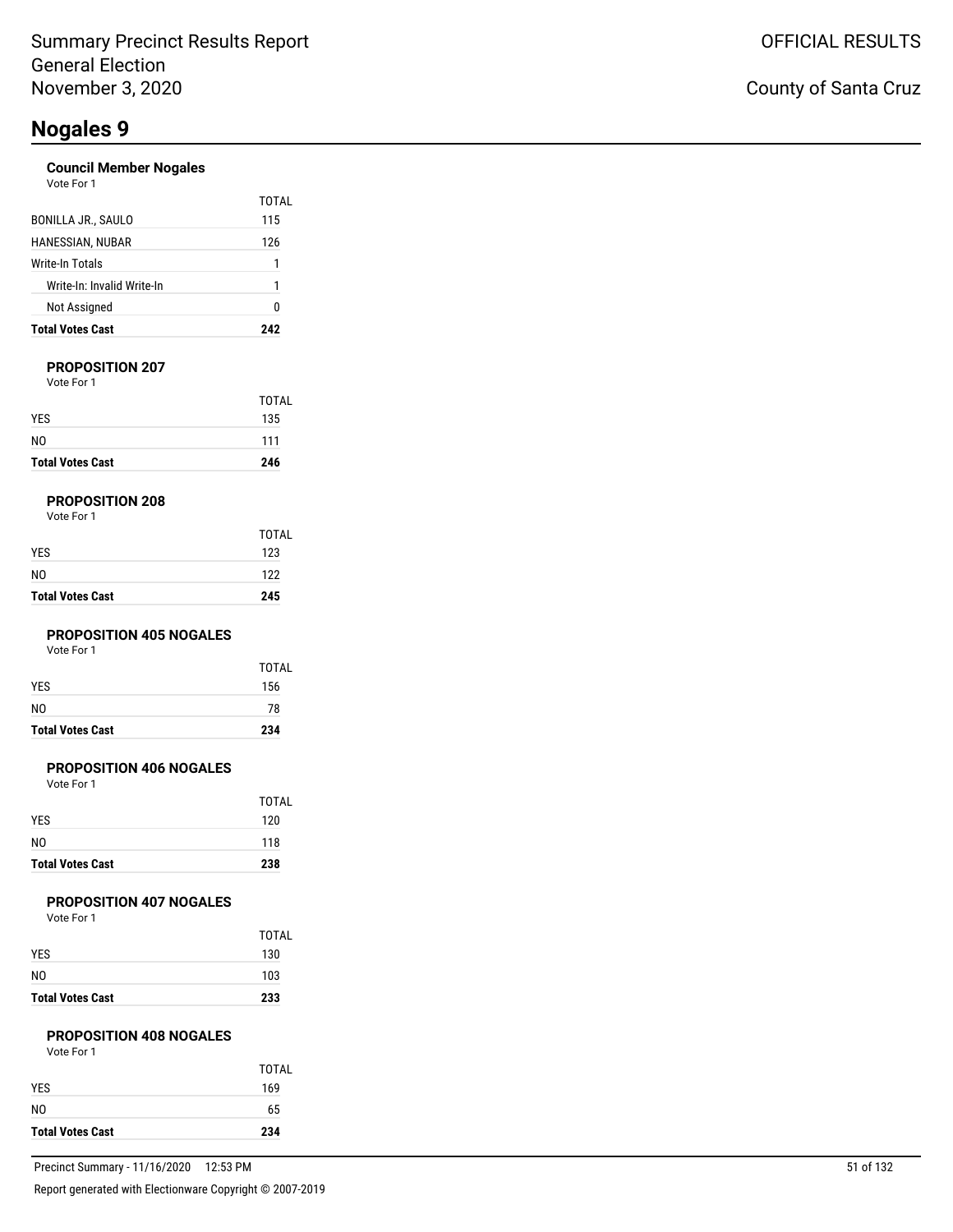#### **PROPOSITION 409 NOGALES**

| <b>Total Votes Cast</b> | 236   |
|-------------------------|-------|
| NO                      | 62    |
| YES                     | 174   |
|                         | TOTAL |
| Vote For 1              |       |

#### **PROPOSITION 410 NOGALES**

Vote For 1

| <b>Total Votes Cast</b> | 234   |
|-------------------------|-------|
| NO                      | 65    |
| YES                     | 169   |
|                         | TOTAL |

### **PROPOSITION 411 NOGALES**

Vote For 1

| <b>Total Votes Cast</b> | 236   |
|-------------------------|-------|
| N0                      | 90    |
| YES                     | 146   |
|                         | TOTAL |

### **PROPOSITION 412 NOGALES**

| <b>Total Votes Cast</b> | 238          |
|-------------------------|--------------|
| NO.                     | 86           |
| YES                     | 152          |
|                         | <b>TOTAL</b> |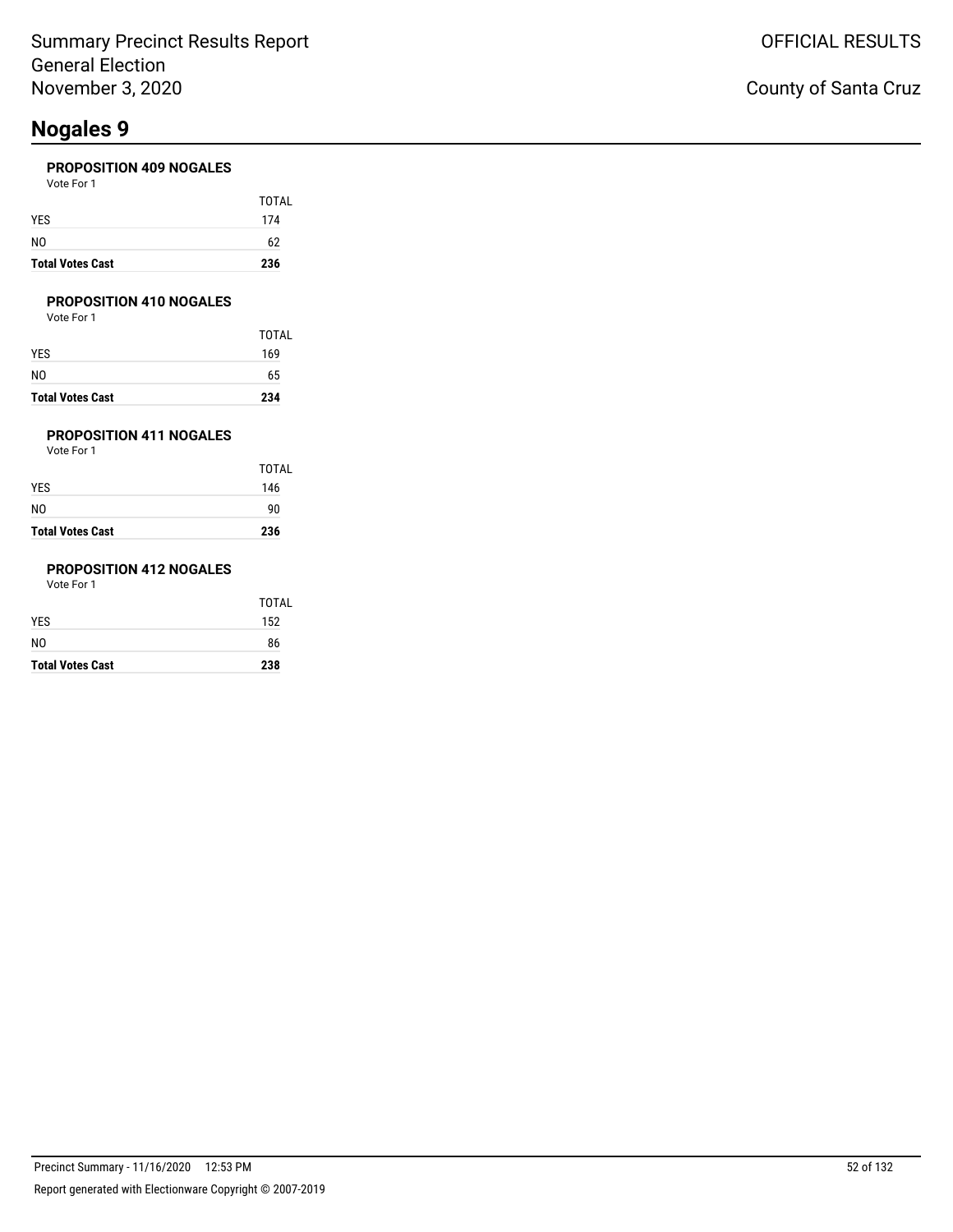**Nogales 10**

| <b>Statistics</b>         | TOTAL  |
|---------------------------|--------|
| Registered Voters - Total | 1,155  |
| Ballots Cast - Total      | 668    |
| Voter Turnout - Total     | 57.84% |

### **Presidential Electors**

| 1<br>1<br>0<br>0<br>0 |
|-----------------------|
|                       |
|                       |
|                       |
|                       |
|                       |
| 13                    |
| 158                   |
| 491                   |
| TOTAL                 |
|                       |

#### **U.S. Senator**

Vote For 1

|                               | TOTAL |
|-------------------------------|-------|
| DEM KELLY, MARK               | 524   |
| REP MCSALLY, MARTHA           | 129   |
| Write-In Totals               | 4     |
| Write-In: Invalid Write-in    | 4     |
| Write-In: Dorchester, Matthew | N     |
| Write-In: Haupt, Mathew       | 0     |
| Not Assigned                  | 0     |
| <b>Total Votes Cast</b>       |       |

#### **U.S. Representative in Congress Dist. 3** Vote For 1

| <b>Total Votes Cast</b>    |              |
|----------------------------|--------------|
| <b>Not Assigned</b>        | ŋ            |
| Write-In: Invalid Write-in | 4            |
| Write-In Totals            | 4            |
| REP WOOD, DANIEL           | 134          |
| DEM GRIJALVA, RAÚL         | TOTAL<br>515 |
|                            |              |

#### **State Senator Dist. 2**

|                            | 0            |
|----------------------------|--------------|
| Not Assigned               |              |
| Write-In: Invalid Write-In |              |
| Write-In Totals            |              |
| <b>REP WORKMAN, MARK</b>   | 133          |
| DEM GABALDÓN, ROSANNA      | TOTAL<br>506 |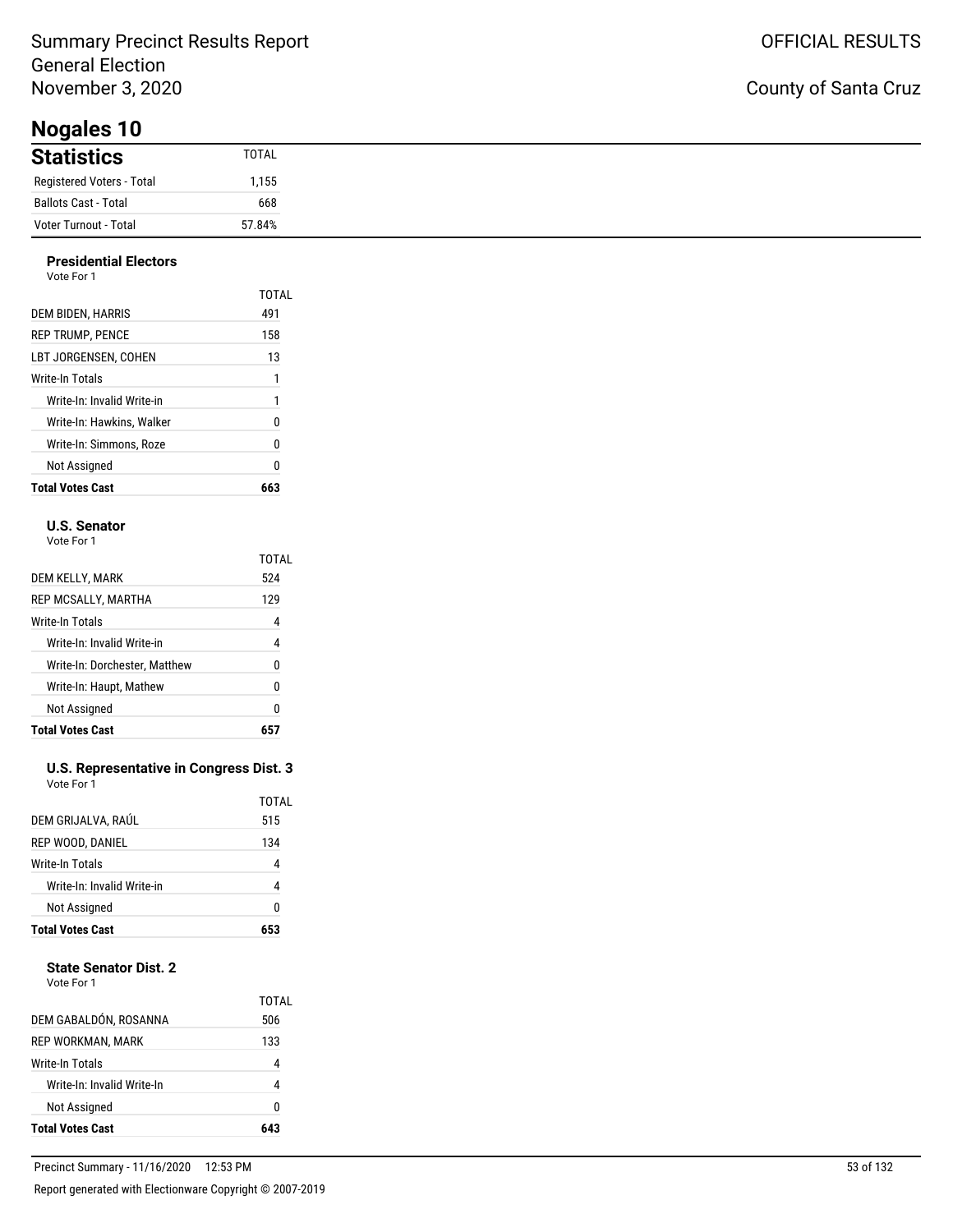#### **State Representative Dist. 2**

| Vote For 2 |  |
|------------|--|
|            |  |

| <b>Total Votes Cast</b>      |              |
|------------------------------|--------------|
| Not Assigned                 | 0            |
| Write-In: Invalid Write-In 2 | N            |
| Write-In: Invalid Write-In 1 | 6            |
| Write-In Totals              | 6            |
| REP MCEWEN, DEBORAH          | 130          |
| DEM HERNANDEZ JR., DANIEL    | 402          |
| DEM DALESSANDRO, ANDREA      | 376          |
|                              | <b>TOTAL</b> |

#### **Corporation Commissioner** Vote For 3

| DEM MUNDELL, WILLIAM "BILL"<br>DEM STANFIELD, SHEA<br>DEM TOVAR, ANNA<br>REP MARQUEZ PETERSON, LEA<br>REP O'CONNOR, JAMES "JIM"<br>REP SLOAN. ERIC<br>Write-In Totals<br>Write-In: Gibson, Christina<br>Write-In: Invalid Write-in 1<br>Write-In: Invalid Write-in 2<br>Write-In: Invalid Write-in 3<br>Not Assigned<br><b>Total Votes Cast</b> | TOTAL |
|-------------------------------------------------------------------------------------------------------------------------------------------------------------------------------------------------------------------------------------------------------------------------------------------------------------------------------------------------|-------|
|                                                                                                                                                                                                                                                                                                                                                 | 317   |
|                                                                                                                                                                                                                                                                                                                                                 |       |
|                                                                                                                                                                                                                                                                                                                                                 | 288   |
|                                                                                                                                                                                                                                                                                                                                                 | 448   |
|                                                                                                                                                                                                                                                                                                                                                 | 142   |
|                                                                                                                                                                                                                                                                                                                                                 | 108   |
|                                                                                                                                                                                                                                                                                                                                                 | 95    |
|                                                                                                                                                                                                                                                                                                                                                 | 4     |
|                                                                                                                                                                                                                                                                                                                                                 | 0     |
|                                                                                                                                                                                                                                                                                                                                                 | 4     |
|                                                                                                                                                                                                                                                                                                                                                 | 0     |
|                                                                                                                                                                                                                                                                                                                                                 | 0     |
|                                                                                                                                                                                                                                                                                                                                                 | 0     |
|                                                                                                                                                                                                                                                                                                                                                 | 1,402 |

#### **Board of Supervisors Dist. 2**

Vote For 1

| <b>Total Votes Cast</b>    | 597          |
|----------------------------|--------------|
| Not Assigned               | o            |
| Write-In: Invalid Write-In | 14           |
| Write-In Totals            | 14           |
| DEM MOLERA, RUDY           | TOTAL<br>583 |

#### **County Assessor**

|                            | TOTAL |
|----------------------------|-------|
| DEM RAMOS, PABLO A.        | 576   |
| Write-In Totals            | 11    |
| Write-In: Invalid Write-In | 11    |
| Not Assigned               | O     |
| <b>Total Votes Cast</b>    | 587   |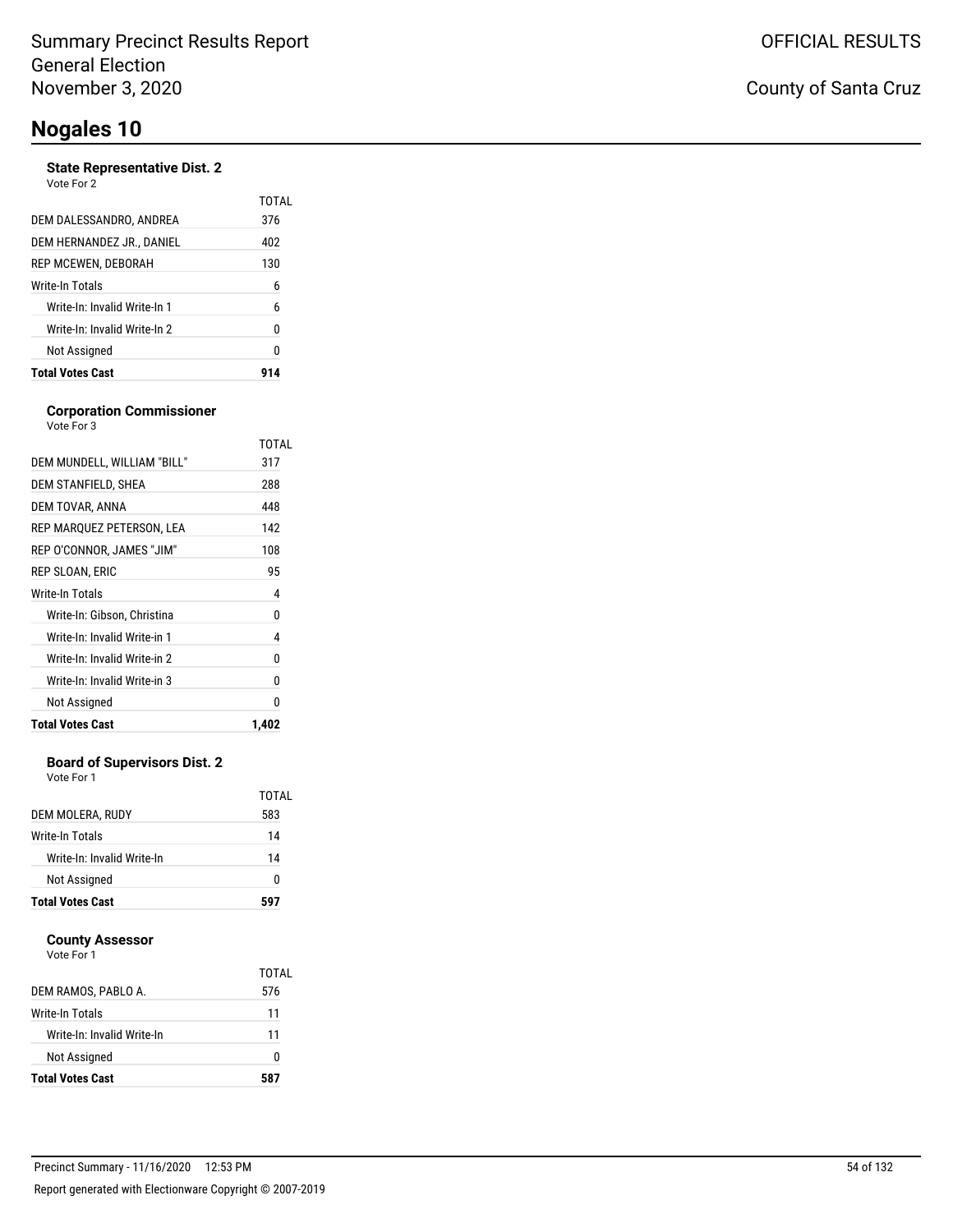#### **County Attorney**

| <b>Total Votes Cast</b>    | 593          |
|----------------------------|--------------|
| Not Assigned               | 0            |
| Write-In: Invalid Write-In | 13           |
| Write-In Totals            | 13           |
| DEM SILVA, GEORGE          | TOTAL<br>580 |
| Vote For 1                 |              |

#### **County Recorder**

Vote For 1

| <b>Total Votes Cast</b>    |       |
|----------------------------|-------|
| Not Assigned               | Ω     |
| Write-In: Invalid Write-In | 5     |
| Write-In Totals            | 5     |
| IND ALVAREZ, DAVID         | 162   |
| DEM SAINZ, SUZANNE "SUZIE" | 465   |
|                            | TOTAI |

### **County School Superintendent**

| Vote For 1 |  |
|------------|--|
|------------|--|

| <b>Total Votes Cast</b>    | 607   |
|----------------------------|-------|
| Not Assigned               | ŋ     |
| Write-In: Invalid Write-In | 8     |
| Write-In Totals            | 8     |
| DEM VELÁSQUEZ, ALFREDO I.  | 599   |
|                            | TOTAL |

#### **County Sheriff**

| Vote For 1                  |       |
|-----------------------------|-------|
|                             | TOTAL |
| DEM HATHAWAY, JAMES "DAVID" | 468   |
| IND AGOSTTINI. JOSÉ         | 136   |
| IND IBARRA, ANDREW          | 29    |
| Write-In Totals             | 6     |
| Write-In: Invalid Write-In  | 6     |
| Not Assigned                | 0     |
| <b>Total Votes Cast</b>     | 639   |

#### **County Treasurer**

|                            | TOTAL |
|----------------------------|-------|
| DEM GARDNER GUTFAHR, LIZ   | 582   |
| Write-In Totals            | 10    |
| Write-In: Invalid Write-In | 10    |
| Not Assigned               | O     |
| <b>Total Votes Cast</b>    | 592   |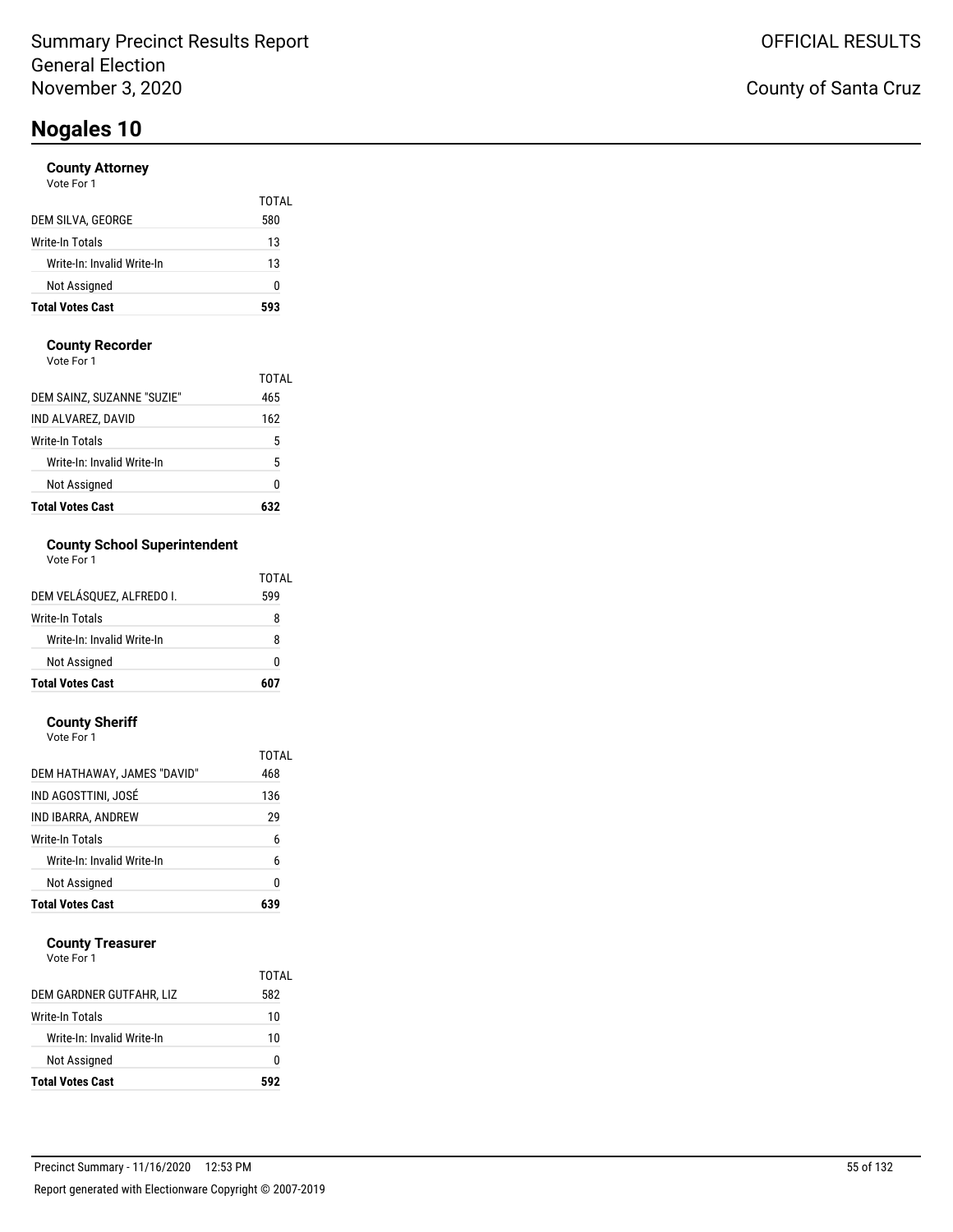#### **Supr Ct Retn/BRUTINEL,ROBERT**

| <b>Total Votes Cast</b> | 591   |
|-------------------------|-------|
| N0                      | 174   |
| <b>YES</b>              | 417   |
|                         | TOTAL |
| Vote For 1              |       |

#### **Supr Ct Retn/GOULD, ANDREW W.**

Vote For 1

| <b>Total Votes Cast</b> | 578   |
|-------------------------|-------|
| N0                      | 173   |
| YES                     | 405   |
|                         | TOTAL |

### **Supr Ct Retn/LOPEZ IV, JOHN**

Vote For 1

| <b>Total Votes Cast</b> | 578   |
|-------------------------|-------|
| N0                      | 135   |
| YES.                    | 443   |
|                         | TOTAL |

#### **Ct App Div2/EPPICH, KARL**

Vote For 1

| <b>Total Votes Cast</b> | 575   |
|-------------------------|-------|
| N <sub>0</sub>          | 168   |
| <b>YES</b>              | 407   |
|                         | TOTAL |

#### **Ct App Div2/VASQUEZ, GARYE**

Vote For 1

|                         | TOTAL |
|-------------------------|-------|
| <b>YES</b>              | 478   |
| N <sub>0</sub>          | 102   |
| <b>Total Votes Cast</b> | 580   |

### **Judge of the Superior Court Div. 2**

Vote For 1

|                            | TOTAI |
|----------------------------|-------|
| ORTEGA, LILIANA            | 301   |
| RUEDA, JOSEPH              | 311   |
| Write-In Totals            | 3     |
| Write-In: Invalid Write-In | 3     |
| Not Assigned               | N     |
| <b>Total Votes Cast</b>    | 615   |

### County of Santa Cruz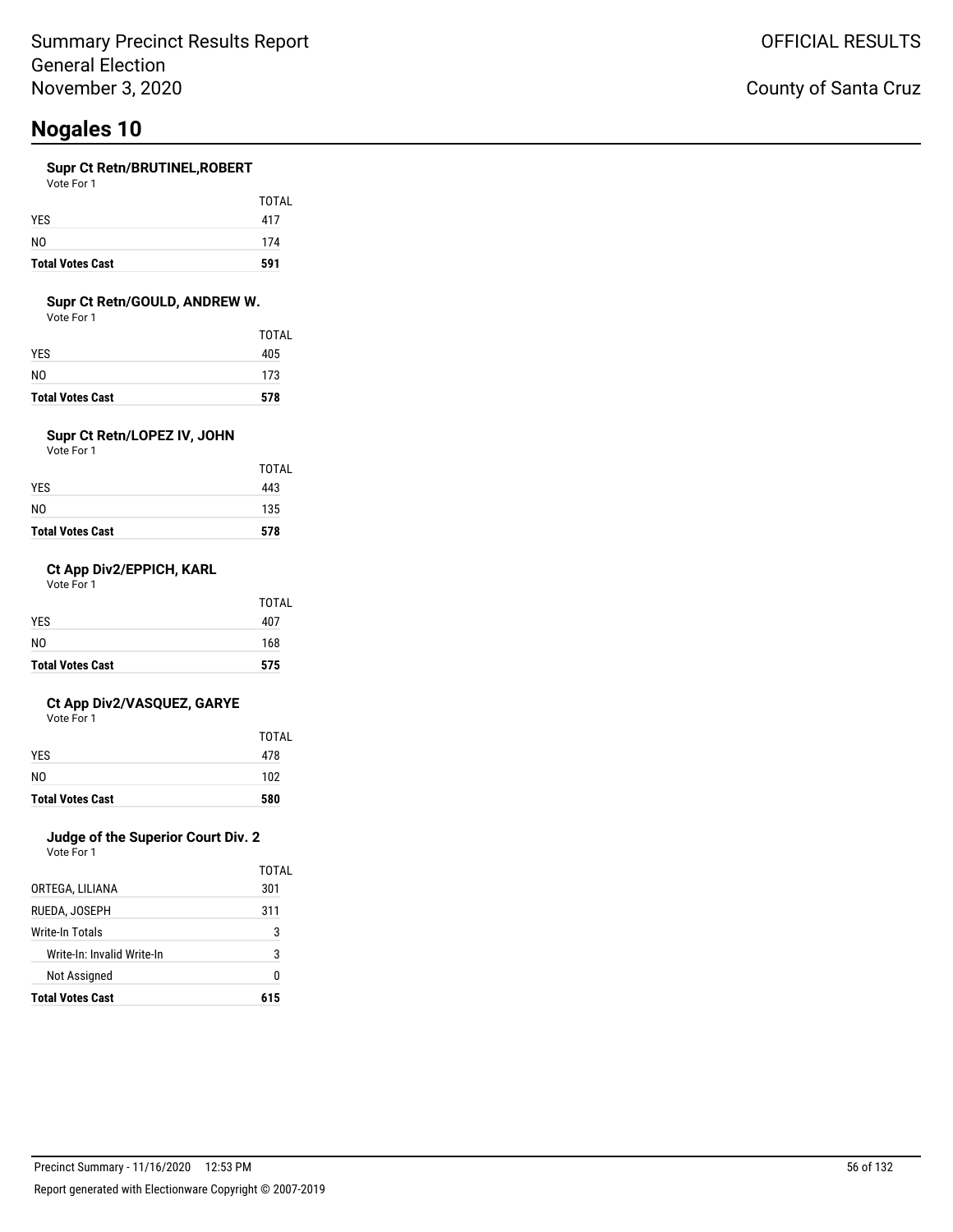#### **Council Member Nogales**

| Vote For |  |
|----------|--|
|          |  |

| <b>Total Votes Cast</b>    |       |
|----------------------------|-------|
| Not Assigned               | 0     |
| Write-In: Invalid Write-In | 2     |
| Write-In Totals            | 2     |
| HANESSIAN, NUBAR           | 267   |
| BONILLA JR., SAULO         | 357   |
|                            | TOTAI |

#### **PROPOSITION 207**

Vote For 1

| <b>Total Votes Cast</b> | 625   |
|-------------------------|-------|
| N <sub>0</sub>          | 285   |
| <b>YES</b>              | 340   |
|                         | TOTAL |

#### **PROPOSITION 208**

| Vote For 1 |  |
|------------|--|
|------------|--|

| <b>Total Votes Cast</b> | 621          |
|-------------------------|--------------|
| NO                      | 246          |
| YES.                    | 375          |
|                         | <b>TOTAL</b> |

#### **PROPOSITION 405 NOGALES**

Vote For 1

| <b>Total Votes Cast</b> | 565   |
|-------------------------|-------|
| N <sub>0</sub>          | 220   |
| <b>YES</b>              | 345   |
|                         | TOTAL |

#### **PROPOSITION 406 NOGALES**

Vote For 1

| <b>Total Votes Cast</b> | 602          |
|-------------------------|--------------|
| NO.                     | 323          |
| <b>YES</b>              | 279          |
|                         | <b>TOTAL</b> |

#### **PROPOSITION 407 NOGALES**

Vote For 1

| <b>Total Votes Cast</b> | 587   |
|-------------------------|-------|
| NO                      | 272   |
| <b>YES</b>              | 315   |
|                         | TOTAL |

### **PROPOSITION 408 NOGALES**

| <b>Total Votes Cast</b> | 590 |
|-------------------------|-----|
| N <sub>0</sub>          | 191 |
| <b>YES</b>              | 399 |
|                         | тот |
| Vote For 1              |     |

TOTAL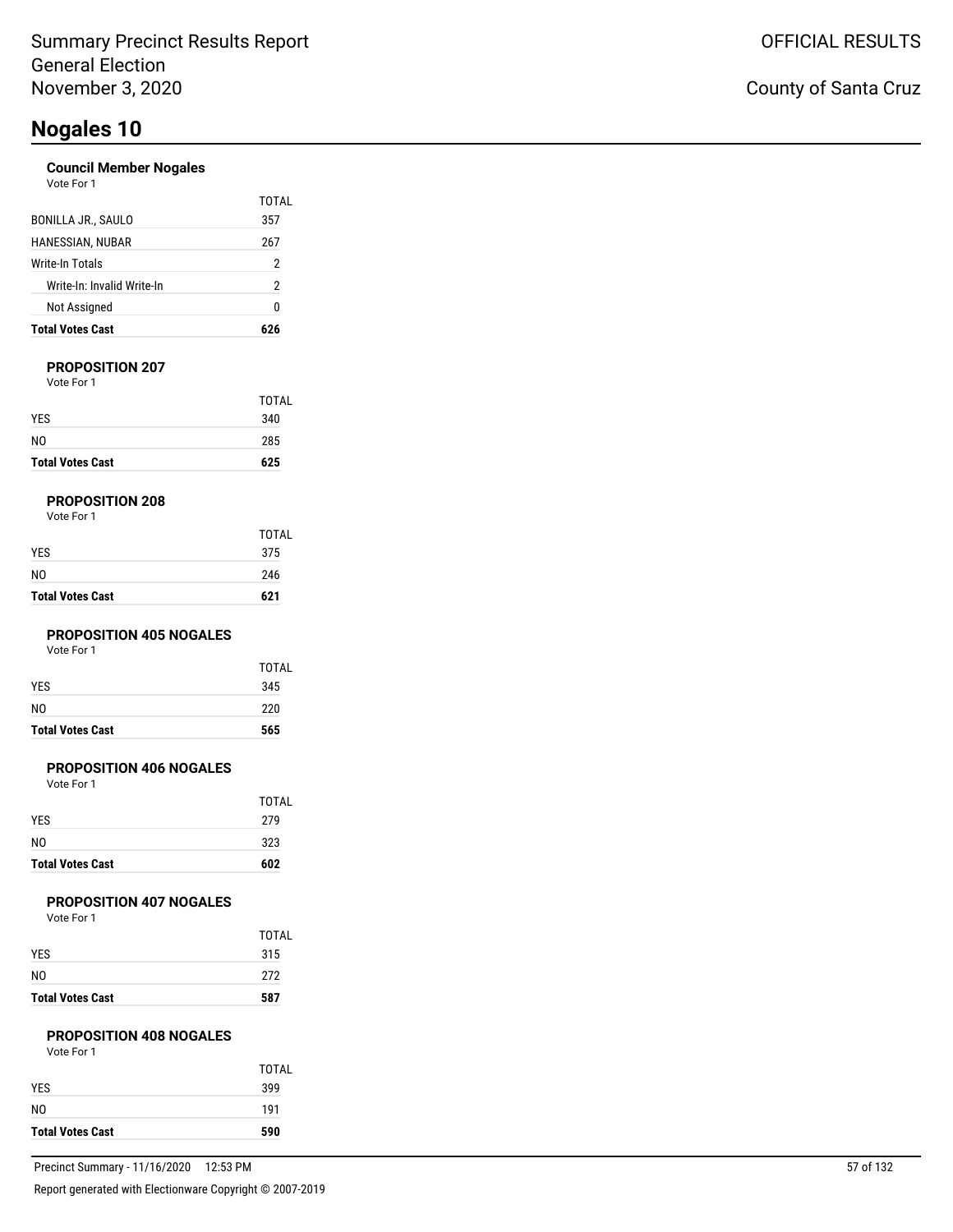#### **PROPOSITION 409 NOGALES**

| <b>Total Votes Cast</b> | 601   |
|-------------------------|-------|
| N <sub>0</sub>          | 203   |
| <b>YES</b>              | 398   |
|                         | TOTAL |
| Vote For 1              |       |

#### **PROPOSITION 410 NOGALES**

Vote For 1

| <b>Total Votes Cast</b> | 594   |
|-------------------------|-------|
| NO                      | 215   |
| YES                     | 379   |
|                         | TOTAL |

### **PROPOSITION 411 NOGALES**

Vote For 1

| <b>Total Votes Cast</b> | 590          |
|-------------------------|--------------|
| N0                      | 218          |
| YES.                    | 372          |
|                         | <b>TOTAL</b> |

### **PROPOSITION 412 NOGALES**

| <b>Total Votes Cast</b> | 599   |
|-------------------------|-------|
| NO.                     | 234   |
| YES                     | 365   |
|                         | TOTAL |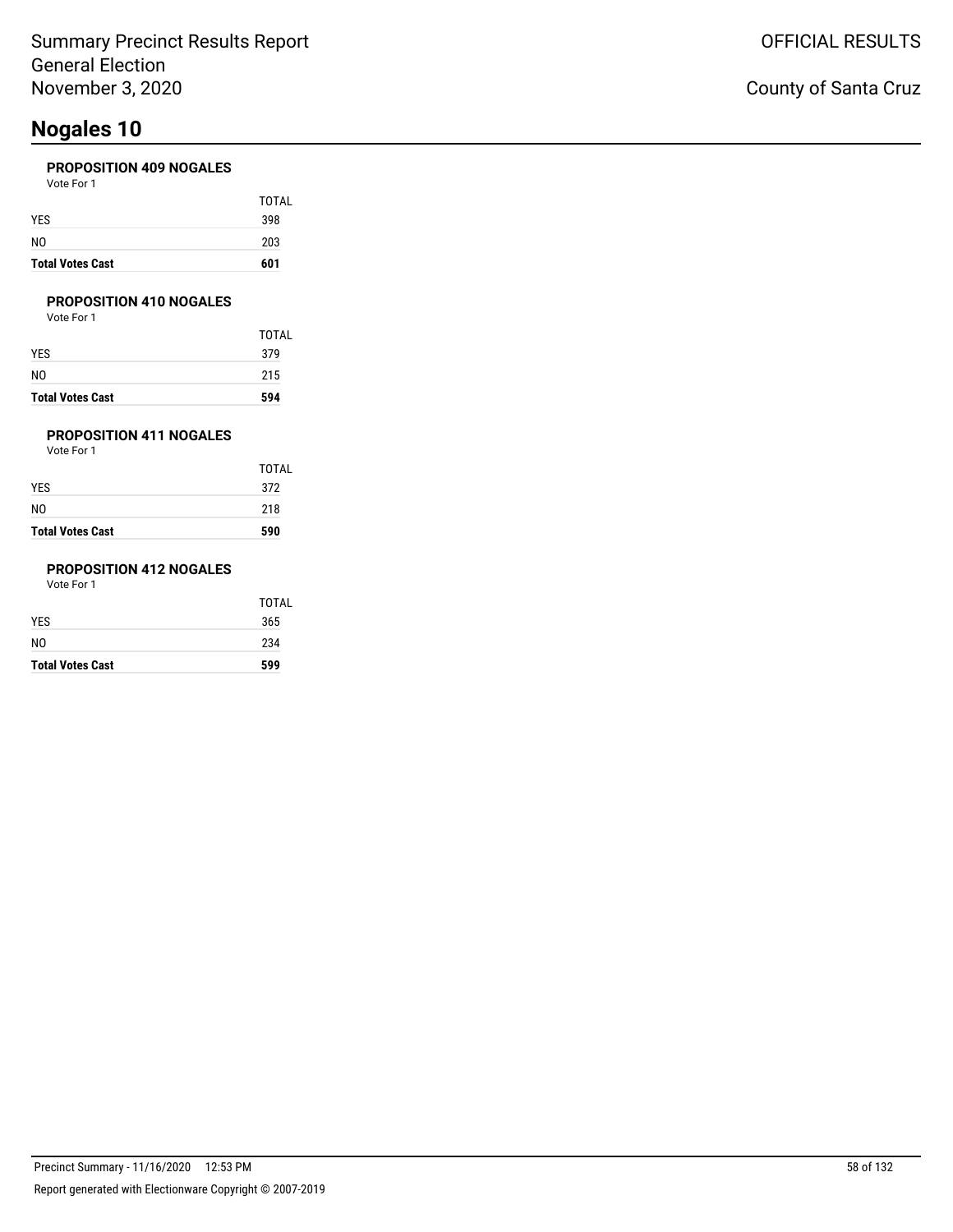**Tubac 11**

| <b>Statistics</b>           | TOTAL  |
|-----------------------------|--------|
| Registered Voters - Total   | 1,993  |
| <b>Ballots Cast - Total</b> | 1,637  |
| Voter Turnout - Total       | 82.14% |

#### **Presidential Electors** Vote For 1

| <b>Total Votes Cast</b>    | 1.630          |
|----------------------------|----------------|
| Not Assigned               | 0              |
| Write-In: Simmons, Roze    | 0              |
| Write-In: Hawkins. Walker  | 0              |
| Write-In: Invalid Write-in | $\overline{2}$ |
| Write-In Totals            | 2              |
| LBT JORGENSEN. COHEN       | 15             |
| <b>REP TRUMP. PENCE</b>    | 605            |
| DEM BIDEN, HARRIS          | TOTAL<br>1,008 |
| VULT FUIT                  |                |

#### **U.S. Senator**

Vote For 1

|                               | <b>TOTAL</b> |
|-------------------------------|--------------|
| DEM KELLY, MARK               | 1,010        |
| REP MCSALLY, MARTHA           | 612          |
| Write-In Totals               | 0            |
| Write-In: Invalid Write-in    | 0            |
| Write-In: Dorchester, Matthew | 0            |
| Write-In: Haupt, Mathew       | 0            |
| Not Assigned                  | 0            |
| <b>Total Votes Cast</b>       | 1.6          |

#### **U.S. Representative in Congress Dist. 3** Vote For 1

| <b>Total Votes Cast</b>    | 1.580 |
|----------------------------|-------|
| Not Assigned               | 0     |
| Write-In: Invalid Write-in | 1     |
| Write-In Totals            | 1     |
| REP WOOD, DANIEL           | 628   |
| DEM GRIJALVA, RAÚL         | 951   |
|                            | TOTAL |

#### **State Senator Dist. 2**

Vote For 1

| <b>Total Votes Cast</b>    | 1.570        |
|----------------------------|--------------|
| Not Assigned               | 0            |
| Write-In: Invalid Write-In | 2            |
| Write-In Totals            | 2            |
| <b>REP WORKMAN, MARK</b>   | 621          |
| DEM GABALDÓN, ROSANNA      | TOTAL<br>947 |
|                            |              |

L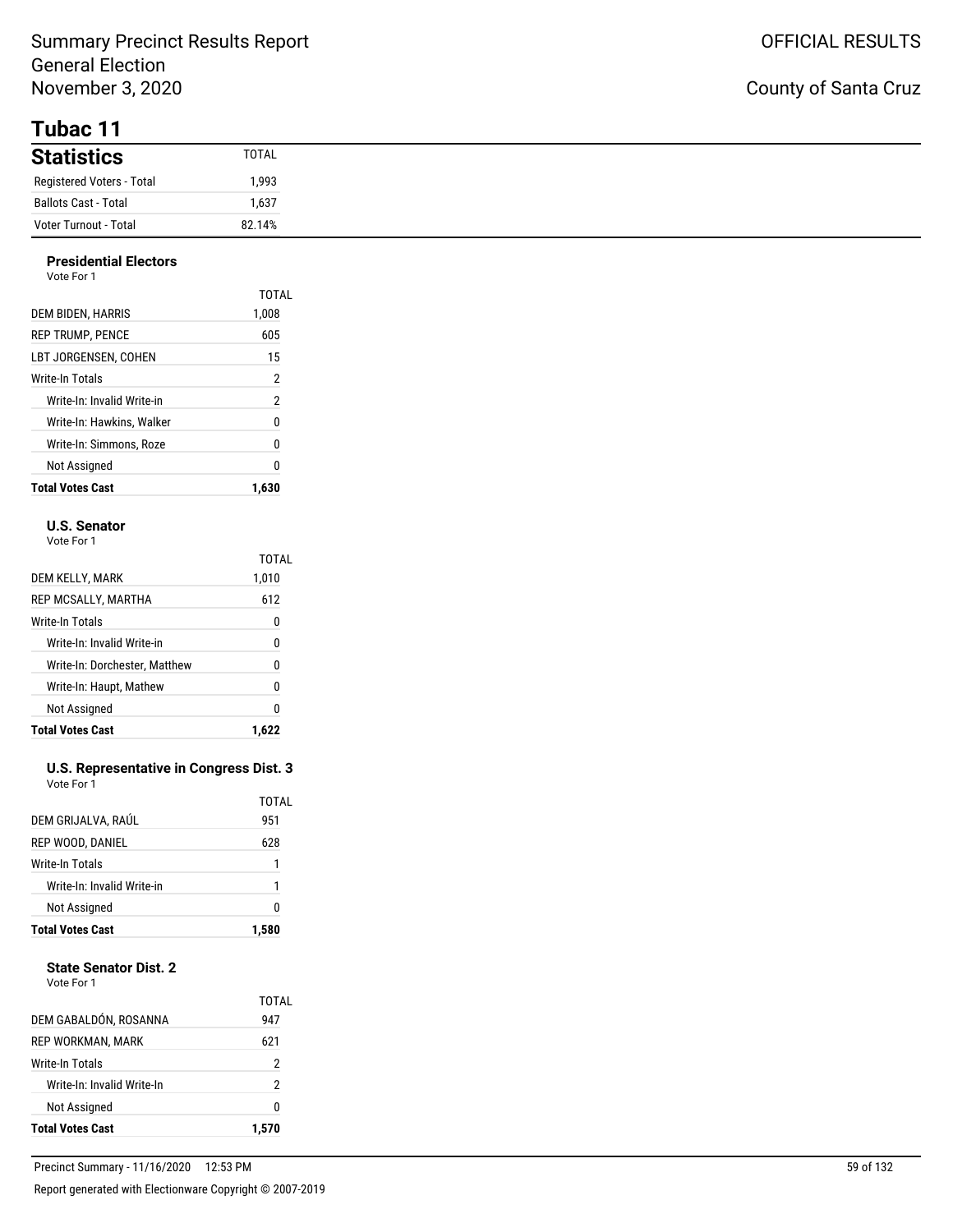# **Tubac 11**

#### **State Representative Dist. 2**

| Vote For 2 |  |
|------------|--|
|------------|--|

|                              | TOTAL |
|------------------------------|-------|
| DEM DALESSANDRO, ANDREA      | 871   |
| DEM HERNANDEZ JR., DANIEL    | 827   |
| REP MCEWEN, DEBORAH          | 610   |
| Write-In Totals              | 1     |
| Write-In: Invalid Write-In 1 | 1     |
| Write-In: Invalid Write-In 2 | 0     |
| Not Assigned                 | N     |
| <b>Total Votes Cast</b>      |       |

#### **Corporation Commissioner** Vote For 3

|                              | TOTAL |
|------------------------------|-------|
| DEM MUNDELL, WILLIAM "BILL"  | 784   |
| DEM STANFIELD, SHEA          | 782   |
| DEM TOVAR, ANNA              | 867   |
| REP MARQUEZ PETERSON, LEA    | 563   |
| REP O'CONNOR, JAMES "JIM"    | 530   |
| REP SLOAN, ERIC              | 520   |
| Write-In Totals              | 1     |
| Write-In: Gibson, Christina  | 0     |
| Write-In: Invalid Write-in 1 | 1     |
| Write-In: Invalid Write-in 2 | 0     |
| Write-In: Invalid Write-in 3 | 0     |
| Not Assigned                 | N     |
| <b>Total Votes Cast</b>      | 4,047 |

#### **Board of Supervisors Dist. 3**

Vote For 1

| <b>Total Votes Cast</b>    | 1.513        |
|----------------------------|--------------|
| Not Assigned               | 0            |
| Write-In: Invalid Write-In | 5            |
| Write-In Totals            | 5            |
| IND LUNA, JUSTIN           | 231          |
| IND FEDERICI, DONNA        | 410          |
| DEM BRACKER, BRUCE         | TOTAL<br>867 |
|                            |              |

#### **County Assessor** Vote For 1

| <b>Total Votes Cast</b>    | 1.148 |
|----------------------------|-------|
| Not Assigned               | 0     |
| Write-In: Invalid Write-In | 17    |
| Write-In Totals            | 17    |
| DEM RAMOS. PABLO A.        | 1,131 |
| <b>VULLET UIT</b>          | TOTAL |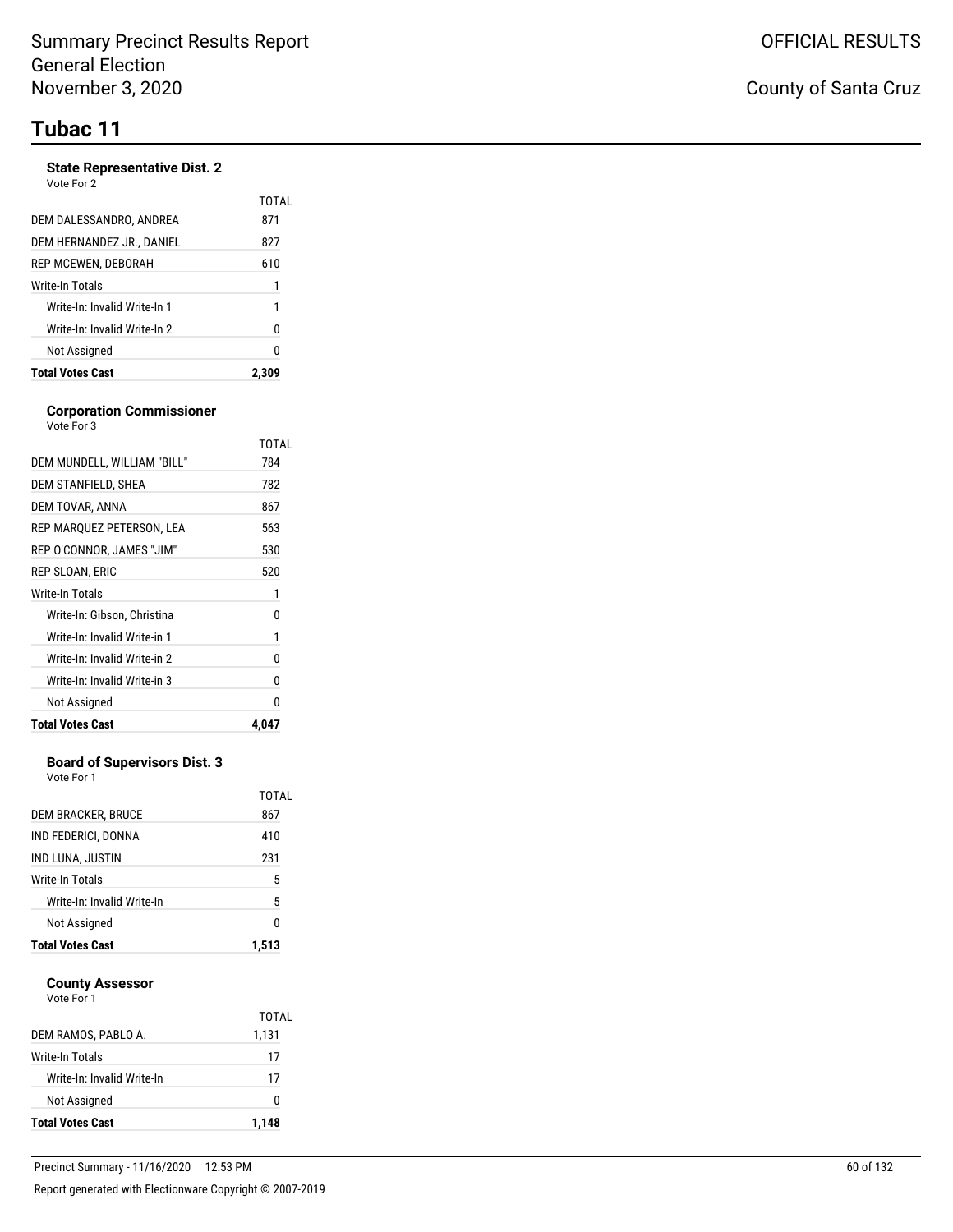# **Tubac 11**

#### **County Attorney**

| Vote For 1 |  |
|------------|--|
|            |  |

| <b>Total Votes Cast</b>    | 1,165 |
|----------------------------|-------|
| Not Assigned               | O     |
| Write-In: Invalid Write-In | 20    |
| Write-In Totals            | 20    |
| DEM SILVA, GEORGE          | 1,145 |
|                            | TOTAL |

#### **County Recorder**

Vote For 1

| <b>Total Votes Cast</b>    |              |
|----------------------------|--------------|
| Not Assigned               | 0            |
| Write-In: Invalid Write-In | 6            |
| Write-In Totals            | 6            |
| IND ALVAREZ, DAVID         | 536          |
| DEM SAINZ, SUZANNE "SUZIE" | TOTAI<br>959 |

### **County School Superintendent**

| Vote For 1 |  |
|------------|--|
|------------|--|

| <b>Total Votes Cast</b>    | 1,166 |
|----------------------------|-------|
| Not Assigned               | ŋ     |
| Write-In: Invalid Write-In | 18    |
| Write-In Totals            | 18    |
| DEM VELÁSOUEZ. ALFREDO I.  | 1,148 |
|                            | TOTAL |

#### **County Sheriff**

| <b>Total Votes Cast</b>     | 1.468 |
|-----------------------------|-------|
| Not Assigned                | 0     |
| Write-In: Invalid Write-In  | 10    |
| Write-In Totals             | 10    |
| IND IBARRA, ANDREW          | 228   |
| IND AGOSTTINI, JOSÉ         | 189   |
| DEM HATHAWAY, JAMES "DAVID" | 1,041 |
|                             | TOTAL |
| Vote For 1                  |       |

#### **County Treasurer**

| <b>Total Votes Cast</b>    | 1,153 |
|----------------------------|-------|
| Not Assigned               | o     |
| Write-In: Invalid Write-In | 14    |
| Write-In Totals            | 14    |
| DEM GARDNER GUTFAHR, LIZ   | 1,139 |
|                            | TOTAL |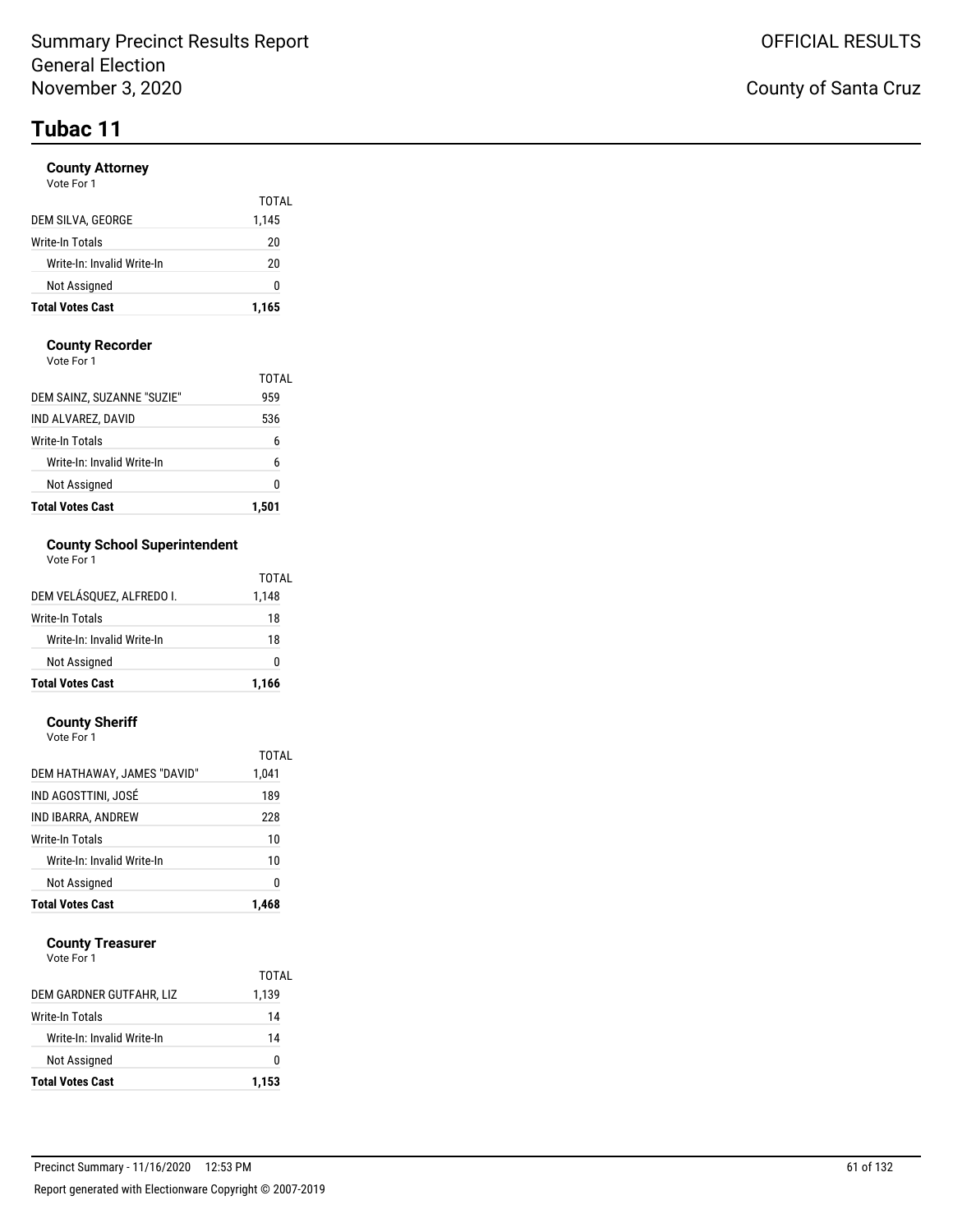# **Tubac 11**

#### **Supr Ct Retn/BRUTINEL,ROBERT**

Vote For 1

| <b>Total Votes Cast</b> | 1,283        |
|-------------------------|--------------|
| N <sub>0</sub>          | 288          |
| <b>YES</b>              | 995          |
|                         | <b>TOTAL</b> |

#### **Supr Ct Retn/GOULD, ANDREW W.**

Vote For 1

| <b>Total Votes Cast</b> | 1,267 |
|-------------------------|-------|
| NO                      | 358   |
| YES.                    | 909   |
|                         | TOTAL |

### **Supr Ct Retn/LOPEZ IV, JOHN**

Vote For 1

| <b>Total Votes Cast</b> | 1,275        |
|-------------------------|--------------|
| NO                      | 308          |
| YES                     | 967          |
|                         | <b>TOTAL</b> |

#### **Ct App Div2/EPPICH, KARL**

Vote For 1

| <b>Total Votes Cast</b> | 1,240 |
|-------------------------|-------|
| NO.                     | 285   |
|                         | 955   |
| <b>YES</b>              | TOTAL |

#### **Ct App Div2/VASQUEZ, GARYE**

Vote For 1

| <b>Total Votes Cast</b> | 1,253 |
|-------------------------|-------|
| N <sub>0</sub>          | 235   |
| <b>YES</b>              | 1,018 |
|                         | TOTAL |

### **Judge of the Superior Court Div. 2**

Vote For 1

| <b>Total Votes Cast</b>    | 1.319 |
|----------------------------|-------|
| Not Assigned               | N     |
| Write-In: Invalid Write-In | 5     |
| Write-In Totals            | 5     |
| RUEDA, JOSEPH              | 381   |
| ORTEGA, LILIANA            | 933   |
|                            | TOTAL |

#### **PROPOSITION 207**

| Vote For 1 |  |
|------------|--|
|            |  |

| <b>Total Votes Cast</b> | 1,571 |
|-------------------------|-------|
| N0                      | 524   |
| <b>YFS</b>              | 1,047 |
|                         | TOTAL |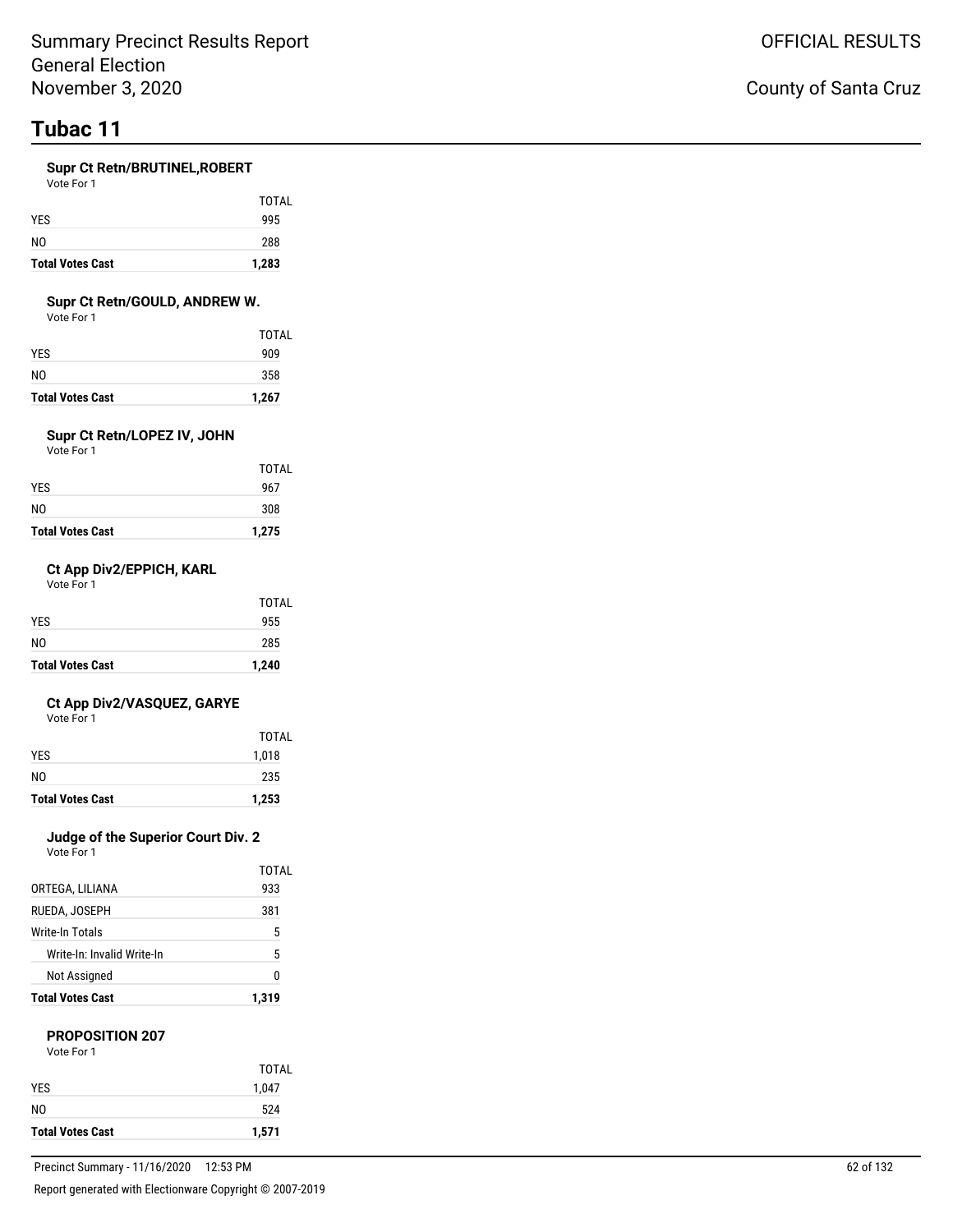# **Tubac 11**

#### **PROPOSITION 208**

Vote For 1

| <b>Total Votes Cast</b> | 1,570 |
|-------------------------|-------|
| NO                      | 701   |
| YES                     | 869   |
|                         | TOTAL |

#### **QUESTION DIST 35**

| Total Votes Cast              | 1,511 |
|-------------------------------|-------|
| BUDGET OVERRIDE INCREASE. NO  | 802   |
| BUDGET OVERRIDE INCREASE. YES | 709   |
|                               | TOTAL |
| Vote For 1                    |       |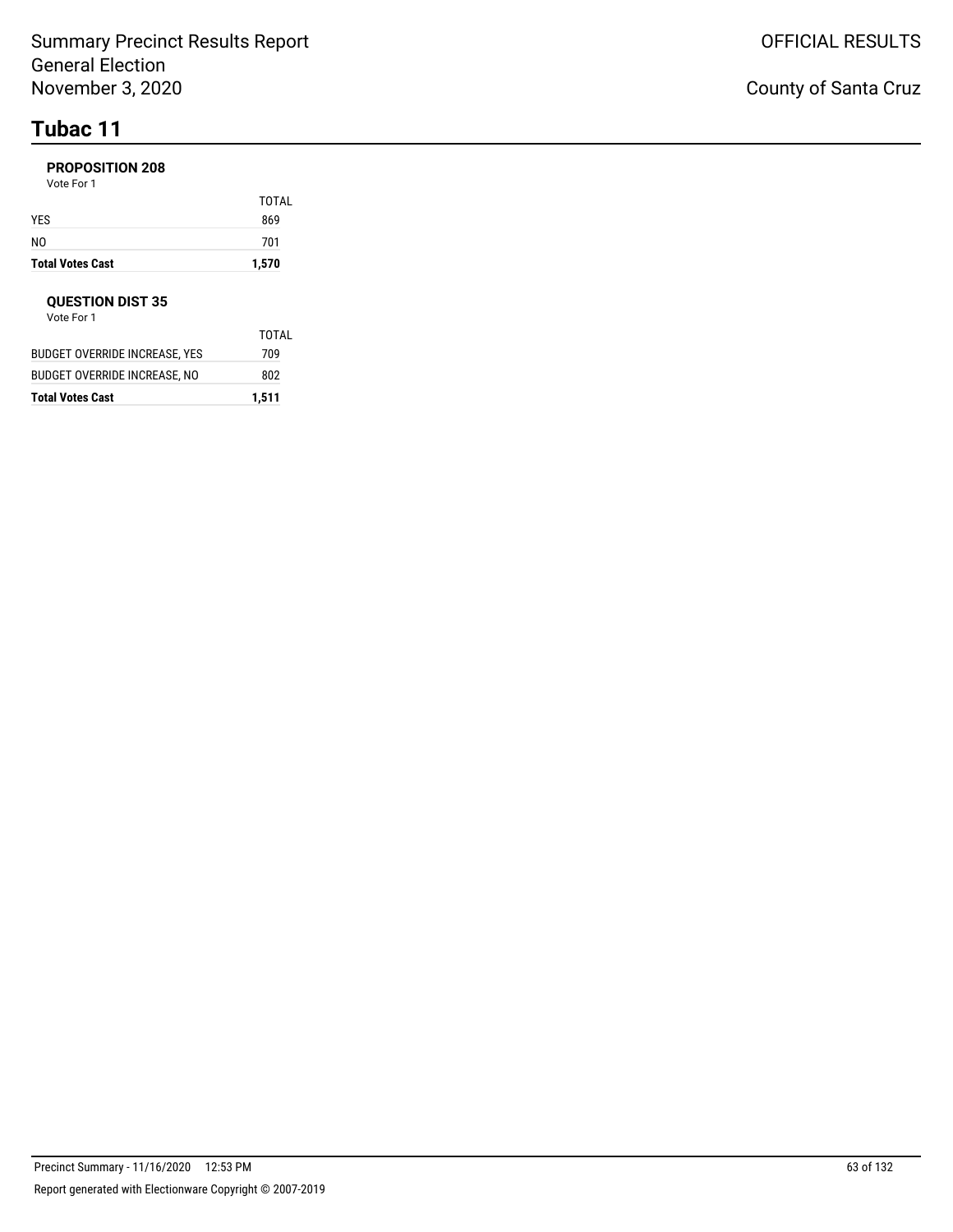**Nogales 12**

| $1.05$ and $1 - 1$          |              |
|-----------------------------|--------------|
| <b>Statistics</b>           | <b>TOTAL</b> |
| Registered Voters - Total   | 715          |
| <b>Ballots Cast - Total</b> | 399          |
| Voter Turnout - Total       | 55.80%       |

#### **Presidential Electors** Vote For 1

| <b>Total Votes Cast</b>    |       |
|----------------------------|-------|
| Not Assigned               | 0     |
| Write-In: Simmons. Roze    | 0     |
| Write-In: Hawkins. Walker  | 0     |
| Write-In: Invalid Write-in | 0     |
| Write-In Totals            | 0     |
| LBT JORGENSEN. COHEN       | 3     |
| <b>REP TRUMP, PENCE</b>    | 81    |
| DEM BIDEN, HARRIS          | 310   |
|                            | TOTAL |
| 1 U U U                    |       |

#### **U.S. Senator**

Vote For 1

|                               | TOTAL |
|-------------------------------|-------|
| DEM KELLY, MARK               | 323   |
| REP MCSALLY, MARTHA           | 66    |
| Write-In Totals               | 0     |
| Write-In: Invalid Write-in    | 0     |
| Write-In: Dorchester, Matthew | N     |
| Write-In: Haupt, Mathew       | 0     |
| Not Assigned                  | 0     |
| <b>Total Votes Cast</b>       |       |

#### **U.S. Representative in Congress Dist. 3** Vote For 1

| <b>Write-In Totals</b>                  | 1 |
|-----------------------------------------|---|
| Write-In: Invalid Write-in              |   |
| Not Assigned<br><b>Total Votes Cast</b> | ŋ |

### **State Senator Dist. 2**

| Vote For 1 |  |
|------------|--|
|            |  |

| <b>Not Assigned</b>        | n            |
|----------------------------|--------------|
| Write-In: Invalid Write-In | 1            |
| Write-In Totals            |              |
| REP WORKMAN, MARK          | 62           |
| DEM GABALDÓN, ROSANNA      | TOTAL<br>311 |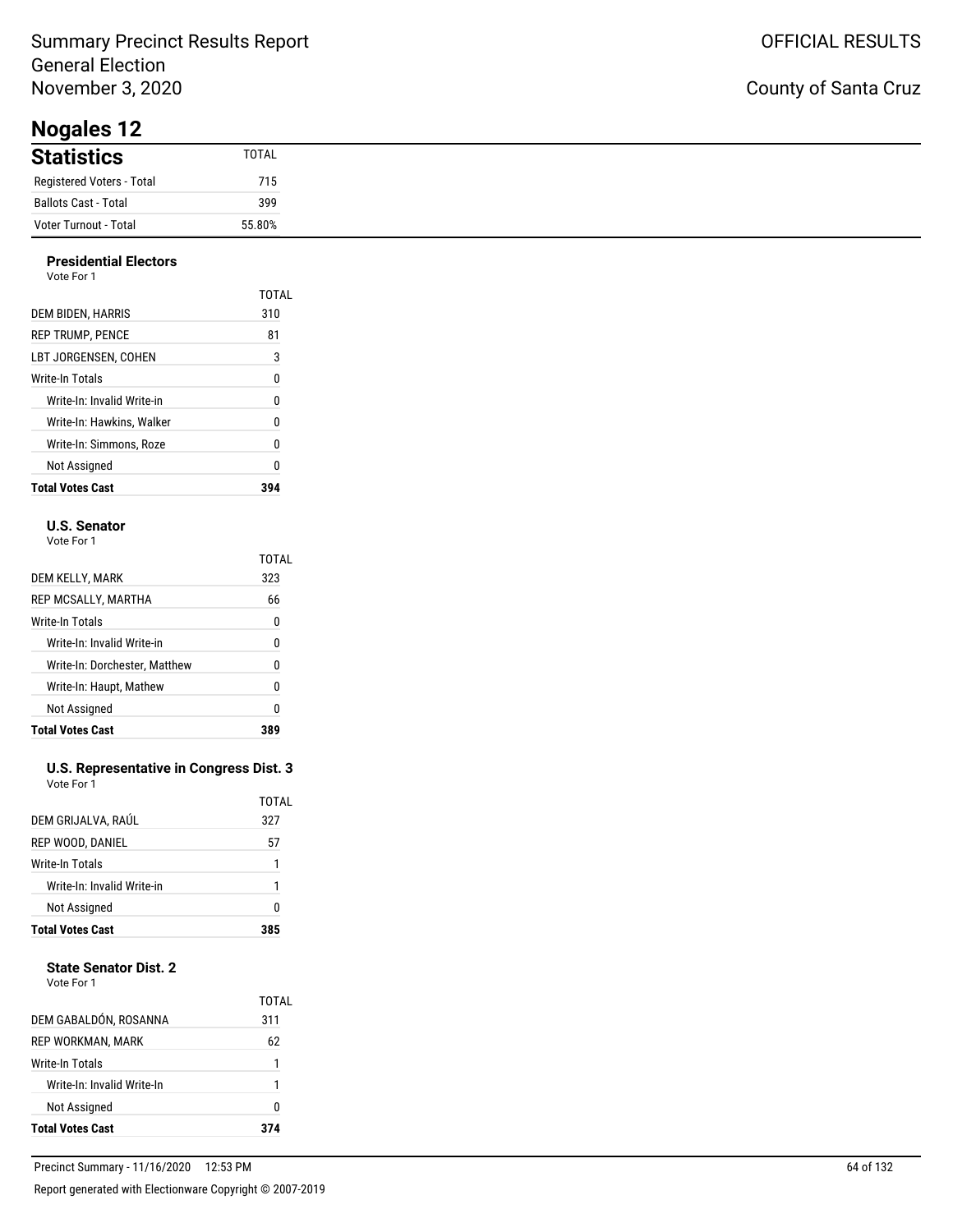#### **State Representative Dist. 2** Vote For 2

| <b>Total Votes Cast</b>      |       |
|------------------------------|-------|
| Not Assigned                 | 0     |
| Write-In: Invalid Write-In 2 | 0     |
| Write-In: Invalid Write-In 1 | 1     |
| Write-In Totals              | 1     |
| REP MCEWEN, DEBORAH          | 56    |
| DEM HERNANDEZ JR., DANIEL    | 281   |
| DEM DALESSANDRO, ANDREA      | 235   |
| VULCIUI <i>L</i>             | TOTAL |

#### **Corporation Commissioner** Vote For 3

|                              | TOTAL |
|------------------------------|-------|
| DEM MUNDELL, WILLIAM "BILL"  | 222   |
| DEM STANFIELD, SHEA          | 211   |
| DEM TOVAR, ANNA              | 297   |
| REP MARQUEZ PETERSON, LEA    | 56    |
| REP O'CONNOR, JAMES "JIM"    | 45    |
| REP SLOAN, ERIC              | 35    |
| Write-In Totals              | 0     |
| Write-In: Gibson, Christina  | 0     |
| Write-In: Invalid Write-in 1 | 0     |
| Write-In: Invalid Write-in 2 | 0     |
| Write-In: Invalid Write-in 3 | 0     |
| Not Assigned                 | 0     |
| <b>Total Votes Cast</b>      | 866   |
|                              |       |

#### **Board of Supervisors Dist. 1**

Vote For 1

| DEM RUIZ, MANUEL "MANNY"   | TOTAL<br>289 |
|----------------------------|--------------|
| REP MELENDEZ, MIKE         | 89           |
| <b>Write-In Totals</b>     | 0            |
| Write-In: Invalid Write-In | n            |
| Not Assigned               | 0            |
| <b>Total Votes Cast</b>    | 378          |

#### **County Assessor**

| DEM RAMOS, PABLO A.        | TOTAL<br>344 |
|----------------------------|--------------|
| <b>Write-In Totals</b>     |              |
| Write-In: Invalid Write-In |              |
| Not Assigned               | n            |
| <b>Total Votes Cast</b>    | 345          |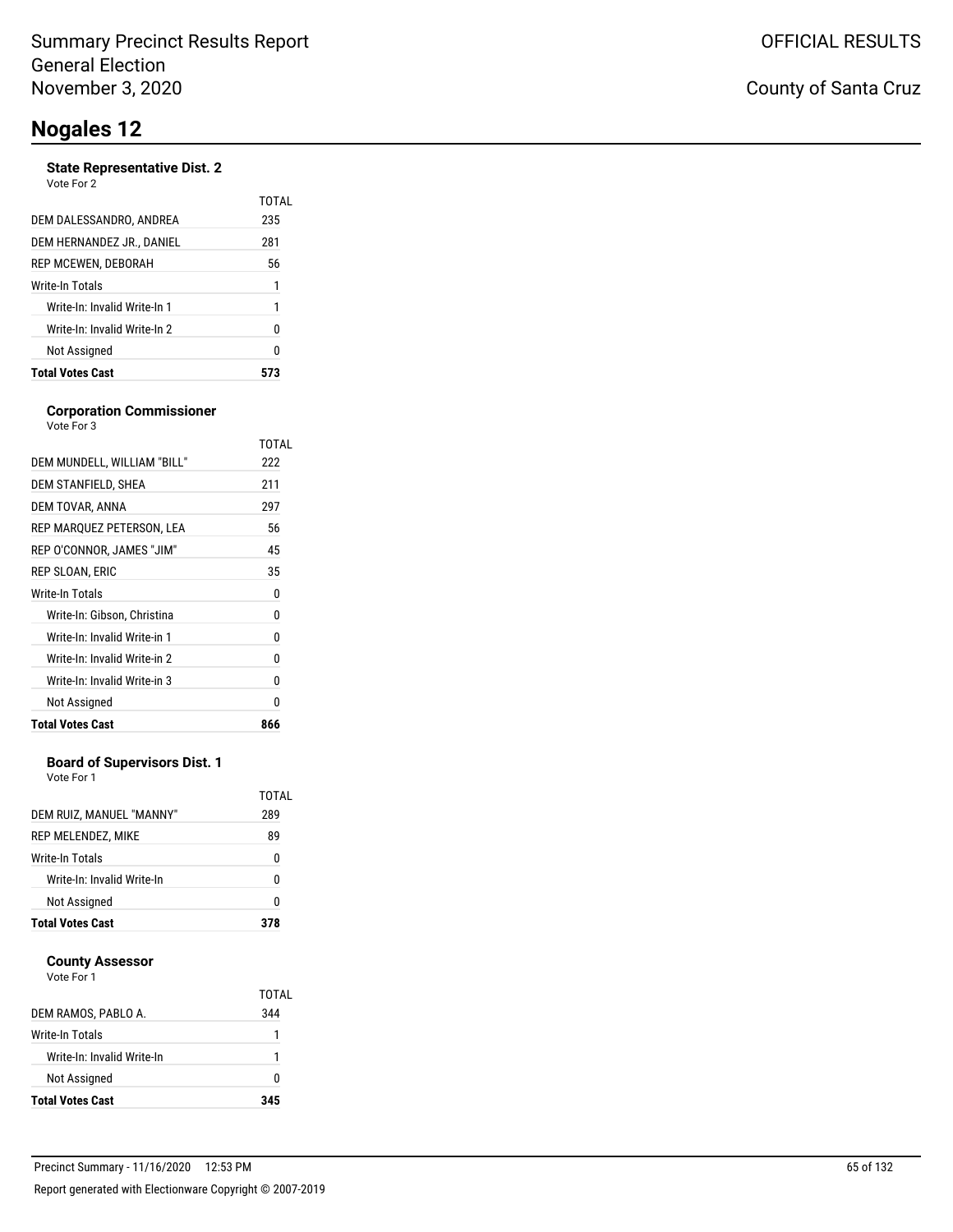#### **County Attorney**

| Vote For 1 |  |
|------------|--|
|------------|--|

| <b>Total Votes Cast</b>    | 341   |
|----------------------------|-------|
| Not Assigned               | 0     |
| Write-In: Invalid Write-In | 3     |
| Write-In Totals            | 3     |
| DEM SILVA, GEORGE          | 338   |
|                            | TOTAL |

#### **County Recorder**

Vote For 1

| <b>Total Votes Cast</b>    |       |
|----------------------------|-------|
| Not Assigned               | 0     |
| Write-In: Invalid Write-In | 0     |
| Write-In Totals            | 0     |
| IND ALVAREZ, DAVID         | 92    |
| DEM SAINZ, SUZANNE "SUZIE" | 290   |
|                            | TOTAI |

### **County School Superintendent**

| Vote For 1 |
|------------|
|------------|

| <b>Total Votes Cast</b>    | 354   |
|----------------------------|-------|
| Not Assigned               | n     |
| Write-In: Invalid Write-In | 3     |
| Write-In Totals            | 3     |
| DEM VELÁSQUEZ, ALFREDO I.  | 351   |
|                            | TOTAL |

#### **County Sheriff**

| <b>Total Votes Cast</b>     | 381            |
|-----------------------------|----------------|
| Not Assigned                | 0              |
| Write-In: Invalid Write-In  | $\overline{2}$ |
| Write-In Totals             | $\overline{2}$ |
| IND IBARRA, ANDREW          | 20             |
| IND AGOSTTINI, JOSÉ         | 58             |
| DEM HATHAWAY, JAMES "DAVID" | 301            |
|                             | TOTAL          |
| Vote For 1                  |                |

#### **County Treasurer**

| Not Assigned                                  | o      |
|-----------------------------------------------|--------|
| Write-In Totals<br>Write-In: Invalid Write-In | 2<br>2 |
| DEM GARDNER GUTFAHR, LIZ                      | 332    |
|                                               | TOTAL  |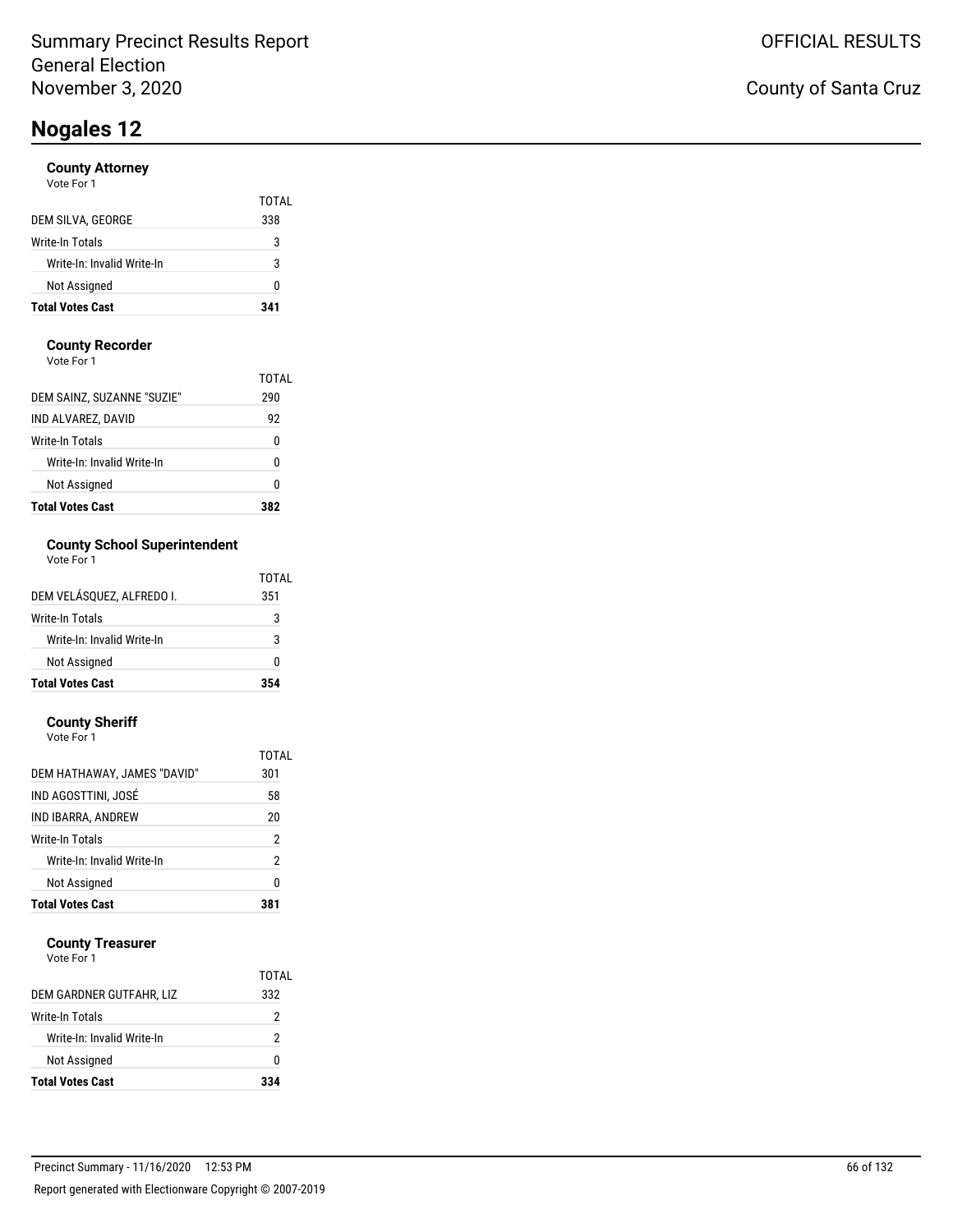#### **Supr Ct Retn/BRUTINEL,ROBERT**

| Vote For 1 |  |  |
|------------|--|--|
|            |  |  |

| <b>Total Votes Cast</b> | 344   |
|-------------------------|-------|
| N <sub>0</sub>          | 111   |
| <b>YES</b>              | 233   |
|                         | TOTAL |

#### **Supr Ct Retn/GOULD, ANDREW W.**

Vote For 1

| <b>Total Votes Cast</b> | 337   |
|-------------------------|-------|
| N0                      | 118   |
| YES                     | 219   |
|                         | TOTAL |

### **Supr Ct Retn/LOPEZ IV, JOHN**

Vote For 1

| <b>Total Votes Cast</b> | 339   |
|-------------------------|-------|
| N0                      | 91    |
| YES                     | 248   |
|                         | TOTAL |

#### **Ct App Div2/EPPICH, KARL**

Vote For 1

| <b>Total Votes Cast</b> | 331   |
|-------------------------|-------|
| NO.                     | 106   |
| <b>YES</b>              | 225   |
|                         | TOTAL |

#### **Ct App Div2/VASQUEZ, GARYE**

Vote For 1

| <b>Total Votes Cast</b> | 333          |
|-------------------------|--------------|
| N <sub>0</sub>          | 74           |
| <b>YES</b>              | 259          |
|                         | <b>TOTAL</b> |

### **Judge of the Superior Court Div. 2**

Vote For 1

|                            | TOTAL |
|----------------------------|-------|
| ORTEGA, LILIANA            | 203   |
| RUEDA. JOSEPH              | 158   |
| Write-In Totals            | 1     |
| Write-In: Invalid Write-In | 1     |
| <b>Not Assigned</b>        | O     |
| <b>Total Votes Cast</b>    | 362   |

### County of Santa Cruz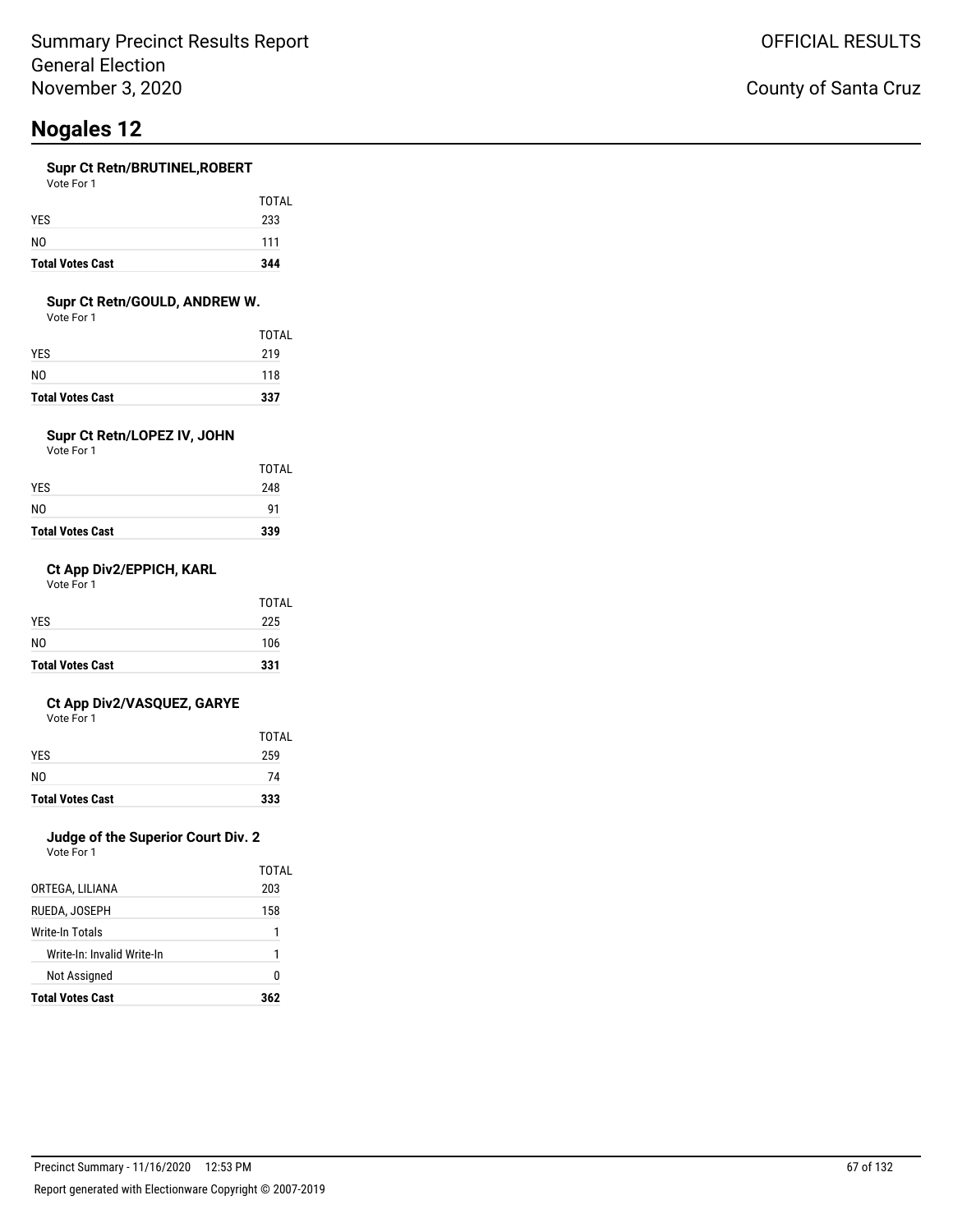#### **Council Member Nogales**

| Vote For 1 |  |
|------------|--|
|            |  |

| <b>Total Votes Cast</b>    | 365   |
|----------------------------|-------|
| Not Assigned               | 0     |
| Write-In: Invalid Write-In | 3     |
| Write-In Totals            | 3     |
| HANESSIAN, NUBAR           | 138   |
| <b>BONILLA JR., SAULO</b>  | 224   |
|                            | TOTAL |

#### **PROPOSITION 207**

Vote For 1

| <b>Total Votes Cast</b> | 368          |
|-------------------------|--------------|
| N <sub>0</sub>          | 173          |
| <b>YES</b>              | 195          |
|                         | <b>TOTAL</b> |

#### **PROPOSITION 208**

| Vote For 1 |  |  |
|------------|--|--|
|------------|--|--|

| <b>Total Votes Cast</b> | 369   |
|-------------------------|-------|
| N <sub>0</sub>          | 134   |
| <b>YES</b>              | 235   |
|                         | TOTAL |

#### **PROPOSITION 405 NOGALES**

Vote For 1

| <b>Total Votes Cast</b> | 335   |
|-------------------------|-------|
| NO.                     | 127   |
| <b>YES</b>              | 208   |
|                         | TOTAL |

#### **PROPOSITION 406 NOGALES**

Vote For 1

| TOTAL<br>144 |
|--------------|
| 206          |
| 350          |
|              |

#### **PROPOSITION 407 NOGALES**

Vote For 1

| <b>Total Votes Cast</b> | 342          |
|-------------------------|--------------|
| NO.                     | 173          |
| <b>YES</b>              | 169          |
|                         | <b>TOTAL</b> |

#### **PROPOSITION 408 NOGALES**

| Vote For 1 |  |
|------------|--|
|            |  |

|                         | <b>TOTAL</b> |
|-------------------------|--------------|
| <b>YES</b>              | 195          |
| N <sub>0</sub>          | 153          |
| <b>Total Votes Cast</b> | 348          |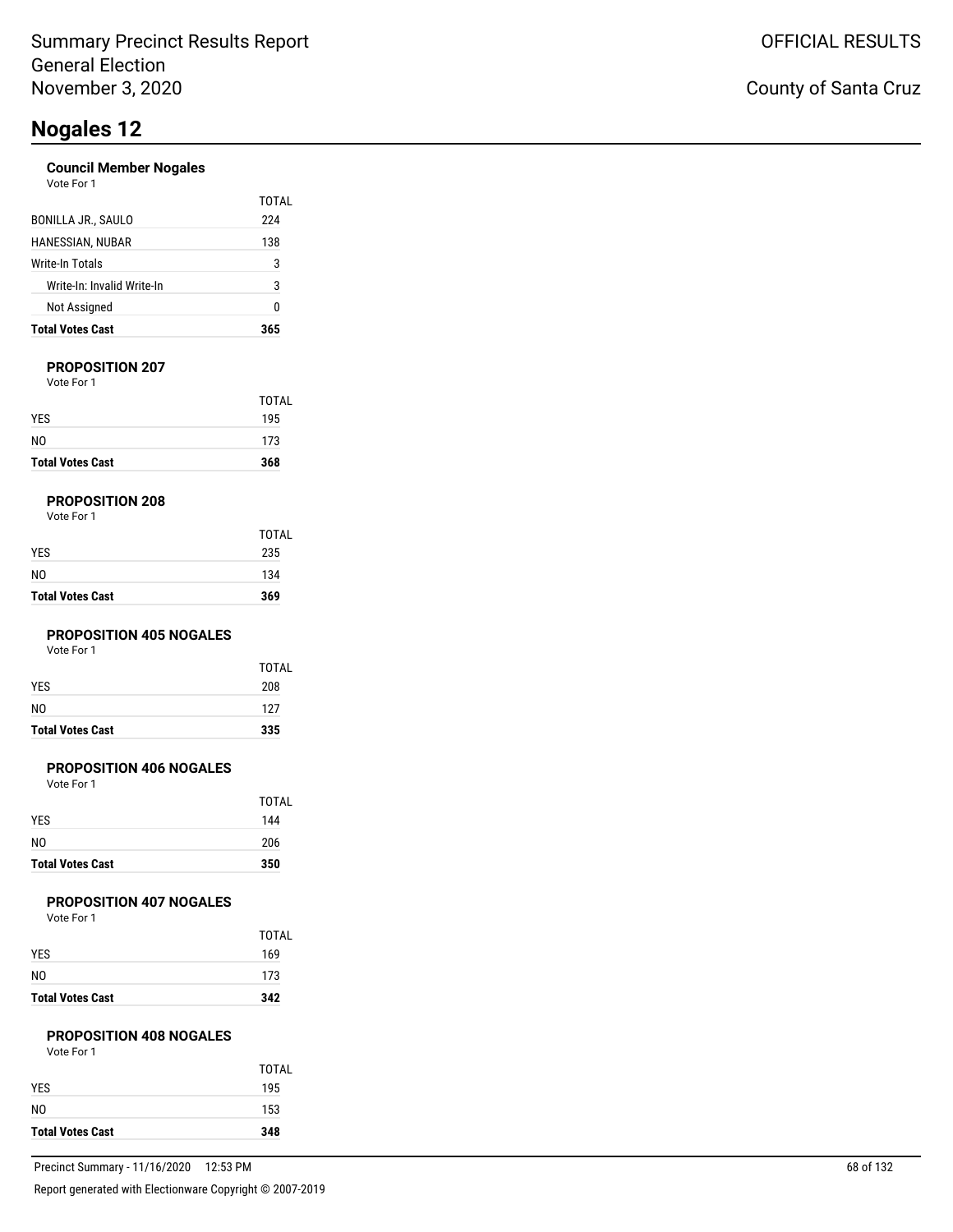#### **PROPOSITION 409 NOGALES**

| <b>Total Votes Cast</b> | 350   |
|-------------------------|-------|
| NO                      | 141   |
| YES                     | 209   |
|                         | TOTAL |
| Vote For 1              |       |

#### **PROPOSITION 410 NOGALES**

Vote For 1

| <b>TOTAL</b> |
|--------------|
| 206          |
| 139          |
| 345          |
|              |

### **PROPOSITION 411 NOGALES**

Vote For 1

| <b>Total Votes Cast</b> | 347   |
|-------------------------|-------|
| NO                      | 146   |
| YES                     | 201   |
|                         | TOTAL |

### **PROPOSITION 412 NOGALES**

| <b>Total Votes Cast</b> | 351   |
|-------------------------|-------|
| NO.                     | 164   |
| YES                     | 187   |
|                         | TOTAL |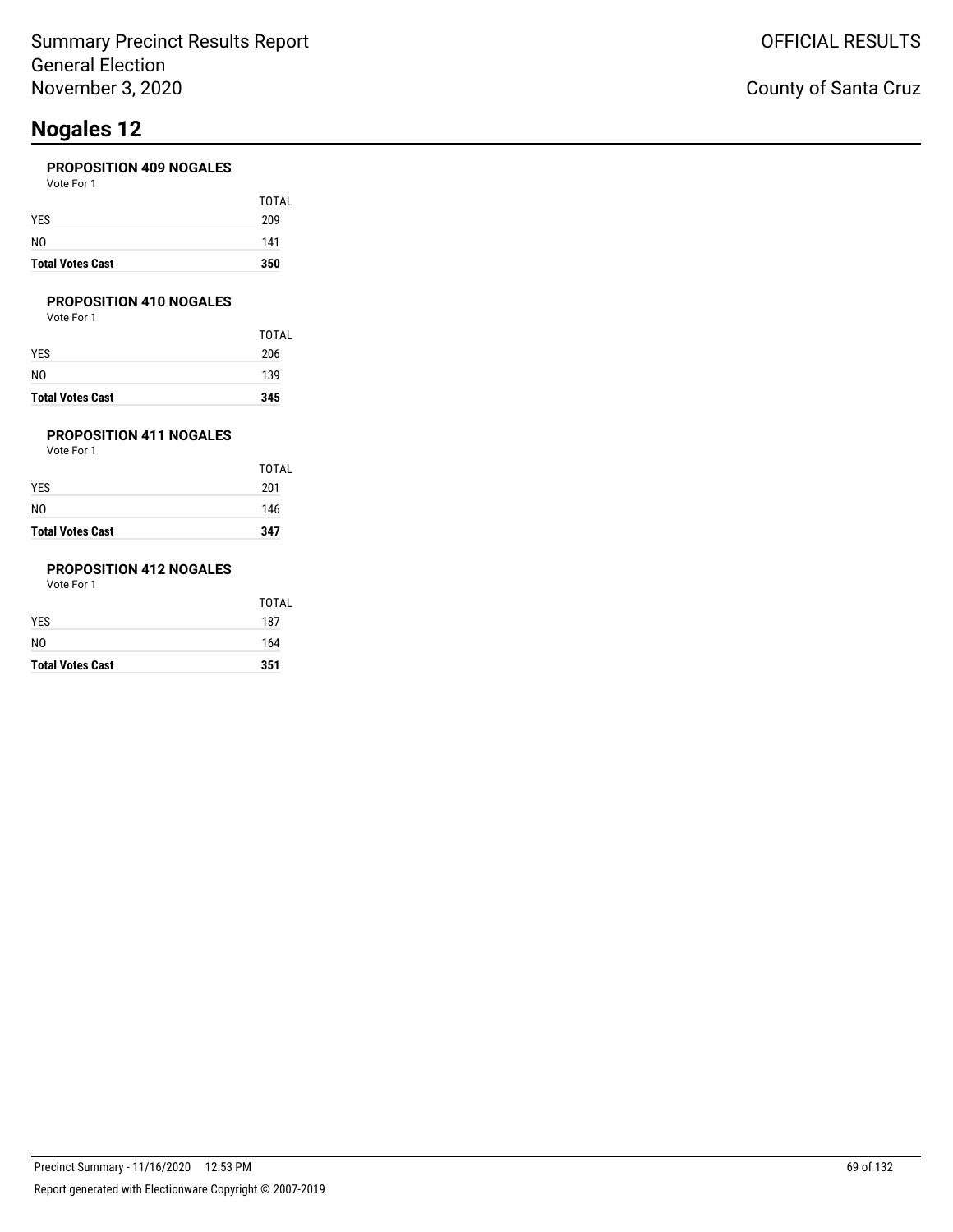### County of Santa Cruz

| 9411949194119             |        |
|---------------------------|--------|
| <b>Statistics</b>         | TOTAL  |
| Registered Voters - Total | 427    |
| Ballots Cast - Total      | 295    |
| Voter Turnout - Total     | 69.09% |

#### **Presidential Electors** Vote For 1

| <b>Total Votes Cast</b>    | 292            |
|----------------------------|----------------|
| Not Assigned               | 0              |
| Write-In: Simmons. Roze    | 0              |
| Write-In: Hawkins. Walker  | 0              |
| Write-In: Invalid Write-in | $\overline{2}$ |
| Write-In Totals            | 2              |
| LBT JORGENSEN. COHEN       | 4              |
| <b>REP TRUMP. PENCE</b>    | 108            |
| DEM BIDEN, HARRIS          | 178            |
|                            | TOTAL          |
| 1 IU JU                    |                |

#### **U.S. Senator**

Vote For 1

|                               | TOTAL |
|-------------------------------|-------|
| DEM KELLY, MARK               | 192   |
| REP MCSALLY, MARTHA           | 98    |
| Write-In Totals               | 0     |
| Write-In: Invalid Write-in    | 0     |
| Write-In: Dorchester, Matthew | N     |
| Write-In: Haupt, Mathew       | 0     |
| Not Assigned                  | 0     |
| <b>Total Votes Cast</b>       |       |

#### **U.S. Representative in Congress Dist. 3** Vote For 1

| <b>Total Votes Cast</b>    |       |
|----------------------------|-------|
| Not Assigned               | 0     |
| Write-In: Invalid Write-in | U     |
| Write-In Totals            | 0     |
| REP WOOD, DANIEL           | 101   |
| DEM GRIJALVA, RAÚL         | 186   |
|                            | TOTAL |

#### **State Senator Dist. 2**

| DEM GABALDÓN, ROSANNA<br>REP WORKMAN, MARK<br>Write-In Totals<br>Write-In: Invalid Write-In<br>Not Assigned |              |
|-------------------------------------------------------------------------------------------------------------|--------------|
|                                                                                                             | O            |
|                                                                                                             | N            |
|                                                                                                             | 0            |
|                                                                                                             | 94           |
|                                                                                                             | TOTAL<br>190 |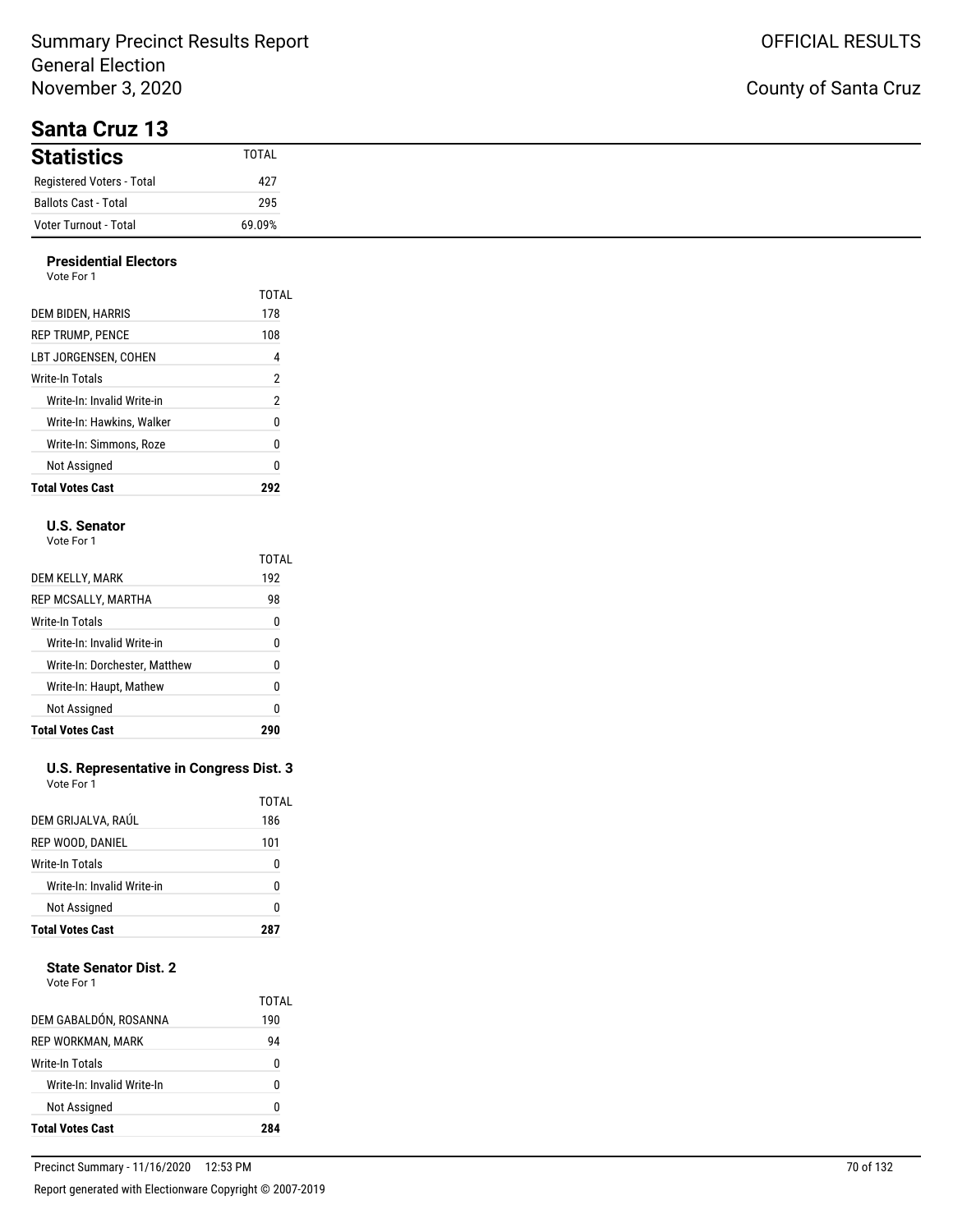# **Santa Cruz 13**

#### **State Representative Dist. 2**

|                              | TOTAL |
|------------------------------|-------|
| DEM DALESSANDRO, ANDREA      | 146   |
| DEM HERNANDEZ JR., DANIEL    | 166   |
| REP MCEWEN, DEBORAH          | 89    |
| Write-In Totals              | 1     |
| Write-In: Invalid Write-In 1 | 1     |
| Write-In: Invalid Write-In 2 | 0     |
| Not Assigned                 | 0     |
| <b>Total Votes Cast</b>      |       |

#### **Corporation Commissioner**

| Vote For 3                   |       |
|------------------------------|-------|
|                              | TOTAL |
| DEM MUNDELL, WILLIAM "BILL"  | 130   |
| DEM STANFIELD, SHEA          | 129   |
| DEM TOVAR, ANNA              | 163   |
| REP MARQUEZ PETERSON, LEA    | 85    |
| REP O'CONNOR, JAMES "JIM"    | 80    |
| REP SLOAN, ERIC              | 75    |
| <b>Write-In Totals</b>       | 0     |
| Write-In: Gibson, Christina  | 0     |
| Write-In: Invalid Write-in 1 | 0     |
| Write-In: Invalid Write-in 2 | 0     |
| Write-In: Invalid Write-in 3 | 0     |
| Not Assigned                 | 0     |
| <b>Total Votes Cast</b>      | 662   |

#### **Board of Supervisors Dist. 1**

Vote For 1

| DEM RUIZ, MANUEL "MANNY"<br>REP MELENDEZ, MIKE<br><b>Write-In Totals</b><br>Write-In: Invalid Write-In<br>Not Assigned |              |
|------------------------------------------------------------------------------------------------------------------------|--------------|
|                                                                                                                        | 0            |
|                                                                                                                        | n            |
|                                                                                                                        | 0            |
|                                                                                                                        | 84           |
|                                                                                                                        | TOTAL<br>206 |

#### **County Assessor**

| DEM RAMOS, PABLO A.        | TOTAL<br>224 |
|----------------------------|--------------|
| Write-In Totals            | 2            |
| Write-In: Invalid Write-In | 2            |
| Not Assigned               | O            |
| <b>Total Votes Cast</b>    | ツクム          |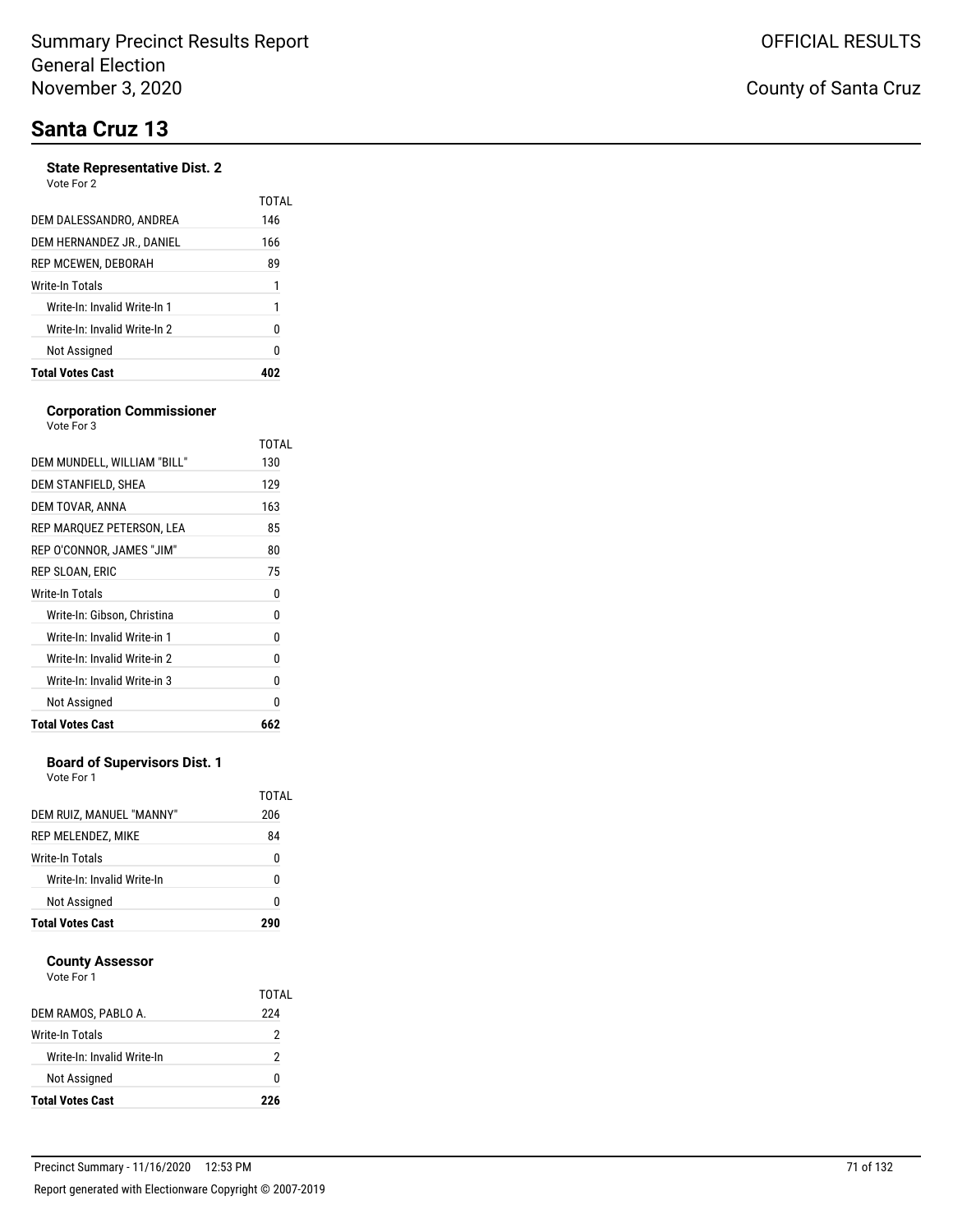# **Santa Cruz 13**

#### **County Attorney** Vote For

| <b>Total Votes Cast</b>    | 228   |
|----------------------------|-------|
| Not Assigned               | ŋ     |
| Write-In: Invalid Write-In | 3     |
| Write-In Totals            | 3     |
| DEM SILVA, GEORGE          | 225   |
|                            | TOTAL |
| VOIP FOI T                 |       |

#### **County Recorder**

Vote For 1

| <b>Total Votes Cast</b>    | 787   |
|----------------------------|-------|
| Not Assigned               | Ω     |
| Write-In: Invalid Write-In | 4     |
| Write-In Totals            | 4     |
| IND ALVAREZ, DAVID         | 98    |
| DEM SAINZ, SUZANNE "SUZIE" | 180   |
|                            | TOTAI |

### **County School Superintendent**

| Vote For 1 |  |
|------------|--|
|            |  |

| <b>Total Votes Cast</b>    | 240   |
|----------------------------|-------|
| Not Assigned               | O     |
| Write-In: Invalid Write-In |       |
| Write-In Totals            |       |
| DEM VELÁSQUEZ, ALFREDO I.  | 239   |
|                            | TOTAL |

#### **County Sheriff**

| <b>Total Votes Cast</b>     | 285   |
|-----------------------------|-------|
| Not Assigned                | 0     |
| Write-In: Invalid Write-In  | 1     |
| Write-In Totals             | 1     |
| IND IBARRA, ANDREW          | 14    |
| IND AGOSTTINI, JOSÉ         | 34    |
| DEM HATHAWAY, JAMES "DAVID" | 236   |
|                             | TOTAL |
| Vote For 1                  |       |

#### **County Treasurer**

|                            | TOTAL |
|----------------------------|-------|
| DEM GARDNER GUTFAHR, LIZ   | 234   |
| Write-In Totals            | 2     |
| Write-In: Invalid Write-In | 2     |
| <b>Not Assigned</b>        | O     |
| <b>Total Votes Cast</b>    | 236   |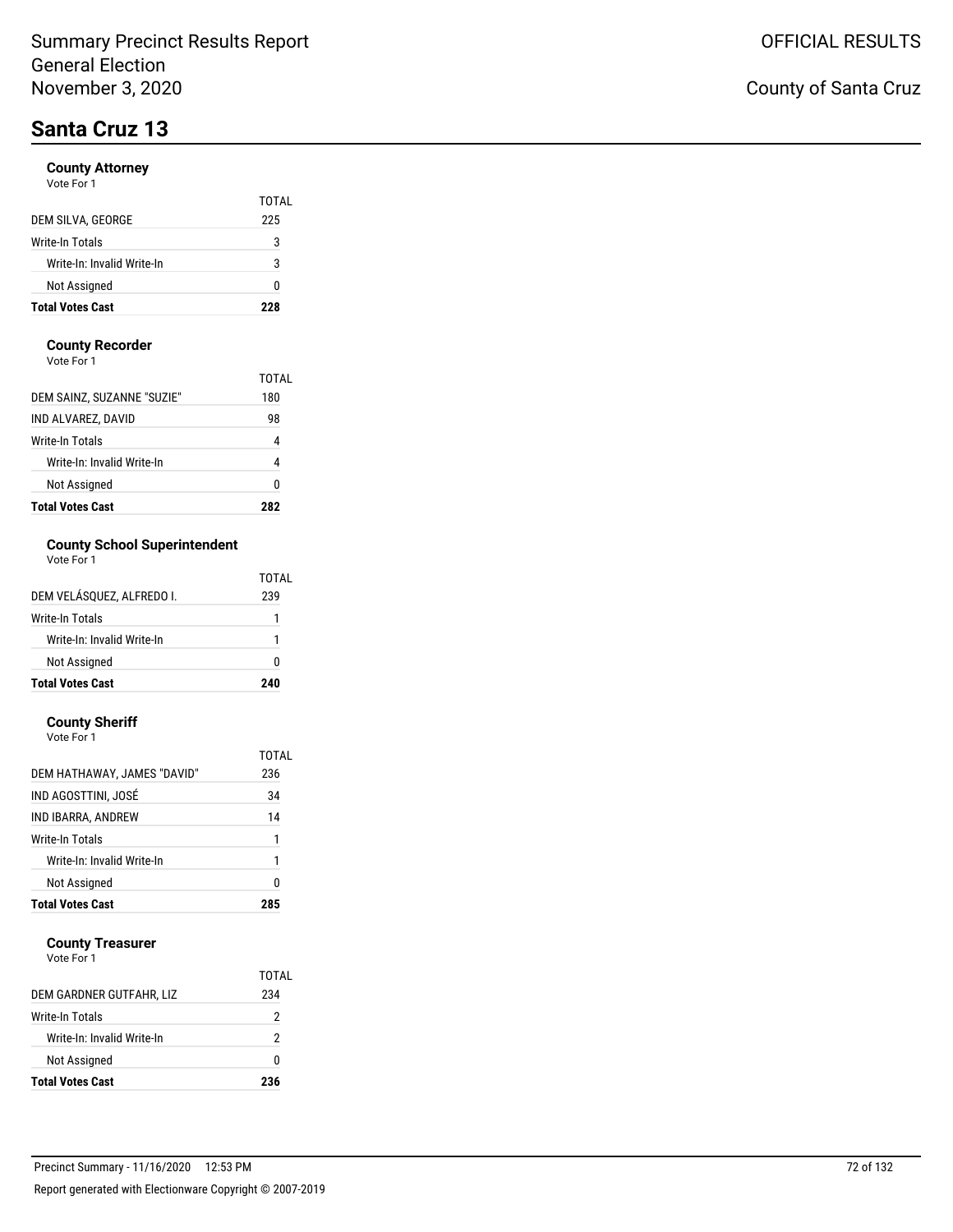# **Santa Cruz 13**

#### **Supr Ct Retn/BRUTINEL,ROBERT**

| Vote For 1 |  |  |
|------------|--|--|
|            |  |  |

| <b>Total Votes Cast</b> | 244   |
|-------------------------|-------|
| N <sub>0</sub>          | 76    |
| <b>YES</b>              | 168   |
|                         | TOTAL |

#### **Supr Ct Retn/GOULD, ANDREW W.**

Vote For 1

| <b>Total Votes Cast</b> | 243          |
|-------------------------|--------------|
| N0                      | 65           |
| YES                     | 178          |
|                         | <b>TOTAL</b> |

### **Supr Ct Retn/LOPEZ IV, JOHN**

Vote For 1

| <b>Total Votes Cast</b> | 242   |
|-------------------------|-------|
| N0                      | 65    |
| YES                     | 177   |
|                         | TOTAL |

#### **Ct App Div2/EPPICH, KARL**

Vote For 1

| <b>Total Votes Cast</b> | 242   |
|-------------------------|-------|
| N <sub>0</sub>          | 70    |
| <b>YES</b>              | 172   |
|                         | TOTAL |

#### **Ct App Div2/VASQUEZ, GARYE**

Vote For 1

| <b>Total Votes Cast</b> | 242   |
|-------------------------|-------|
| N <sub>0</sub>          | 49    |
| <b>YES</b>              | 193   |
|                         | TOTAL |

### **Judge of the Superior Court Div. 2**

Vote For 1

| <b>Total Votes Cast</b>    | 964   |
|----------------------------|-------|
| Not Assigned               | N     |
| Write-In: Invalid Write-In | 0     |
| Write-In Totals            | n     |
| RUEDA, JOSEPH              | 130   |
| ORTEGA, LILIANA            | 134   |
|                            | TOTAL |

#### **PROPOSITION 207**

| Vote For 1 |  |
|------------|--|
|            |  |

| <b>Total Votes Cast</b> | 275          |
|-------------------------|--------------|
| N0                      | 101          |
| <b>YFS</b>              | 174          |
|                         | <b>TOTAL</b> |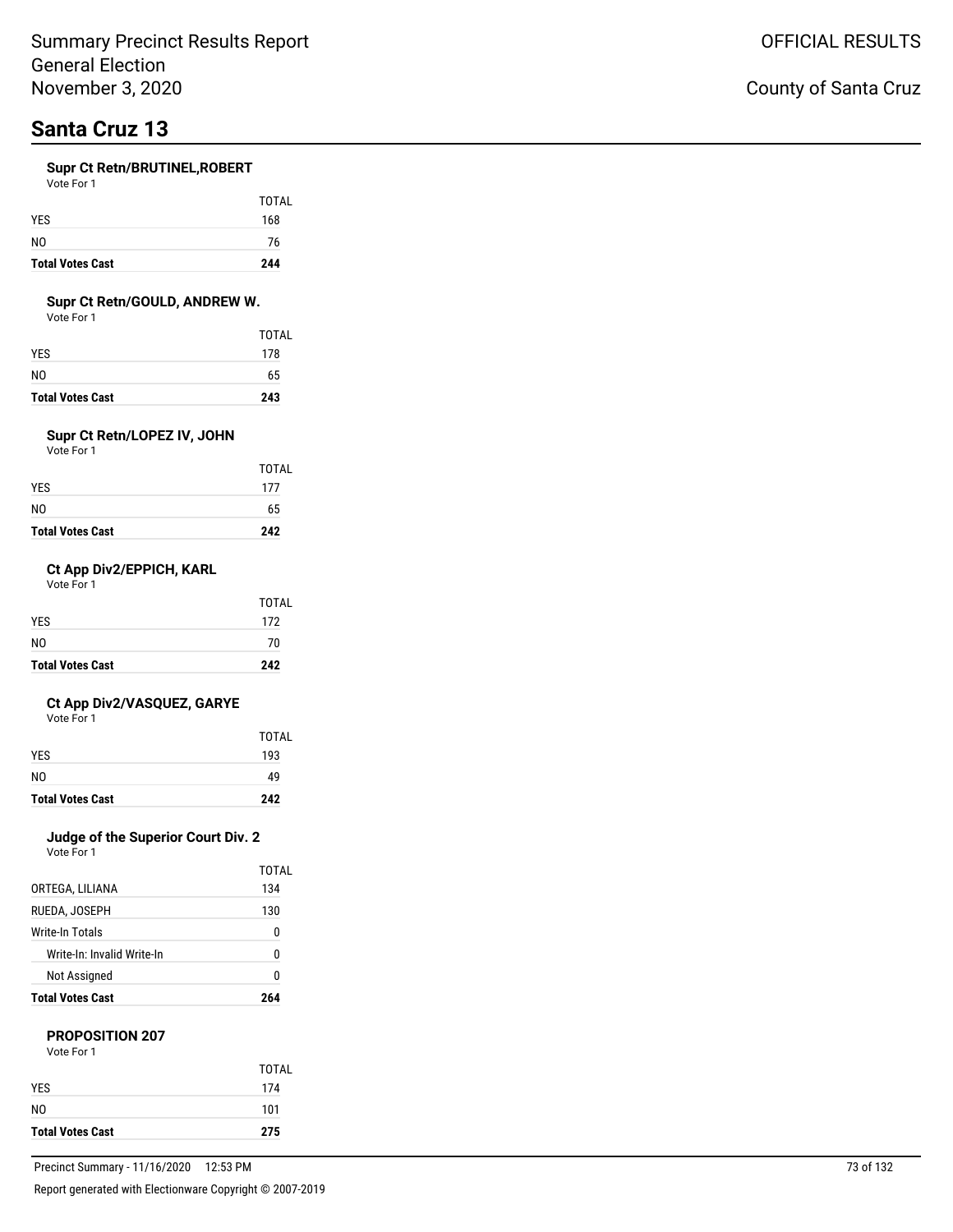# **Santa Cruz 13**

#### **PROPOSITION 208**

| <b>Total Votes Cast</b> | 277   |
|-------------------------|-------|
| N <sub>0</sub>          | 110   |
| <b>YES</b>              | 167   |
|                         | TOTAL |
| Vote For 1              |       |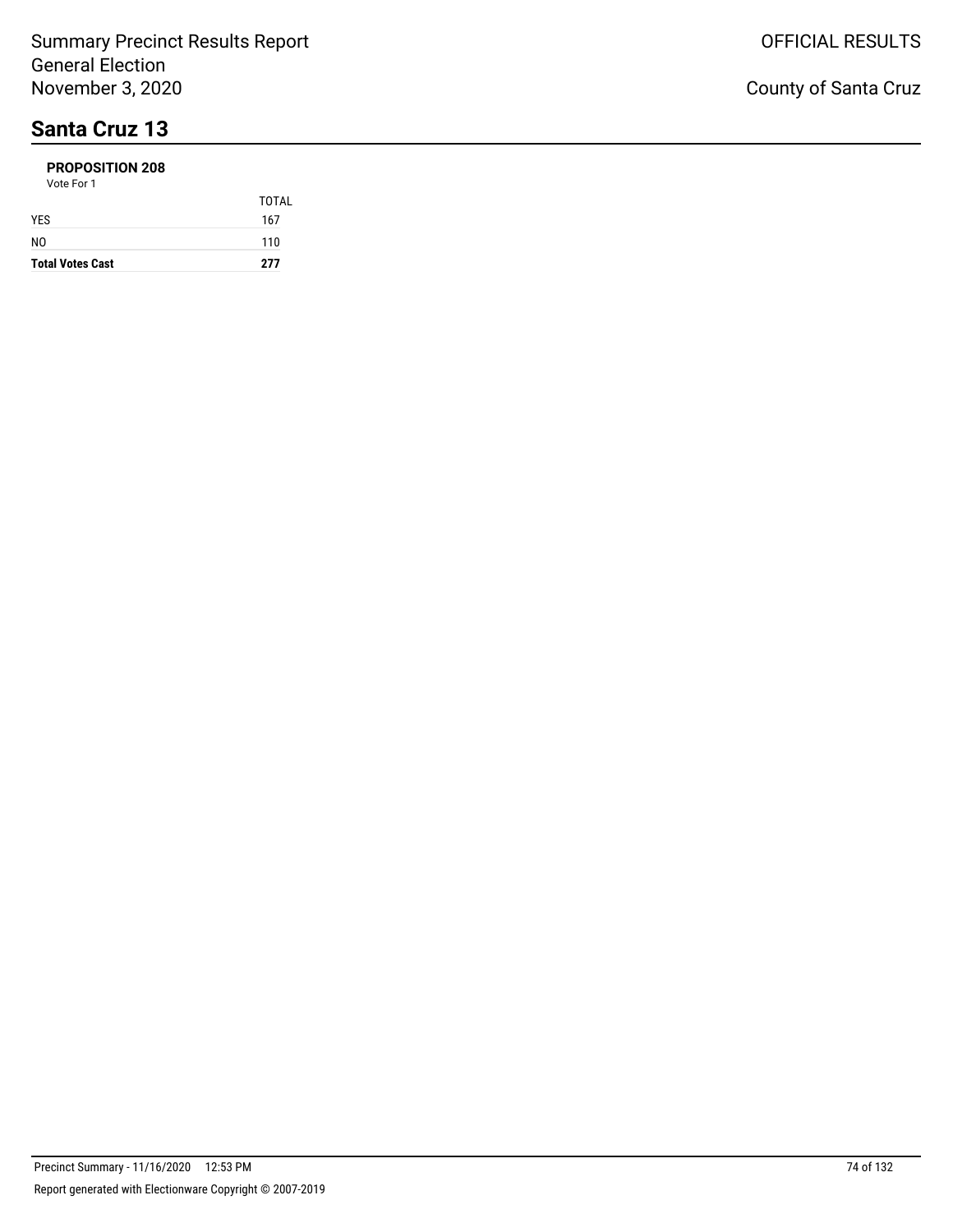### County of Santa Cruz

| . <b></b>                 |              |
|---------------------------|--------------|
| <b>Statistics</b>         | <b>TOTAL</b> |
| Registered Voters - Total | 920          |
| Ballots Cast - Total      | 756          |
| Voter Turnout - Total     | 82.17%       |

#### **Presidential Electors**

| Not Assigned               | 0     |
|----------------------------|-------|
| Write-In: Simmons, Roze    | 0     |
| Write-In: Hawkins, Walker  | 2     |
| Write-In: Invalid Write-in | 0     |
| Write-In Totals            | 2     |
| LBT JORGENSEN. COHEN       | 8     |
| <b>REP TRUMP, PENCE</b>    | 246   |
| DEM BIDEN, HARRIS          | 496   |
| Vote For 1                 | TOTAL |

#### **U.S. Senator**

Vote For 1

|                               | TOTAL |
|-------------------------------|-------|
| DEM KELLY, MARK               | 509   |
| REP MCSALLY, MARTHA           | 234   |
| Write-In Totals               |       |
| Write-In: Invalid Write-in    | 1     |
| Write-In: Dorchester, Matthew | N     |
| Write-In: Haupt, Mathew       | 0     |
| Not Assigned                  | 0     |
| <b>Total Votes Cast</b>       |       |

#### **U.S. Representative in Congress Dist. 3** Vote For 1

| <b>Total Votes Cast</b>    | 738   |
|----------------------------|-------|
| Not Assigned               | 0     |
| Write-In: Invalid Write-in | U     |
| Write-In Totals            | 0     |
| REP WOOD, DANIEL           | 242   |
| DEM GRIJALVA, RAÚL         | 496   |
|                            | TOTAL |

#### **State Senator Dist. 2**

| Vote For 1 |  |
|------------|--|
|            |  |

| <b>Total Votes Cast</b>    | 730          |
|----------------------------|--------------|
| Not Assigned               | O            |
| Write-In: Invalid Write-In | 1            |
| Write-In Totals            |              |
| REP WORKMAN, MARK          | 232          |
| DEM GABALDÓN, ROSANNA      | TOTAL<br>497 |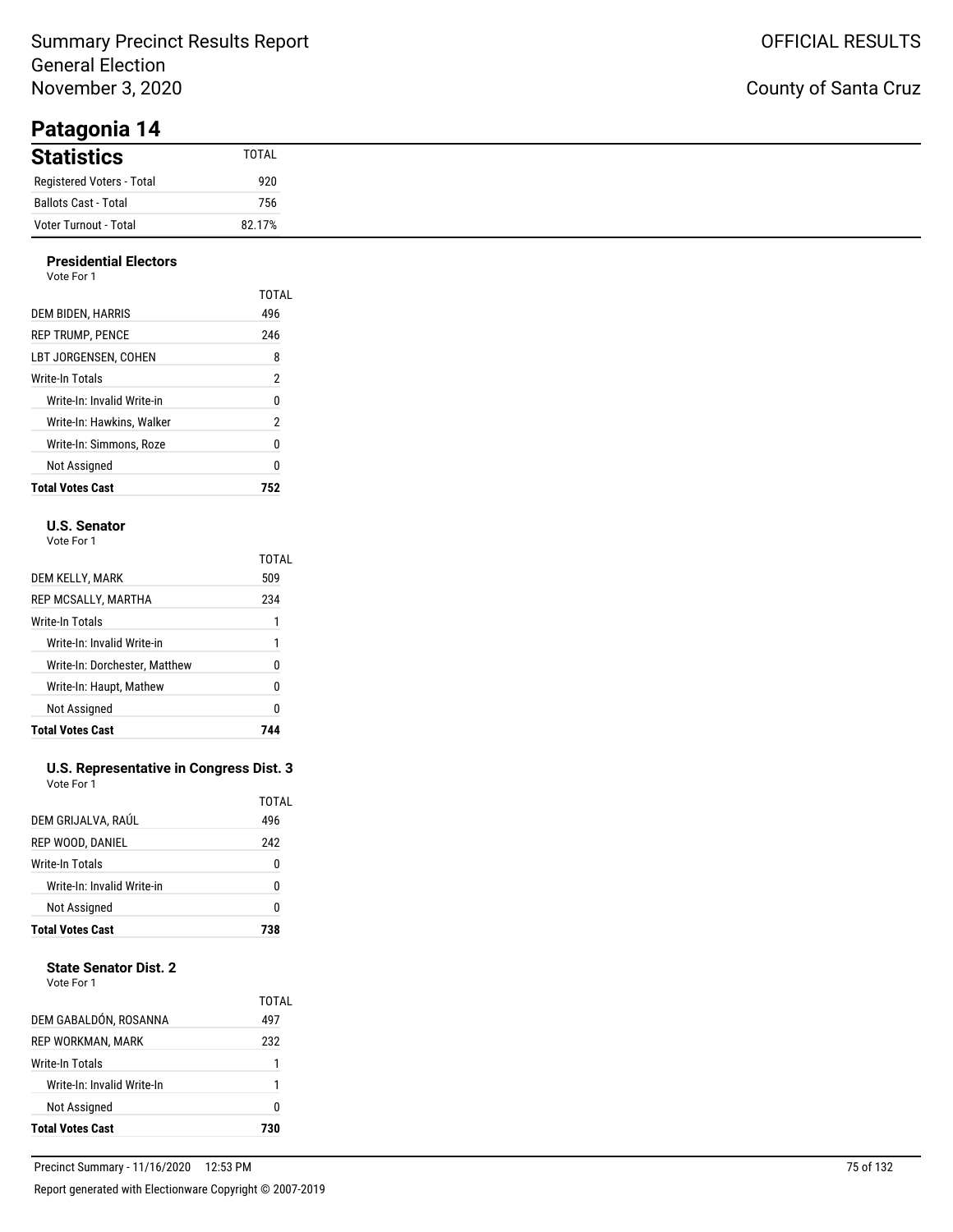#### **State Representative Dist. 2** Vote For 2

| <b>Total Votes Cast</b>      | 1.111 |
|------------------------------|-------|
| Not Assigned                 | 0     |
| Write-In: Invalid Write-In 2 | 0     |
| Write-In: Invalid Write-In 1 | 2     |
| Write-In Totals              | 2     |
| REP MCEWEN, DEBORAH          | 237   |
| DEM HERNANDEZ JR., DANIEL    | 422   |
| DEM DALESSANDRO, ANDREA      | 450   |
|                              | TOTAI |

#### **Corporation Commissioner**

| Vote For 3                   |       |
|------------------------------|-------|
|                              | TOTAL |
| DEM MUNDELL, WILLIAM "BILL"  | 398   |
| DEM STANFIELD, SHEA          | 412   |
| DEM TOVAR, ANNA              | 457   |
| REP MARQUEZ PETERSON, LEA    | 203   |
| REP O'CONNOR, JAMES "JIM"    | 196   |
| REP SLOAN, ERIC              | 166   |
| Write-In Totals              | 0     |
| Write-In: Gibson, Christina  | 0     |
| Write-In: Invalid Write-in 1 | 0     |
| Write-In: Invalid Write-in 2 | 0     |
| Write-In: Invalid Write-in 3 | 0     |
| Not Assigned                 | 0     |
| <b>Total Votes Cast</b>      | 1,832 |

#### **Board of Supervisors Dist. 3**

Vote For 1

| Not Assigned<br><b>Total Votes Cast</b> | N<br>71 N    |
|-----------------------------------------|--------------|
| Write-In: Invalid Write-In              | 0            |
| Write-In Totals                         | 0            |
| IND LUNA, JUSTIN                        | 61           |
| IND FEDERICI, DONNA                     | 373          |
| DEM BRACKER, BRUCE                      | TOTAL<br>276 |

#### **County Assessor**

| Vote For 1 |  |
|------------|--|
|            |  |

|                            | TOTAI |
|----------------------------|-------|
| DEM RAMOS, PABLO A.        | 566   |
| Write-In Totals            | 7     |
| Write-In: Invalid Write-In |       |
| Not Assigned               | O     |
| <b>Total Votes Cast</b>    | 573   |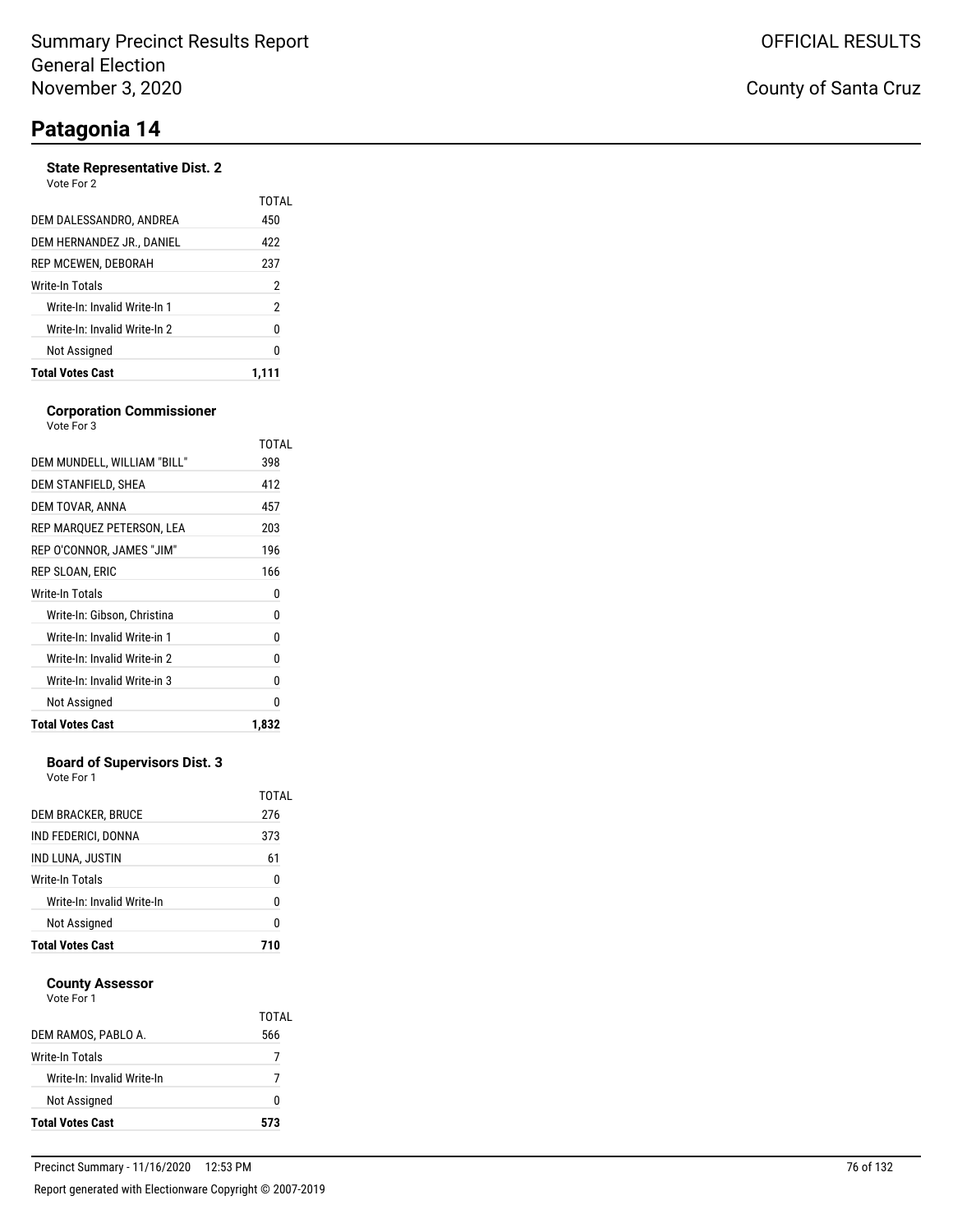#### **County Attorney**

| Vote For 1 |  |
|------------|--|
|------------|--|

| <b>Total Votes Cast</b>    | 590   |
|----------------------------|-------|
| Not Assigned               | n     |
| Write-In: Invalid Write-In | 10    |
| Write-In Totals            | 10    |
| DEM SILVA, GEORGE          | 580   |
|                            | TOTAL |

#### **County Recorder**

Vote For 1

| <b>Total Votes Cast</b>    | 708   |
|----------------------------|-------|
| Not Assigned               | 0     |
| Write-In: Invalid Write-In | 2     |
| Write-In Totals            | 2     |
| IND ALVAREZ, DAVID         | 255   |
| DEM SAINZ, SUZANNE "SUZIE" | 451   |
|                            | TOTAI |

### **County School Superintendent**

| Vote For 1 |  |
|------------|--|
|------------|--|

| <b>Total Votes Cast</b>    | 507   |
|----------------------------|-------|
| Not Assigned               | O     |
| Write-In: Invalid Write-In | 11    |
| Write-In Totals            | 11    |
| DEM VELÁSOUEZ. ALFREDO I.  | 581   |
|                            | TOTAL |

#### **County Sheriff**

| Vote For 1 |  |  |
|------------|--|--|
|            |  |  |

| <b>Total Votes Cast</b>     |              |
|-----------------------------|--------------|
| Not Assigned                | 0            |
| Write-In: Invalid Write-In  | 13           |
| Write-In Totals             | 13           |
| IND IBARRA, ANDREW          | 72           |
| IND AGOSTTINI, JOSÉ         | 70           |
| DEM HATHAWAY, JAMES "DAVID" | 528          |
|                             | <b>TOTAL</b> |

#### **County Treasurer**

| Write-In: Invalid Write-In | R   |
|----------------------------|-----|
|                            |     |
| Not Assigned               | O   |
| <b>Total Votes Cast</b>    | 599 |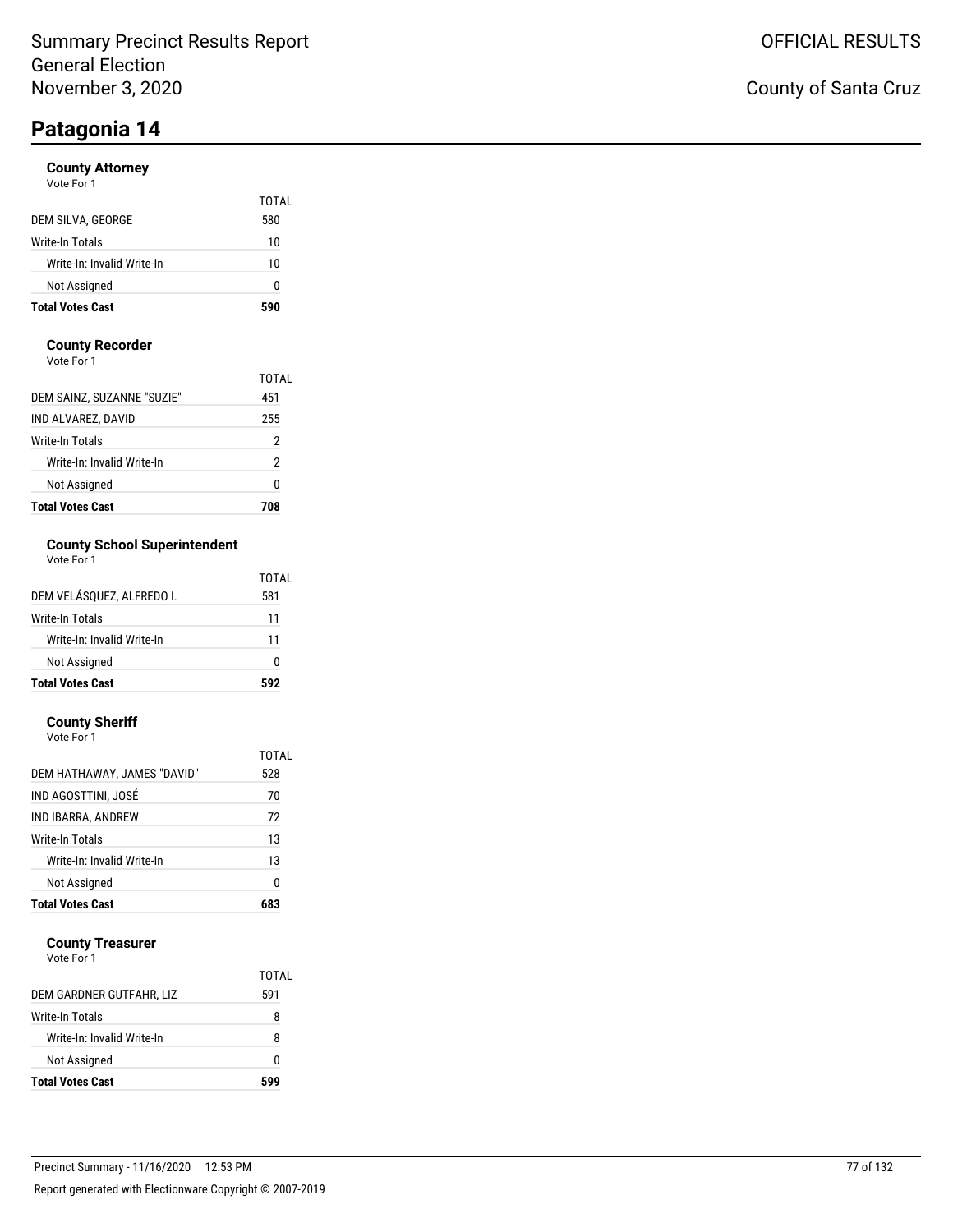#### **Supr Ct Retn/BRUTINEL,ROBERT**

| Vote For 1 |  |
|------------|--|
|            |  |
|            |  |

| 575 |
|-----|
| 137 |
| 438 |
|     |

TOTAL

#### **Supr Ct Retn/GOULD, ANDREW W.**

Vote For 1

| <b>Total Votes Cast</b> | 571          |
|-------------------------|--------------|
| NO                      | 163          |
| YES                     | 408          |
|                         | <b>TOTAL</b> |

### **Supr Ct Retn/LOPEZ IV, JOHN**

Vote For 1

| <b>Total Votes Cast</b> | 573   |
|-------------------------|-------|
| NO                      | 127   |
| YES                     | 446   |
|                         | TOTAL |

#### **Ct App Div2/EPPICH, KARL**

Vote For 1

| <b>Total Votes Cast</b> | 566   |
|-------------------------|-------|
| NO.                     | 130   |
| <b>YES</b>              | 436   |
|                         | TOTAL |

#### **Ct App Div2/VASQUEZ, GARYE**

Vote For 1

| <b>Total Votes Cast</b> | 561   |
|-------------------------|-------|
| N <sub>0</sub>          | 102   |
| <b>YES</b>              | 459   |
|                         | TOTAL |

### **Judge of the Superior Court Div. 2**

Vote For 1

|                            | TOTAI |
|----------------------------|-------|
| ORTEGA, LILIANA            | 367   |
| RUEDA, JOSEPH              | 249   |
| Write-In Totals            | 1     |
| Write-In: Invalid Write-In | 1     |
| Not Assigned               | N     |
| <b>Total Votes Cast</b>    | 617   |

#### **PROPOSITION 207**

| Vote For 1 |  |
|------------|--|
|            |  |

| <b>Total Votes Cast</b> | 717   |
|-------------------------|-------|
| NO.                     | 192   |
| <b>YFS</b>              | 525   |
|                         | TOTAL |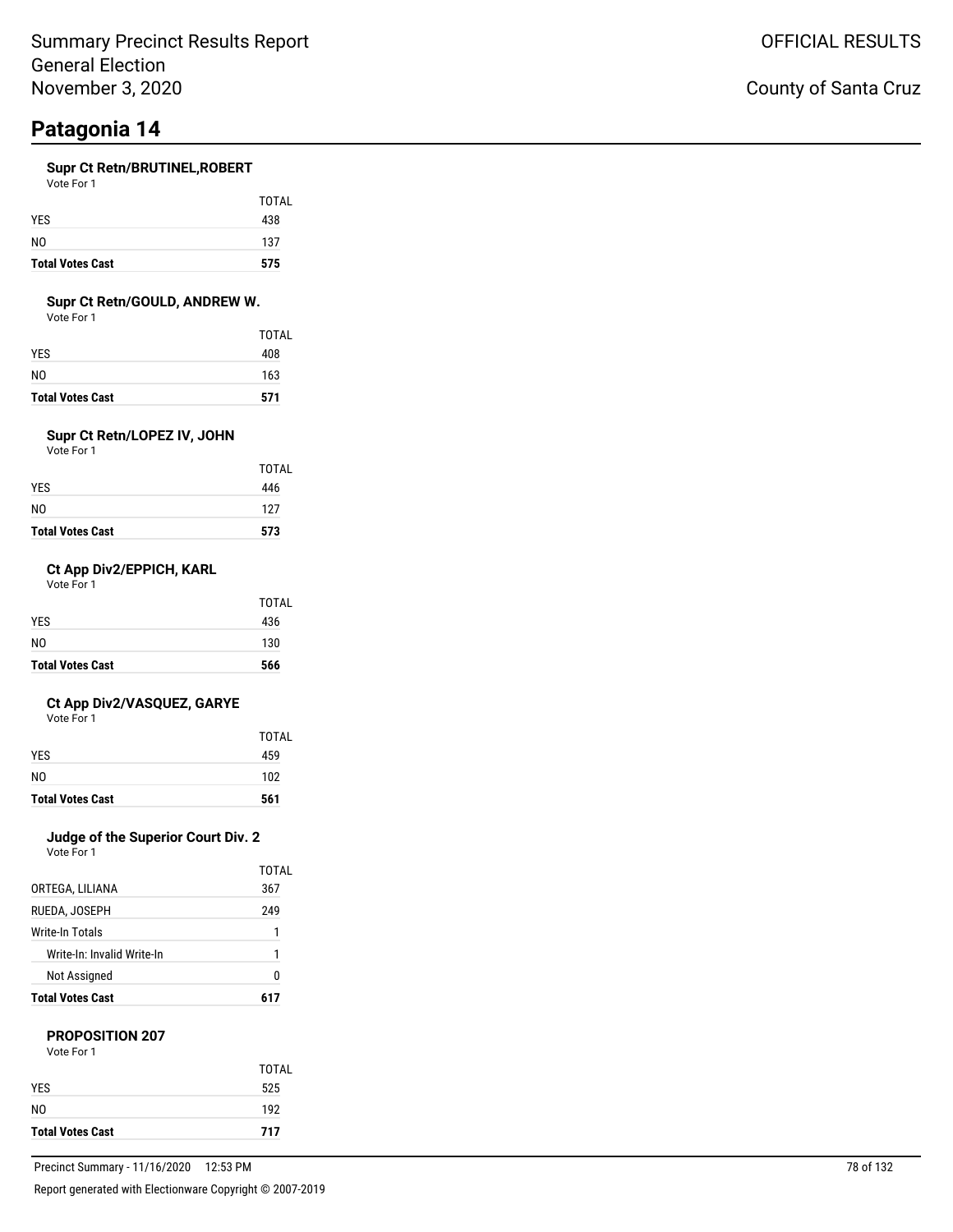#### **PROPOSITION 208** Vote For 1

| <b>Total Votes Cast</b> | 720   |
|-------------------------|-------|
| NO                      | 237   |
| YES                     | 483   |
|                         | TOTAL |
| VULTE FUIT              |       |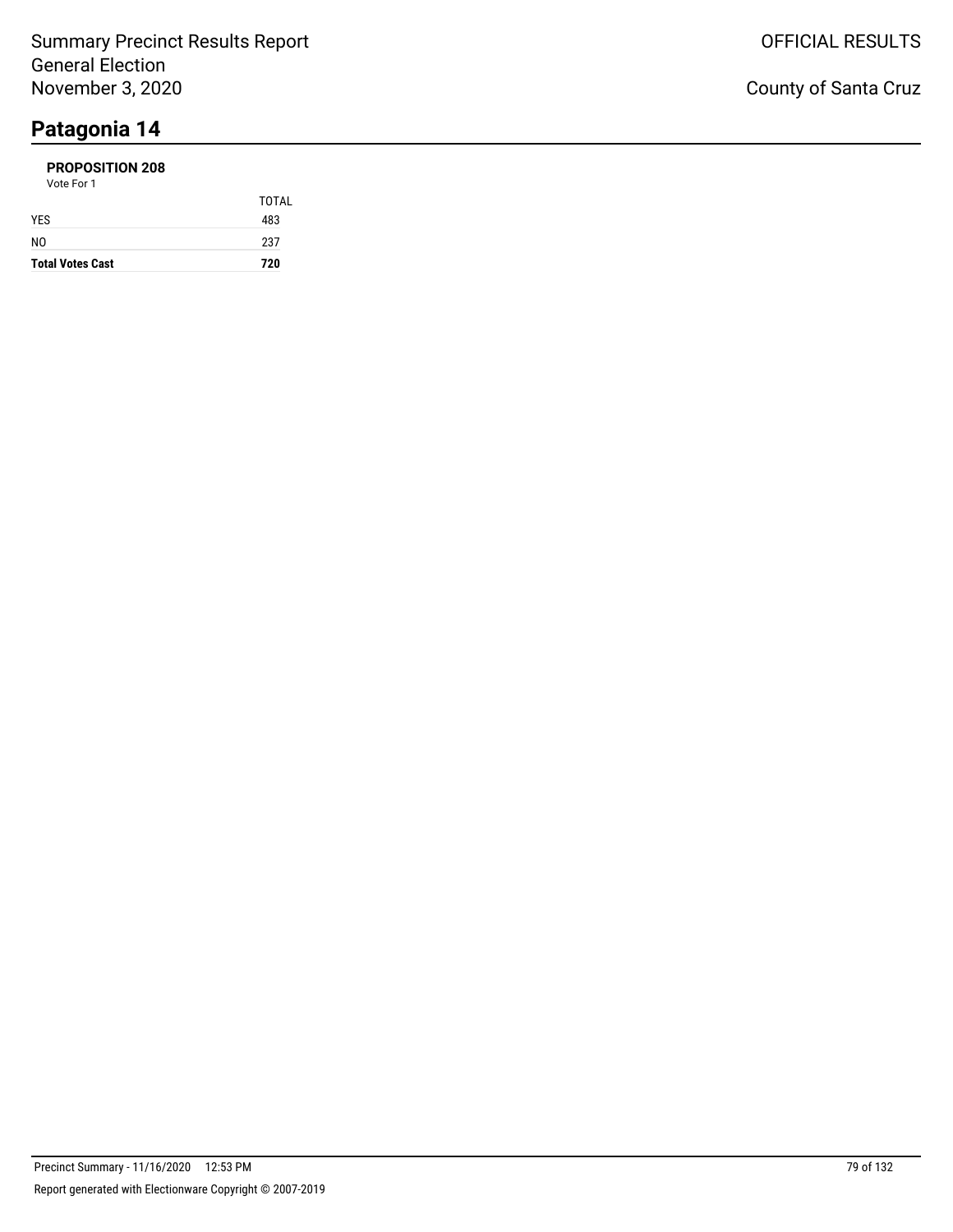**Sonoita 15**

### County of Santa Cruz

| <b>Statistics</b>         | TOTAL  |
|---------------------------|--------|
| Registered Voters - Total | 916    |
| Ballots Cast - Total      | 840    |
| Voter Turnout - Total     | 91.70% |

#### **Presidential Electors** Vote For 1

| <b>Total Votes Cast</b>    | 834   |
|----------------------------|-------|
| Not Assigned               | 0     |
| Write-In: Simmons. Roze    | 0     |
| Write-In: Hawkins. Walker  | 1     |
| Write-In: Invalid Write-in | 2     |
| Write-In Totals            | 3     |
| LBT JORGENSEN. COHEN       | 16    |
| <b>REP TRUMP. PENCE</b>    | 525   |
| DEM BIDEN, HARRIS          | 290   |
|                            | TOTAL |

#### **U.S. Senator**

Vote For 1

|                               | TOTAL |
|-------------------------------|-------|
| DEM KELLY, MARK               | 301   |
| REP MCSALLY, MARTHA           | 526   |
| Write-In Totals               | 2     |
| Write-In: Invalid Write-in    | 2     |
| Write-In: Dorchester, Matthew | 0     |
| Write-In: Haupt, Mathew       | 0     |
| Not Assigned                  | 0     |
| <b>Total Votes Cast</b>       |       |

#### **U.S. Representative in Congress Dist. 3** Vote For 1

| DEM GRIJALVA, RAÚL<br>REP WOOD, DANIEL<br>Write-In Totals<br>Write-In: Invalid Write-in<br>Not Assigned |              |
|---------------------------------------------------------------------------------------------------------|--------------|
|                                                                                                         | 0            |
|                                                                                                         | 2            |
|                                                                                                         | 2            |
|                                                                                                         | 540          |
|                                                                                                         | TOTAL<br>270 |

#### **State Senator Dist. 2**

| Vote For 1 |  |
|------------|--|
|            |  |

| Not Assigned               | 2<br>0       |
|----------------------------|--------------|
|                            |              |
| Write-In: Invalid Write-In |              |
| Write-In Totals            | 2            |
| <b>REP WORKMAN, MARK</b>   | 533          |
| DEM GABALDÓN, ROSANNA      | TOTAL<br>274 |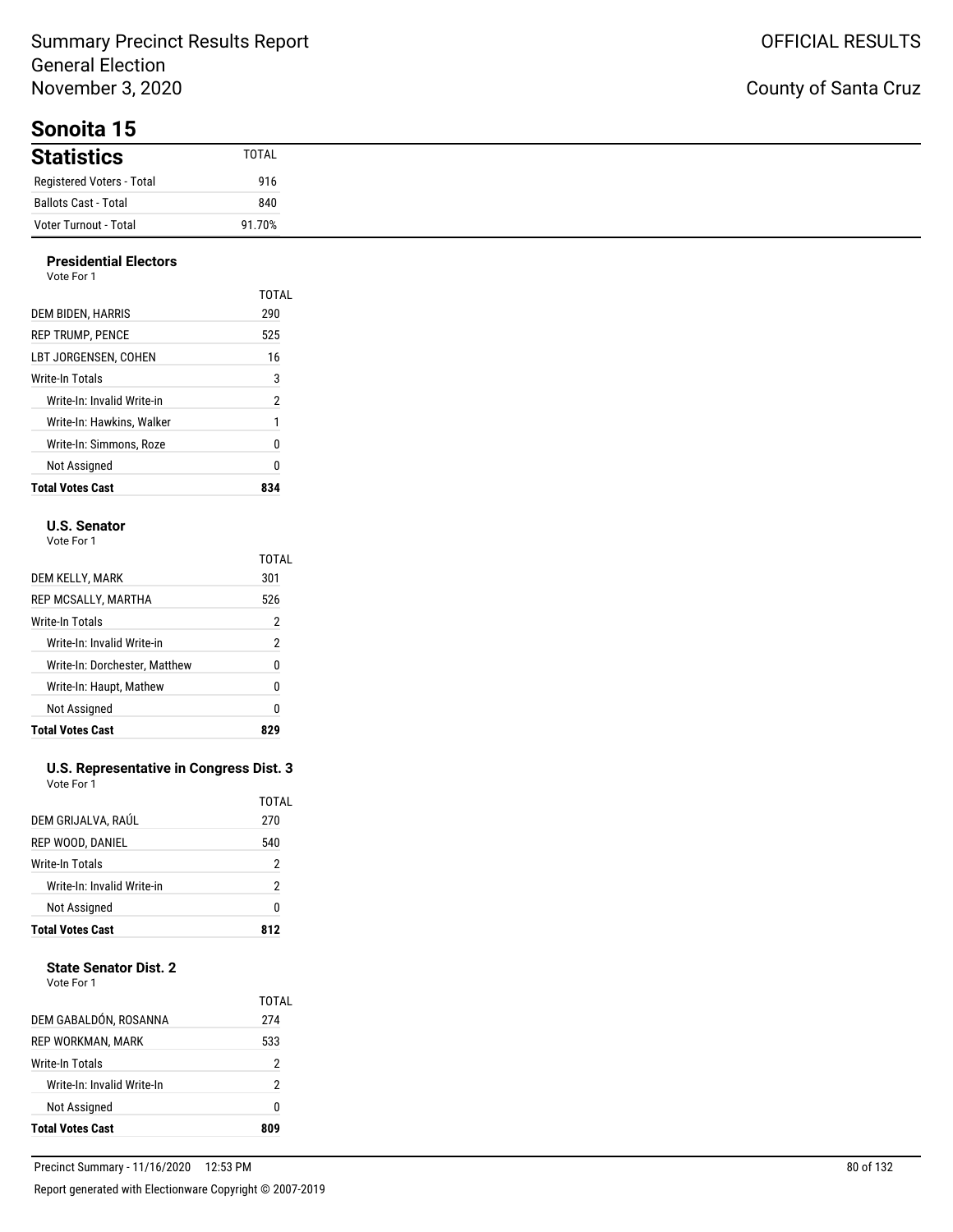#### **State Representative Dist. 2** Vote For 2

| REP MCEWEN, DEBORAH<br>Write-In Totals<br>Write-In: Invalid Write-In 1<br>Write-In: Invalid Write-In 2<br>Not Assigned | 532<br>2<br>2<br>0<br>n |
|------------------------------------------------------------------------------------------------------------------------|-------------------------|
|                                                                                                                        |                         |
|                                                                                                                        |                         |
|                                                                                                                        |                         |
|                                                                                                                        |                         |
|                                                                                                                        |                         |
| DEM HERNANDEZ JR., DANIEL                                                                                              | 245                     |
| DEM DALESSANDRO, ANDREA                                                                                                | 278                     |
|                                                                                                                        | TOTAI                   |

#### **Corporation Commissioner**

| <b>Total Votes Cast</b>      | 2,102 |
|------------------------------|-------|
| Not Assigned                 | 0     |
| Write-In: Invalid Write-in 3 | 0     |
| Write-In: Invalid Write-in 2 | 1     |
| Write-In: Invalid Write-in 1 | 1     |
| Write-In: Gibson, Christina  | 0     |
| Write-In Totals              | 2     |
| REP SLOAN, ERIC              | 431   |
| REP O'CONNOR, JAMES "JIM"    | 466   |
| REP MARQUEZ PETERSON, LEA    | 455   |
| DEM TOVAR, ANNA              | 262   |
| DEM STANFIELD, SHEA          | 241   |
| DEM MUNDELL, WILLIAM "BILL"  | 245   |
|                              | TOTAL |
| Vote For 3                   |       |

#### **Board of Supervisors Dist. 3**

Vote For 1

| Not Assigned               | n            |
|----------------------------|--------------|
| Write-In: Invalid Write-In |              |
| Write-In Totals            | 1            |
| IND LUNA, JUSTIN           | 84           |
| IND FEDERICI, DONNA        | 525          |
| DEM BRACKER, BRUCE         | TOTAL<br>168 |

#### **County Assessor**

| <b>Total Votes Cast</b>    |       |
|----------------------------|-------|
| Not Assigned               | U     |
| Write-In: Invalid Write-In | 19    |
| Write-In Totals            | 19    |
| DEM RAMOS, PABLO A.        | 418   |
|                            | TOTAL |
| Vote For 1                 |       |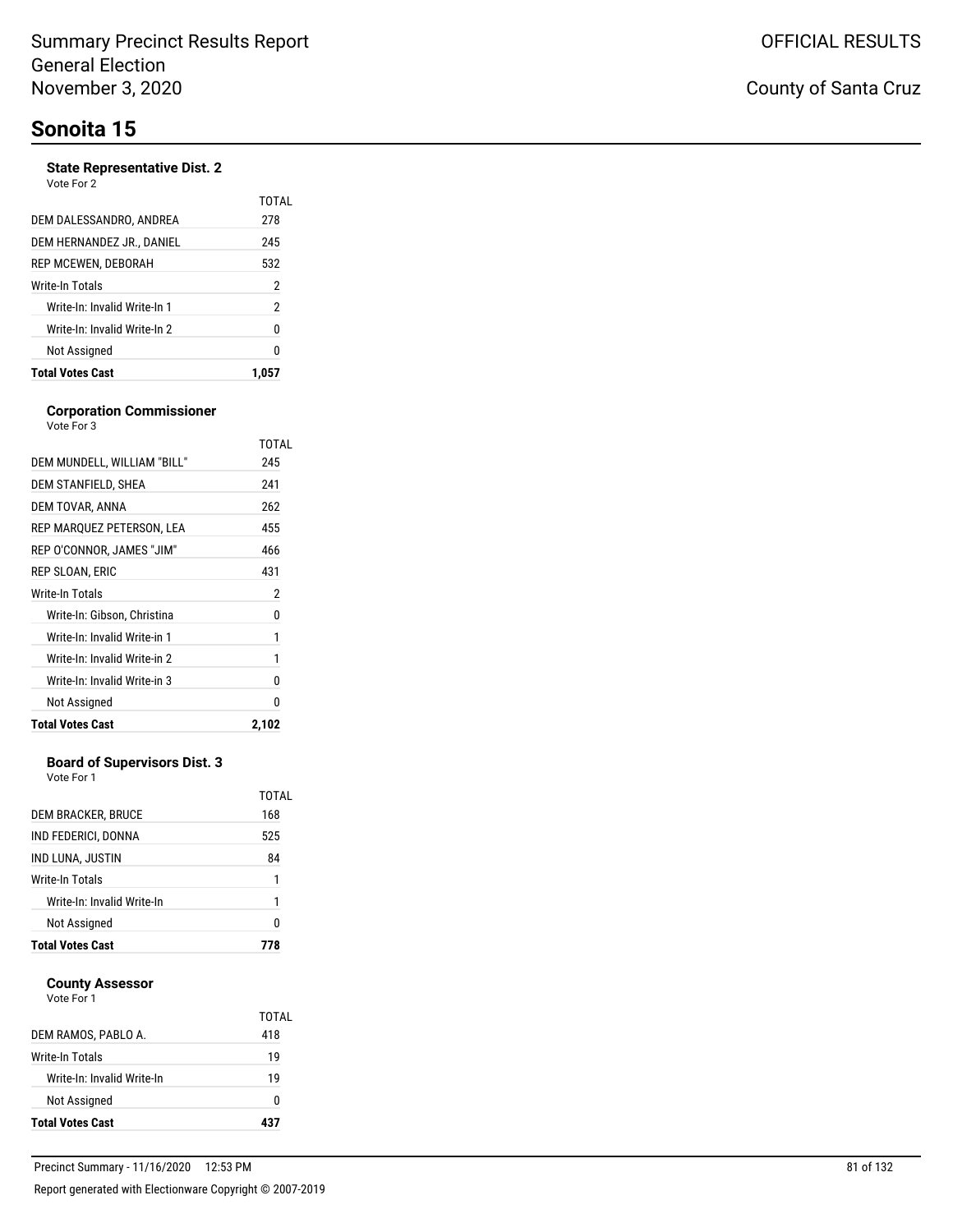#### **County Attorney**

| <b>Total Votes Cast</b>    | 45N   |
|----------------------------|-------|
| Not Assigned               | O     |
| Write-In: Invalid Write-In | 17    |
| Write-In Totals            | 17    |
| DEM SILVA, GEORGE          | 433   |
|                            | TOTAL |

#### **County Recorder**

Vote For 1

| <b>Total Votes Cast</b>    | 735   |
|----------------------------|-------|
| Not Assigned               | 0     |
| Write-In: Invalid Write-In | 3     |
| Write-In Totals            | 3     |
| IND ALVAREZ, DAVID         | 438   |
| DEM SAINZ, SUZANNE "SUZIE" | 294   |
|                            | TOTAL |

### **County School Superintendent**

| <b>Total Votes Cast</b>    | 437   |
|----------------------------|-------|
| Not Assigned               | ŋ     |
| Write-In: Invalid Write-In | 20    |
| <b>Write-In Totals</b>     | 20    |
| DEM VELÁSQUEZ, ALFREDO I.  | 412   |
|                            | TOTAL |

#### **County Sheriff**

| Vote For 1 |  |
|------------|--|
|            |  |

|                             | TOTAL |
|-----------------------------|-------|
| DEM HATHAWAY, JAMES "DAVID" | 485   |
| IND AGOSTTINI, JOSÉ         | 79    |
| IND IBARRA, ANDREW          | 136   |
| Write-In Totals             | 19    |
| Write-In: Invalid Write-In  | 19    |
| Not Assigned                | 0     |
| <b>Total Votes Cast</b>     | 719   |

#### **County Treasurer**

| <b>Total Votes Cast</b>    |       |
|----------------------------|-------|
| Not Assigned               | O     |
| Write-In: Invalid Write-In | 20    |
| Write-In Totals            | 20    |
| DEM GARDNER GUTFAHR, LIZ   | 429   |
|                            | TOTAL |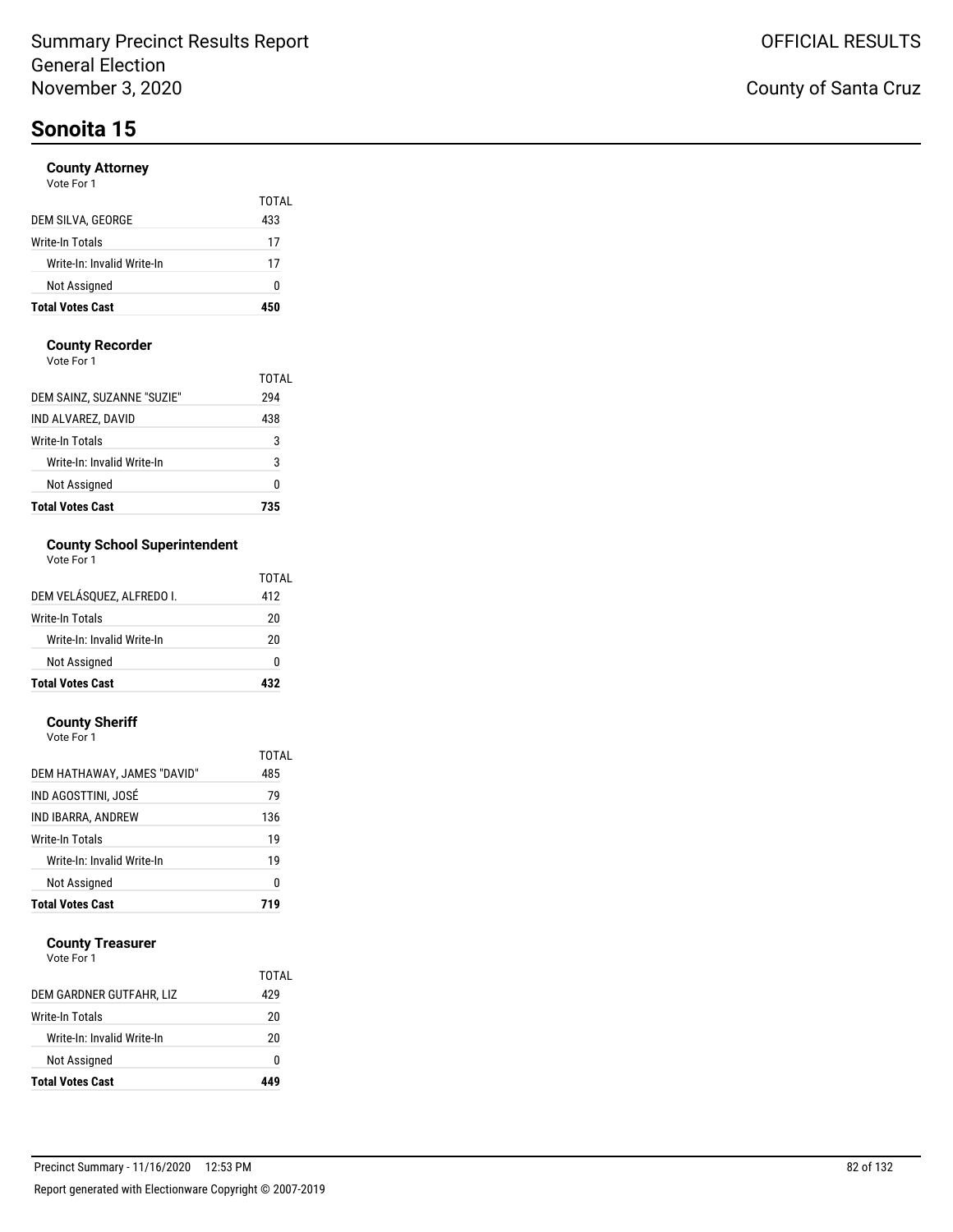#### **Supr Ct Retn/BRUTINEL,ROBERT**

Vote For 1

| <b>Total Votes Cast</b> | 598          |
|-------------------------|--------------|
| N <sub>0</sub>          | 138          |
| <b>YES</b>              | 460          |
|                         | <b>TOTAL</b> |

#### **Supr Ct Retn/GOULD, ANDREW W.**

Vote For 1

| <b>Total Votes Cast</b> | 600   |
|-------------------------|-------|
| N0                      | 164   |
| YES                     | 436   |
|                         | TOTAL |

### **Supr Ct Retn/LOPEZ IV, JOHN**

Vote For 1

| <b>Total Votes Cast</b> | 596   |
|-------------------------|-------|
| NO                      | 160   |
| YES                     | 436   |
|                         | TOTAL |

#### **Ct App Div2/EPPICH, KARL**

Vote For 1

| <b>Total Votes Cast</b> | 588   |
|-------------------------|-------|
| NO.                     | 152   |
| <b>YES</b>              | 436   |
|                         | TOTAL |

#### **Ct App Div2/VASQUEZ, GARYE**

Vote For 1

| <b>Total Votes Cast</b> | 579   |
|-------------------------|-------|
| N <sub>0</sub>          | 171   |
| <b>YES</b>              | 408   |
|                         | TOTAL |

### **Judge of the Superior Court Div. 2**

| <b>Total Votes Cast</b>    | 625   |
|----------------------------|-------|
| Not Assigned               | N     |
| Write-In: Invalid Write-In | 3     |
| <b>Write-In Totals</b>     | 3     |
| RUEDA, JOSEPH              | 217   |
| ORTEGA, LILIANA            | 405   |
|                            | TOTAL |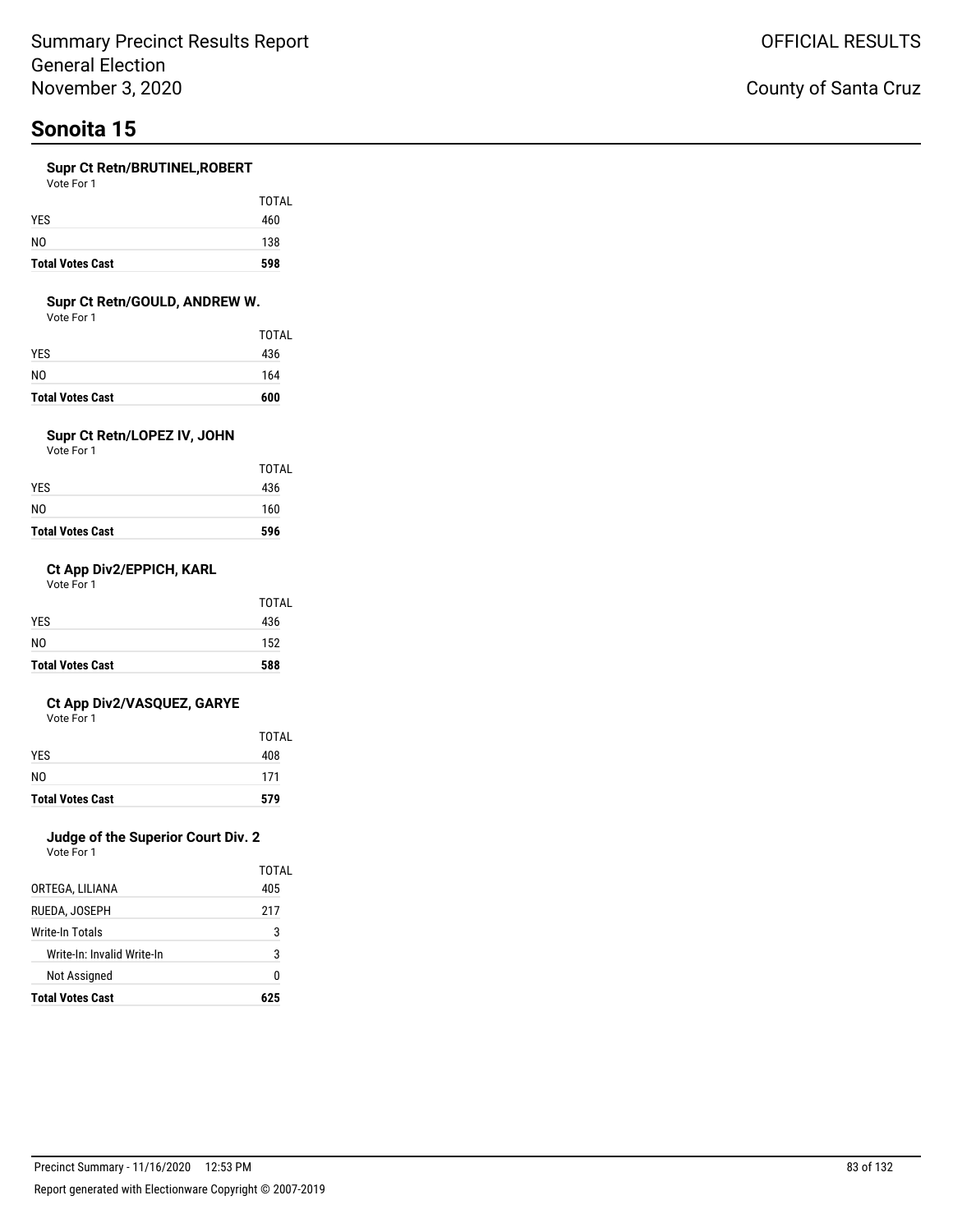#### **Board Member 25**

Vote For 3

| <b>Total Votes Cast</b>      | 1.674        |
|------------------------------|--------------|
| Not Assigned                 | 0            |
| Write-In: Invalid Write-In 1 | 17           |
| Write-In: Invalid Write-In 3 | 2            |
| Write-In: Invalid Write-In 2 | 2            |
| Write-In Totals              | 21           |
| THOMAS, MEGAN                | 388          |
| SCARBORO, PATRICIA           | 235          |
| FENNELL, ANTHONY             | 374          |
| <b>CROCKETT, KATHLEEN</b>    | 304          |
| COSBEY, GINNY                | 352          |
|                              | <b>TOTAL</b> |

#### **PROPOSITION 207**

Vote For 1

| NO.                     | 398 |
|-------------------------|-----|
| <b>Total Votes Cast</b> | 823 |

#### **PROPOSITION 208**

| <b>Total Votes Cast</b> | 825   |
|-------------------------|-------|
| N <sub>0</sub>          | 530   |
| <b>YES</b>              | 295   |
|                         | TOTAL |
| Vote For 1              |       |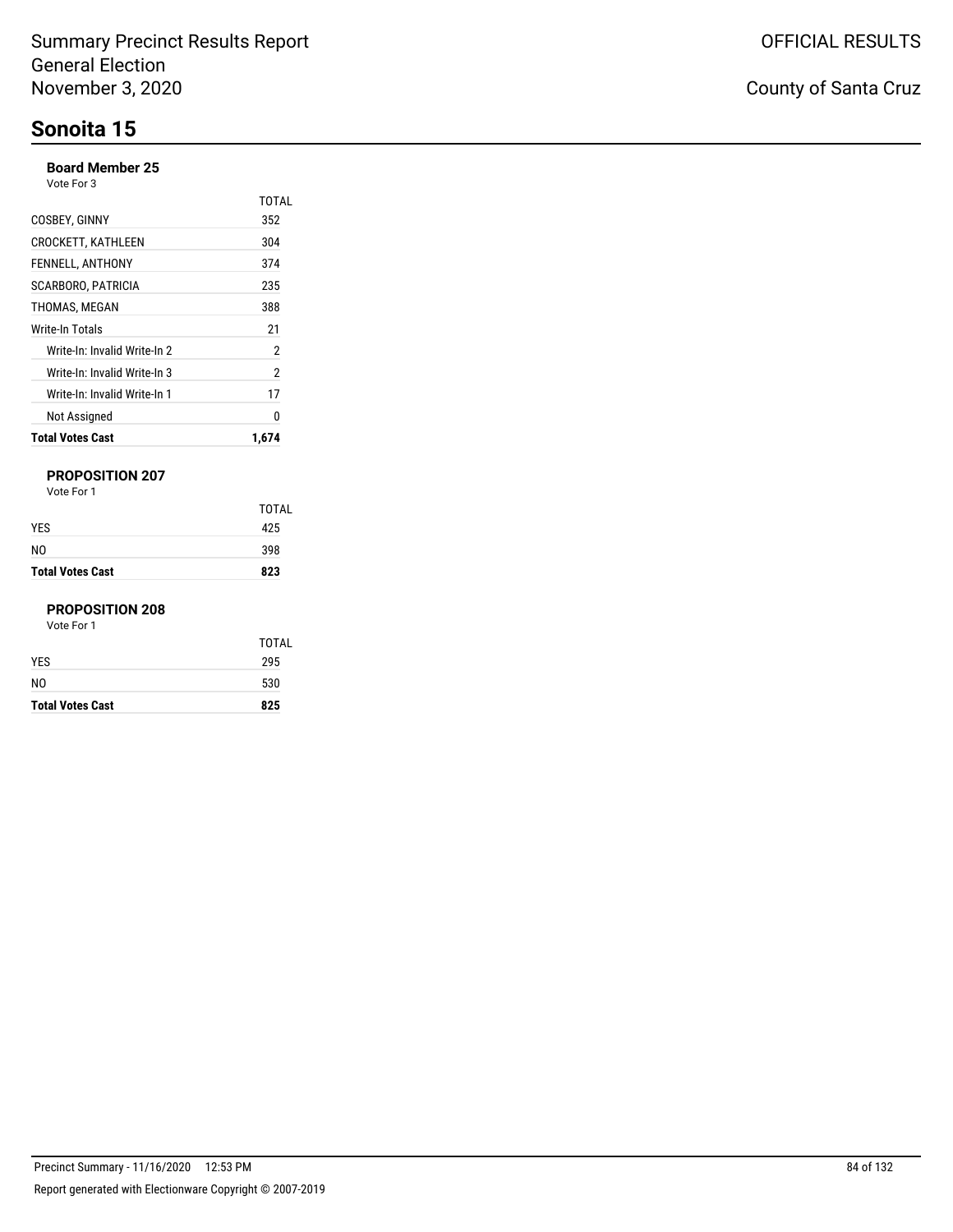**Nogales 16**

#### **Presidential Electors**

| Vote For 1                 |       |
|----------------------------|-------|
|                            | TOTAL |
| DEM BIDEN, HARRIS          | 205   |
| <b>REP TRUMP, PENCE</b>    | 82    |
| LBT JORGENSEN. COHEN       | 3     |
| Write-In Totals            | 0     |
| Write-In: Invalid Write-in | 0     |
| Write-In: Hawkins. Walker  | 0     |
| Write-In: Simmons, Roze    | 0     |
| Not Assigned               | 0     |
| <b>Total Votes Cast</b>    | 290   |

#### **U.S. Senator**

| Vote For 1 |  |
|------------|--|
|            |  |

|                               | TOTAL          |
|-------------------------------|----------------|
| DEM KELLY, MARK               | 217            |
| REP MCSALLY, MARTHA           | 68             |
| Write-In Totals               | $\overline{2}$ |
| Write-In: Invalid Write-in    | 2              |
| Write-In: Dorchester, Matthew | 0              |
| Write-In: Haupt, Mathew       | 0              |
| Not Assigned                  | 0              |
| <b>Total Votes Cast</b>       |                |

#### **U.S. Representative in Congress Dist. 3** Vote For 1

| <b>Total Votes Cast</b>    | ,     |
|----------------------------|-------|
| Not Assigned               | ŋ     |
| Write-In: Invalid Write-in | U     |
| <b>Write-In Totals</b>     | 0     |
| REP WOOD, DANIEL           | 62    |
| DEM GRIJALVA, RAÚL         | 223   |
|                            | TOTAL |

#### **State Senator Dist. 2**

| Not Assigned               | 1<br>O       |
|----------------------------|--------------|
|                            |              |
| Write-In: Invalid Write-In |              |
| Write-In Totals            |              |
| REP WORKMAN, MARK          | 66           |
| DEM GABALDÓN, ROSANNA      | TOTAL<br>212 |

### County of Santa Cruz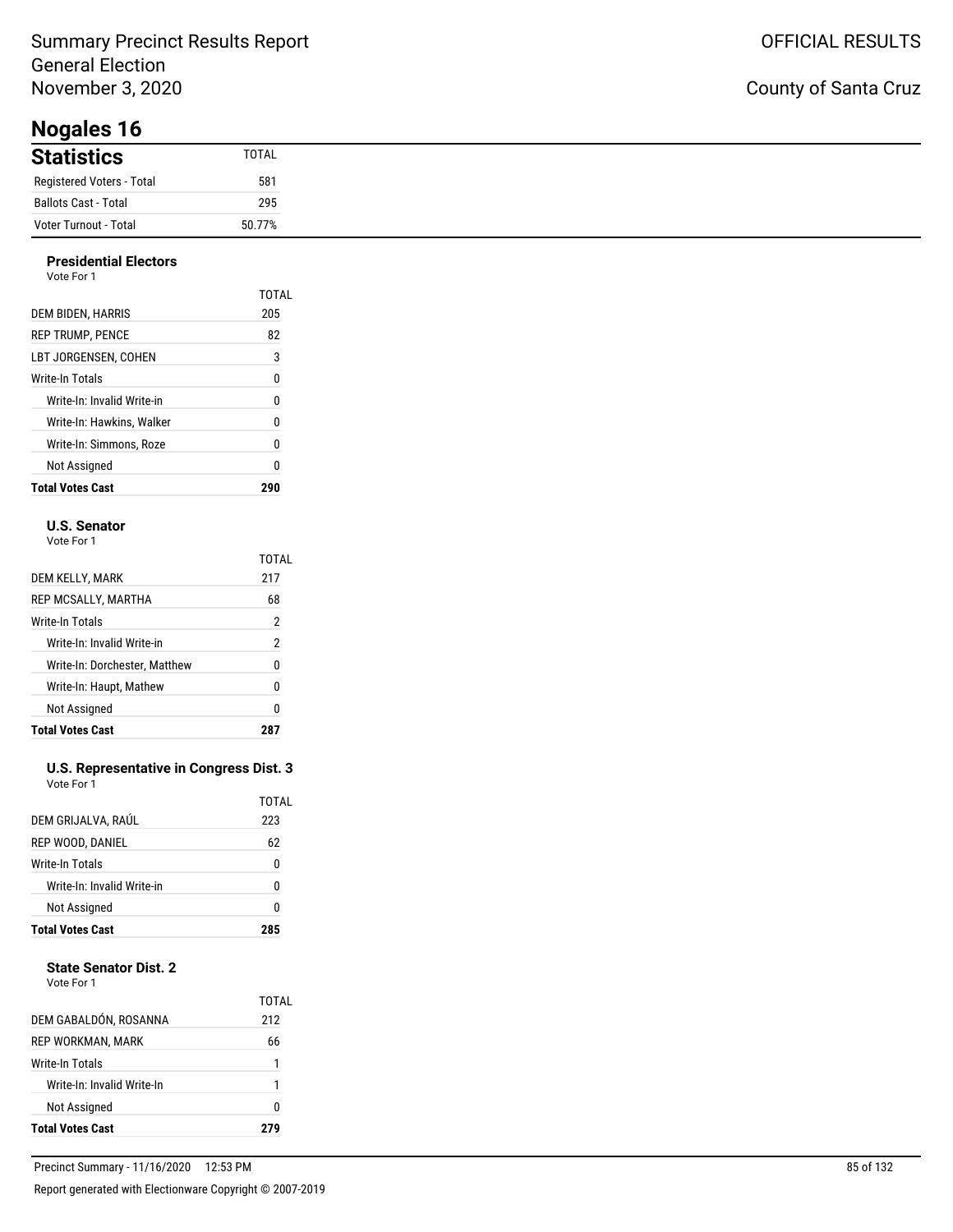#### **State Representative Dist. 2**

| Vote For 2 |  |
|------------|--|
|            |  |

| DEM DALESSANDRO, ANDREA      | 135 |
|------------------------------|-----|
| DEM HERNANDEZ JR., DANIEL    | 202 |
| REP MCEWEN, DEBORAH          | 55  |
| Write-In Totals              | 1   |
| Write-In: Invalid Write-In 1 | 1   |
| Write-In: Invalid Write-In 2 | N   |
| Not Assigned                 | 0   |
| <b>Total Votes Cast</b>      |     |

#### **Corporation Commissioner** Vote For 3

|                              | TOTAL |
|------------------------------|-------|
| DEM MUNDELL, WILLIAM "BILL"  | 133   |
| DEM STANFIELD, SHEA          | 119   |
| DEM TOVAR, ANNA              | 191   |
| REP MARQUEZ PETERSON, LEA    | 63    |
| REP O'CONNOR, JAMES "JIM"    | 50    |
| REP SLOAN, ERIC              | 41    |
| <b>Write-In Totals</b>       | 3     |
| Write-In: Gibson, Christina  | 0     |
| Write-In: Invalid Write-in 1 | 1     |
| Write-In: Invalid Write-in 2 | 1     |
| Write-In: Invalid Write-in 3 | 1     |
| Not Assigned                 | N     |
| <b>Total Votes Cast</b>      | 600   |
|                              |       |

#### **Board of Supervisors Dist. 2**

Vote For 1

|                            | TOTAL |
|----------------------------|-------|
| DEM MOLERA, RUDY           | 249   |
| Write-In Totals            | 10    |
| Write-In: Invalid Write-In | 10    |
| Not Assigned               | 0     |
| <b>Total Votes Cast</b>    | 259   |

#### **County Assessor**

|                            | TOTAL |
|----------------------------|-------|
| DEM RAMOS, PABLO A.        | 252   |
| Write-In Totals            |       |
| Write-In: Invalid Write-In |       |
| Not Assigned               | O     |
| <b>Total Votes Cast</b>    | 256   |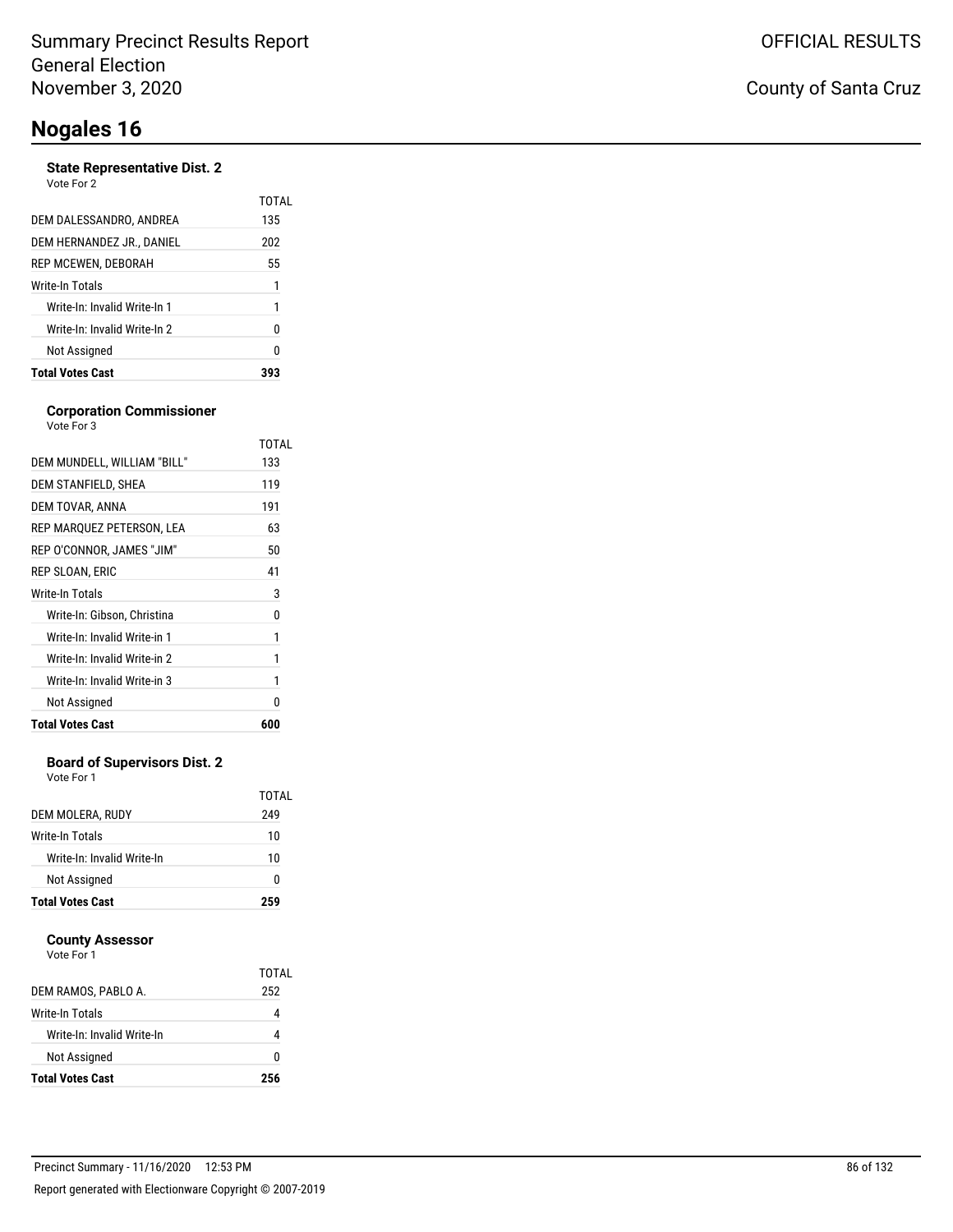#### **County Attorney**

| <b>Total Votes Cast</b>    | 247   |
|----------------------------|-------|
| Not Assigned               | O     |
| Write-In: Invalid Write-In | 8     |
| Write-In Totals            | 8     |
| DEM SILVA, GEORGE          | 239   |
|                            | TOTAL |

#### **County Recorder**

Vote For 1

| <b>Total Votes Cast</b>    | 786   |
|----------------------------|-------|
| Not Assigned               | 0     |
| Write-In: Invalid Write-In | 3     |
| Write-In Totals            | 3     |
| IND ALVAREZ, DAVID         | 75    |
| DEM SAINZ, SUZANNE "SUZIE" | 208   |
|                            | TOTAI |

### **County School Superintendent**

| Vote For 1 |  |
|------------|--|
|------------|--|

| <b>Total Votes Cast</b>    | 260   |
|----------------------------|-------|
| Not Assigned               | ŋ     |
| Write-In: Invalid Write-In | ŋ     |
| Write-In Totals            | ŋ     |
| DEM VELÁSQUEZ, ALFREDO I.  | 260   |
|                            | TOTAL |

#### **County Sheriff**

| <b>Total Votes Cast</b>     |       |
|-----------------------------|-------|
| Not Assigned                | 0     |
| Write-In: Invalid Write-In  | 0     |
| Write-In Totals             | 0     |
| IND IBARRA, ANDREW          | 17    |
| IND AGOSTTINI, JOSÉ         | 58    |
| DEM HATHAWAY, JAMES "DAVID" | 216   |
|                             | TOTAL |
| Vote For 1                  |       |

#### **County Treasurer**

|                            | TOTAL |
|----------------------------|-------|
| DEM GARDNER GUTFAHR, LIZ   | 252   |
| Write-In Totals            |       |
| Write-In: Invalid Write-In |       |
| Not Assigned               |       |
| <b>Total Votes Cast</b>    | 253   |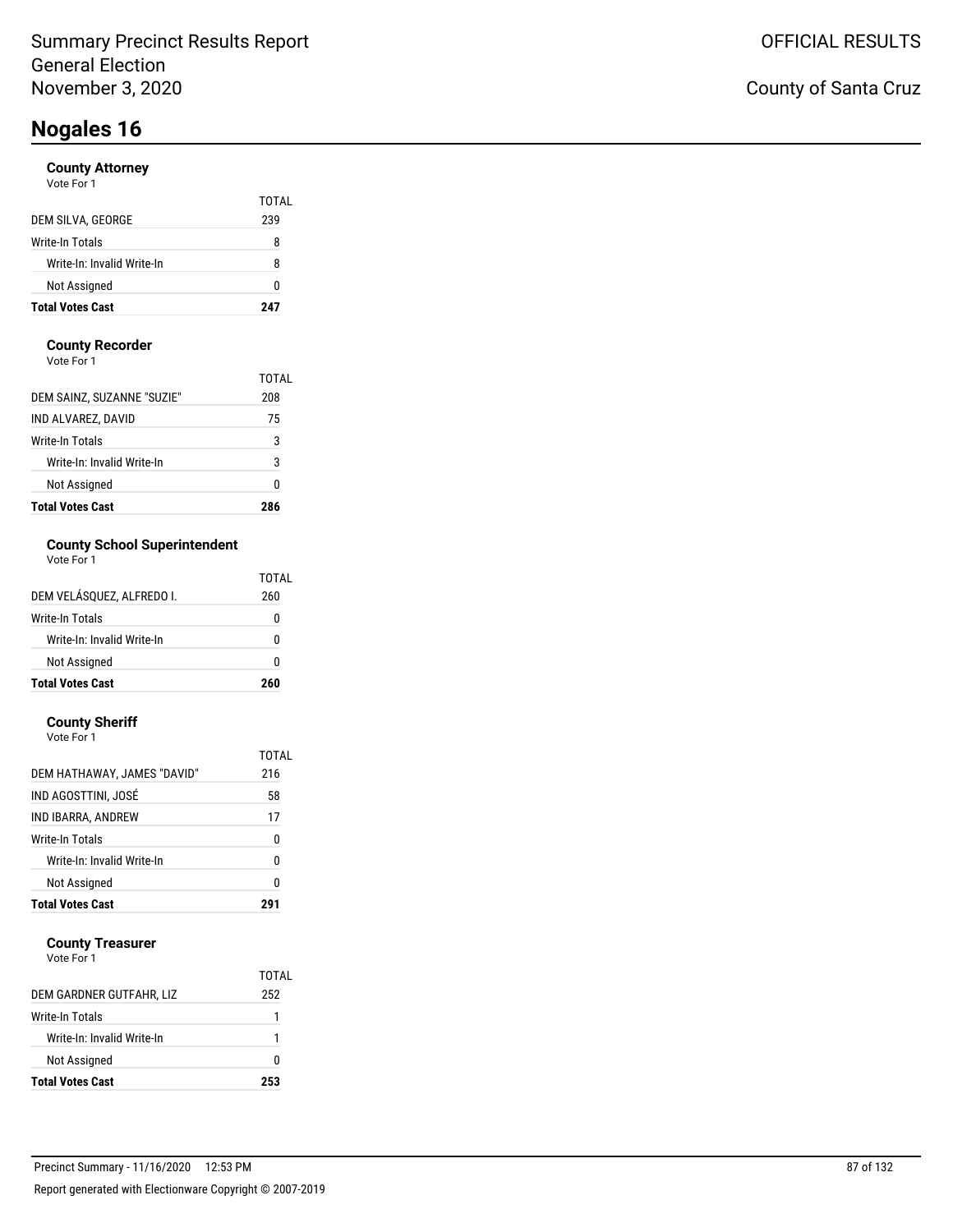#### **Supr Ct Retn/BRUTINEL,ROBERT**

| <b>Total Votes Cast</b> | 250   |
|-------------------------|-------|
| N <sub>0</sub>          | 65    |
| <b>YES</b>              | 185   |
|                         | TOTAL |

#### **Supr Ct Retn/GOULD, ANDREW W.**

Vote For 1

| <b>Total Votes Cast</b> | 243   |
|-------------------------|-------|
| NO                      | 69    |
| YES.                    | 174   |
|                         | TOTAL |

### **Supr Ct Retn/LOPEZ IV, JOHN**

Vote For 1

| <b>Total Votes Cast</b> | 246   |
|-------------------------|-------|
| NO                      | 57    |
| <b>YES</b>              | 189   |
|                         | TOTAL |

#### **Ct App Div2/EPPICH, KARL**

Vote For 1

| <b>Total Votes Cast</b> | 242          |
|-------------------------|--------------|
| N <sub>0</sub>          | 75           |
| <b>YES</b>              | 167          |
|                         | <b>TOTAL</b> |

#### **Ct App Div2/VASQUEZ, GARYE**

Vote For 1

| <b>Total Votes Cast</b> | 243   |
|-------------------------|-------|
| N <sub>0</sub>          | 42    |
| <b>YES</b>              | 201   |
|                         | TOTAL |

### **Judge of the Superior Court Div. 2**

|                            | TOTAL |
|----------------------------|-------|
| ORTEGA, LILIANA            | 146   |
| RUEDA, JOSEPH              | 122   |
| Write-In Totals            | O     |
| Write-In: Invalid Write-In | n     |
| Not Assigned               | N     |
| <b>Total Votes Cast</b>    | 268   |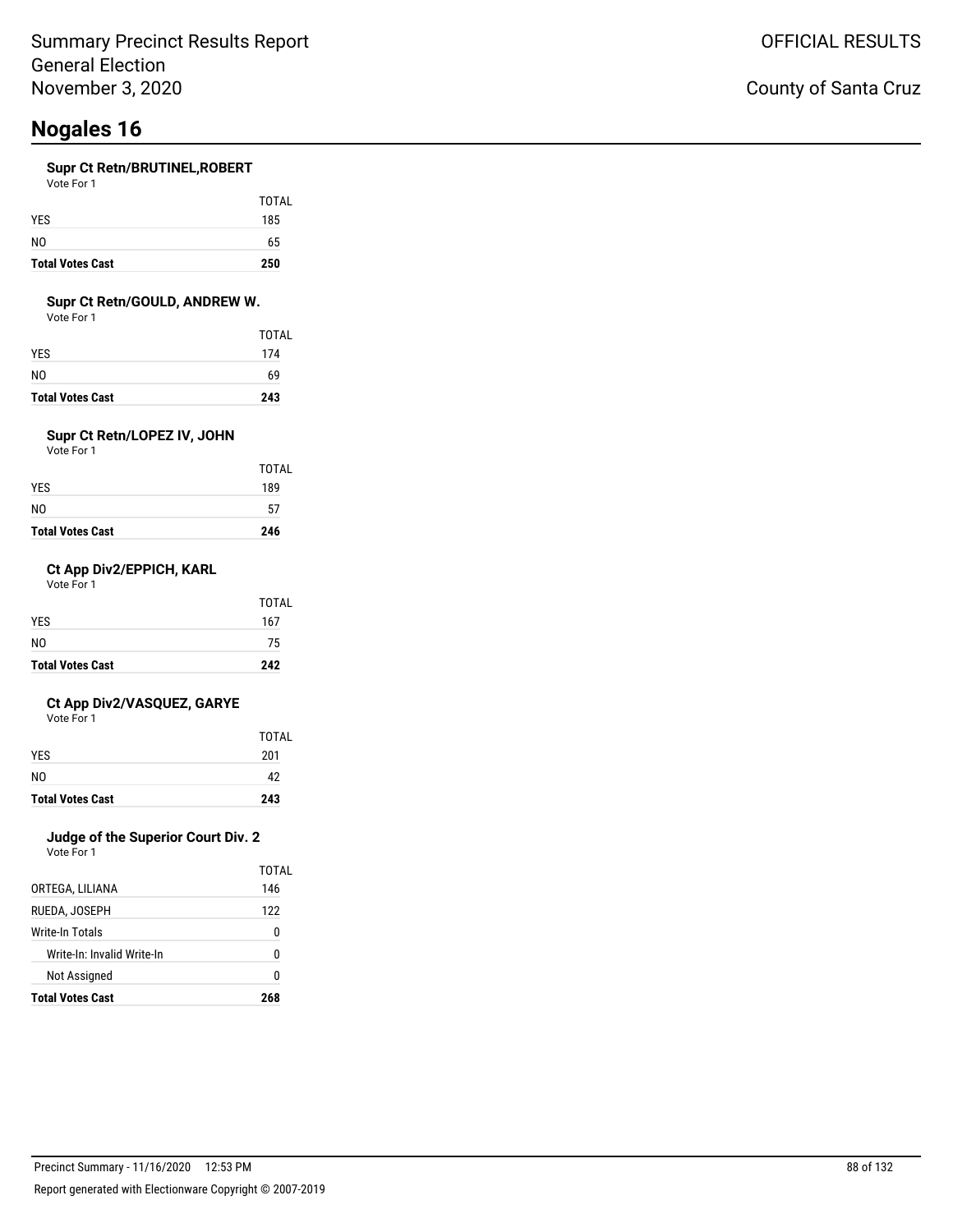#### **Council Member Nogales**

| Vote For 1 |  |  |
|------------|--|--|
|            |  |  |

| <b>Total Votes Cast</b>    | 275   |
|----------------------------|-------|
| Not Assigned               | 0     |
| Write-In: Invalid Write-In | 5     |
| Write-In Totals            | 5     |
| HANESSIAN, NUBAR           | 117   |
| BONILLA JR., SAULO         | 153   |
|                            | TOTAL |

#### **PROPOSITION 207**

Vote For 1

| <b>Total Votes Cast</b> | 270          |
|-------------------------|--------------|
| N <sub>0</sub>          | 115          |
| <b>YES</b>              | 155          |
|                         | <b>TOTAL</b> |

#### **PROPOSITION 208**

| Vote For 1 |  |
|------------|--|
|------------|--|

| <b>Total Votes Cast</b> | 273          |
|-------------------------|--------------|
| NO                      | 107          |
| <b>YES</b>              | 166          |
|                         | <b>TOTAL</b> |

#### **PROPOSITION 405 NOGALES**

Vote For 1

| <b>Total Votes Cast</b> | 249   |
|-------------------------|-------|
| NO.                     | 111   |
| <b>YES</b>              | 138   |
|                         | TOTAL |

#### **PROPOSITION 406 NOGALES**

Vote For 1

| <b>Total Votes Cast</b> | 258   |
|-------------------------|-------|
| N <sub>0</sub>          | 138   |
| <b>YES</b>              | 120   |
|                         | TOTAL |

#### **PROPOSITION 407 NOGALES**

Vote For 1

| <b>Total Votes Cast</b> | 248          |
|-------------------------|--------------|
| N <sub>0</sub>          | 134          |
| <b>YES</b>              | 114          |
|                         | <b>TOTAL</b> |

### **PROPOSITION 408 NOGALES**

|  | Vote For 1 |  |  |  |
|--|------------|--|--|--|
|--|------------|--|--|--|

| <b>Total Votes Cast</b> | 259          |
|-------------------------|--------------|
| N <sub>0</sub>          | 93           |
| <b>YES</b>              | 166          |
|                         | <b>TOTAL</b> |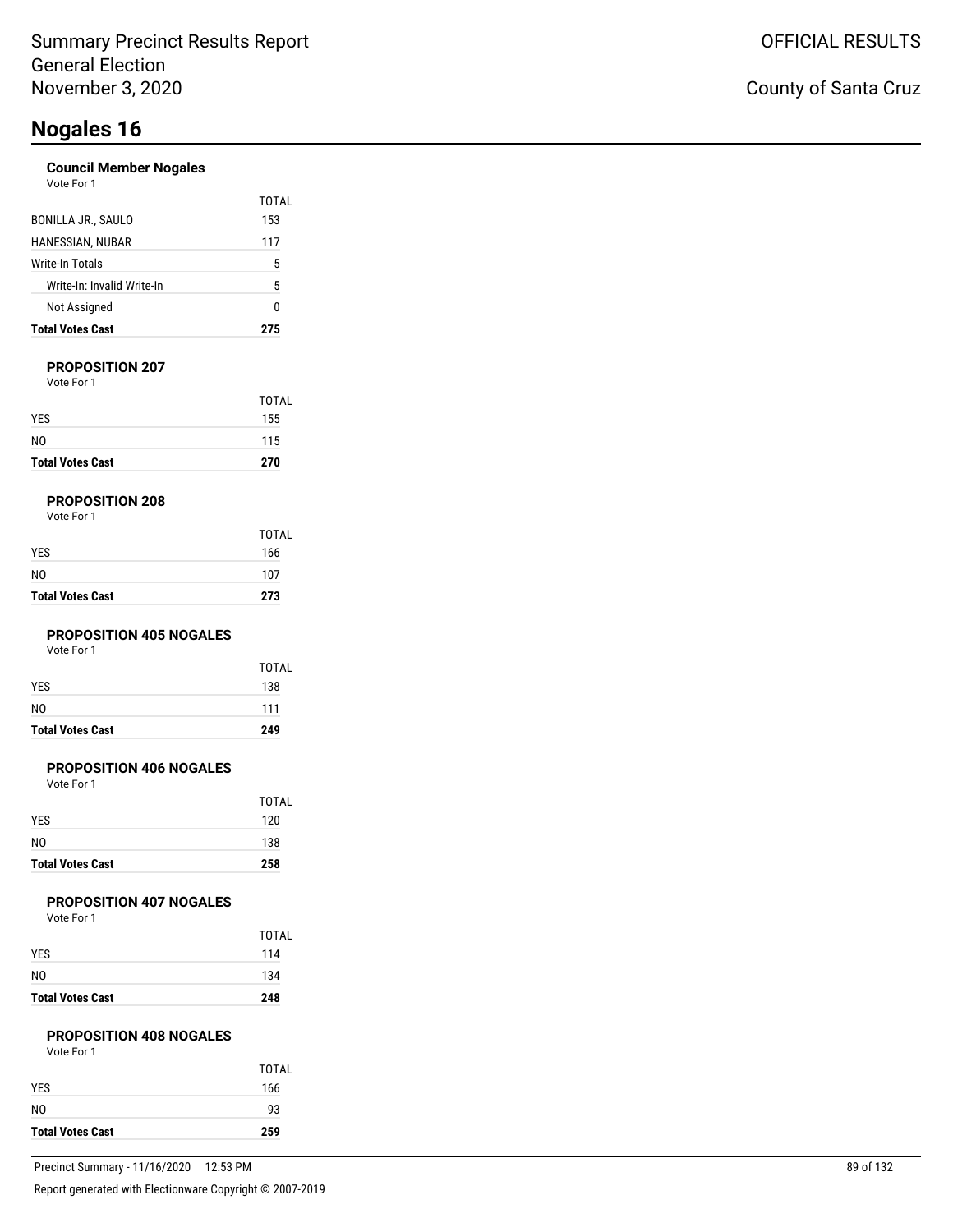#### **PROPOSITION 409 NOGALES**

| <b>Total Votes Cast</b> | 257   |
|-------------------------|-------|
| NO                      | 114   |
| <b>YES</b>              | 143   |
|                         | TOTAL |
| Vote For 1              |       |

#### **PROPOSITION 410 NOGALES**

Vote For 1

|                         | <b>TOTAL</b> |
|-------------------------|--------------|
| YES                     | 142          |
| NO                      | 112          |
| <b>Total Votes Cast</b> | 254          |

### **PROPOSITION 411 NOGALES**

Vote For 1

| <b>Total Votes Cast</b> | 256          |
|-------------------------|--------------|
| N0                      | 98           |
| YES.                    | 158          |
|                         | <b>TOTAL</b> |

### **PROPOSITION 412 NOGALES**

| <b>Total Votes Cast</b> | 257          |
|-------------------------|--------------|
| NO.                     | 102          |
| YES                     | 155          |
|                         | <b>TOTAL</b> |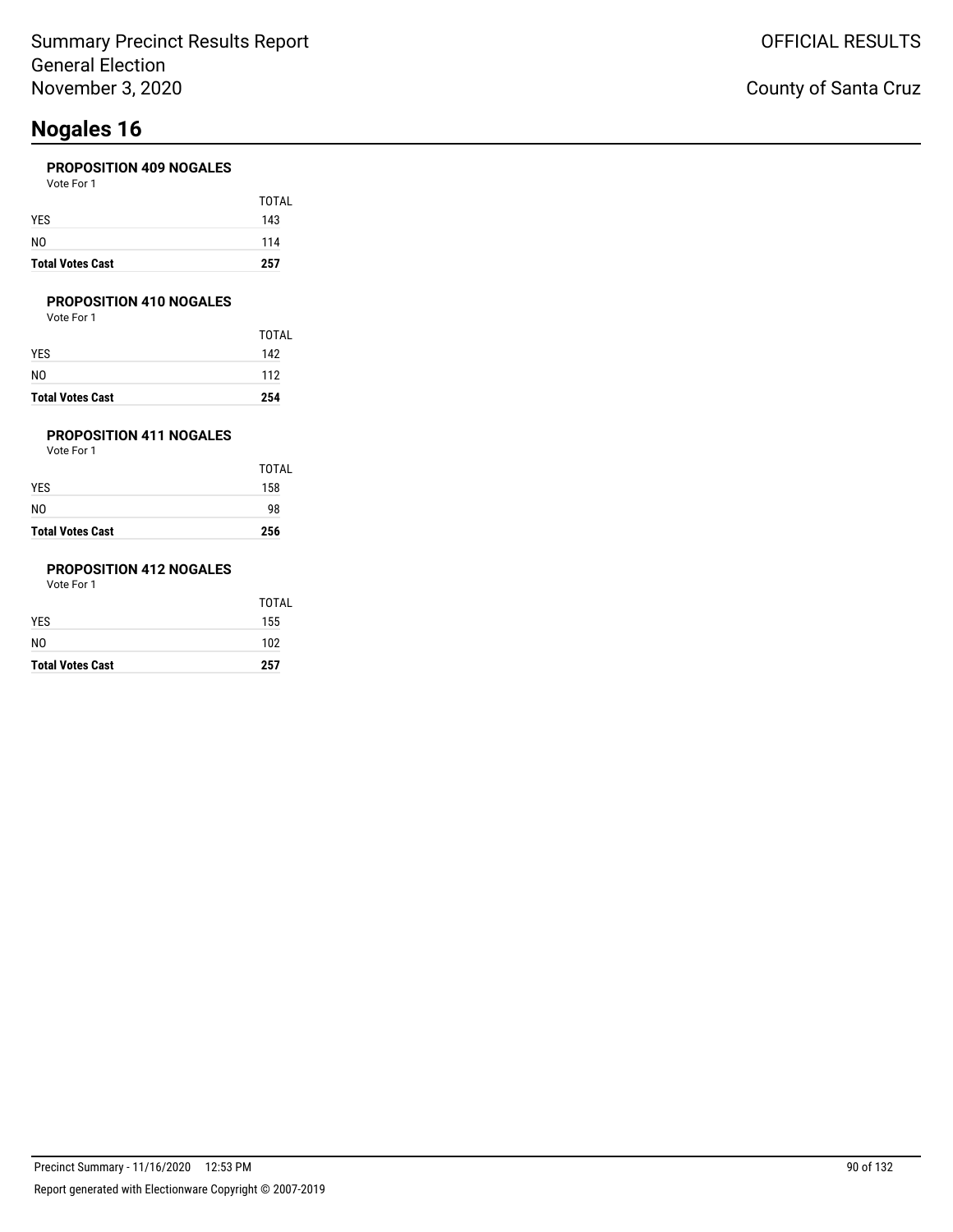### County of Santa Cruz

| $\sim$ unu $\sim$ u $\sim$ |        |
|----------------------------|--------|
| <b>Statistics</b>          | TOTAL  |
| Registered Voters - Total  | 3,179  |
| Ballots Cast - Total       | 2,131  |
| Voter Turnout - Total      | 67.03% |

#### **Presidential Electors** Vote For 1

| <b>Total Votes Cast</b>    | 2,113 |
|----------------------------|-------|
| Not Assigned               | 0     |
| Write-In: Simmons. Roze    | 0     |
| Write-In: Hawkins. Walker  | 0     |
| Write-In: Invalid Write-in | 1     |
| Write-In Totals            | 1     |
| LBT JORGENSEN. COHEN       | 29    |
| <b>REP TRUMP, PENCE</b>    | 639   |
| DEM BIDEN, HARRIS          | 1,444 |
|                            | TOTAL |

#### **U.S. Senator**

Vote For 1

|                               | TOTAL |
|-------------------------------|-------|
| DEM KELLY, MARK               | 1,527 |
| REP MCSALLY, MARTHA           | 565   |
| Write-In Totals               | 5     |
| Write-In: Invalid Write-in    | 5     |
| Write-In: Dorchester, Matthew | 0     |
| Write-In: Haupt, Mathew       | 0     |
| Not Assigned                  | 0     |
| <b>Total Votes Cast</b>       | 2.0   |

#### **U.S. Representative in Congress Dist. 3** Vote For 1

| <b>Total Votes Cast</b>    | 2,094 |
|----------------------------|-------|
| Not Assigned               | 0     |
| Write-In: Invalid Write-in | 3     |
| Write-In Totals            | 3     |
| REP WOOD, DANIEL           | 556   |
| DEM GRIJALVA, RAÚL         | 1,535 |
|                            | TOTAL |

#### **State Senator Dist. 2**

| <b>Total Votes Cast</b>    | 2,071          |
|----------------------------|----------------|
| Not Assigned               | n              |
| Write-In: Invalid Write-In | 3              |
| Write-In Totals            | 3              |
| REP WORKMAN, MARK          | 546            |
| DEM GABALDÓN, ROSANNA      | TOTAI<br>1,522 |
|                            |                |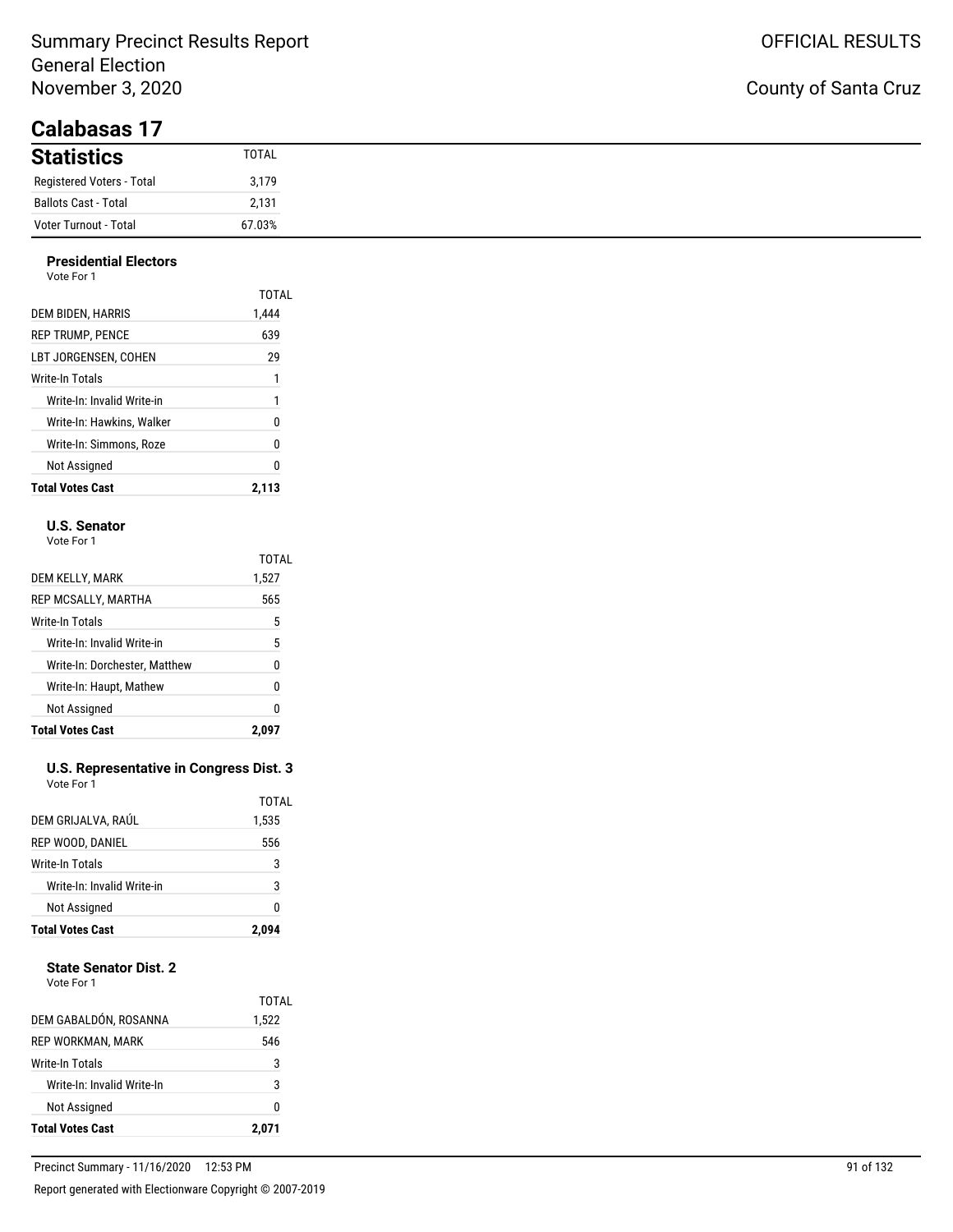#### **State Representative Dist. 2**

| <b>Total Votes Cast</b>      | 3.013 |
|------------------------------|-------|
| Not Assigned                 | 0     |
| Write-In: Invalid Write-In 2 | 0     |
| Write-In: Invalid Write-In 1 | 6     |
| Write-In Totals              | 6     |
| REP MCEWEN, DEBORAH          | 561   |
| DEM HERNANDEZ JR., DANIEL    | 1,296 |
| DEM DALESSANDRO. ANDREA      | 1,150 |
| Vote For 2                   | TOTAL |

#### **Corporation Commissioner** Vote For 3

|                              | TOTAL |
|------------------------------|-------|
| DEM MUNDELL, WILLIAM "BILL"  | 974   |
| DEM STANFIELD, SHEA          | 957   |
| DEM TOVAR, ANNA              | 1,407 |
| REP MARQUEZ PETERSON, LEA    | 561   |
| REP O'CONNOR, JAMES "JIM"    | 454   |
| REP SLOAN, ERIC              | 407   |
| <b>Write-In Totals</b>       | 3     |
| Write-In: Gibson, Christina  | 0     |
| Write-In: Invalid Write-in 1 | 2     |
| Write-In: Invalid Write-in 2 | 0     |
| Write-In: Invalid Write-in 3 | 1     |
| Not Assigned                 | n     |
| <b>Total Votes Cast</b>      | 4,763 |

#### **Board of Supervisors Dist. 2**

Vote For 1

| <b>Total Votes Cast</b>    | 1,867          |
|----------------------------|----------------|
| Not Assigned               | O              |
| Write-In: Invalid Write-In | 41             |
| Write-In Totals            | 41             |
| DEM MOLERA, RUDY           | TOTAL<br>1,826 |

#### **County Assessor**

|                            | TOTAL |
|----------------------------|-------|
| DEM RAMOS, PABLO A.        | 1,832 |
| Write-In Totals            | 29    |
| Write-In: Invalid Write-In | 29    |
| Not Assigned               | 0     |
| <b>Total Votes Cast</b>    | 1,861 |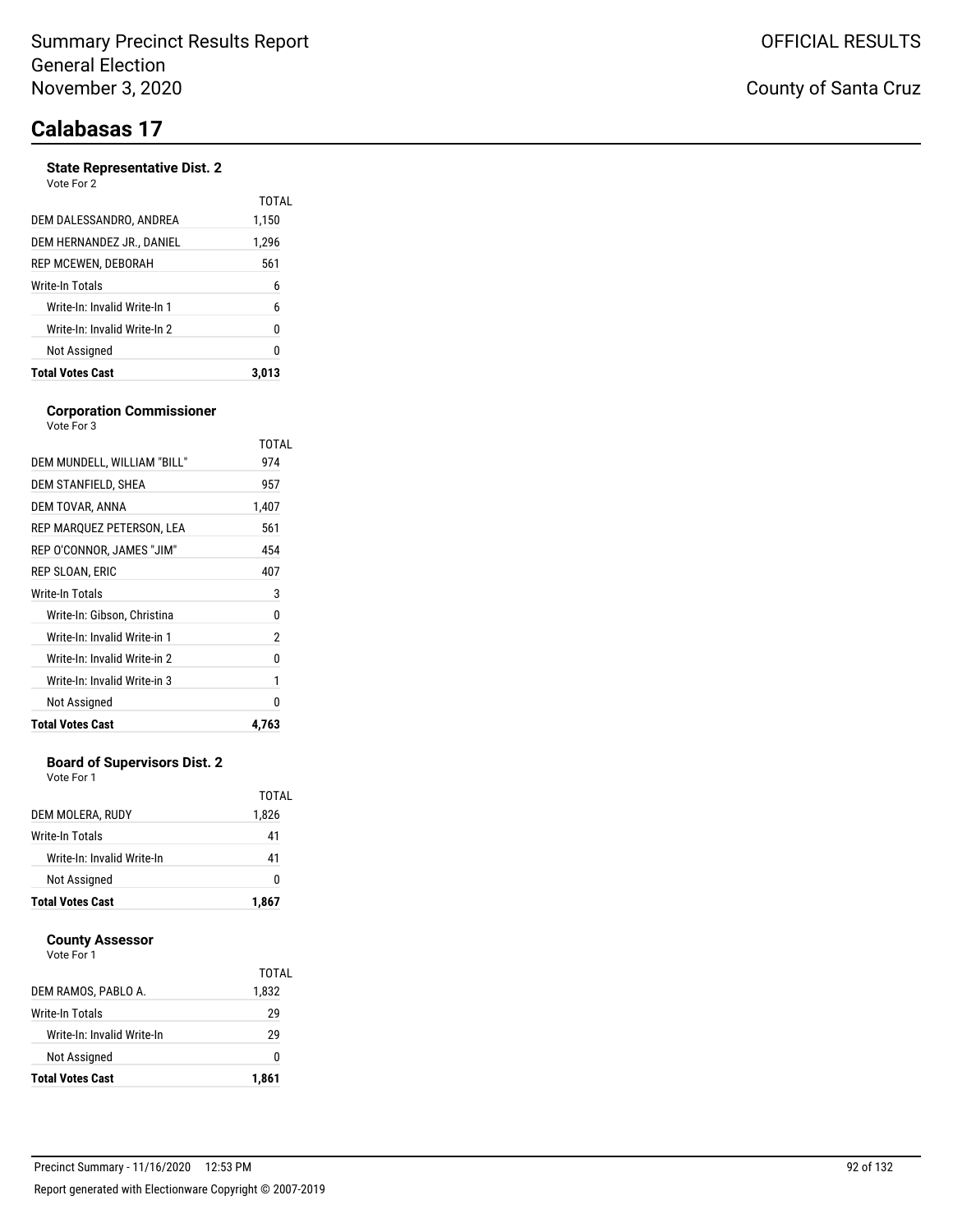#### **County Attorney**

| Vote For 1 |  |
|------------|--|
|------------|--|

| <b>Total Votes Cast</b>    | 1,858 |
|----------------------------|-------|
| Not Assigned               | O     |
| Write-In: Invalid Write-In | 38    |
| Write-In Totals            | 38    |
| DEM SILVA, GEORGE          | 1,820 |
|                            | TOTAL |

#### **County Recorder**

Vote For 1

| <b>Total Votes Cast</b>    | 2.030 |
|----------------------------|-------|
| Not Assigned               | Ω     |
| Write-In: Invalid Write-In | 14    |
| Write-In Totals            | 14    |
| IND ALVAREZ, DAVID         | 667   |
| DEM SAINZ, SUZANNE "SUZIE" | 1,349 |
|                            | TOTAI |

### **County School Superintendent**

| Vote For 1 |  |
|------------|--|
|------------|--|

| <b>Total Votes Cast</b>    | 1.890 |
|----------------------------|-------|
| Not Assigned               | ŋ     |
| Write-In: Invalid Write-In | 30    |
| Write-In Totals            | 30    |
| DEM VELÁSOUEZ. ALFREDO I.  | 1,860 |
|                            | TOTAL |

#### **County Sheriff**

| <b>Total Votes Cast</b>     | 2.043 |
|-----------------------------|-------|
| Not Assigned                | 0     |
| Write-In: Invalid Write-In  | 11    |
| Write-In Totals             | 11    |
| IND IBARRA, ANDREW          | 129   |
| IND AGOSTTINI, JOSÉ         | 406   |
| DEM HATHAWAY, JAMES "DAVID" | 1,497 |
|                             | TOTAI |
| Vote For 1                  |       |

#### **County Treasurer**

| <b>Total Votes Cast</b>    | 1,883 |
|----------------------------|-------|
| Not Assigned               | O     |
| Write-In: Invalid Write-In | 30    |
| Write-In Totals            | 30    |
| DEM GARDNER GUTFAHR, LIZ   | 1,853 |
|                            | TOTAL |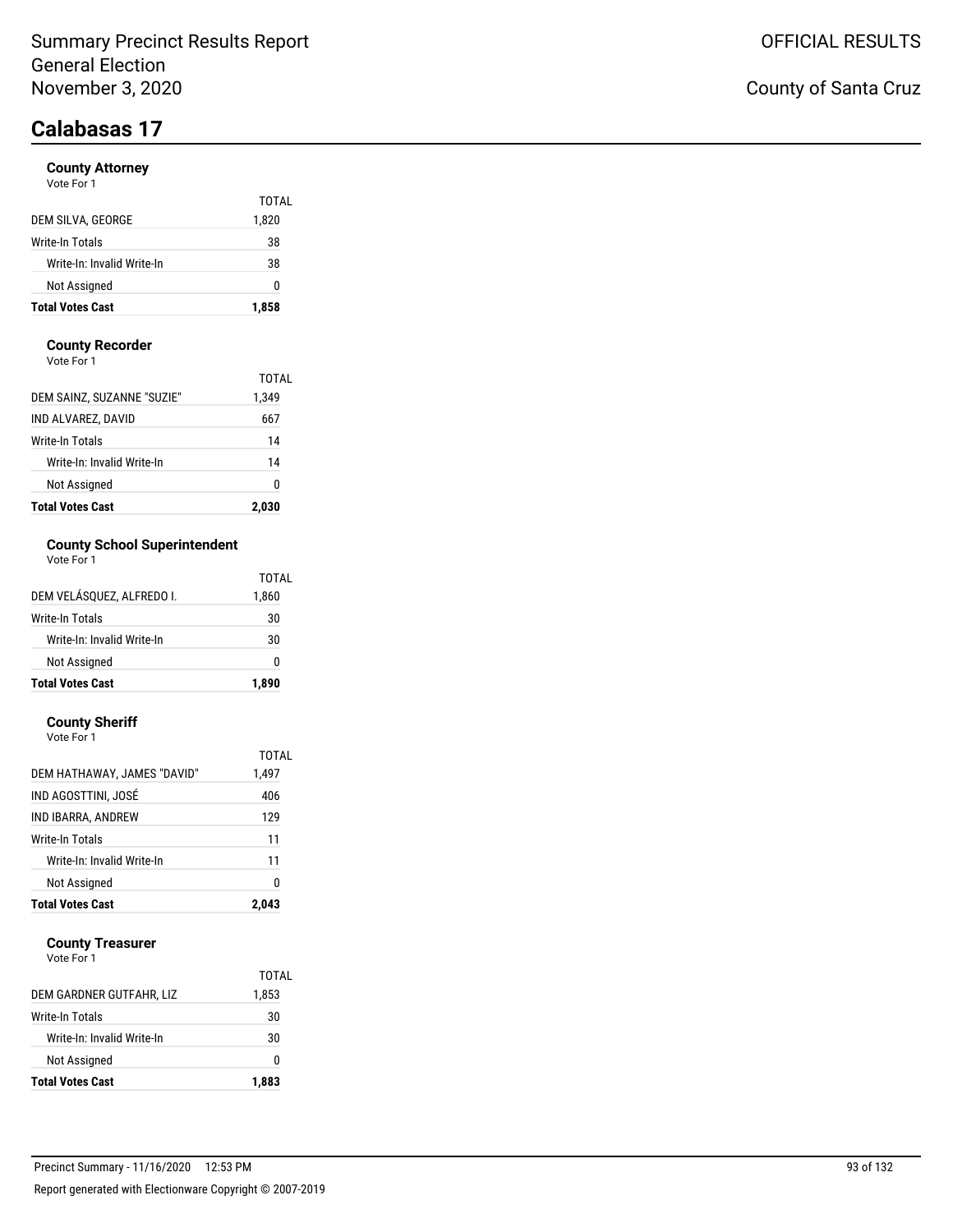#### **Supr Ct Retn/BRUTINEL,ROBERT**

| <b>Total Votes Cast</b> | 1,918 |
|-------------------------|-------|
| N0                      | 476   |
| <b>YES</b>              | 1,442 |
|                         | TOTAL |
| Vote For 1              |       |

#### **Supr Ct Retn/GOULD, ANDREW W.**

Vote For 1

| <b>Total Votes Cast</b> | 1,892 |
|-------------------------|-------|
| N0                      | 517   |
| YES.                    | 1,375 |
|                         | TOTAL |

### **Supr Ct Retn/LOPEZ IV, JOHN**

Vote For 1

| <b>Total Votes Cast</b> | 1,901        |
|-------------------------|--------------|
| NO                      | 409          |
| YES                     | 1,492        |
|                         | <b>TOTAL</b> |

#### **Ct App Div2/EPPICH, KARL**

Vote For 1

| <b>Total Votes Cast</b> | 1,882 |
|-------------------------|-------|
| N <sub>0</sub>          | 462   |
| <b>YES</b>              | 1,420 |
|                         | TOTAL |

#### **Ct App Div2/VASQUEZ, GARYE**

Vote For 1

| <b>Total Votes Cast</b> | 1,892 |
|-------------------------|-------|
| NO.                     | 314   |
| <b>YES</b>              | 1,578 |
|                         | TOTAL |

### **Judge of the Superior Court Div. 2**

Vote For 1

| <b>Total Votes Cast</b>    | 1.980 |
|----------------------------|-------|
| Not Assigned               | N     |
| Write-In: Invalid Write-In | g     |
| Write-In Totals            | g     |
| RUEDA, JOSEPH              | 813   |
| ORTEGA, LILIANA            | 1,158 |
|                            | TOTAL |

#### **PROPOSITION 207**

| Vote For |  |
|----------|--|
|----------|--|

|                         | <b>TOTAL</b> |
|-------------------------|--------------|
| <b>YES</b>              | 1,092        |
| NO.                     | 949          |
| <b>Total Votes Cast</b> | 2,041        |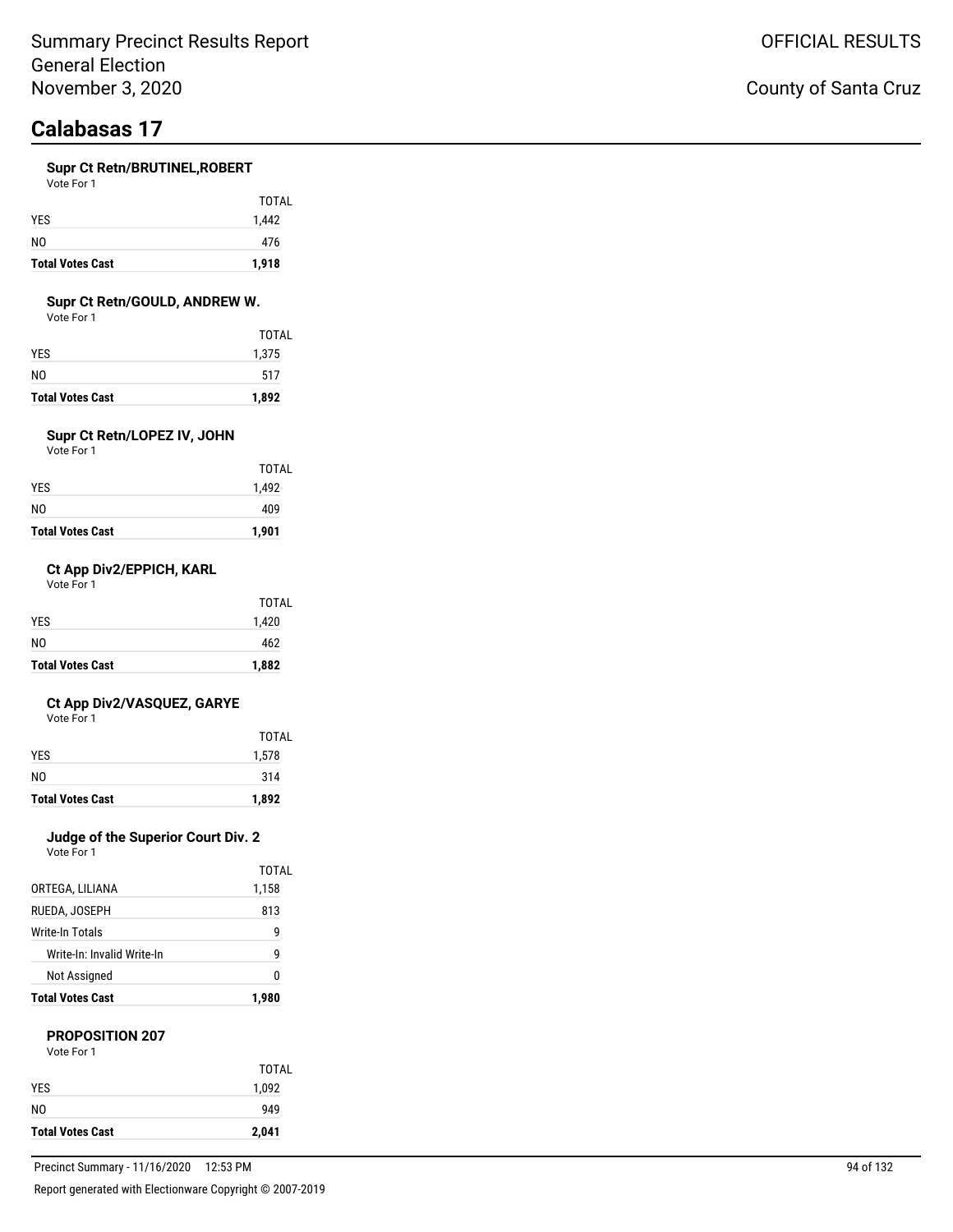### **PROPOSITION 208**

Vote For 1

| <b>Total Votes Cast</b> | 2,039 |
|-------------------------|-------|
| NO                      | 707   |
| YES                     | 1,332 |
|                         | TOTAL |

#### **QUESTION DIST 35**

| <b>Total Votes Cast</b>       | 2,008 |
|-------------------------------|-------|
| BUDGET OVERRIDE INCREASE. NO  | 864   |
| BUDGET OVERRIDE INCREASE. YES | 1,144 |
|                               | TOTAL |
| Vote For 1                    |       |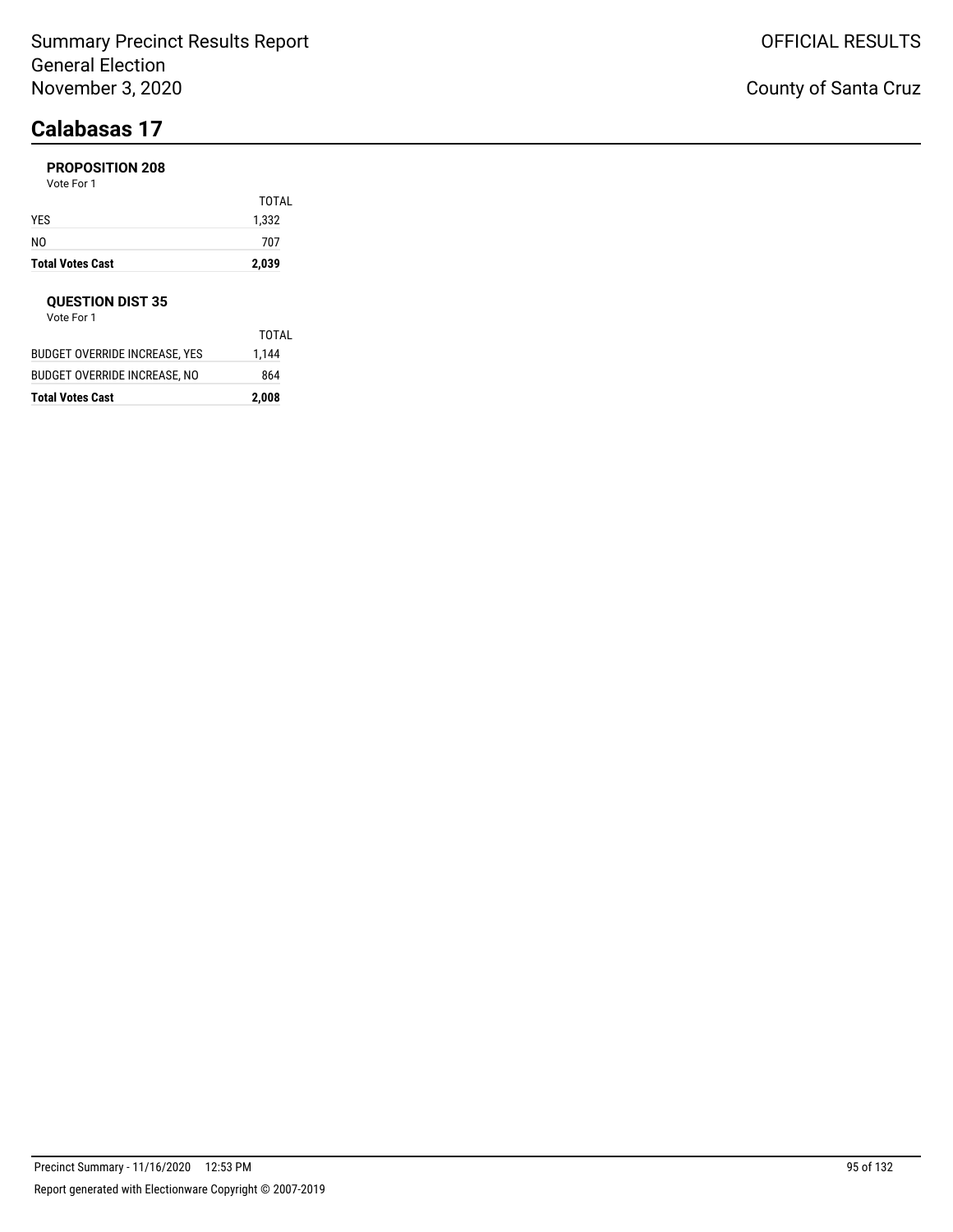**Nogales 18**

#### **Presidential Electors**

| <b>Total Votes Cast</b>    | ۸ı    |
|----------------------------|-------|
| Not Assigned               | 0     |
| Write-In: Simmons. Roze    | 0     |
| Write-In: Hawkins, Walker  | 0     |
| Write-In: Invalid Write-in | 0     |
| Write-In Totals            | 0     |
| LBT JORGENSEN. COHEN       | 4     |
| <b>REP TRUMP, PENCE</b>    | 140   |
| DEM BIDEN, HARRIS          | 317   |
|                            | TOTAL |
| Vote For 1                 |       |

#### **U.S. Senator**

Vote For 1

|                               | TOTAL |
|-------------------------------|-------|
| DEM KELLY, MARK               | 339   |
| REP MCSALLY, MARTHA           | 123   |
| Write-In Totals               | 0     |
| Write-In: Invalid Write-in    | 0     |
| Write-In: Dorchester, Matthew | N     |
| Write-In: Haupt, Mathew       | 0     |
| Not Assigned                  | 0     |
| <b>Total Votes Cast</b>       |       |

#### **U.S. Representative in Congress Dist. 3** Vote For 1

|                            | TOTAL |
|----------------------------|-------|
| DEM GRIJALVA, RAÚL         | 325   |
| REP WOOD, DANIEL           | 132   |
| Write-In Totals            | 0     |
| Write-In: Invalid Write-in | ŋ     |
| Not Assigned               | ŋ     |
| <b>Total Votes Cast</b>    |       |

#### **State Senator Dist. 2**

| Vote For 1 |  |
|------------|--|
|            |  |

| DEM GABALDÓN, ROSANNA<br>328<br>REP WORKMAN, MARK<br>128<br>Write-In Totals<br>0<br>Write-In: Invalid Write-In<br>n<br>Not Assigned<br>n | <b>Total Votes Cast</b> |       |
|------------------------------------------------------------------------------------------------------------------------------------------|-------------------------|-------|
|                                                                                                                                          |                         |       |
|                                                                                                                                          |                         |       |
|                                                                                                                                          |                         |       |
|                                                                                                                                          |                         |       |
|                                                                                                                                          |                         | TOTAI |

### County of Santa Cruz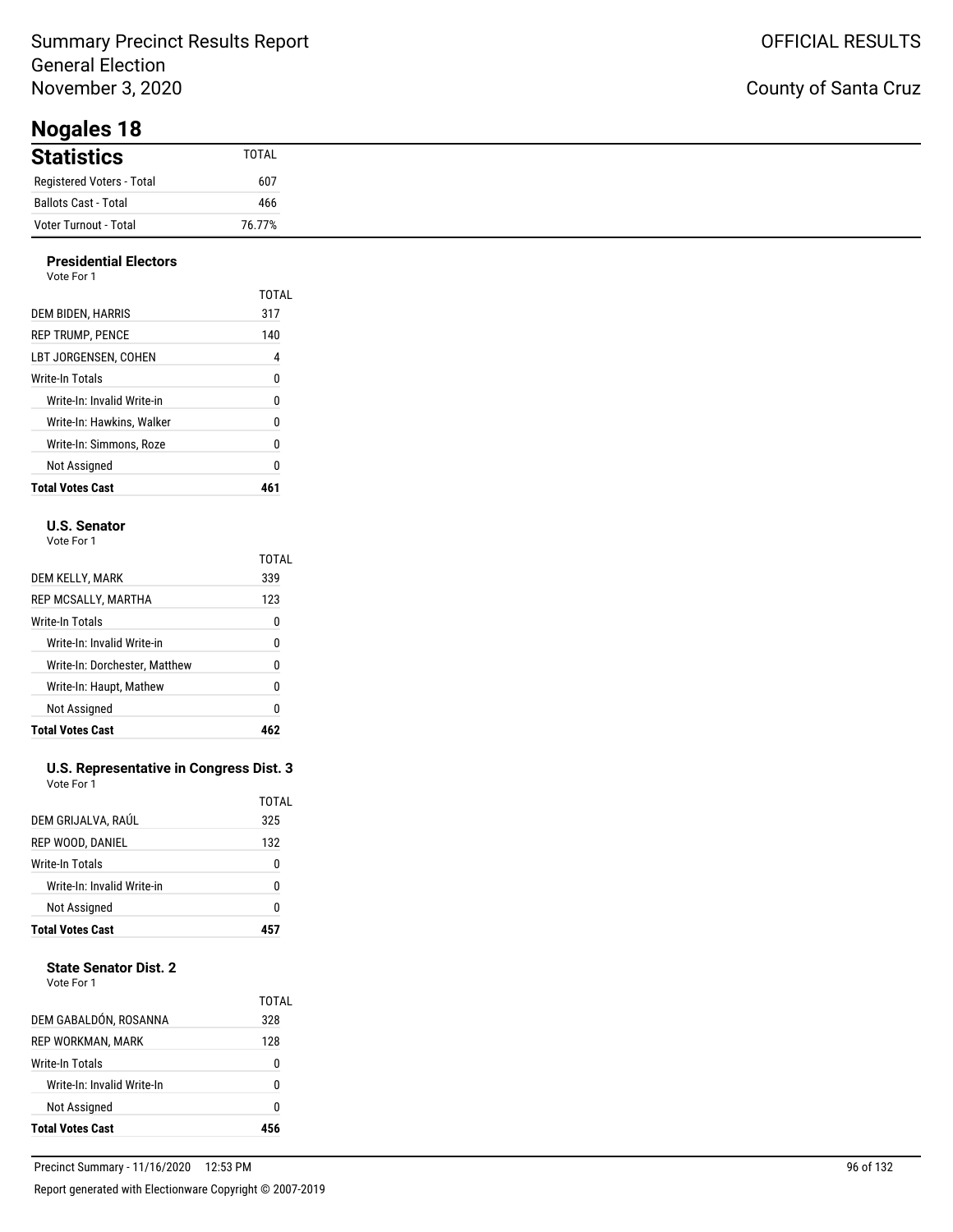#### **State Representative Dist. 2**

| <b>State Representative Dist. 2</b><br>Vote For 2 |       |
|---------------------------------------------------|-------|
|                                                   | TOTAI |
| DEM DALESSANDRO, ANDREA                           | 269   |
| DEM HERNANDEZ JR., DANIEL                         | 269   |
| REP MCEWEN. DEBORAH                               | 134   |
| Write-In Totals                                   | 0     |
| Write-In: Invalid Write-In 1                      | 0     |
| Write-In: Invalid Write-In 2                      | 0     |
| Not Assigned                                      | 0     |
| <b>Total Votes Cast</b>                           |       |
|                                                   |       |

#### **Corporation Commissioner** Vote For 3

|                              | TOTAL |
|------------------------------|-------|
| DEM MUNDELL, WILLIAM "BILL"  | 240   |
| DEM STANFIELD, SHEA          | 232   |
| DEM TOVAR, ANNA              | 306   |
| REP MARQUEZ PETERSON, LEA    | 132   |
| REP O'CONNOR, JAMES "JIM"    | 106   |
| REP SLOAN, ERIC              | 96    |
| Write-In Totals              | 1     |
| Write-In: Gibson, Christina  | 0     |
| Write-In: Invalid Write-in 1 | 1     |
| Write-In: Invalid Write-in 2 | 0     |
| Write-In: Invalid Write-in 3 | 0     |
| Not Assigned                 | N     |
| <b>Total Votes Cast</b>      | 1.113 |

#### **Board of Supervisors Dist. 1**

Vote For 1

| <b>Total Votes Cast</b>    |              |
|----------------------------|--------------|
| Not Assigned               | N            |
| Write-In: Invalid Write-In | n            |
| Write-In Totals            |              |
| REP MELENDEZ, MIKE         | 139          |
| DEM RUIZ, MANUEL "MANNY"   | TOTAL<br>308 |
|                            |              |

#### **County Assessor**

| DEM RAMOS, PABLO A.        | TOTAL<br>373 |
|----------------------------|--------------|
| Write-In Totals            |              |
| Write-In: Invalid Write-In |              |
| Not Assigned               |              |
| <b>Total Votes Cast</b>    | 377          |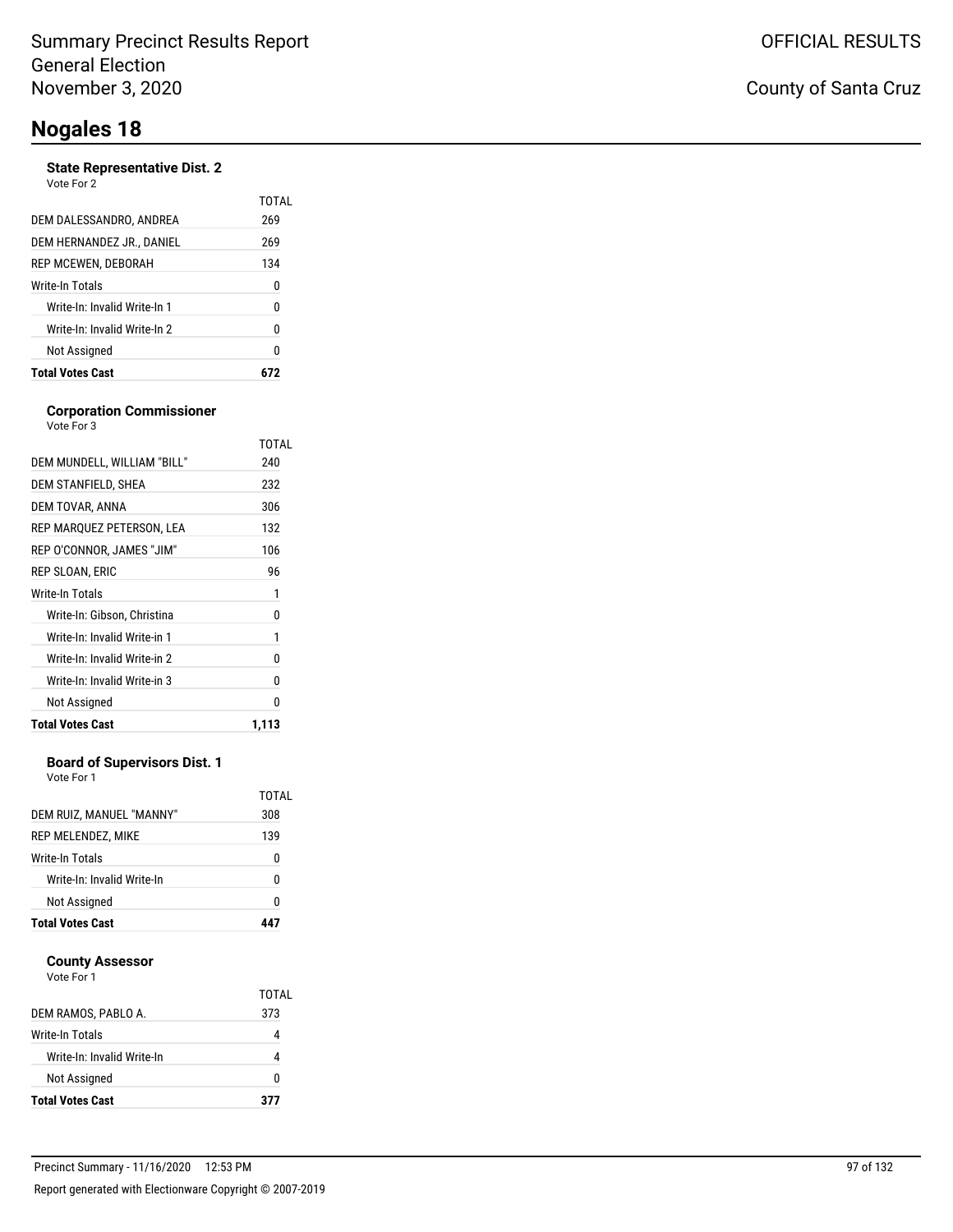#### **County Attorney** Vote For 1

| <b>Total Votes Cast</b>    | 381   |
|----------------------------|-------|
| Not Assigned               | ŋ     |
| Write-In: Invalid Write-In | 5     |
| Write-In Totals            | 5     |
| DEM SILVA, GEORGE          | 376   |
|                            | TOTAL |
| vuueruu i                  |       |

#### **County Recorder**

Vote For 1

| <b>Total Votes Cast</b>    |       |
|----------------------------|-------|
| Not Assigned               | Ω     |
| Write-In: Invalid Write-In | 3     |
| Write-In Totals            | 3     |
| IND ALVAREZ, DAVID         | 132   |
| DEM SAINZ, SUZANNE "SUZIE" | 316   |
|                            | TOTAI |

#### **County School Superintendent** Vote For 1

|  |  |  | VOLE FOL I |  |
|--|--|--|------------|--|
|  |  |  |            |  |

| DEM VELÁSQUEZ, ALFREDO I.  | TOTAI<br>411 |
|----------------------------|--------------|
| <b>Write-In Totals</b>     |              |
| Write-In: Invalid Write-In |              |
| Not Assigned               | U            |
| <b>Total Votes Cast</b>    | 415          |

#### **County Sheriff**

| Vote For 1                  |       |
|-----------------------------|-------|
|                             | TOTAL |
| DEM HATHAWAY, JAMES "DAVID" | 319   |
| IND AGOSTTINI. JOSÉ         | 104   |
| IND IBARRA, ANDREW          | 25    |
| Write-In Totals             | 1     |
| Write-In: Invalid Write-In  | 1     |
| Not Assigned                | 0     |
| <b>Total Votes Cast</b>     |       |

#### **County Treasurer**

|                            | TOTAL |
|----------------------------|-------|
| DEM GARDNER GUTFAHR, LIZ   | 386   |
| Write-In Totals            | h     |
| Write-In: Invalid Write-In | ĥ     |
| Not Assigned               | O     |
| <b>Total Votes Cast</b>    | 392   |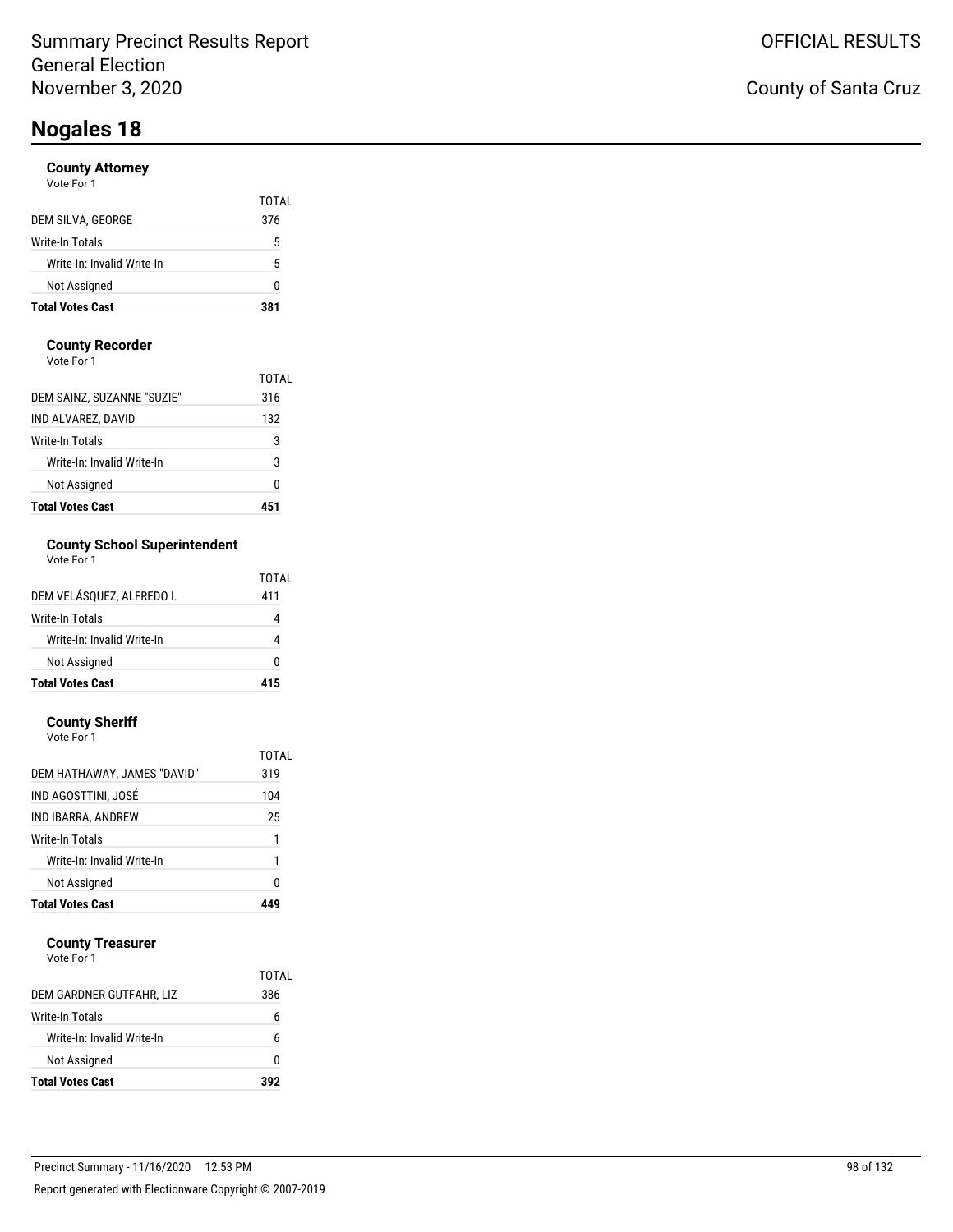#### **Supr Ct Retn/BRUTINEL,ROBERT**

| <b>Total Votes Cast</b> | 399   |
|-------------------------|-------|
| N <sub>0</sub>          | 121   |
| <b>YES</b>              | 278   |
|                         | TOTAL |

#### **Supr Ct Retn/GOULD, ANDREW W.**

Vote For 1

| <b>Total Votes Cast</b> | 385   |
|-------------------------|-------|
| NO                      | 125   |
| YES                     | 260   |
|                         | TOTAL |

### **Supr Ct Retn/LOPEZ IV, JOHN**

Vote For 1

| <b>Total Votes Cast</b> | 389          |
|-------------------------|--------------|
| NO                      | 96           |
| YES                     | 293          |
|                         | <b>TOTAL</b> |

#### **Ct App Div2/EPPICH, KARL**

Vote For 1

| <b>Total Votes Cast</b> | 390   |
|-------------------------|-------|
| NO.                     | 122   |
| <b>YES</b>              | 268   |
|                         | TOTAL |

#### **Ct App Div2/VASQUEZ, GARYE**

Vote For 1

| <b>Total Votes Cast</b> | 392   |
|-------------------------|-------|
| N <sub>0</sub>          | 83    |
| <b>YES</b>              | 309   |
|                         | TOTAL |

### **Judge of the Superior Court Div. 2**

Vote For 1

|                            | TOTAL |
|----------------------------|-------|
| ORTEGA, LILIANA            | 248   |
| RUEDA. JOSEPH              | 179   |
| Write-In Totals            | 1     |
| Write-In: Invalid Write-In | 1     |
| Not Assigned               | O     |
| <b>Total Votes Cast</b>    |       |

### County of Santa Cruz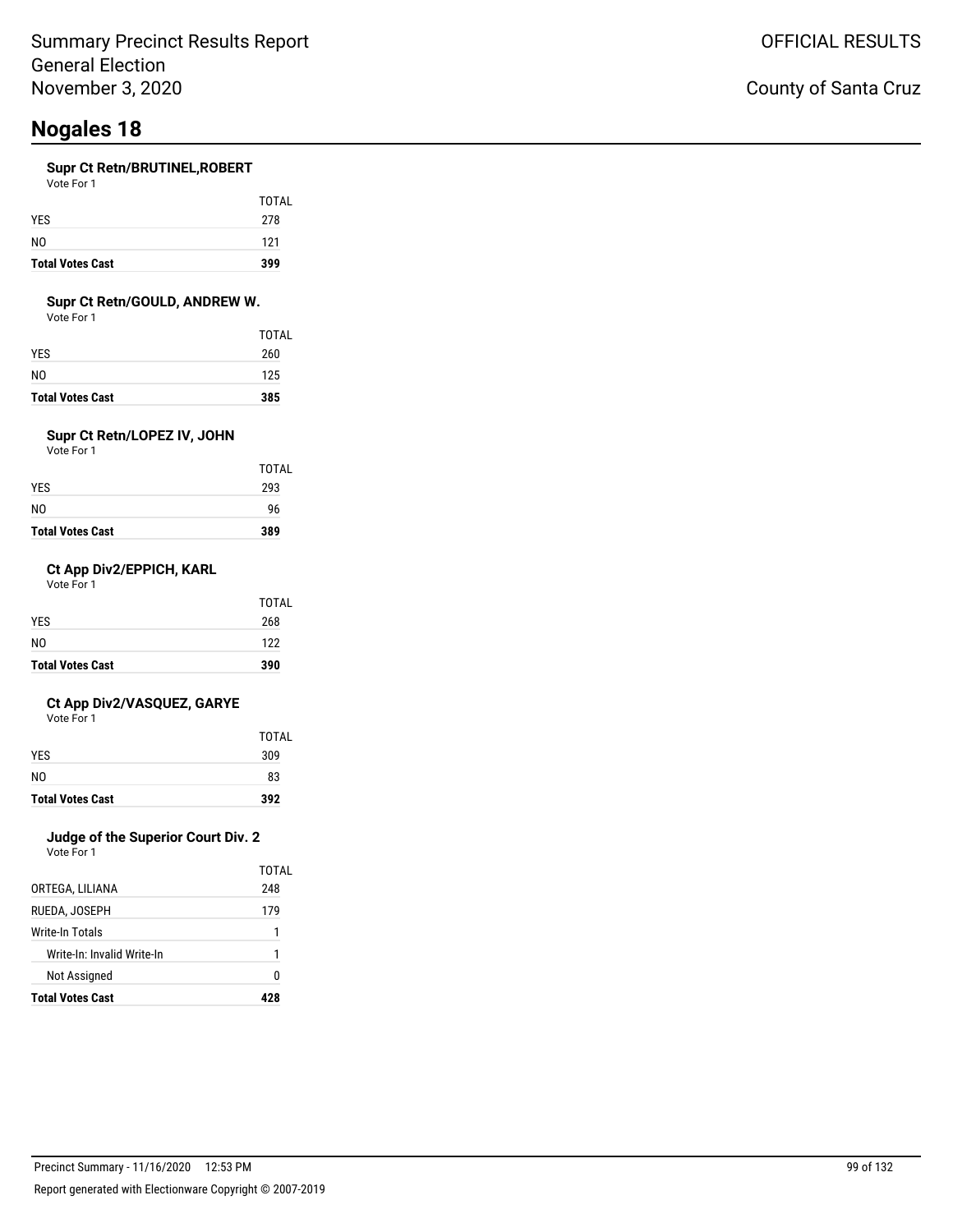#### **Council Member Nogales**

| Vote For 1 |  |
|------------|--|
|            |  |

| <b>Total Votes Cast</b>    |       |
|----------------------------|-------|
| Not Assigned               | 0     |
| Write-In: Invalid Write-In | 1     |
| Write-In Totals            | 1     |
| HANESSIAN, NUBAR           | 186   |
| <b>BONILLA JR., SAULO</b>  | 254   |
|                            | TOTAL |

#### **PROPOSITION 207**

Vote For 1

| <b>Total Votes Cast</b> | 443   |
|-------------------------|-------|
| N <sub>0</sub>          | 181   |
| <b>YES</b>              | 262   |
|                         | TOTAL |

#### **PROPOSITION 208**

| Vote For 1 |  |
|------------|--|
|------------|--|

| <b>Total Votes Cast</b> | 443   |
|-------------------------|-------|
| NO.                     | 166   |
| YES                     | 277   |
|                         | TOTAL |

#### **PROPOSITION 405 NOGALES**

Vote For 1

| <b>Total Votes Cast</b> | 407          |
|-------------------------|--------------|
| NO                      | 142          |
| <b>YES</b>              | 265          |
|                         | <b>TOTAL</b> |

#### **PROPOSITION 406 NOGALES**

Vote For 1

| <b>Total Votes Cast</b> | 426          |
|-------------------------|--------------|
| N <sub>0</sub>          | 252          |
| <b>YES</b>              | 174          |
|                         | <b>TOTAL</b> |

#### **PROPOSITION 407 NOGALES**

Vote For 1

| <b>Total Votes Cast</b> | 417   |
|-------------------------|-------|
| N <sub>0</sub>          | 198   |
| <b>YES</b>              | 219   |
|                         | TOTAL |

#### **PROPOSITION 408 NOGALES**

| <b>Total Votes Cast</b> | 418   |
|-------------------------|-------|
| N <sub>0</sub>          | 132   |
| <b>YES</b>              | 286   |
|                         | TOTAL |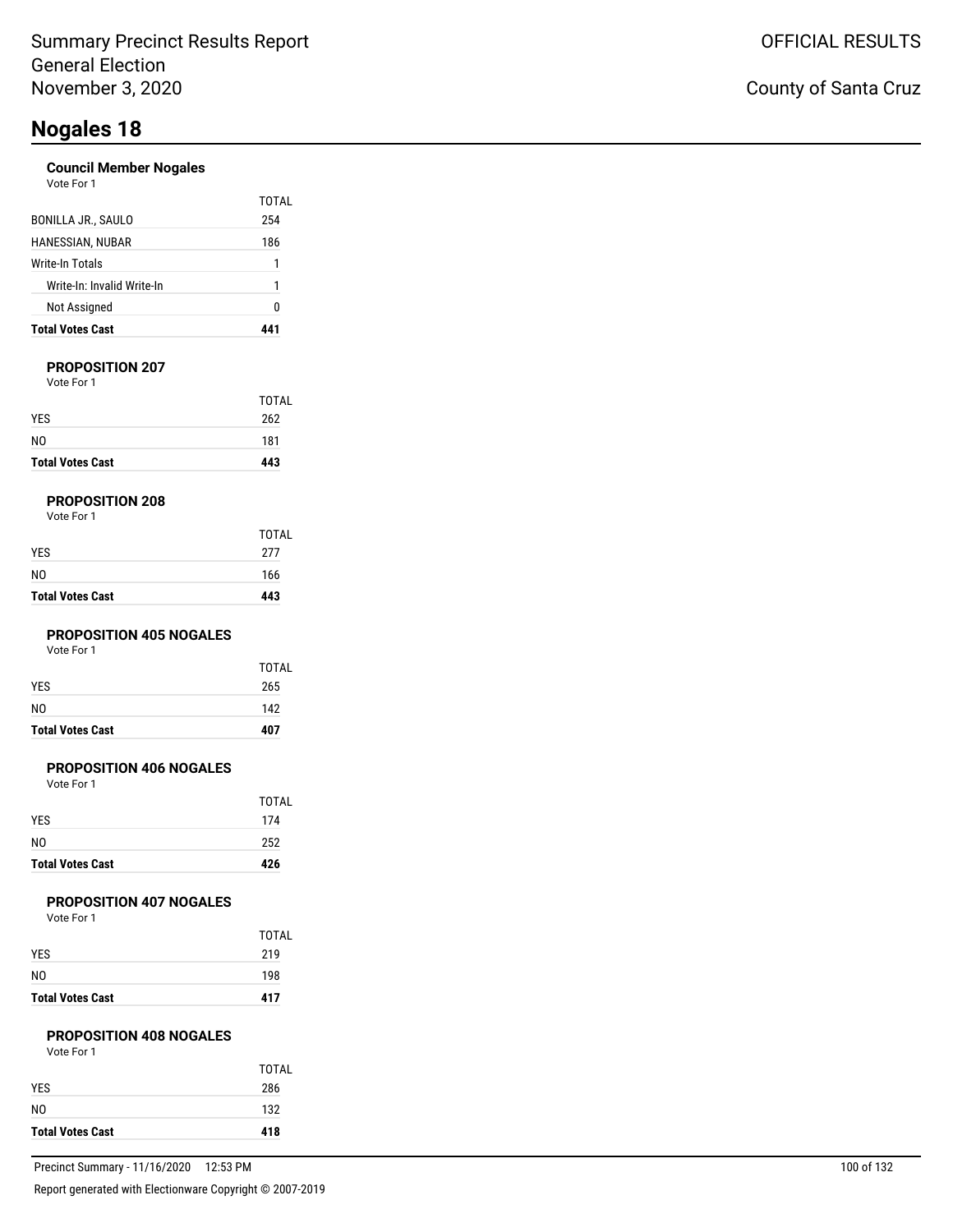#### **PROPOSITION 409 NOGALES**

| <b>Total Votes Cast</b> | 418   |
|-------------------------|-------|
| NO                      | 140   |
| YES                     | 278   |
|                         | TOTAL |
| Vote For 1              |       |

#### **PROPOSITION 410 NOGALES**

Vote For 1

|                         | <b>TOTAL</b> |
|-------------------------|--------------|
| YES                     | 281          |
| N0                      | 130          |
| <b>Total Votes Cast</b> | 411          |

### **PROPOSITION 411 NOGALES**

Vote For 1

|                         | TOTAL |
|-------------------------|-------|
| YES                     | 260   |
| N0                      | 158   |
| <b>Total Votes Cast</b> | 418   |

### **PROPOSITION 412 NOGALES**

| <b>Total Votes Cast</b> | 417          |
|-------------------------|--------------|
| NO.                     | 181          |
| YES                     | 236          |
|                         | <b>TOTAL</b> |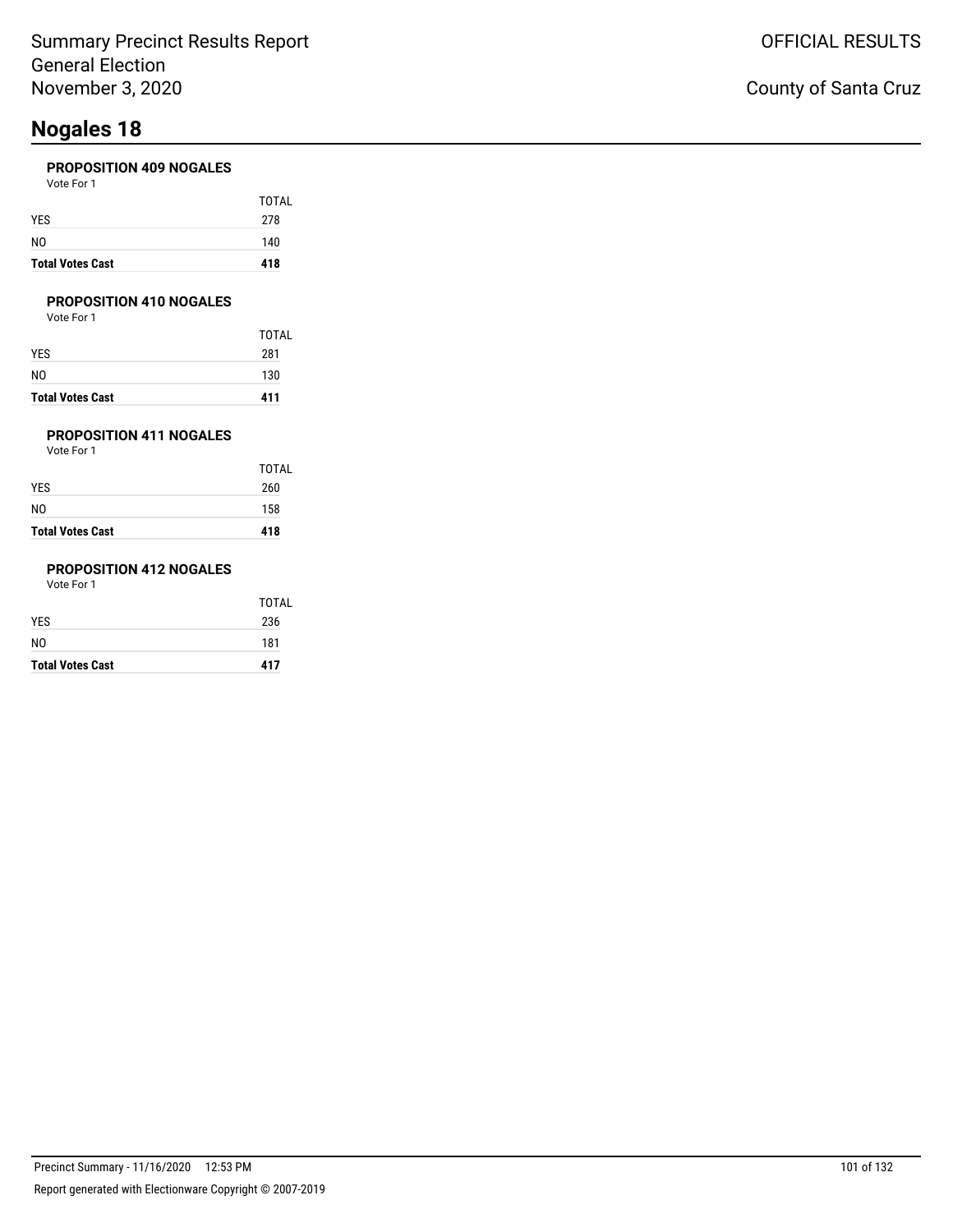**Baca 19**

| <b>Statistics</b>           | <b>TOTAL</b> |
|-----------------------------|--------------|
| Registered Voters - Total   | 2,826        |
| <b>Ballots Cast - Total</b> | .780,        |
| Voter Turnout - Total       | 62.99%       |

#### **Presidential Electors**

| <b>Total Votes Cast</b>    | 1.755          |
|----------------------------|----------------|
| Not Assigned               | 0              |
| Write-In: Simmons. Roze    | 0              |
| Write-In: Hawkins, Walker  | 0              |
| Write-In: Invalid Write-in | 1              |
| Write-In Totals            | 1              |
| LBT JORGENSEN. COHEN       | 10             |
| <b>REP TRUMP, PENCE</b>    | 515            |
| DEM BIDEN, HARRIS          | TOTAL<br>1.229 |
| Vote For 1                 |                |

#### **U.S. Senator**

Vote For 1

|                               | TOTAL |
|-------------------------------|-------|
| DEM KELLY, MARK               | 1,316 |
| REP MCSALLY, MARTHA           | 429   |
| Write-In Totals               | 6     |
| Write-In: Invalid Write-in    | 6     |
| Write-In: Dorchester, Matthew | 0     |
| Write-In: Haupt, Mathew       | 0     |
| Not Assigned                  | 0     |
| <b>Total Votes Cast</b>       | 1.751 |

#### **U.S. Representative in Congress Dist. 3** Vote For 1

| <b>Total Votes Cast</b>    | 1.753          |
|----------------------------|----------------|
| <b>Not Assigned</b>        | 0              |
| Write-In: Invalid Write-in | 1              |
| Write-In Totals            | 1              |
| REP WOOD, DANIEL           | 408            |
| DEM GRIJALVA, RAÚL         | TOTAL<br>1,344 |
|                            |                |

#### **State Senator Dist. 2**

| REP WORKMAN, MARK<br>Write-In Totals<br>Write-In: Invalid Write-In<br>Not Assigned |                |
|------------------------------------------------------------------------------------|----------------|
|                                                                                    | 0              |
|                                                                                    | 4              |
|                                                                                    |                |
|                                                                                    | 411            |
| DEM GABALDÓN, ROSANNA                                                              | TOTAL<br>1,309 |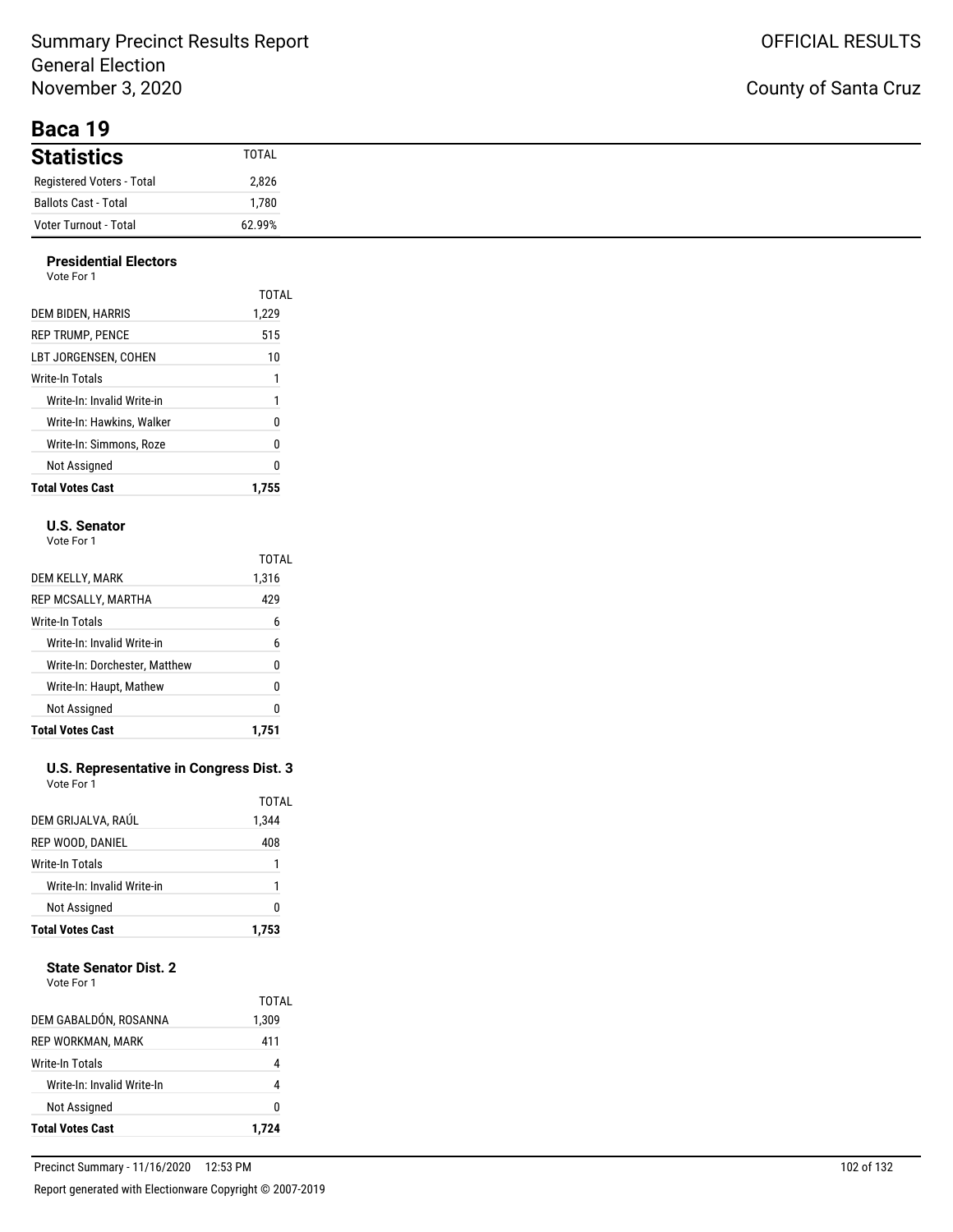### **Baca 19**

#### **State Representative Dist. 2**

| Vote For | 2 |
|----------|---|
|----------|---|

|                              | TOTAL |
|------------------------------|-------|
| DEM DALESSANDRO, ANDREA      | 900   |
| DEM HERNANDEZ JR., DANIEL    | 1,120 |
| REP MCEWEN, DEBORAH          | 391   |
| Write-In Totals              | 5     |
| Write-In: Invalid Write-In 1 | 5     |
| Write-In: Invalid Write-In 2 | 0     |
| Not Assigned                 | N     |
| <b>Total Votes Cast</b>      | 2.416 |

#### **Corporation Commissioner** Vote For 3

|                              | TOTAL |
|------------------------------|-------|
| DEM MUNDELL, WILLIAM "BILL"  | 854   |
| DEM STANFIELD, SHEA          | 764   |
| DEM TOVAR, ANNA              | 1,166 |
| REP MARQUEZ PETERSON, LEA    | 390   |
| REP O'CONNOR, JAMES "JIM"    | 333   |
| REP SLOAN, ERIC              | 275   |
| <b>Write-In Totals</b>       | 5     |
| Write-In: Gibson, Christina  | 0     |
| Write-In: Invalid Write-in 1 | 4     |
| Write-In: Invalid Write-in 2 | 1     |
| Write-In: Invalid Write-in 3 | 0     |
| Not Assigned                 | O     |
| <b>Total Votes Cast</b>      | 3.787 |

#### **Board of Supervisors Dist. 3**

Vote For 1

| 0              |
|----------------|
| 3              |
| 3              |
| 364            |
| 287            |
| TOTAL<br>1,077 |
|                |

#### **County Assessor** Vote For 1

| <b>Total Votes Cast</b>    | 1.567          |
|----------------------------|----------------|
| Not Assigned               | O              |
| Write-In: Invalid Write-In | 28             |
| Write-In Totals            | 28             |
| DEM RAMOS, PABLO A.        | TOTAL<br>1,539 |
| .                          |                |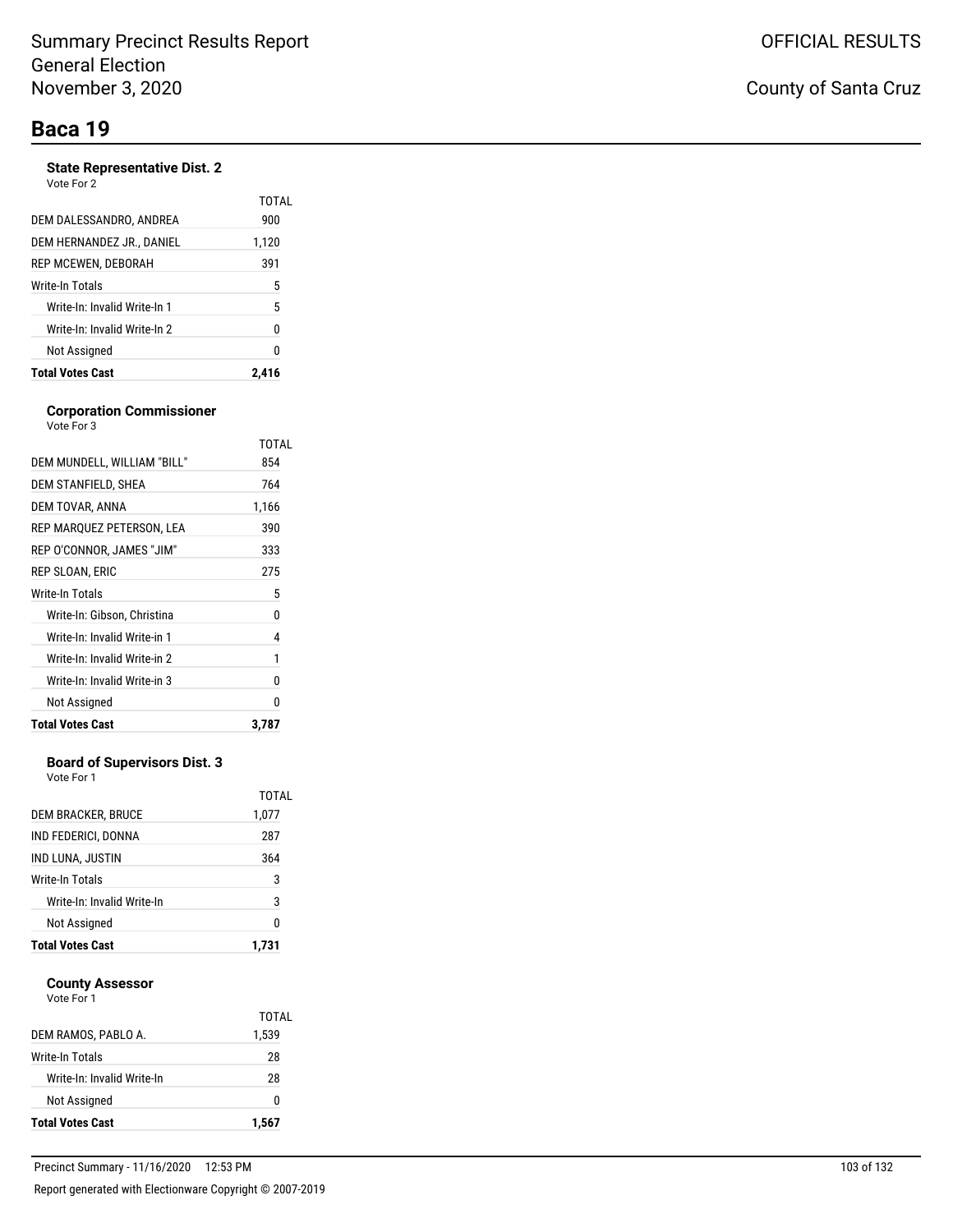# **Baca 19**

#### **County Attorney**

| <b>Total Votes Cast</b>    | 1,575 |
|----------------------------|-------|
| Not Assigned               | O     |
| Write-In: Invalid Write-In | 26    |
| Write-In Totals            | 26    |
| DEM SILVA, GEORGE          | 1,549 |
|                            | TOTAL |

#### **County Recorder**

Vote For 1

| <b>Total Votes Cast</b>    | 1.714 |
|----------------------------|-------|
| Not Assigned               | 0     |
| Write-In: Invalid Write-In | 11    |
| Write-In Totals            | 11    |
| IND ALVAREZ, DAVID         | 556   |
| DEM SAINZ, SUZANNE "SUZIE" | 1,147 |
|                            | TOTAL |

#### **County School Superintendent**  $\overline{1}$

| <b>Total Votes Cast</b>    | 1.599 |
|----------------------------|-------|
| Not Assigned               | ŋ     |
| Write-In: Invalid Write-In | 22    |
| Write-In Totals            | 22    |
| DEM VELÁSQUEZ, ALFREDO I.  | 1,577 |
|                            | TOTAL |

#### **County Sheriff**

| Vote For 1                  |       |
|-----------------------------|-------|
|                             | TOTAL |
| DEM HATHAWAY, JAMES "DAVID" | 1,311 |
| IND AGOSTTINI, JOSÉ         | 286   |
| IND IBARRA, ANDREW          | 97    |
| Write-In Totals             | 29    |
| Write-In: Invalid Write-In  | 29    |
| Not Assigned                | 0     |
| <b>Total Votes Cast</b>     | 1.723 |

#### **County Treasurer**

| <b>Total Votes Cast</b>    | 1,588 |
|----------------------------|-------|
| Not Assigned               | O     |
| Write-In: Invalid Write-In | 25    |
| Write-In Totals            | 25    |
| DEM GARDNER GUTFAHR, LIZ   | 1,563 |
|                            | TOTAL |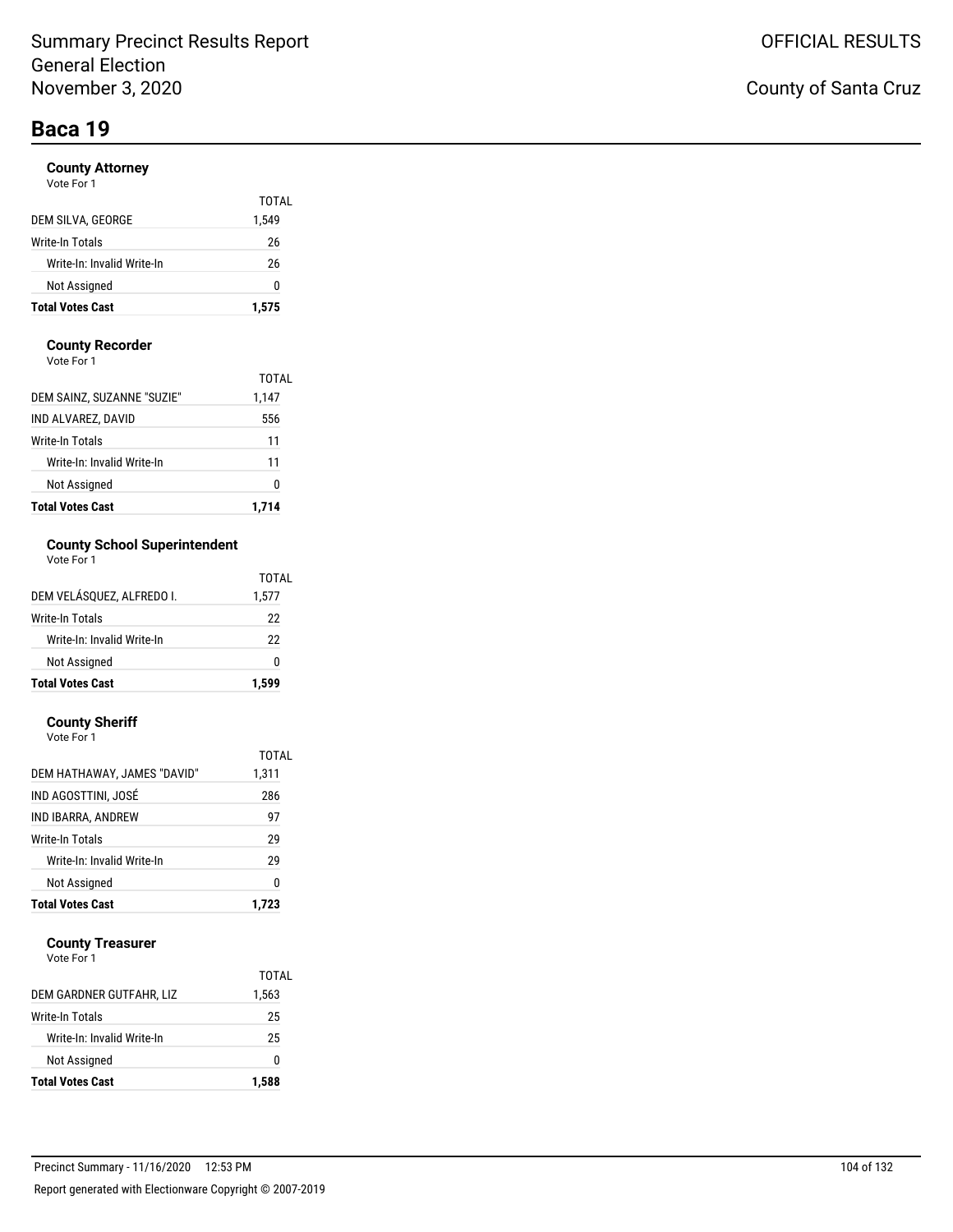# **Baca 19**

#### **Supr Ct Retn/BRUTINEL,ROBERT**

Vote For 1

| <b>Total Votes Cast</b> | 1,603        |
|-------------------------|--------------|
| N <sub>0</sub>          | 408          |
| <b>YES</b>              | 1,195        |
|                         | <b>TOTAL</b> |

#### **Supr Ct Retn/GOULD, ANDREW W.**

Vote For 1

| <b>Total Votes Cast</b> | 1,568        |
|-------------------------|--------------|
| N0                      | 429          |
| YES                     | 1,139        |
|                         | <b>TOTAL</b> |

### **Supr Ct Retn/LOPEZ IV, JOHN**

Vote For 1

| <b>Total Votes Cast</b> | 1,586 |
|-------------------------|-------|
| NO                      | 363   |
| YES                     | 1,223 |
|                         | TOTAL |

#### **Ct App Div2/EPPICH, KARL**

Vote For 1

| <b>Total Votes Cast</b> | 1,562 |
|-------------------------|-------|
| N <sub>0</sub>          | 429   |
| <b>YES</b>              | 1,133 |
|                         | TOTAL |

#### **Ct App Div2/VASQUEZ, GARYE**

Vote For 1

|                         | TOTAL |
|-------------------------|-------|
| <b>YES</b>              | 1,275 |
| N <sub>0</sub>          | 294   |
| <b>Total Votes Cast</b> | 1,569 |

### **Judge of the Superior Court Div. 2**

Vote For 1

| <b>Total Votes Cast</b>    | 1,659 |
|----------------------------|-------|
| Not Assigned               | N     |
| Write-In: Invalid Write-In | 4     |
| Write-In Totals            | 4     |
| RUEDA, JOSEPH              | 679   |
| ORTEGA, LILIANA            | 976   |
|                            | TOTAL |

#### **PROPOSITION 207**

| Vote For 1 |
|------------|
|            |

|                         | TOTAL |
|-------------------------|-------|
| <b>YES</b>              | 988   |
| N <sub>0</sub>          | 693   |
| <b>Total Votes Cast</b> | 1,681 |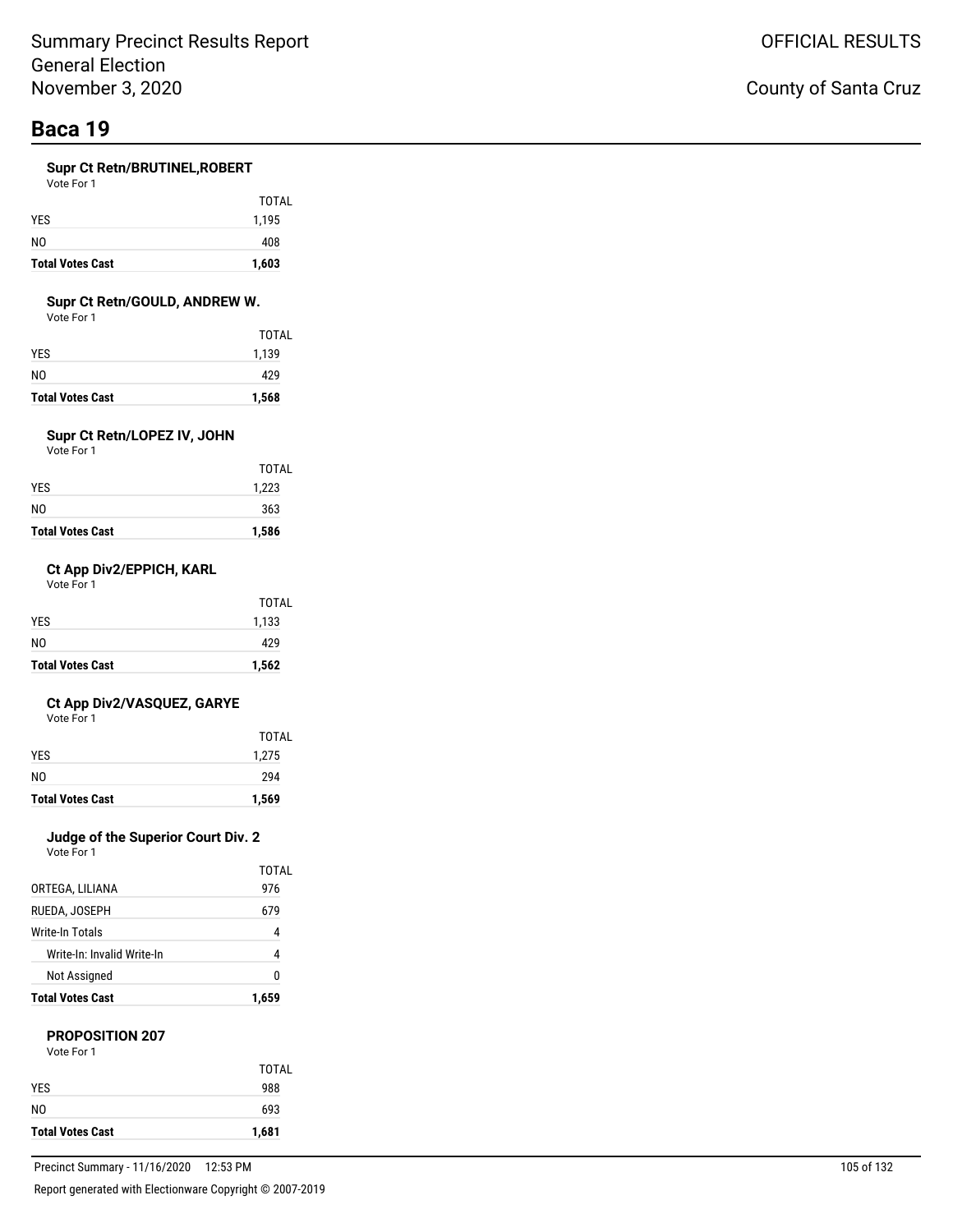# **Baca 19**

### **PROPOSITION 208**

Vote For 1

| <b>Total Votes Cast</b> | 1,688 |
|-------------------------|-------|
| NO                      | 596   |
| YES                     | 1,092 |
|                         | TOTAL |

#### **QUESTION DIST 35**

| <b>Total Votes Cast</b>       | 1,262 |
|-------------------------------|-------|
| BUDGET OVERRIDE INCREASE, NO  | 520   |
| BUDGET OVERRIDE INCREASE. YES | 742   |
|                               | TOTAL |
| Vote For 1                    |       |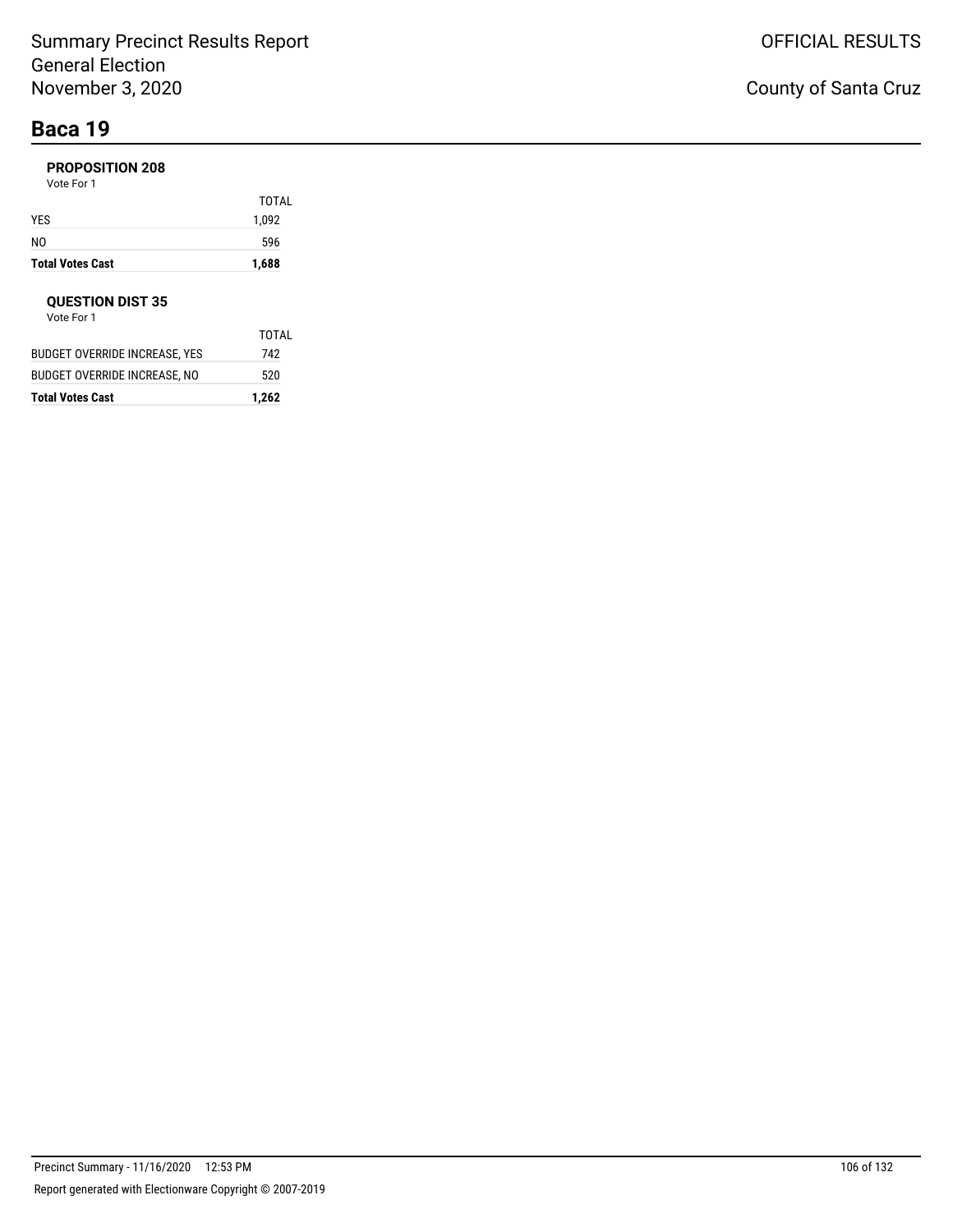**Nogales 20**

### County of Santa Cruz

| $110$ guico $-9$          |        |
|---------------------------|--------|
| <b>Statistics</b>         | TOTAL  |
| Registered Voters - Total | 1,215  |
| Ballots Cast - Total      | 671    |
| Voter Turnout - Total     | 55.23% |

#### **Presidential Electors** Vote For 1

| <b>Total Votes Cast</b>    | 656   |
|----------------------------|-------|
| Not Assigned               | 0     |
| Write-In: Simmons. Roze    | 0     |
| Write-In: Hawkins. Walker  | 0     |
| Write-In: Invalid Write-in | 1     |
| Write-In Totals            | 1     |
| LBT JORGENSEN. COHEN       | 3     |
| <b>REP TRUMP, PENCE</b>    | 135   |
| DEM BIDEN, HARRIS          | 517   |
|                            | TOTAL |
| , , , , , , , , ,          |       |

#### **U.S. Senator**

Vote For 1

|                               | TOTAL |
|-------------------------------|-------|
| DEM KELLY, MARK               | 535   |
| REP MCSALLY, MARTHA           | 114   |
| Write-In Totals               | 0     |
| Write-In: Invalid Write-in    | 0     |
| Write-In: Dorchester, Matthew | 0     |
| Write-In: Haupt, Mathew       | 0     |
| Not Assigned                  | 0     |
| <b>Total Votes Cast</b>       |       |

#### **U.S. Representative in Congress Dist. 3** Vote For 1

| <b>Not Assigned</b>        | 0            |
|----------------------------|--------------|
| Write-In: Invalid Write-in | U            |
| Write-In Totals            | 0            |
| REP WOOD, DANIEL           | 109          |
| DEM GRIJALVA, RAÚL         | TOTAL<br>538 |

#### **State Senator Dist. 2**

| Vote For 1 |  |
|------------|--|
|            |  |

| Not Assigned               | 0            |
|----------------------------|--------------|
| Write-In: Invalid Write-In | n            |
| Write-In Totals            | 0            |
| REP WORKMAN, MARK          | 103          |
| DEM GABALDÓN, ROSANNA      | TOTAL<br>542 |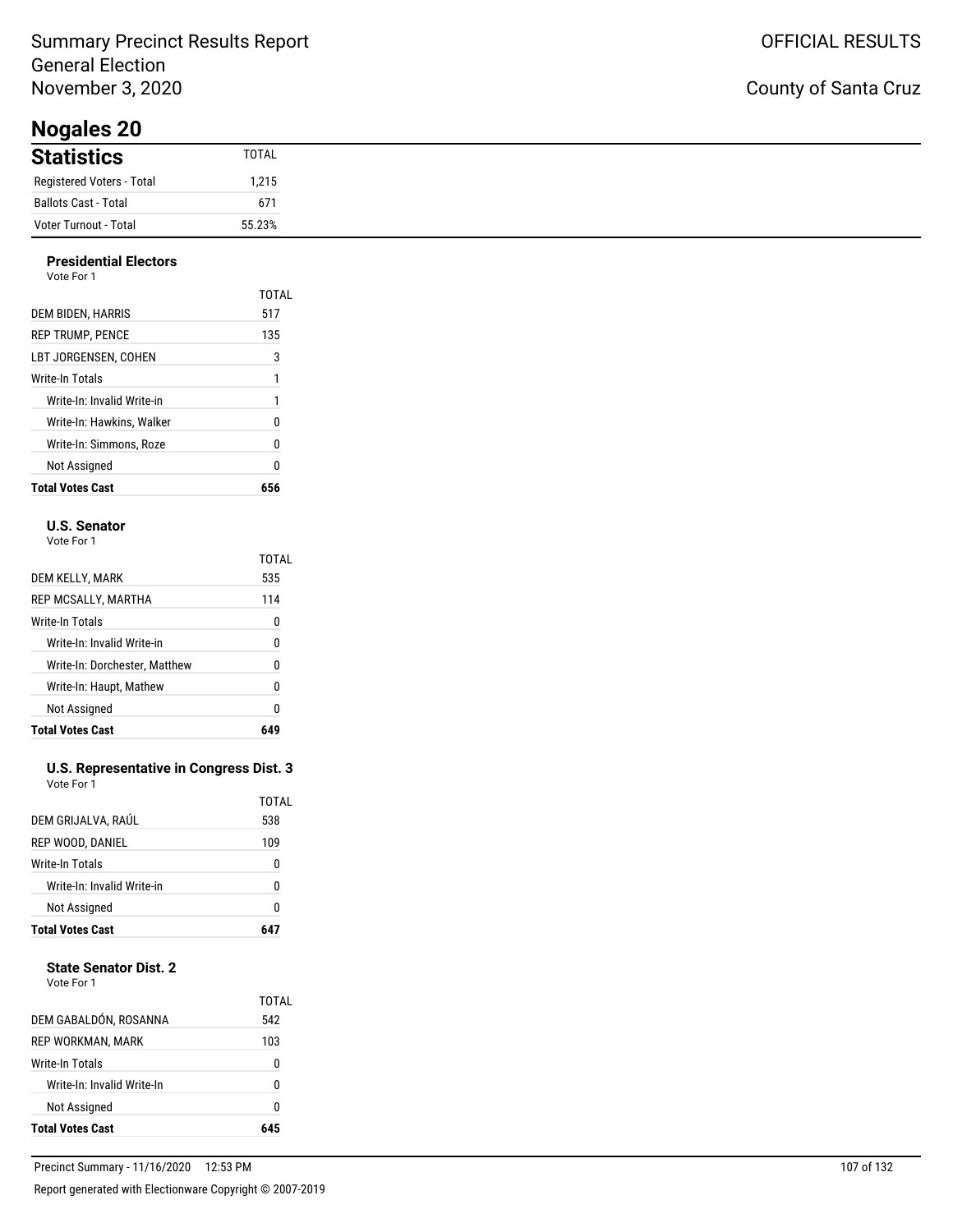#### **State Representative Dist. 2** Vote For 2

|                              | TOTAI |
|------------------------------|-------|
| DEM DALESSANDRO, ANDREA      | 416   |
| DEM HERNANDEZ JR., DANIEL    | 418   |
| REP MCEWEN, DEBORAH          | 97    |
| Write-In Totals              | 0     |
| Write-In: Invalid Write-In 1 | 0     |
| Write-In: Invalid Write-In 2 | 0     |
| Not Assigned                 | 0     |
| <b>Total Votes Cast</b>      |       |

#### **Corporation Commissioner**

| Vote For 3                   |       |
|------------------------------|-------|
|                              | TOTAL |
| DEM MUNDELL, WILLIAM "BILL"  | 338   |
| DEM STANFIELD, SHEA          | 322   |
| DEM TOVAR, ANNA              | 477   |
| REP MARQUEZ PETERSON, LEA    | 111   |
| REP O'CONNOR, JAMES "JIM"    | 104   |
| REP SLOAN, ERIC              | 81    |
| Write-In Totals              | 0     |
| Write-In: Gibson, Christina  | 0     |
| Write-In: Invalid Write-in 1 | 0     |
| Write-In: Invalid Write-in 2 | 0     |
| Write-In: Invalid Write-in 3 | 0     |
| Not Assigned                 | U     |
| <b>Total Votes Cast</b>      | 1,433 |

#### **Board of Supervisors Dist. 1**

Vote For 1

| DEM RUIZ, MANUEL "MANNY"   | TOTAL<br>502 |
|----------------------------|--------------|
| REP MELENDEZ, MIKE         | 149          |
| Write-In Totals            | 0            |
| Write-In: Invalid Write-In | N            |
| Not Assigned               | 0            |
| <b>Total Votes Cast</b>    | 651          |

#### **County Assessor**

| DEM RAMOS, PABLO A.        | TOTAI<br>587 |
|----------------------------|--------------|
| Write-In Totals            | 2            |
| Write-In: Invalid Write-In | 2            |
| Not Assigned               | n            |
| <b>Total Votes Cast</b>    | 589          |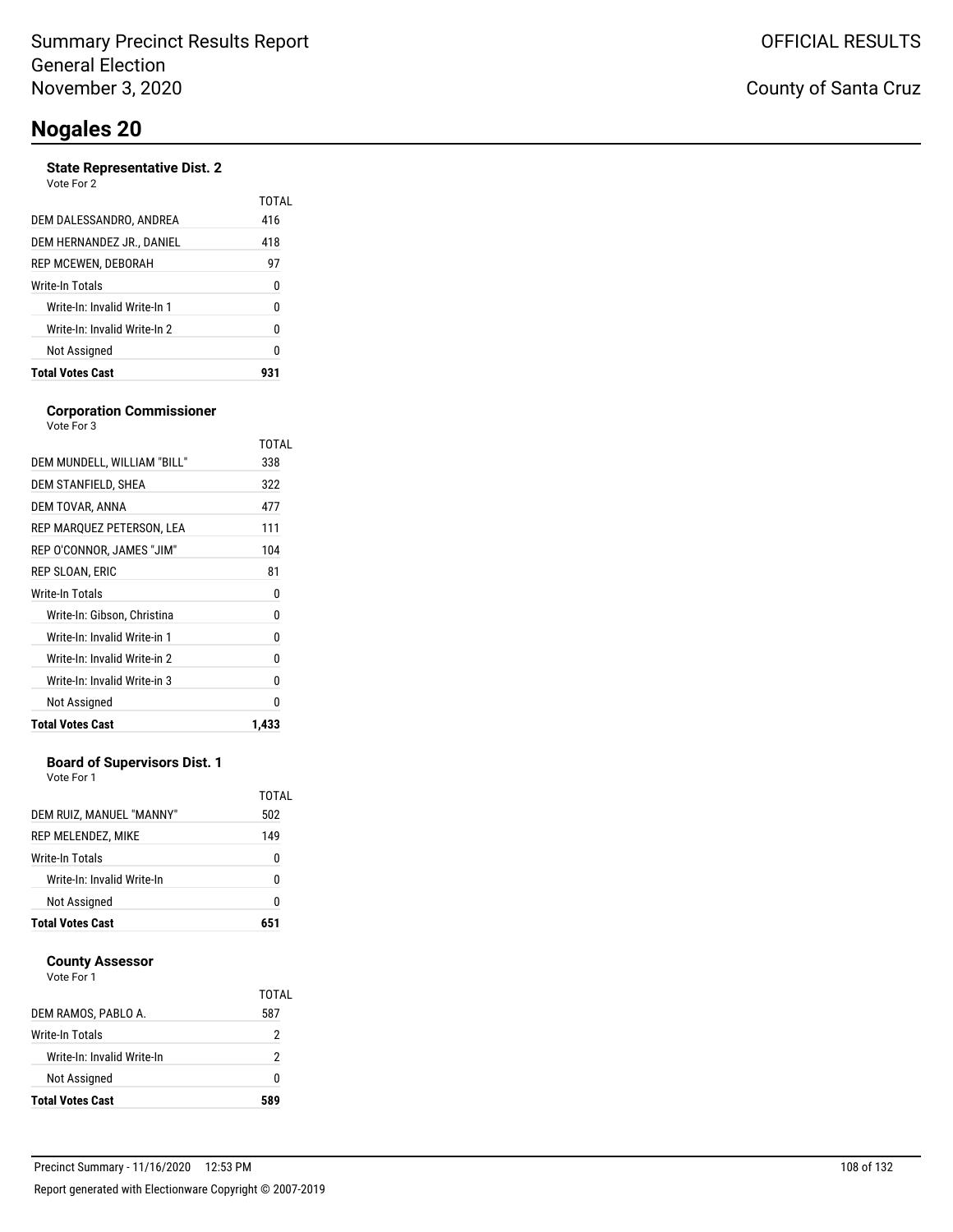### **County Attorney**

|                            | TOTAL |
|----------------------------|-------|
| DEM SILVA, GEORGE          | 589   |
| Write-In Totals            |       |
| Write-In: Invalid Write-In |       |
| Not Assigned               | 0     |
| <b>Total Votes Cast</b>    | 596   |

### **County Recorder**

Vote For 1

| <b>Total Votes Cast</b>    |              |
|----------------------------|--------------|
| Not Assigned               | Ω            |
| Write-In: Invalid Write-In | 6            |
| Write-In Totals            | 6            |
| IND ALVAREZ, DAVID         | 147          |
| DEM SAINZ, SUZANNE "SUZIE" | TOTAI<br>492 |

## **County School Superintendent**

| Vote For 1 |  |
|------------|--|
|------------|--|

| <b>Total Votes Cast</b>    | 613   |
|----------------------------|-------|
| Not Assigned               | ŋ     |
| Write-In: Invalid Write-In | 3     |
| Write-In Totals            | 3     |
| DEM VELÁSQUEZ, ALFREDO I.  | 610   |
|                            | TOTAL |

#### **County Sheriff**

| <b>Total Votes Cast</b>     | 651   |
|-----------------------------|-------|
| Not Assigned                | 0     |
| Write-In: Invalid Write-In  | 6     |
| Write-In Totals             | 6     |
| IND IBARRA, ANDREW          | 31    |
| IND AGOSTTINI, JOSÉ         | 111   |
| DEM HATHAWAY, JAMES "DAVID" | 503   |
|                             | TOTAL |
| Vote For 1                  |       |

### **County Treasurer**

| <b>Total Votes Cast</b>    | 607   |
|----------------------------|-------|
| Not Assigned               | 0     |
| Write-In: Invalid Write-In |       |
| Write-In Totals            |       |
| DEM GARDNER GUTFAHR, LIZ   | 606   |
|                            | TOTAL |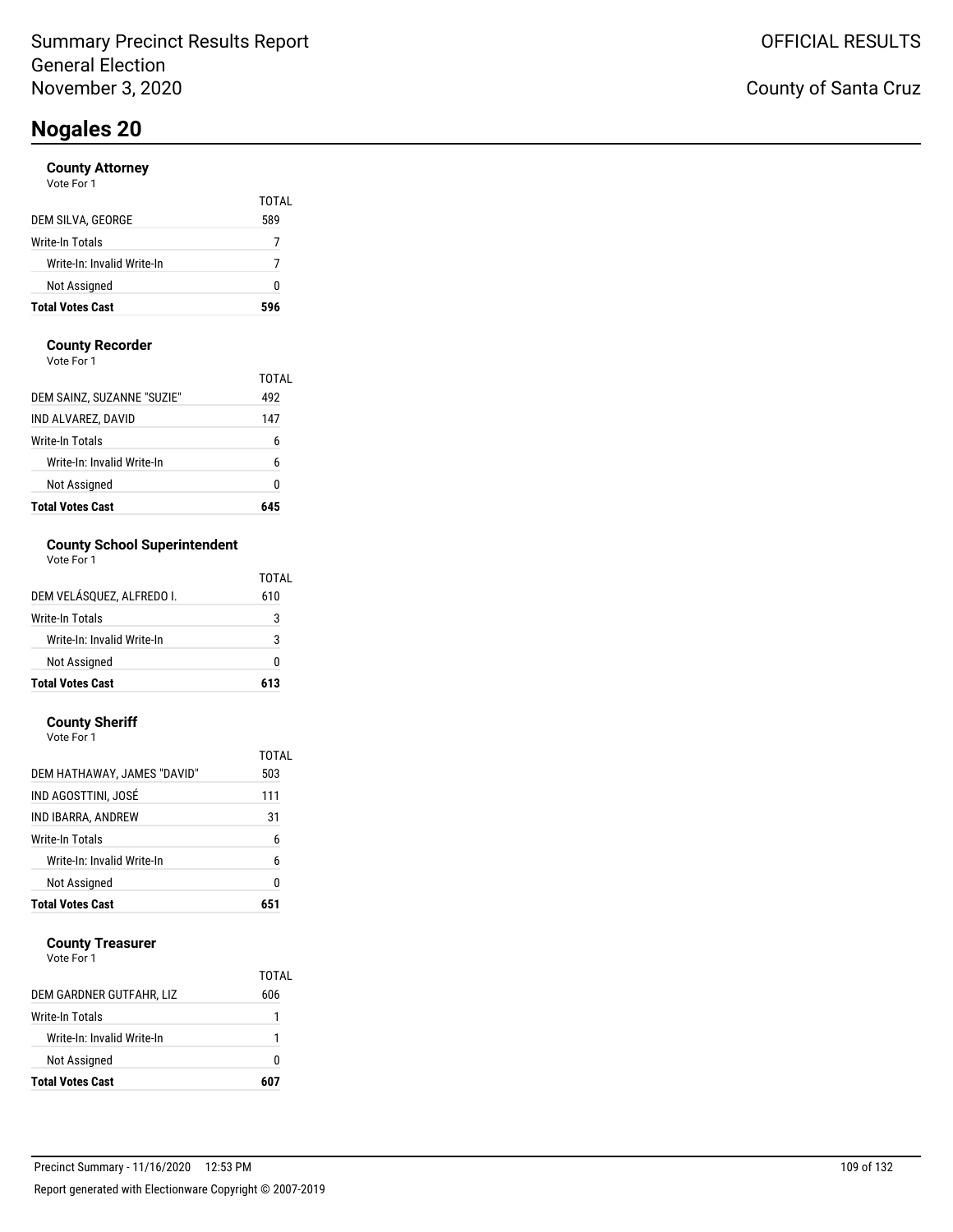#### **Supr Ct Retn/BRUTINEL,ROBERT**

| <b>Total Votes Cast</b> | 600   |
|-------------------------|-------|
| N <sub>0</sub>          | 167   |
| <b>YES</b>              | 433   |
|                         | TOTAL |

### **Supr Ct Retn/GOULD, ANDREW W.**

Vote For 1

| <b>Total Votes Cast</b> | 583   |
|-------------------------|-------|
| NO                      | 164   |
| YES.                    | 419   |
|                         | TOTAL |

## **Supr Ct Retn/LOPEZ IV, JOHN**

Vote For 1

| <b>Total Votes Cast</b> | 599   |
|-------------------------|-------|
| NO                      | 138   |
| YES.                    | 461   |
|                         | TOTAL |

### **Ct App Div2/EPPICH, KARL**

Vote For 1

| <b>Total Votes Cast</b> | 588   |
|-------------------------|-------|
| N <sub>0</sub>          | 158   |
| <b>YES</b>              | 430   |
|                         | TOTAL |

### **Ct App Div2/VASQUEZ, GARYE**

Vote For 1

|                         | TOTAL |
|-------------------------|-------|
| <b>YES</b>              | 477   |
| N <sub>0</sub>          | 111   |
| <b>Total Votes Cast</b> | 588   |

## **Judge of the Superior Court Div. 2**

| <b>Total Votes Cast</b>    | 67.   |
|----------------------------|-------|
| Not Assigned               | N     |
| Write-In: Invalid Write-In | 1     |
| Write-In Totals            | 1     |
| RUEDA, JOSEPH              | 274   |
| ORTEGA, LILIANA            | 354   |
|                            | TOTAI |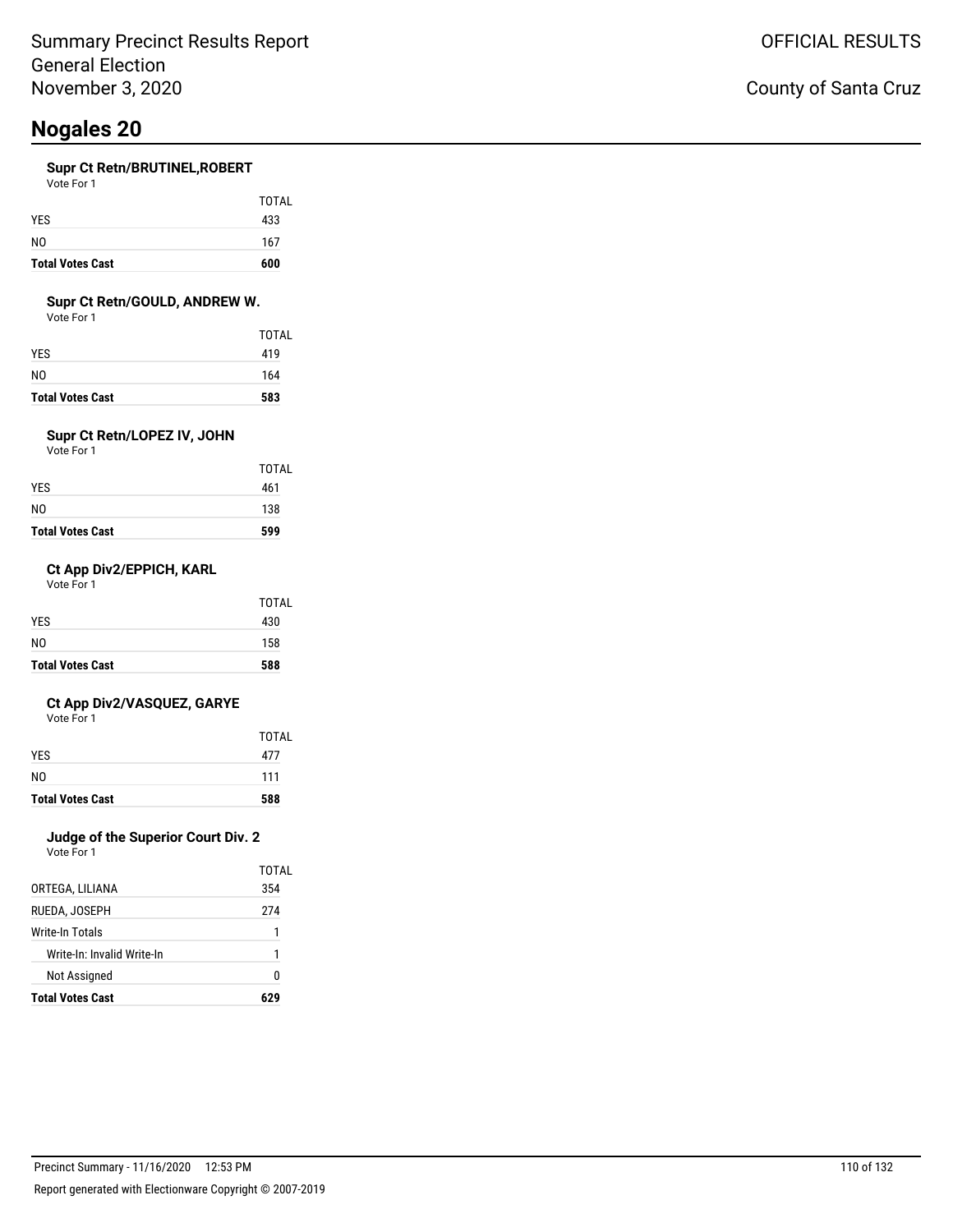### **Council Member Nogales**

| Vote For 1 |  |
|------------|--|
|            |  |

| <b>Total Votes Cast</b>    |       |
|----------------------------|-------|
| Not Assigned               | 0     |
| Write-In: Invalid Write-In | 10    |
| Write-In Totals            | 10    |
| HANESSIAN, NUBAR           | 288   |
| BONILLA JR., SAULO         | 350   |
|                            | TOTAI |

### **PROPOSITION 207**

Vote For 1

| <b>Total Votes Cast</b> | 628          |
|-------------------------|--------------|
| N <sub>0</sub>          | 299          |
| <b>YES</b>              | 329          |
|                         | <b>TOTAL</b> |

### **PROPOSITION 208**

| Vote For 1 |  |  |  |
|------------|--|--|--|
|------------|--|--|--|

| <b>Total Votes Cast</b> | 633          |
|-------------------------|--------------|
| NO                      | 223          |
| YES                     | 410          |
|                         | <b>TOTAL</b> |

### **PROPOSITION 405 NOGALES**

Vote For 1

| <b>Total Votes Cast</b> | 587          |
|-------------------------|--------------|
| NO.                     | 227          |
| <b>YES</b>              | 360          |
|                         | <b>TOTAL</b> |

### **PROPOSITION 406 NOGALES**

Vote For 1

| <b>Total Votes Cast</b> | 613          |
|-------------------------|--------------|
| N <sub>0</sub>          | 301          |
| <b>YES</b>              | 312          |
|                         | <b>TOTAL</b> |

### **PROPOSITION 407 NOGALES**

Vote For 1

| <b>Total Votes Cast</b> | 597          |
|-------------------------|--------------|
| N <sub>0</sub>          | 275          |
| <b>YES</b>              | 322          |
|                         | <b>TOTAL</b> |

### **PROPOSITION 408 NOGALES**

| Vote For 1 |  |
|------------|--|
|            |  |

| <b>Total Votes Cast</b> | 607   |
|-------------------------|-------|
| N <sub>0</sub>          | 230   |
| <b>YES</b>              | 377   |
|                         | TOTAL |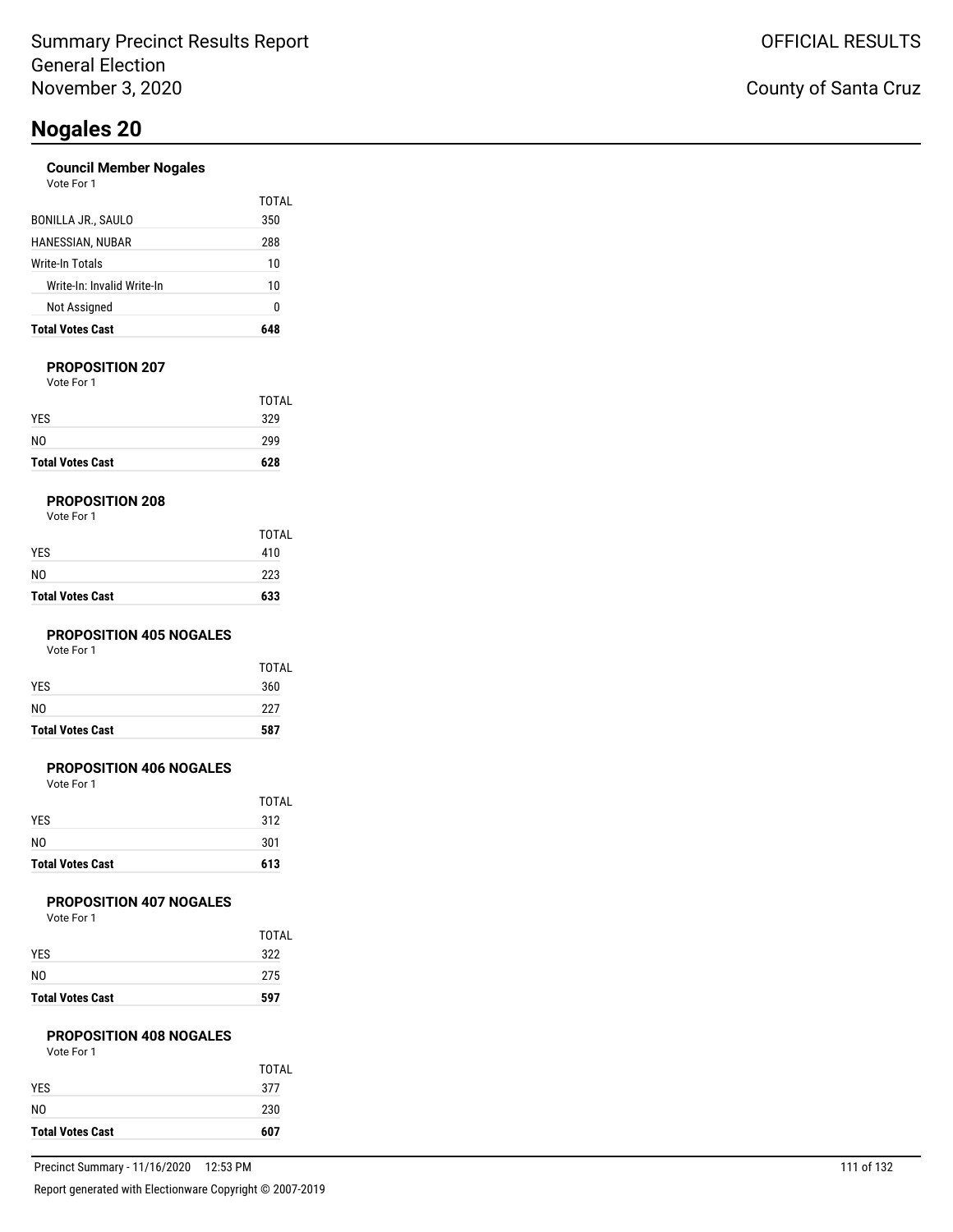### **PROPOSITION 409 NOGALES**

| <b>Total Votes Cast</b> | 615   |
|-------------------------|-------|
| NO                      | 232   |
| <b>YES</b>              | 383   |
|                         | TOTAL |
| Vote For 1              |       |

### **PROPOSITION 410 NOGALES**

Vote For 1

| <b>Total Votes Cast</b> | 604   |
|-------------------------|-------|
| NO                      | 229   |
| YES                     | 375   |
|                         | TOTAL |

## **PROPOSITION 411 NOGALES**

Vote For 1

| <b>Total Votes Cast</b> | 608          |
|-------------------------|--------------|
| NO                      | 244          |
| YES                     | 364          |
|                         | <b>TOTAL</b> |

### **PROPOSITION 412 NOGALES**

| <b>Total Votes Cast</b> | 612          |
|-------------------------|--------------|
| NO                      | 266          |
| YES                     | 346          |
|                         | <b>TOTAL</b> |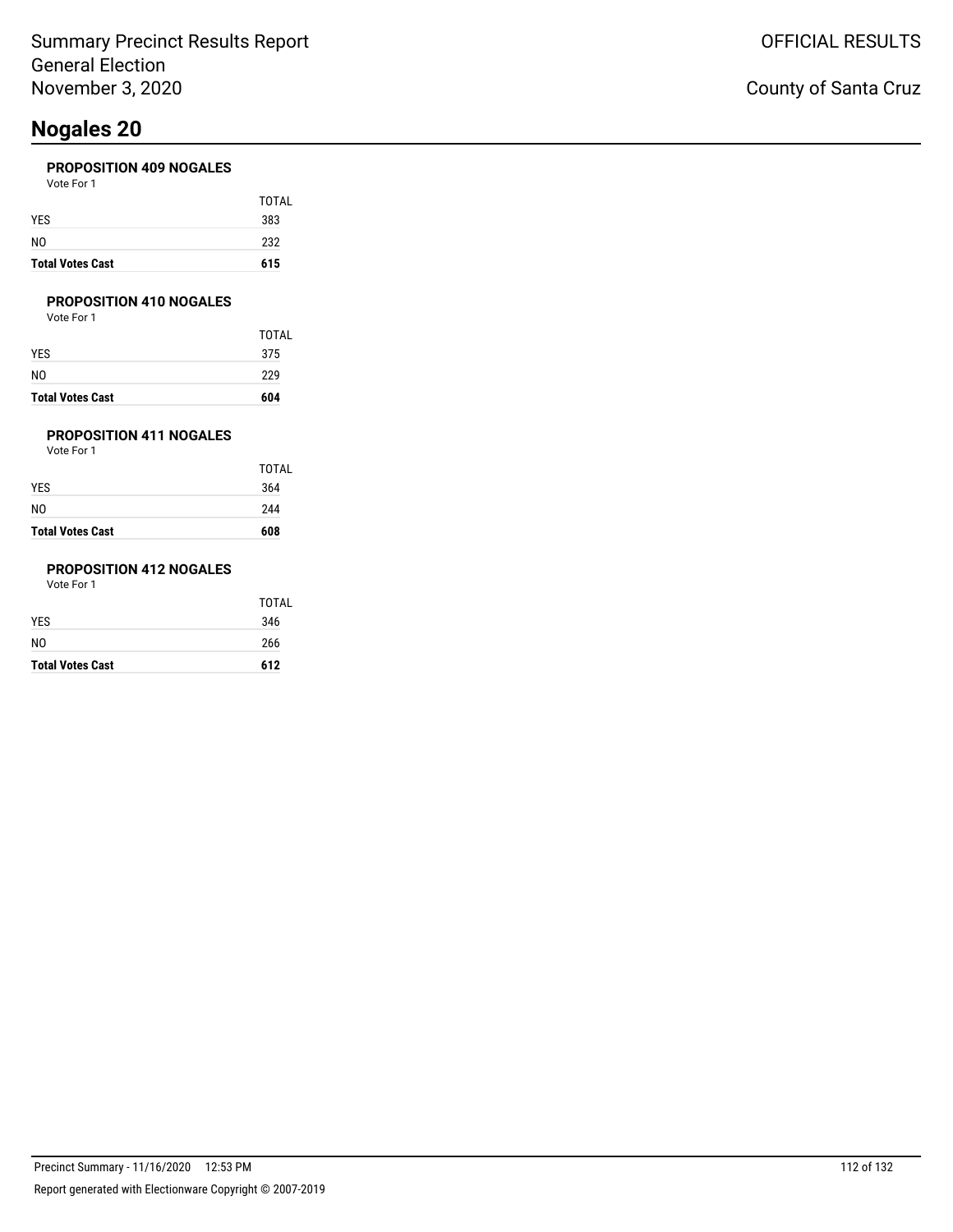## Summary Precinct Results Report General Election November 3, 2020

# **Peck Canyon 21**

### **Presidential Electors**

| .<br>Vote For 1            |       |
|----------------------------|-------|
|                            | TOTAL |
| DEM BIDEN, HARRIS          | 972   |
| <b>REP TRUMP, PENCE</b>    | 402   |
| LBT JORGENSEN. COHEN       | 22    |
| <b>Write-In Totals</b>     | 4     |
| Write-In: Invalid Write-in | 4     |
| Write-In: Hawkins. Walker  | 0     |
| Write-In: Simmons, Roze    | 0     |
| Not Assigned               |       |

**Total Votes Cast 1,400**

### **U.S. Senator**

Vote For 1

|                               | TOTAL |
|-------------------------------|-------|
| DEM KELLY, MARK               | 1,020 |
| REP MCSALLY, MARTHA           | 354   |
| Write-In Totals               | 4     |
| Write-In: Invalid Write-in    | 4     |
| Write-In: Dorchester, Matthew | N     |
| Write-In: Haupt, Mathew       | 0     |
| Not Assigned                  | 0     |
| <b>Total Votes Cast</b>       |       |

#### **U.S. Representative in Congress Dist. 3** Vote For 1

| DEM GRIJALVA, RAÚL         | 1,007 |
|----------------------------|-------|
| REP WOOD, DANIEL           | 366   |
| Write-In Totals            | 0     |
| Write-In: Invalid Write-in | 0     |
| Not Assigned               | 0     |
| <b>Total Votes Cast</b>    | 1.373 |

### **State Senator Dist. 2**

| <b>Total Votes Cast</b>    | 1.352        |
|----------------------------|--------------|
| Not Assigned               | 0            |
| Write-In: Invalid Write-In | 2            |
| Write-In Totals            | 2            |
| REP WORKMAN, MARK          | 351          |
| DEM GABALDÓN, ROSANNA      | TOTAL<br>999 |
|                            |              |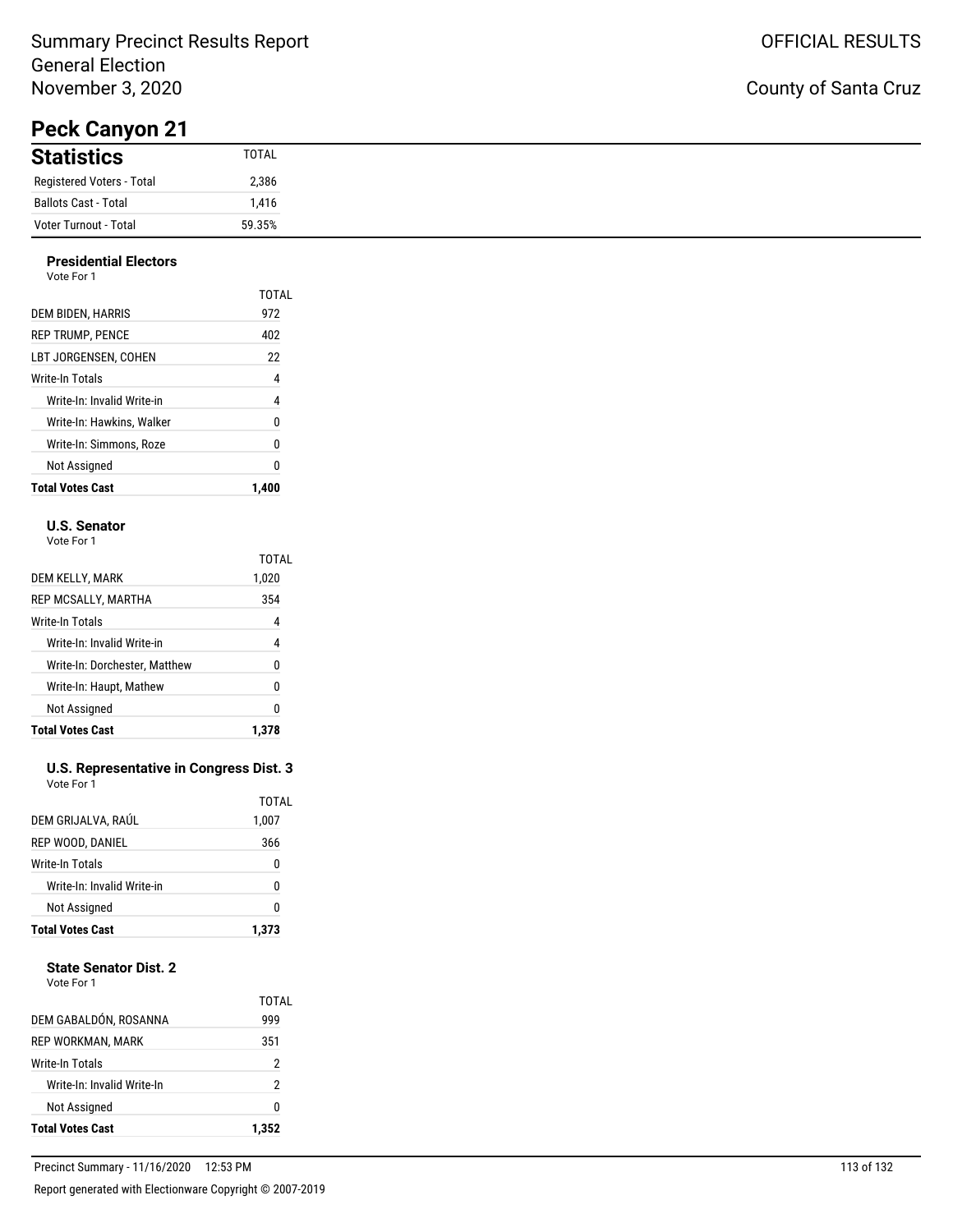#### **State Representative Dist. 2** Vote For 2

| <b>Total Votes Cast</b>      | 1.804        |
|------------------------------|--------------|
| Not Assigned                 | 0            |
| Write-In: Invalid Write-In 2 | 3            |
| Write-In: Invalid Write-In 1 | 6            |
| Write-In Totals              | 9            |
| REP MCEWEN, DEBORAH          | 350          |
| DEM HERNANDEZ JR., DANIEL    | 752          |
| DEM DALESSANDRO. ANDREA      | TOTAL<br>693 |
| <u>vuu vu a</u>              |              |

#### **Corporation Commissioner** Vote For 3

|                              | TOTAL |
|------------------------------|-------|
| DEM MUNDELL, WILLIAM "BILL"  | 554   |
| DEM STANFIELD, SHEA          | 524   |
| DEM TOVAR, ANNA              | 894   |
| REP MARQUEZ PETERSON, LEA    | 330   |
| REP O'CONNOR, JAMES "JIM"    | 278   |
| REP SLOAN, ERIC              | 266   |
| Write-In Totals              | 4     |
| Write-In: Gibson, Christina  | 0     |
| Write-In: Invalid Write-in 1 | 3     |
| Write-In: Invalid Write-in 2 | 1     |
| Write-In: Invalid Write-in 3 | 0     |
| Not Assigned                 | 0     |
| <b>Total Votes Cast</b>      | 2,850 |

### **Board of Supervisors Dist. 2**

Vote For 1

|                            | TOTAL |
|----------------------------|-------|
| DEM MOLERA, RUDY           | 1,186 |
| Write-In Totals            | 29    |
| Write-In: Invalid Write-In | 29    |
| Not Assigned               | n     |
| <b>Total Votes Cast</b>    | 1.215 |

### **County Assessor**

|                            | TOTAL |
|----------------------------|-------|
| DEM RAMOS, PABLO A.        | 1,186 |
| Write-In Totals            | 26    |
| Write-In: Invalid Write-In | 26    |
| Not Assigned               | 0     |
| <b>Total Votes Cast</b>    | 1,212 |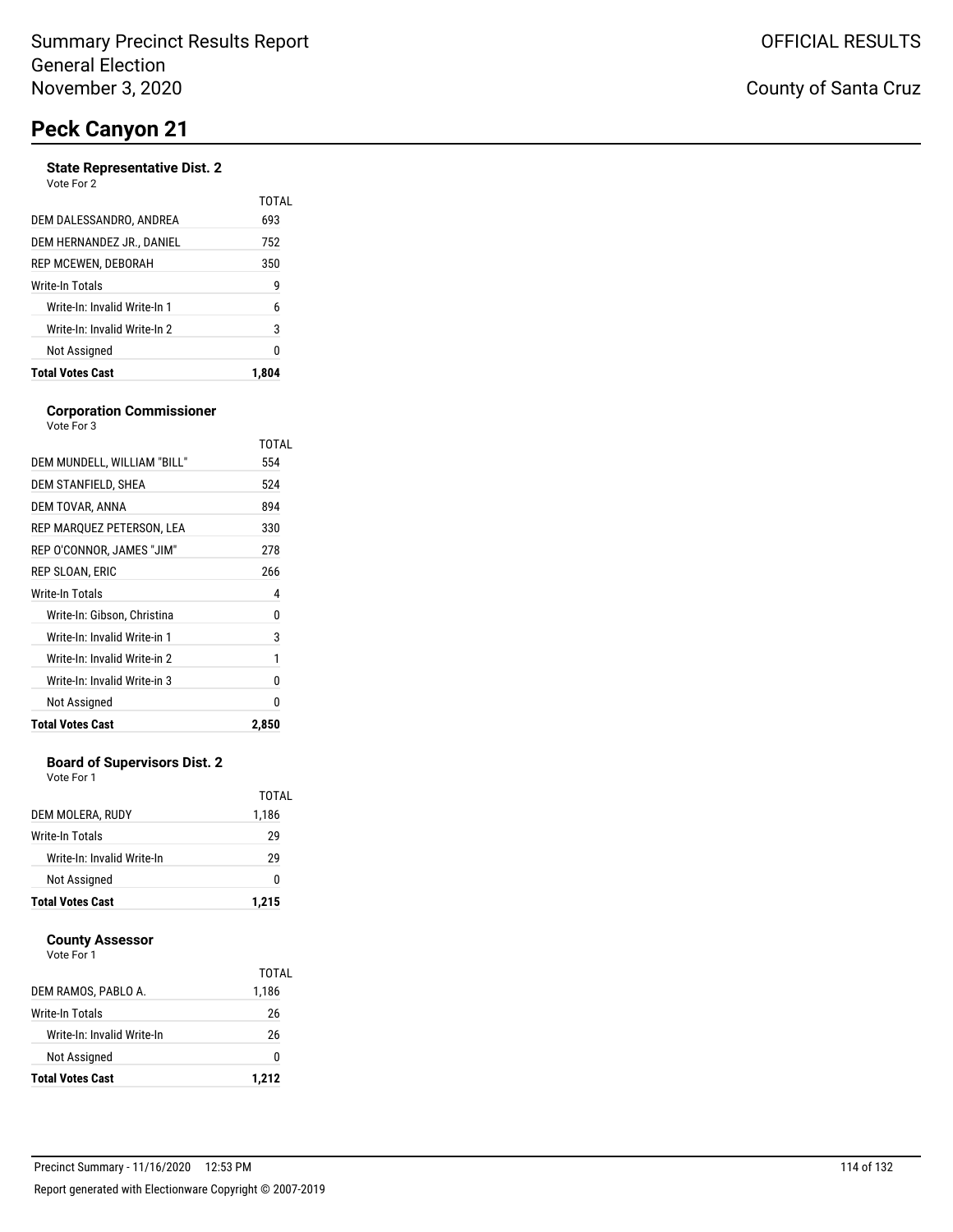#### **County Attorney** ...<br>Pr

| <b>Total Votes Cast</b>    | 1.223 |
|----------------------------|-------|
| Not Assigned               | 0     |
| Write-In: Invalid Write-In | 26    |
| Write-In Totals            | 26    |
| DEM SILVA, GEORGE          | 1,197 |
|                            | TOTAL |
| VOIP FOI T                 |       |

### **County Recorder**

Vote For 1

| <b>Total Votes Cast</b>    | 1.343 |
|----------------------------|-------|
| Not Assigned               | Ω     |
| Write-In: Invalid Write-In | 8     |
| Write-In Totals            | 8     |
| IND ALVAREZ. DAVID         | 449   |
| DEM SAINZ, SUZANNE "SUZIE" | 886   |
|                            | TOTAI |

### **County School Superintendent**

| <b>Total Votes Cast</b>    | 1.233 |
|----------------------------|-------|
| Not Assigned               | ŋ     |
| Write-In: Invalid Write-In | 16    |
| Write-In Totals            | 16    |
| DEM VELÁSQUEZ, ALFREDO I.  | 1,217 |
|                            | TOTAL |

### **County Sheriff**

| Vote For 1 |  |  |
|------------|--|--|
|------------|--|--|

| Not Assigned                | 19<br>0      |
|-----------------------------|--------------|
|                             |              |
| Write-In: Invalid Write-In  |              |
| Write-In Totals             | 19           |
| IND IBARRA, ANDREW          | 107          |
| IND AGOSTTINI, JOSÉ         | 246          |
| DEM HATHAWAY, JAMES "DAVID" | TOTAL<br>968 |

### **County Treasurer**

| <b>Total Votes Cast</b>    | 1,208 |
|----------------------------|-------|
| Not Assigned               | o     |
| Write-In: Invalid Write-In | 22    |
| Write-In Totals            | 22    |
| DEM GARDNER GUTFAHR, LIZ   | 1,186 |
|                            | TOTAL |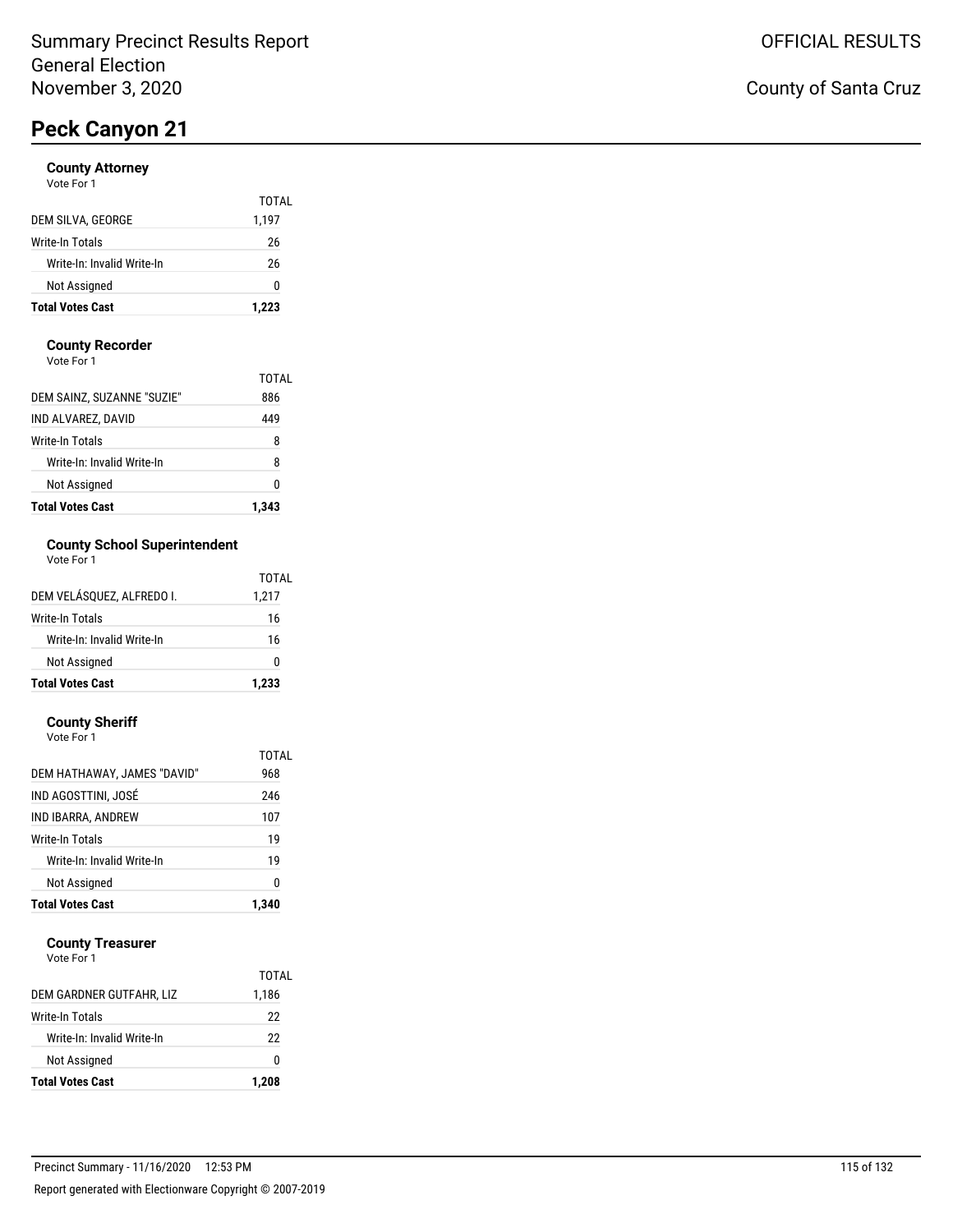### **Supr Ct Retn/BRUTINEL,ROBERT**

| Vote For |  |
|----------|--|
|----------|--|

| <b>Total Votes Cast</b> | 1,262 |
|-------------------------|-------|
| N <sub>0</sub>          | 310   |
| <b>YES</b>              | 952   |
|                         | TOTAL |

### **Supr Ct Retn/GOULD, ANDREW W.**

Vote For 1

| <b>Total Votes Cast</b> | 1,245 |
|-------------------------|-------|
| NO                      | 323   |
| YES.                    | 922   |
|                         | TOTAL |

## **Supr Ct Retn/LOPEZ IV, JOHN**

Vote For 1

| <b>Total Votes Cast</b> | 1,238        |
|-------------------------|--------------|
| NO                      | 270          |
| YES                     | 968          |
|                         | <b>TOTAL</b> |

### **Ct App Div2/EPPICH, KARL**

Vote For 1

| <b>Total Votes Cast</b> | 1,243        |
|-------------------------|--------------|
| N <sub>0</sub>          | 320          |
| <b>YES</b>              | 923          |
|                         | <b>TOTAL</b> |

### **Ct App Div2/VASQUEZ, GARYE**

Vote For 1

| <b>Total Votes Cast</b> | 1,241 |
|-------------------------|-------|
| N <sub>0</sub>          | 220   |
| <b>YES</b>              | 1,021 |
|                         | TOTAL |

## **Judge of the Superior Court Div. 2**

Vote For 1

| <b>Total Votes Cast</b>    | 1,284 |
|----------------------------|-------|
| Not Assigned               | n     |
| Write-In: Invalid Write-In | R     |
| Write-In Totals            | 8     |
| RUEDA. JOSEPH              | 525   |
| ORTEGA, LILIANA            | 751   |
|                            | TOTAL |

## County of Santa Cruz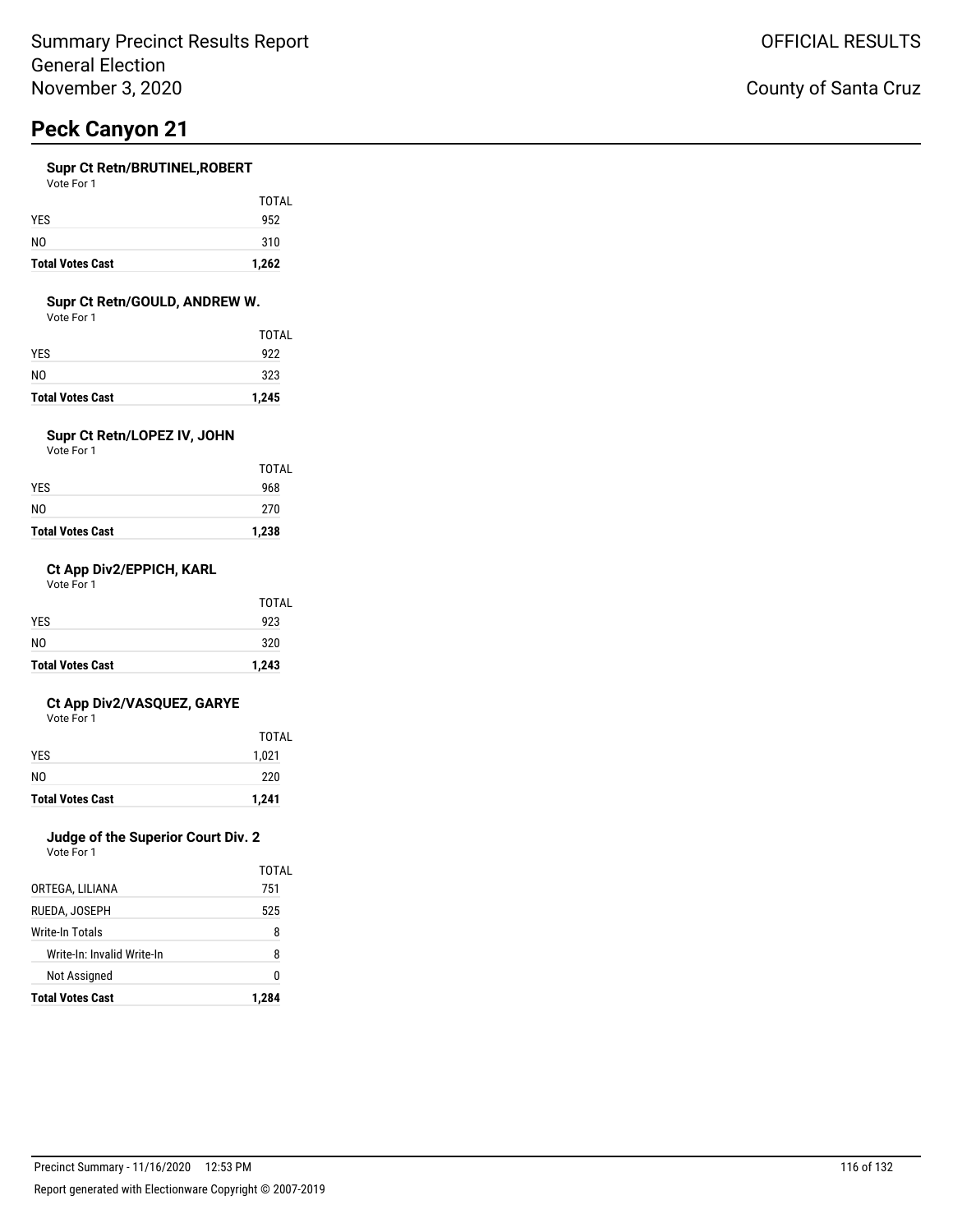### **Board Member 3**

| Vote For 1 |  |
|------------|--|
|------------|--|

| <b>Total Votes Cast</b>    | 1,217 |
|----------------------------|-------|
| Not Assigned               | n     |
| Write-In: Invalid Write-in | 19    |
| Write-In Totals            | 19    |
| FANNING, JOHN              | 1,198 |
|                            | TOTAL |

### **PROPOSITION 207**

Vote For 1

| <b>Total Votes Cast</b> | 1,332 |
|-------------------------|-------|
| NO                      | 572   |
| YES                     | 760   |
|                         | TOTAL |

### **PROPOSITION 208**

Vote For 1

|                         | <b>TOTAL</b> |
|-------------------------|--------------|
| YES                     | 839          |
| NO                      | 494          |
| <b>Total Votes Cast</b> | 1,333        |

#### **QUESTION DIST 35**

| <b>Total Votes Cast</b>       | 1,296 |
|-------------------------------|-------|
| BUDGET OVERRIDE INCREASE, NO  | 558   |
| BUDGET OVERRIDE INCREASE, YES | 738   |
|                               | TOTAI |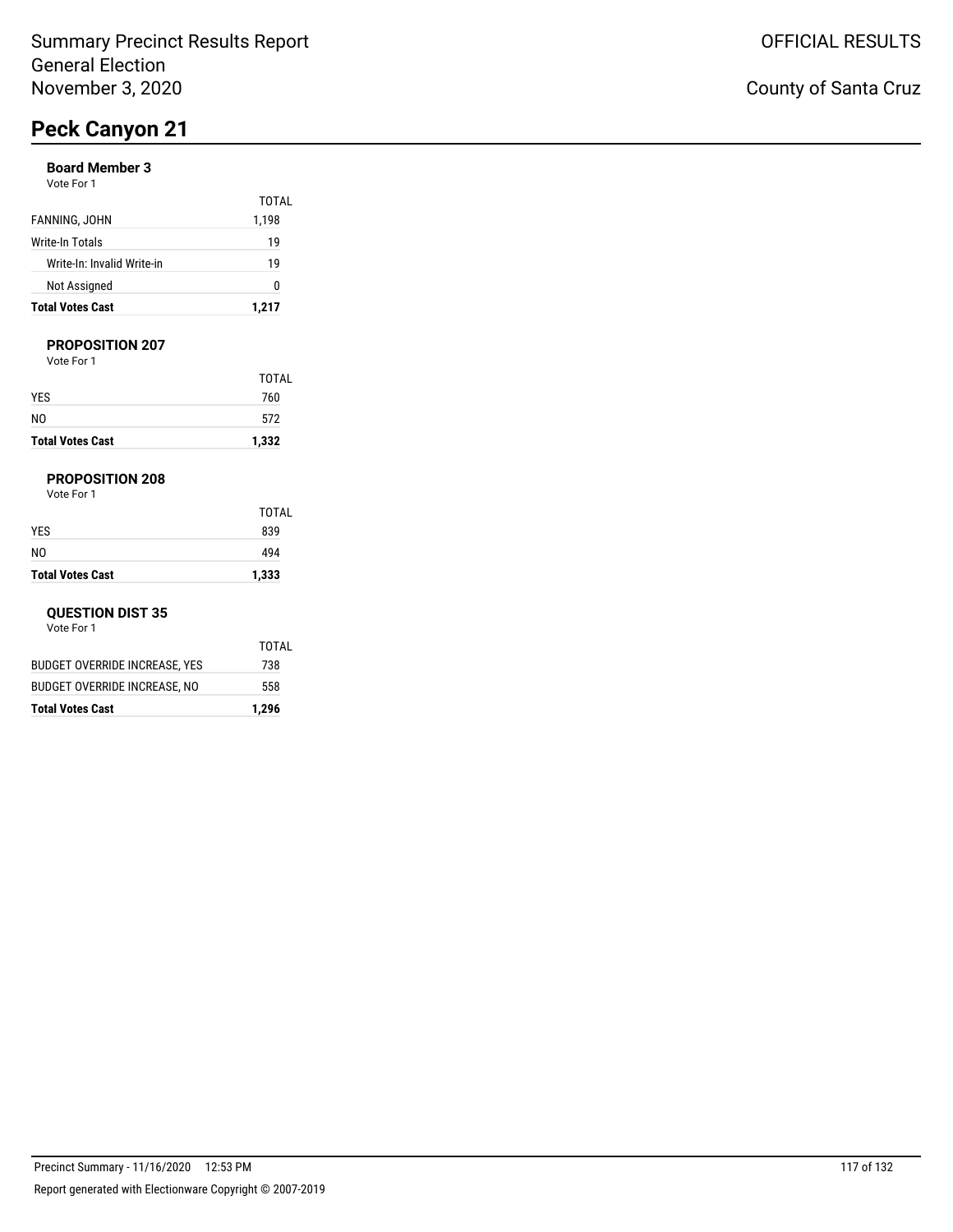## Summary Precinct Results Report General Election November 3, 2020

**Potrero 22**

| <b>Statistics</b>         | <b>TOTAL</b> |
|---------------------------|--------------|
| Registered Voters - Total | 588          |
| Ballots Cast - Total      | 315          |
| Voter Turnout - Total     | 53.57%       |

#### **Presidential Electors** Vote For 1

| <b>Total Votes Cast</b>    | 310   |
|----------------------------|-------|
| Not Assigned               | 0     |
| Write-In: Simmons. Roze    | 0     |
| Write-In: Hawkins. Walker  | 0     |
| Write-In: Invalid Write-in | 0     |
| Write-In Totals            | 0     |
| LBT JORGENSEN. COHEN       | 3     |
| <b>REP TRUMP, PENCE</b>    | 81    |
| DEM BIDEN, HARRIS          | 226   |
| .                          | TOTAL |

### **U.S. Senator**

Vote For 1

|                               | TOTAL |
|-------------------------------|-------|
| DEM KELLY, MARK               | 235   |
| REP MCSALLY, MARTHA           | 76    |
| Write-In Totals               | 0     |
| Write-In: Invalid Write-in    | 0     |
| Write-In: Dorchester, Matthew | N     |
| Write-In: Haupt, Mathew       | 0     |
| Not Assigned                  | 0     |
| <b>Total Votes Cast</b>       |       |

#### **U.S. Representative in Congress Dist. 3** Vote For 1

| <b>Total Votes Cast</b>    | 310          |
|----------------------------|--------------|
| Not Assigned               | 0            |
| Write-In: Invalid Write-in | U            |
| Write-In Totals            | 0            |
| REP WOOD, DANIEL           | 52           |
| DEM GRIJALVA, RAÚL         | TOTAL<br>258 |
|                            |              |

### **State Senator Dist. 2**

| Vote For 1 |  |
|------------|--|
|            |  |

| DEM GABALDÓN, ROSANNA<br>REP WORKMAN, MARK<br>Write-In Totals<br>Write-In: Invalid Write-In<br>Not Assigned | 308          |
|-------------------------------------------------------------------------------------------------------------|--------------|
|                                                                                                             | 0            |
|                                                                                                             | n            |
|                                                                                                             | 0            |
|                                                                                                             | 55           |
|                                                                                                             | TOTAI<br>253 |

L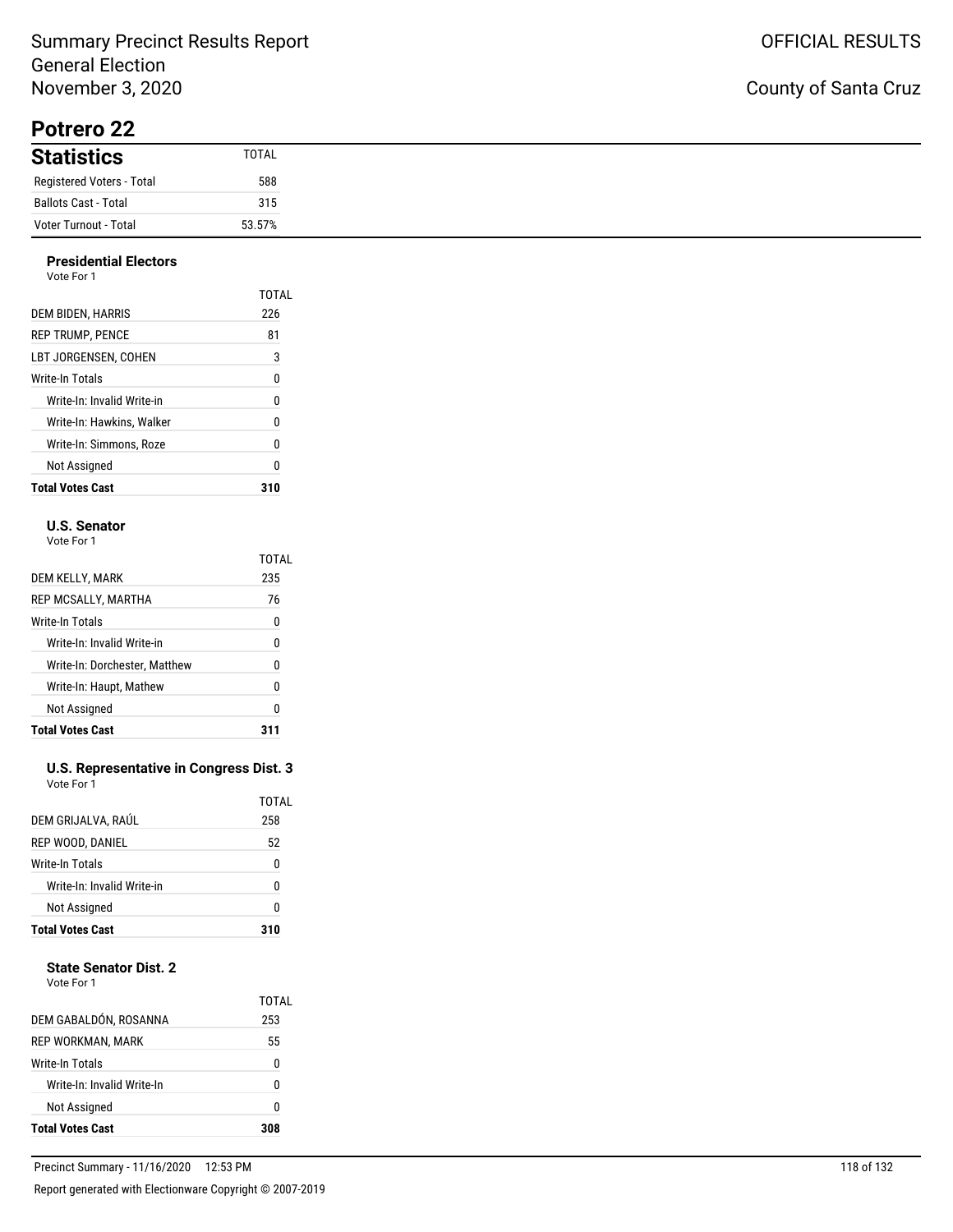#### **State Representative Dist. 2** Vote For 2

| <b>Total Votes Cast</b>      |       |
|------------------------------|-------|
| Not Assigned                 | 0     |
| Write-In: Invalid Write-In 2 | 0     |
| Write-In: Invalid Write-In 1 | 1     |
| Write-In Totals              | 1     |
| REP MCEWEN, DEBORAH          | 61    |
| DEM HERNANDEZ JR., DANIEL    | 203   |
| DEM DALESSANDRO, ANDREA      | 176   |
| VULCIUI <i>L</i>             | TOTAL |

#### **Corporation Commissioner** Vote For 3

|                              | TOTAL |
|------------------------------|-------|
| DEM MUNDELL, WILLIAM "BILL"  | 154   |
| DEM STANFIELD, SHEA          | 143   |
| DEM TOVAR, ANNA              | 226   |
| REP MARQUEZ PETERSON, LEA    | 64    |
| REP O'CONNOR, JAMES "JIM"    | 46    |
| REP SLOAN, ERIC              | 26    |
| Write-In Totals              | 0     |
| Write-In: Gibson, Christina  | 0     |
| Write-In: Invalid Write-in 1 | 0     |
| Write-In: Invalid Write-in 2 | 0     |
| Write-In: Invalid Write-in 3 | 0     |
| Not Assigned                 | N     |
| <b>Total Votes Cast</b>      | 659   |

### **Board of Supervisors Dist. 2**

Vote For 1

|                            | TOTAI |
|----------------------------|-------|
| DEM MOLERA, RUDY           | 275   |
| Write-In Totals            | 8     |
| Write-In: Invalid Write-In | 8     |
| Not Assigned               | O     |
| <b>Total Votes Cast</b>    | 283   |

### **County Assessor**

|                            | TOTAI |
|----------------------------|-------|
| DEM RAMOS, PABLO A.        | 282   |
| Write-In Totals            | 5     |
| Write-In: Invalid Write-In | 5     |
| Not Assigned               | n     |
| <b>Total Votes Cast</b>    | 287   |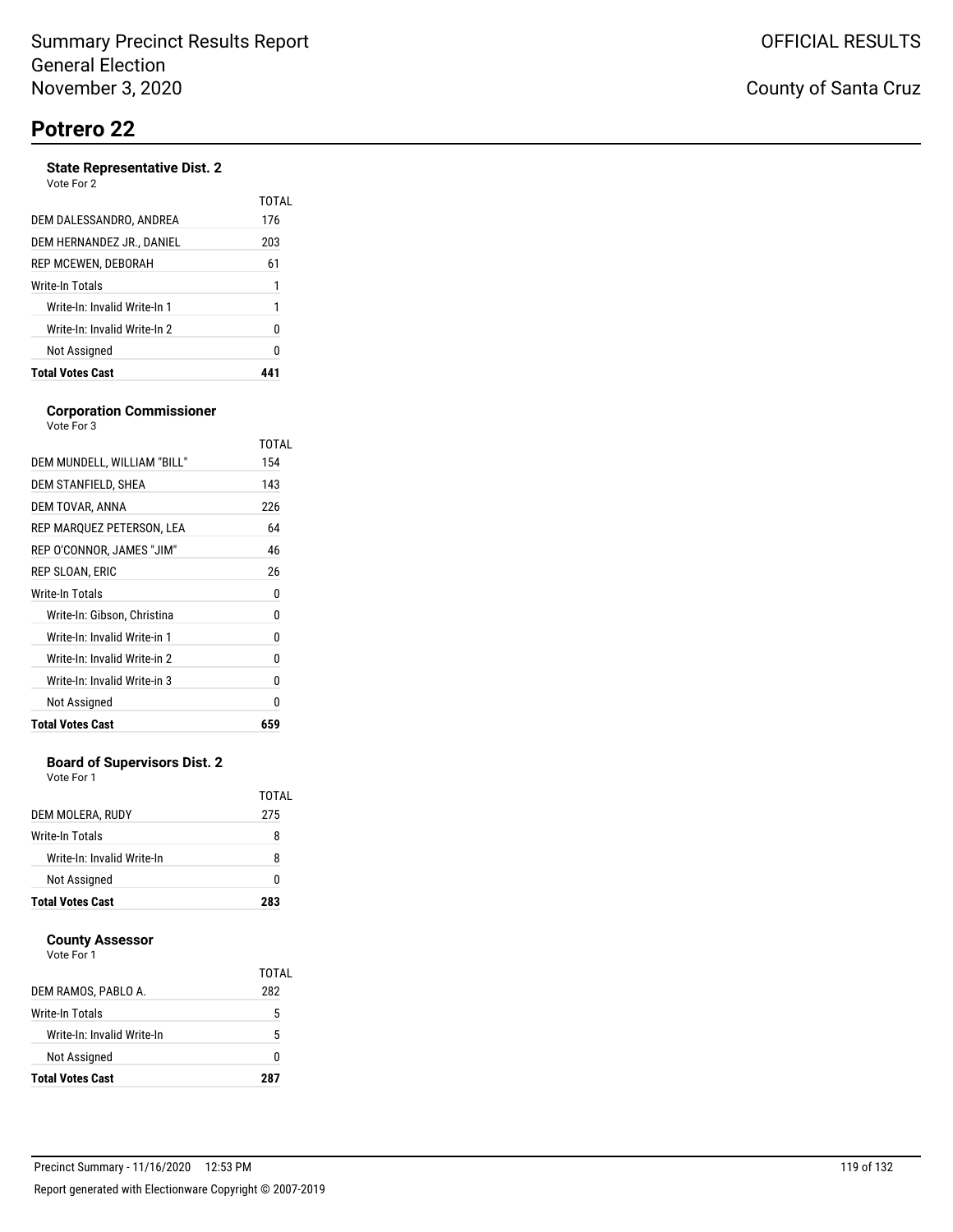### **County Attorney**

| <b>Total Votes Cast</b>    | 289   |
|----------------------------|-------|
| Not Assigned               | ŋ     |
| Write-In: Invalid Write-In | 3     |
| Write-In Totals            | 3     |
| DEM SILVA, GEORGE          | 286   |
|                            | TOTAL |
| Vote For 1                 |       |

### **County Recorder**

Vote For 1

| <b>Total Votes Cast</b>    |       |
|----------------------------|-------|
| Not Assigned               | Ω     |
| Write-In: Invalid Write-In | 1     |
| Write-In Totals            | 1     |
| IND ALVAREZ, DAVID         | 87    |
| DEM SAINZ, SUZANNE "SUZIE" | 221   |
|                            | TOTAI |

## **County School Superintendent**

| Vote For 1 |  |
|------------|--|
|------------|--|

|                            | TOTAL |
|----------------------------|-------|
| DEM VELÁSOUEZ. ALFREDO I.  | 290   |
| Write-In Totals            | 3     |
| Write-In: Invalid Write-In | 3     |
| Not Assigned               | n     |
| <b>Total Votes Cast</b>    | 293   |

#### **County Sheriff**

| <b>Total Votes Cast</b>     | 310   |
|-----------------------------|-------|
| Not Assigned                | 0     |
| Write-In: Invalid Write-In  | 3     |
| Write-In Totals             | 3     |
| IND IBARRA, ANDREW          | 10    |
| IND AGOSTTINI, JOSÉ         | 58    |
| DEM HATHAWAY, JAMES "DAVID" | 239   |
|                             | TOTAL |
| Vote For 1                  |       |

### **County Treasurer**

|                            | TOTAL |
|----------------------------|-------|
| DEM GARDNER GUTFAHR, LIZ   | 287   |
| Write-In Totals            |       |
| Write-In: Invalid Write-In |       |
| Not Assigned               | o     |
| <b>Total Votes Cast</b>    | 291   |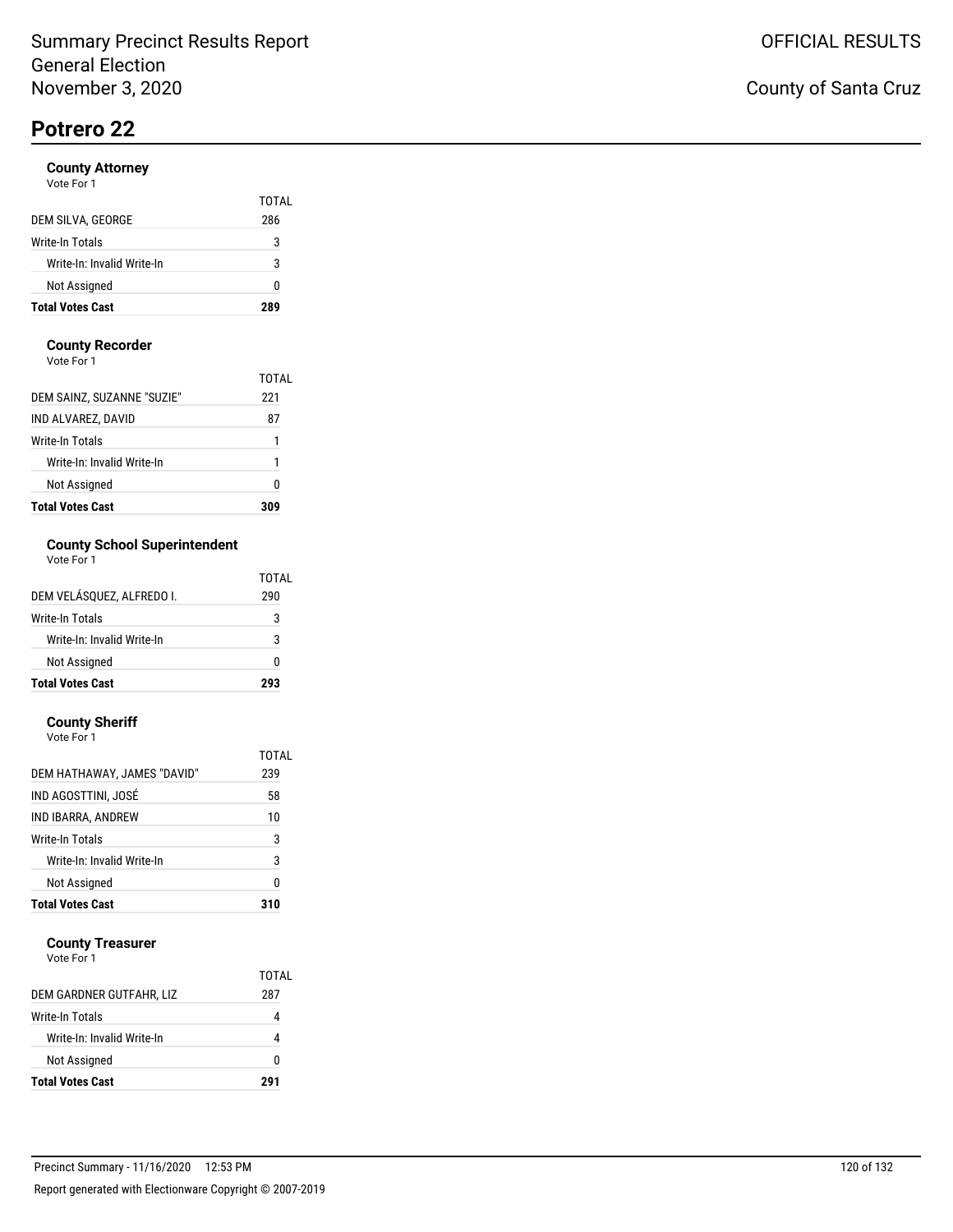### **Supr Ct Retn/BRUTINEL,ROBERT**

| Vote For 1 |  |
|------------|--|
|            |  |

| <b>Total Votes Cast</b> | 276   |
|-------------------------|-------|
| NO.                     | 66    |
| <b>YES</b>              | 210   |
|                         | TOTAL |

### **Supr Ct Retn/GOULD, ANDREW W.**

Vote For 1

| <b>Total Votes Cast</b> | 274   |
|-------------------------|-------|
| NO                      | 77    |
| YES                     | 197   |
|                         | TOTAL |

## **Supr Ct Retn/LOPEZ IV, JOHN**

Vote For 1

| <b>Total Votes Cast</b> | 280   |
|-------------------------|-------|
| NO                      | 57    |
| YES.                    | 223   |
|                         | TOTAL |

### **Ct App Div2/EPPICH, KARL**

Vote For 1

| <b>Total Votes Cast</b> | 271   |
|-------------------------|-------|
| N <sub>0</sub>          | 59    |
| <b>YES</b>              | 212   |
|                         | TOTAL |

### **Ct App Div2/VASQUEZ, GARYE**

Vote For 1

|                         | <b>TOTAL</b> |
|-------------------------|--------------|
| <b>YES</b>              | 233          |
| N <sub>0</sub>          | 46           |
| <b>Total Votes Cast</b> | 279          |

## **Judge of the Superior Court Div. 2**

Vote For 1

| <b>Total Votes Cast</b>    | 297   |
|----------------------------|-------|
| <b>Not Assigned</b>        | N     |
| Write-In: Invalid Write-In | 0     |
| Write-In Totals            | 0     |
| RUEDA. JOSEPH              | 141   |
| ORTEGA, LILIANA            | 156   |
|                            | TOTAI |

### **PROPOSITION 207**

| Vote For 1 |  |
|------------|--|
|            |  |

| <b>Total Votes Cast</b> | 295          |
|-------------------------|--------------|
| NO.                     | 142          |
| <b>YES</b>              | 153          |
|                         | <b>TOTAL</b> |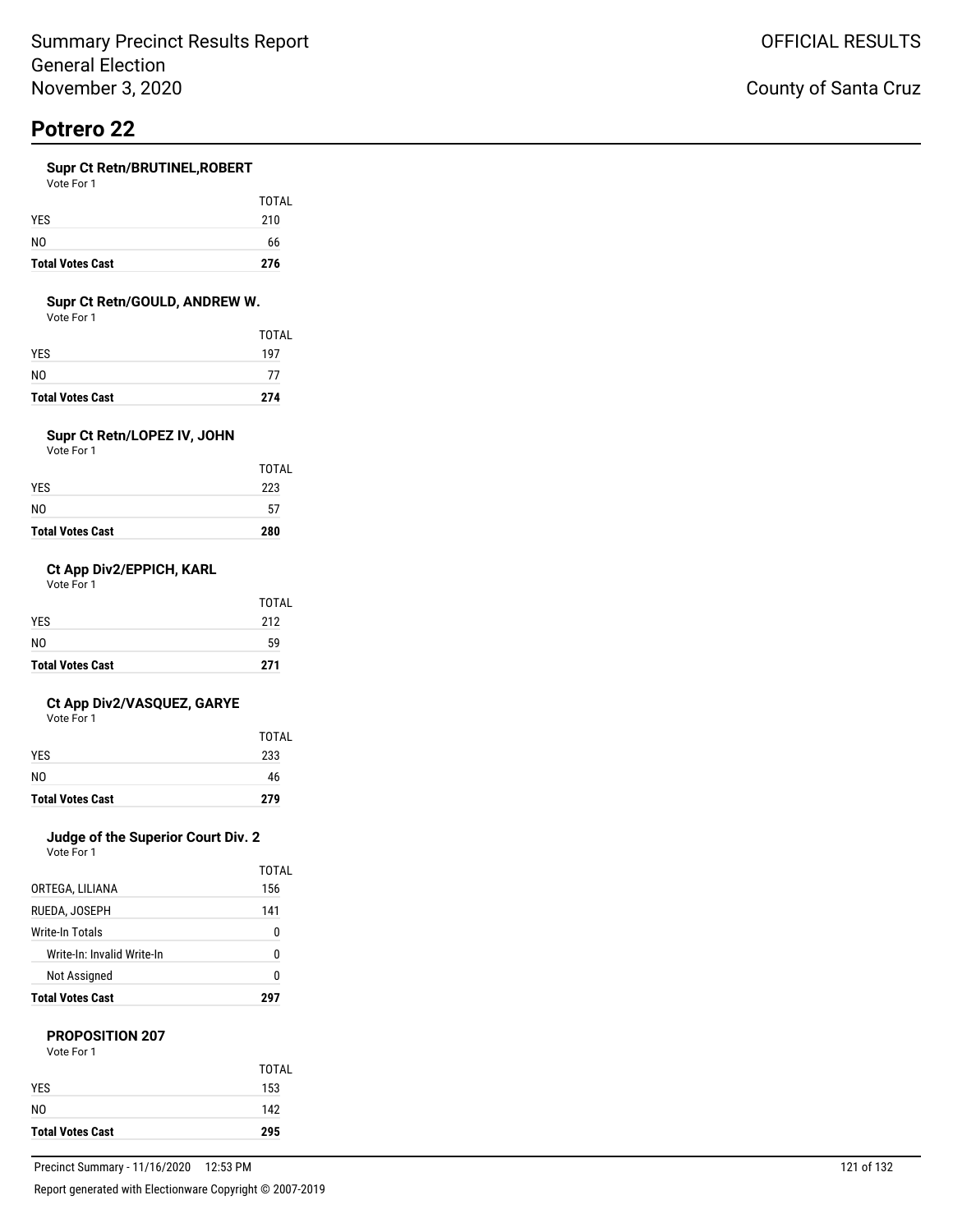#### **PROPOSITION 208** Vote For 1

| <b>Total Votes Cast</b> | 295          |
|-------------------------|--------------|
| NO                      | 94           |
| <b>YES</b>              | 201          |
|                         | <b>TOTAL</b> |
| 1 U U U                 |              |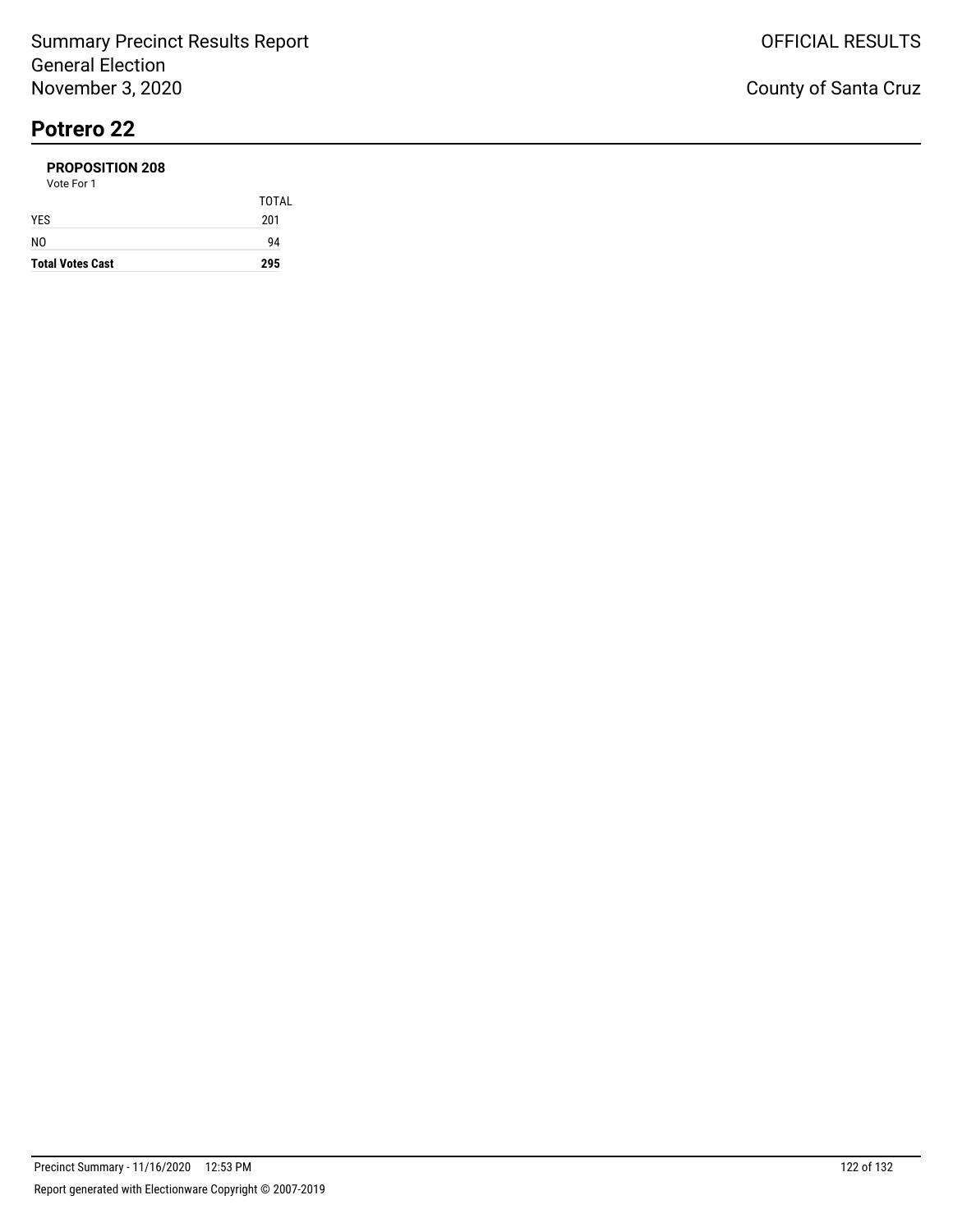## Summary Precinct Results Report General Election November 3, 2020

## County of Santa Cruz

| <b>Statistics</b>         | TOTAL  |
|---------------------------|--------|
| Registered Voters - Total | 69     |
| Ballots Cast - Total      | 52     |
| Voter Turnout - Total     | 75.36% |

#### **Presidential Electors** Vote For 1

| <b>Total Votes Cast</b>    | 52    |
|----------------------------|-------|
| Not Assigned               | 0     |
| Write-In: Simmons. Roze    | 0     |
| Write-In: Hawkins. Walker  | 0     |
| Write-In: Invalid Write-in | 0     |
| Write-In Totals            | 0     |
| LBT JORGENSEN. COHEN       | 0     |
| <b>REP TRUMP, PENCE</b>    | 26    |
| DEM BIDEN, HARRIS          | 26    |
|                            | TOTAL |
| 1 U U U                    |       |

### **U.S. Senator**

Vote For 1

|                               | TOTAL |
|-------------------------------|-------|
| DEM KELLY, MARK               | 25    |
| REP MCSALLY, MARTHA           | 27    |
| Write-In Totals               | 0     |
| Write-In: Invalid Write-in    | 0     |
| Write-In: Dorchester, Matthew | N     |
| Write-In: Haupt, Mathew       | 0     |
| Not Assigned                  | 0     |
| <b>Total Votes Cast</b>       |       |

#### **U.S. Representative in Congress Dist. 3** Vote For 1

|                            | TOTAL |
|----------------------------|-------|
| DEM GRIJALVA, RAÚL         | 22    |
| REP WOOD, DANIEL           | 27    |
| Write-In Totals            | ŋ     |
| Write-In: Invalid Write-in | ŋ     |
| Not Assigned               | ŋ     |
| <b>Total Votes Cast</b>    |       |

### **State Senator Dist. 2**

| Vote For 1 |  |
|------------|--|
|            |  |

| DEM GABALDÓN, ROSANNA<br>REP WORKMAN, MARK<br>Write-In Totals<br>Write-In: Invalid Write-In<br>Not Assigned |             |
|-------------------------------------------------------------------------------------------------------------|-------------|
|                                                                                                             | n           |
|                                                                                                             | n           |
|                                                                                                             | 0           |
|                                                                                                             | 28          |
|                                                                                                             | TOTAL<br>21 |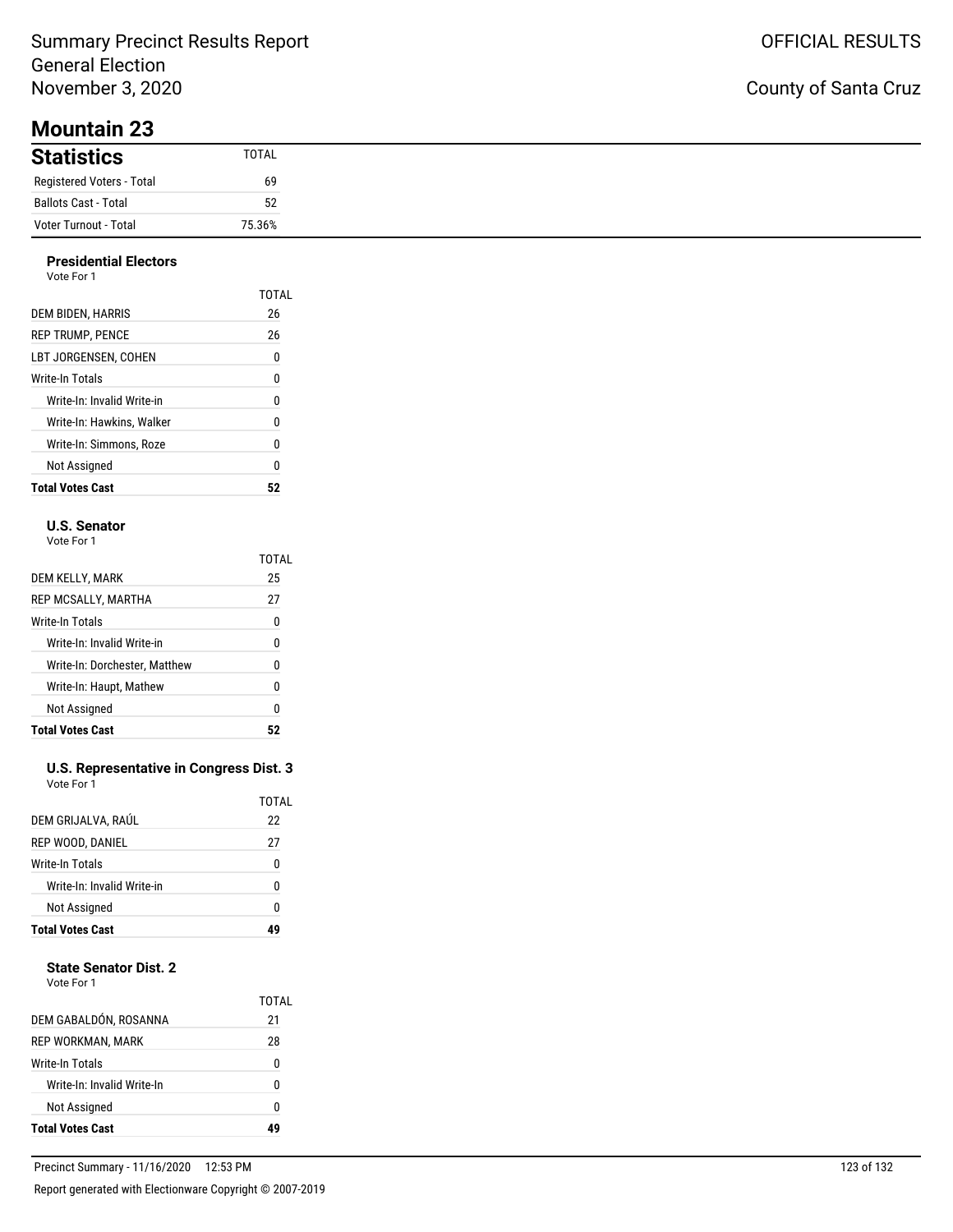### **State Representative Dist. 2**

| Vote For 2 |  |
|------------|--|
|------------|--|

|                              | TOTAL |
|------------------------------|-------|
| DEM DALESSANDRO, ANDREA      | 21    |
| DEM HERNANDEZ JR., DANIEL    | 19    |
| REP MCEWEN, DEBORAH          | 29    |
| Write-In Totals              | 0     |
| Write-In: Invalid Write-In 1 | 0     |
| Write-In: Invalid Write-In 2 | 0     |
| Not Assigned                 | N     |
| <b>Total Votes Cast</b>      |       |

### **Corporation Commissioner**

| Vote For 3                   |       |
|------------------------------|-------|
|                              | TOTAL |
| DEM MUNDELL, WILLIAM "BILL"  | 19    |
| DEM STANFIELD, SHEA          | 17    |
| DEM TOVAR, ANNA              | 19    |
| REP MARQUEZ PETERSON, LEA    | 18    |
| REP O'CONNOR, JAMES "JIM"    | 22    |
| REP SLOAN, ERIC              | 22    |
| Write-In Totals              | 0     |
| Write-In: Gibson, Christina  | 0     |
| Write-In: Invalid Write-in 1 | 0     |
| Write-In: Invalid Write-in 2 | 0     |
| Write-In: Invalid Write-in 3 | 0     |
| Not Assigned                 | U     |
| <b>Total Votes Cast</b>      | 117   |

### **Board of Supervisors Dist. 3**

Vote For 1

| 46          |
|-------------|
| n           |
| 0           |
| 0           |
| 9           |
| 21          |
| TOTAL<br>16 |
|             |

### **County Assessor**

| Vote For 1 |  |
|------------|--|
|            |  |

| <b>Total Votes Cast</b>    | 21    |
|----------------------------|-------|
| Not Assigned               | n     |
| Write-In: Invalid Write-In | 3     |
| Write-In Totals            | 3     |
| DEM RAMOS, PABLO A.        | 28    |
|                            | TOTAL |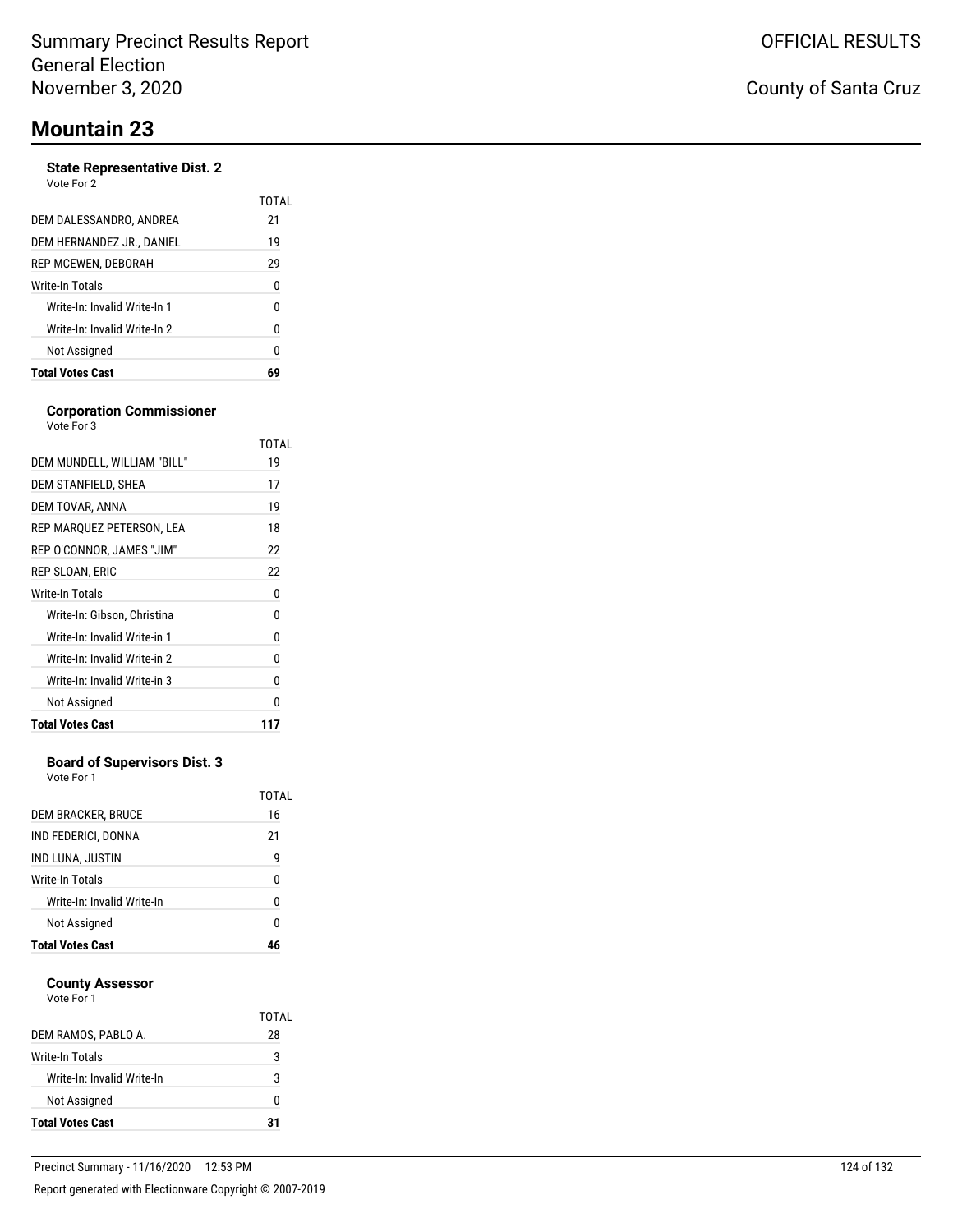### **County Attorney**

| Vote For 1 |  |
|------------|--|
|------------|--|

|                            | TOTAL |
|----------------------------|-------|
| DEM SILVA, GEORGE          | 29    |
| Write-In Totals            | 3     |
| Write-In: Invalid Write-In | 3     |
| Not Assigned               | 0     |
| <b>Total Votes Cast</b>    | 22    |

### **County Recorder**

Vote For 1

| <b>Total Votes Cast</b>    |             |
|----------------------------|-------------|
| Not Assigned               | 0           |
| Write-In: Invalid Write-In | 1           |
| Write-In Totals            | 1           |
| IND ALVAREZ, DAVID         | 21          |
| DEM SAINZ, SUZANNE "SUZIE" | TOTAL<br>23 |

## **County School Superintendent**

| Vote For 1 |  |
|------------|--|
|------------|--|

|                            | TOTAL |
|----------------------------|-------|
| DEM VELÁSOUEZ. ALFREDO I.  | 30    |
| Write-In Totals            | 3     |
| Write-In: Invalid Write-In | 3     |
| Not Assigned               | ŋ     |
| <b>Total Votes Cast</b>    | 33    |

#### **County Sheriff** Vote For 1

| <b>Total Votes Cast</b>     | 45          |
|-----------------------------|-------------|
| Not Assigned                | ۵           |
| Write-In: Invalid Write-In  | 0           |
| Write-In Totals             | 0           |
| IND IBARRA, ANDREW          | 9           |
| IND AGOSTTINI, JOSÉ         | 5           |
| DEM HATHAWAY, JAMES "DAVID" | TOTAL<br>31 |
| <u>vuusi Uit</u>            |             |

### **County Treasurer**

|                            | TOTAI |
|----------------------------|-------|
| DEM GARDNER GUTFAHR, LIZ   | 31    |
| Write-In Totals            | 3     |
| Write-In: Invalid Write-In | 3     |
| Not Assigned               | o     |
| <b>Total Votes Cast</b>    | 34    |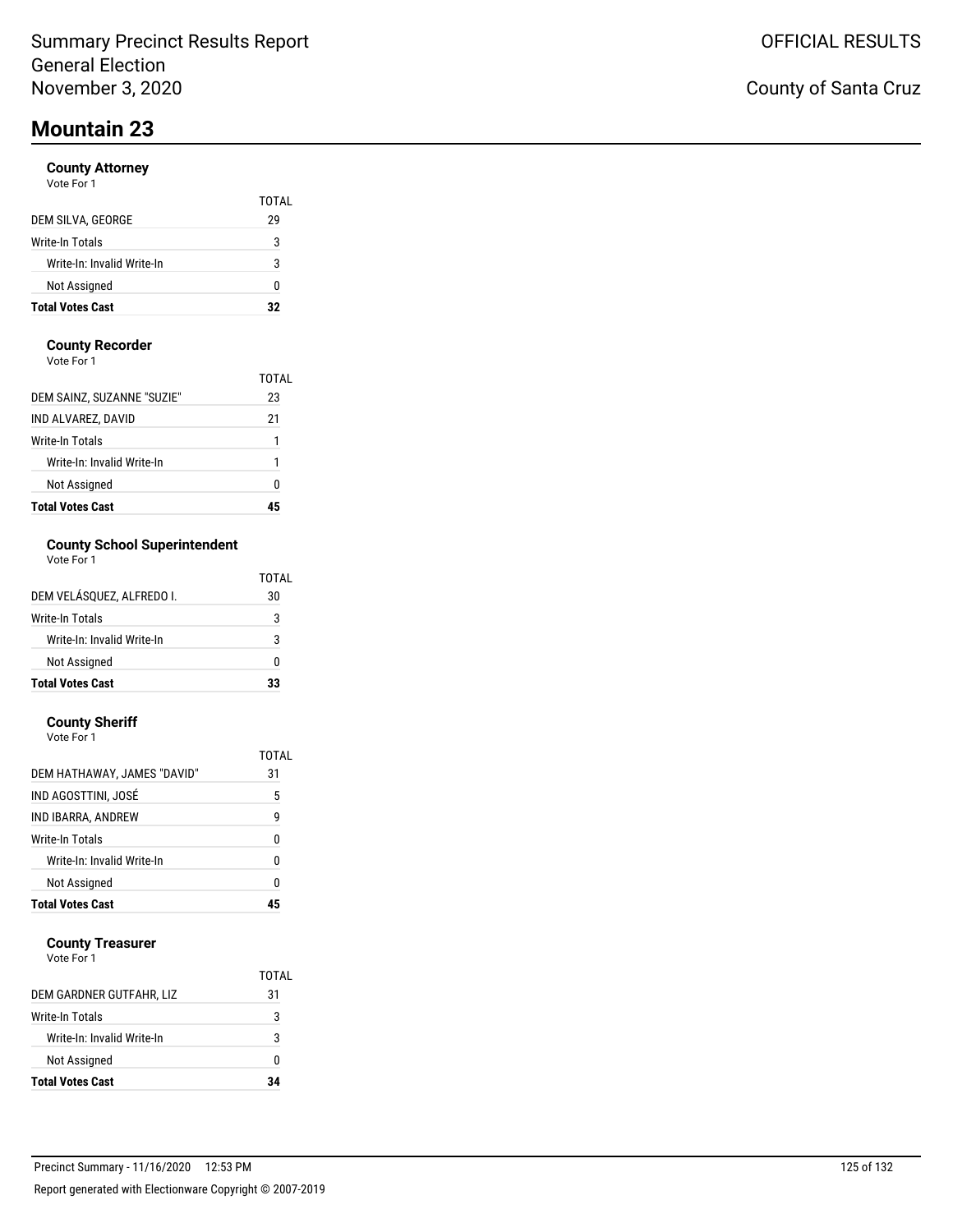#### **Supr Ct Retn/BRUTINEL,ROBERT**  $V_{\alpha+}$

| VOLE FOL I |  |  |
|------------|--|--|
|            |  |  |
|            |  |  |

| <b>Total Votes Cast</b> | 36 |
|-------------------------|----|
| NO.                     |    |
| <b>YES</b>              | 35 |

TOTAL

### **Supr Ct Retn/GOULD, ANDREW W.**

Vote For 1

|                         | <b>TOTAL</b> |
|-------------------------|--------------|
| YES                     | 34           |
| NO                      | っ            |
| <b>Total Votes Cast</b> | 36           |

### **Supr Ct Retn/LOPEZ IV, JOHN**

Vote For 1

| <b>Total Votes Cast</b> | 35           |
|-------------------------|--------------|
| N0                      | っ            |
| YES                     | 33           |
|                         | <b>TOTAL</b> |

### **Ct App Div2/EPPICH, KARL**

Vote For 1

| <b>Total Votes Cast</b> | 35           |
|-------------------------|--------------|
| N <sub>0</sub>          | 1            |
| <b>YES</b>              | 34           |
|                         | <b>TOTAL</b> |

### **Ct App Div2/VASQUEZ, GARYE**

Vote For 1

|                         | <b>TOTAL</b> |
|-------------------------|--------------|
| <b>YES</b>              | 32           |
| N <sub>0</sub>          | ঽ            |
| <b>Total Votes Cast</b> | 35           |

## **Judge of the Superior Court Div. 2**

Vote For 1

| <b>Total Votes Cast</b>    | 40    |
|----------------------------|-------|
| <b>Not Assigned</b>        | N     |
| Write-In: Invalid Write-In | 0     |
| Write-In Totals            | 0     |
| RUEDA. JOSEPH              | 15    |
| ORTEGA, LILIANA            | 25    |
|                            | TOTAL |

# **PROPOSITION 207**

| Vote For 1 |  |  |
|------------|--|--|
|            |  |  |

|                         | <b>TOTAL</b> |
|-------------------------|--------------|
| <b>YES</b>              | 33           |
| N <sub>0</sub>          | 13           |
| <b>Total Votes Cast</b> | 46           |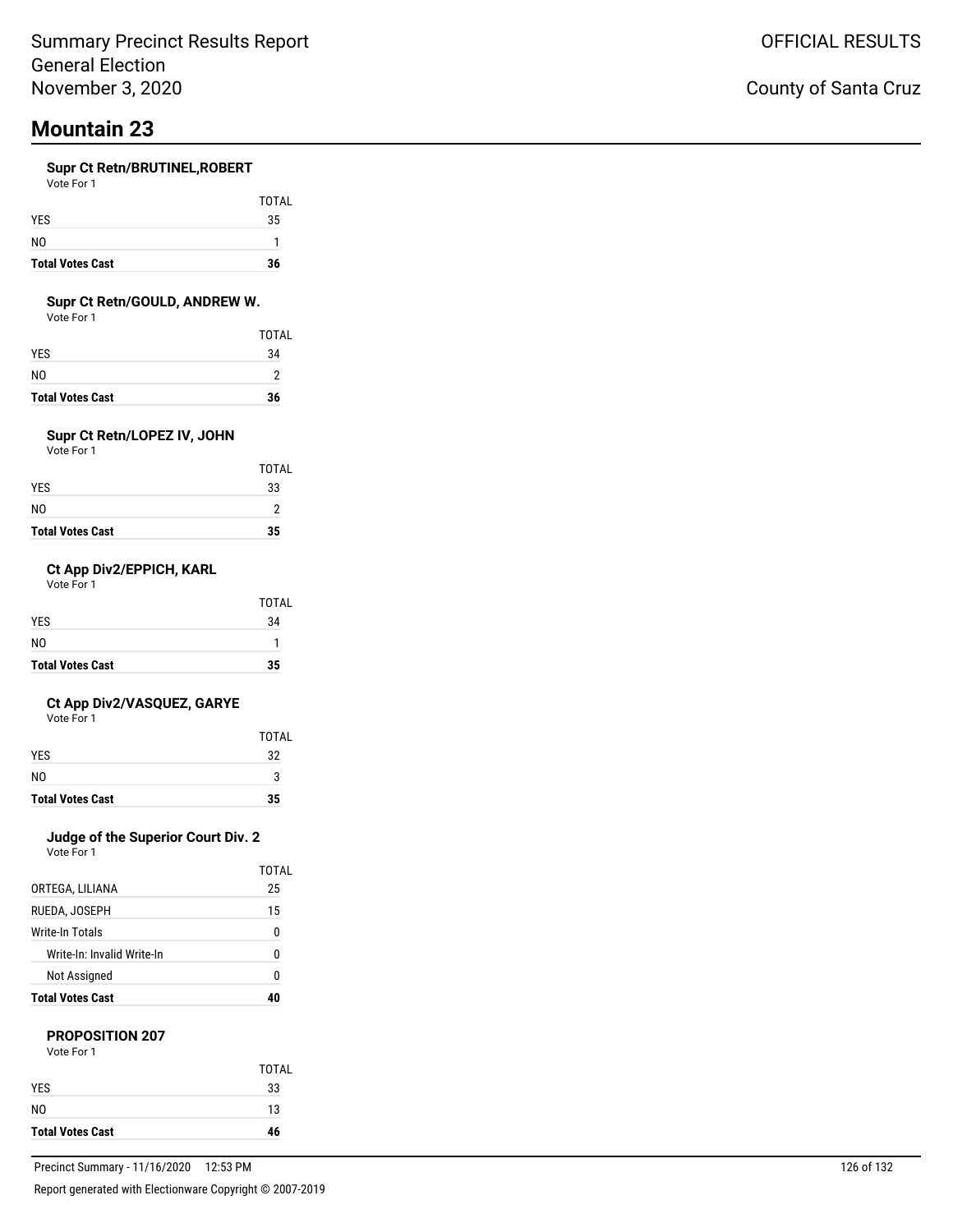#### **PROPOSITION 208** Vote For 1

| <b>Total Votes Cast</b> | 48           |
|-------------------------|--------------|
| NO                      | 27           |
| <b>YES</b>              | 21           |
|                         | <b>TOTAL</b> |
| VULT FUIT               |              |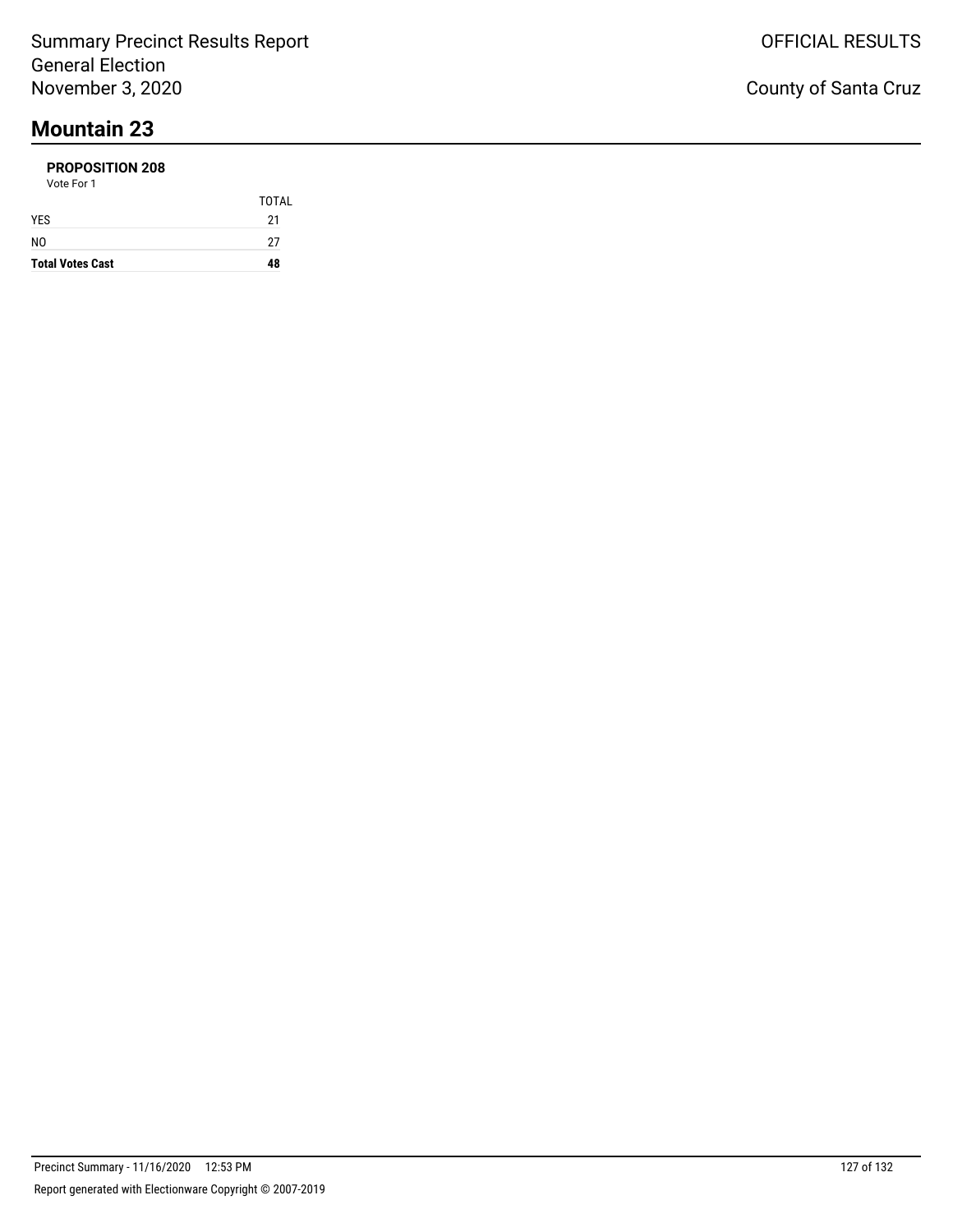## Summary Precinct Results Report General Election November 3, 2020

# **Lake Patagonia 24**

| <b>Statistics</b>           | TOTAL  |
|-----------------------------|--------|
| Registered Voters - Total   | 153    |
| <b>Ballots Cast - Total</b> | 131    |
| Voter Turnout - Total       | 85.62% |

#### **Presidential Electors** Vote For 1

| <b>Total Votes Cast</b>    | 131   |
|----------------------------|-------|
| Not Assigned               | 0     |
| Write-In: Simmons. Roze    | 0     |
| Write-In: Hawkins. Walker  | 0     |
| Write-In: Invalid Write-in | 0     |
| Write-In Totals            | 0     |
| LBT JORGENSEN. COHEN       | 4     |
| <b>REP TRUMP. PENCE</b>    | 54    |
| DEM BIDEN, HARRIS          | 73    |
| VULT FUIT                  | TOTAL |

### **U.S. Senator**

Vote For 1

|                               | TOTAL |
|-------------------------------|-------|
| DEM KELLY, MARK               | 73    |
| REP MCSALLY, MARTHA           | 56    |
| Write-In Totals               | 1     |
| Write-In: Invalid Write-in    | 1     |
| Write-In: Dorchester, Matthew | N     |
| Write-In: Haupt, Mathew       | ŋ     |
| Not Assigned                  | ŋ     |
| <b>Total Votes Cast</b>       | 130   |

#### **U.S. Representative in Congress Dist. 3** Vote For 1

|                            | TOTAL |
|----------------------------|-------|
| DEM GRIJALVA, RAÚL         | 72    |
| REP WOOD, DANIEL           | 58    |
| Write-In Totals            | 0     |
| Write-In: Invalid Write-in | ŋ     |
| Not Assigned               | ŋ     |
| <b>Total Votes Cast</b>    | 130   |

### **State Senator Dist. 2**

| Vote For |  |
|----------|--|
|          |  |

| <b>Total Votes Cast</b>    | 17v         |
|----------------------------|-------------|
| Not Assigned               | U           |
| Write-In: Invalid Write-In | n           |
| Write-In Totals            | 0           |
| REP WORKMAN, MARK          | 57          |
| DEM GABALDÓN, ROSANNA      | TOTAL<br>72 |
|                            |             |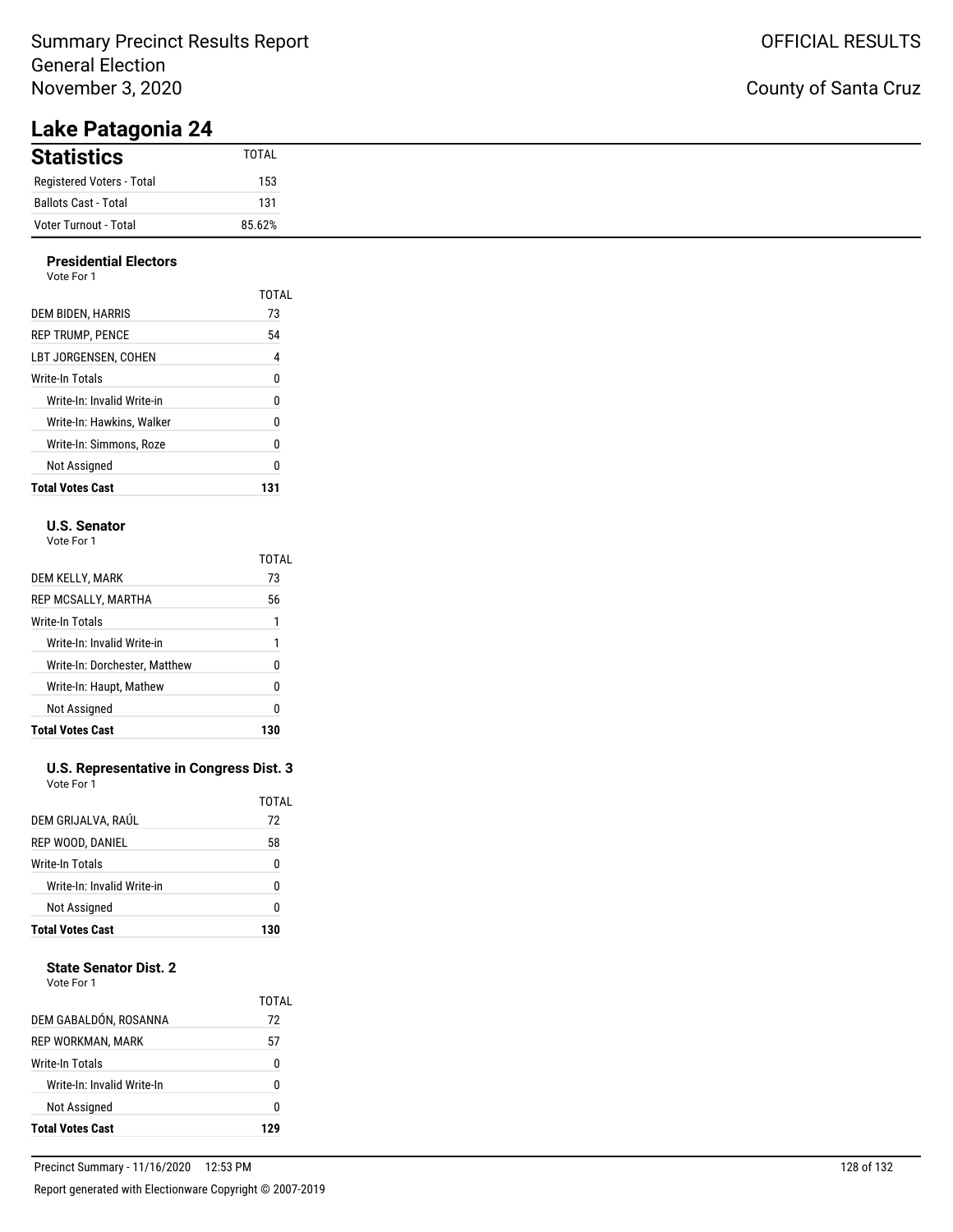#### **State Representative Dist. 2** Vote For 2

| <b>Total Votes Cast</b>      | 184   |
|------------------------------|-------|
| Not Assigned                 | 0     |
| Write-In: Invalid Write-In 2 | 0     |
| Write-In: Invalid Write-In 1 | 0     |
| Write-In Totals              | 0     |
| REP MCEWEN, DEBORAH          | 58    |
| DEM HERNANDEZ JR., DANIEL    | 59    |
| DEM DALESSANDRO. ANDREA      | 67    |
|                              | TOTAI |

#### **Corporation Commissioner** Vote For 3

| DEM MUNDELL, WILLIAM "BILL"<br>DEM STANFIELD, SHEA | 61<br>62 |
|----------------------------------------------------|----------|
|                                                    |          |
|                                                    |          |
| DEM TOVAR, ANNA                                    | 71       |
| REP MARQUEZ PETERSON, LEA                          | 43       |
| REP O'CONNOR, JAMES "JIM"                          | 50       |
| REP SLOAN, ERIC                                    | 44       |
| <b>Write-In Totals</b>                             | 0        |
| Write-In: Gibson, Christina                        | 0        |
| Write-In: Invalid Write-in 1                       | 0        |
| Write-In: Invalid Write-in 2                       | 0        |
| Write-In: Invalid Write-in 3                       | 0        |
| Not Assigned                                       | 0        |
| <b>Total Votes Cast</b>                            | 331      |

### **Board of Supervisors Dist. 3**

Vote For 1

| DEM BRACKER, BRUCE         | TOTAL<br>59 |
|----------------------------|-------------|
| IND FEDERICI, DONNA        | 50          |
| IND LUNA, JUSTIN           | 14          |
| Write-In Totals            | 0           |
| Write-In: Invalid Write-In | n           |
| Not Assigned               | N           |
| <b>Total Votes Cast</b>    |             |

#### **County Assessor** Vote For 1

| Not Assigned               | n     |
|----------------------------|-------|
| Write-In: Invalid Write-In | 2     |
| Write-In Totals            | 2     |
| DEM RAMOS, PABLO A.        | 88    |
| VULT FUIT                  | TOTAL |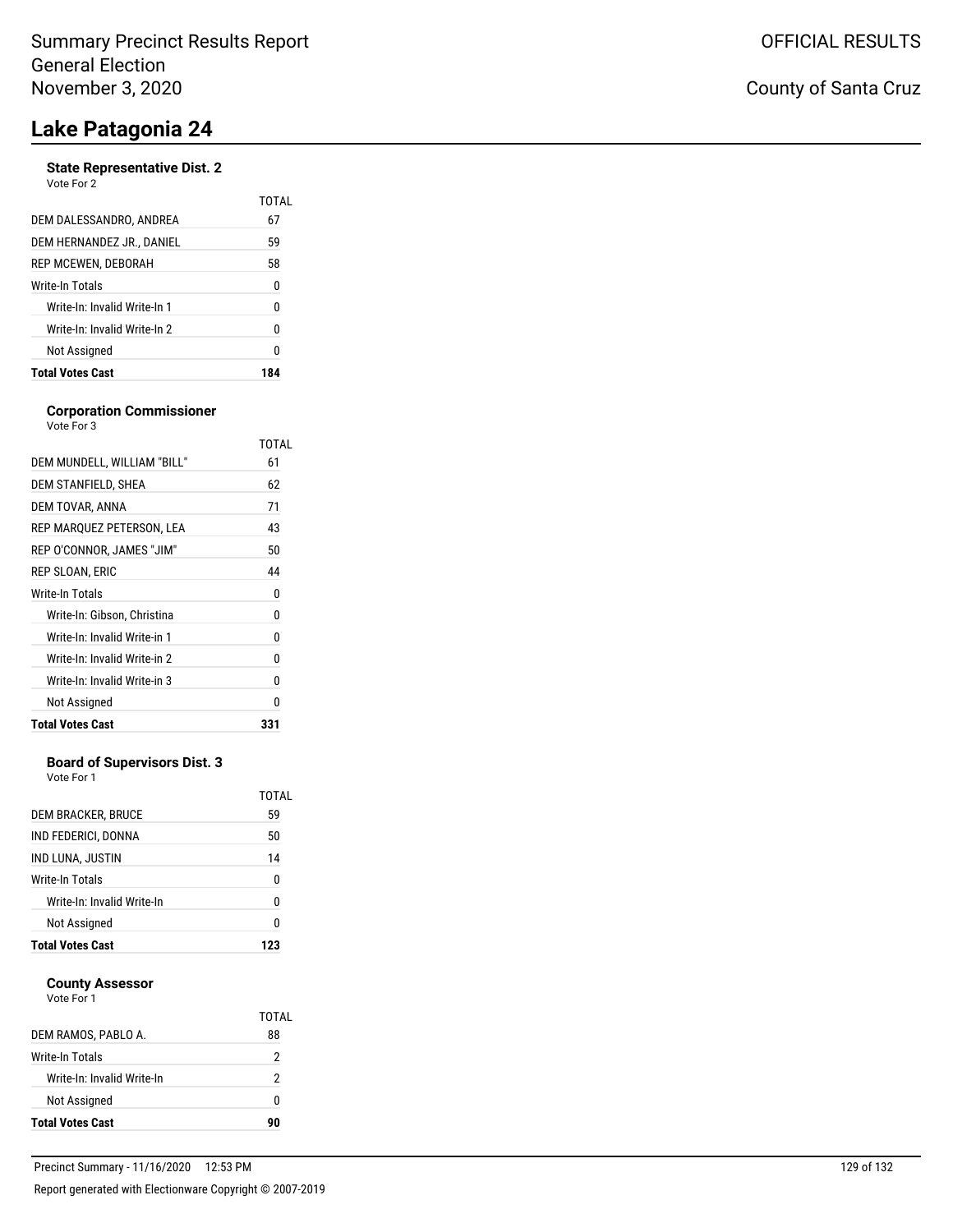### **County Attorney**

| <b>Total Votes Cast</b>    | 90          |
|----------------------------|-------------|
| Not Assigned               | 0           |
| Write-In: Invalid Write-In | 1           |
| Write-In Totals            | 1           |
| DEM SILVA, GEORGE          | TOTAL<br>89 |
| Vote For 1                 |             |

#### **County Recorder**

Vote For 1

| <b>Total Votes Cast</b>    | 177   |
|----------------------------|-------|
| Not Assigned               | 0     |
| Write-In: Invalid Write-In | 1     |
| Write-In Totals            | 1     |
| IND ALVAREZ, DAVID         | 39    |
| DEM SAINZ, SUZANNE "SUZIE" | 82    |
|                            | TOTAL |

## **County School Superintendent**

| Vote For 1 |  |
|------------|--|
|------------|--|

|                            | TOTAL |
|----------------------------|-------|
| DEM VELÁSOUEZ. ALFREDO I.  | 89    |
| Write-In Totals            |       |
| Write-In: Invalid Write-In |       |
| Not Assigned               | n     |
| <b>Total Votes Cast</b>    | 90    |

## **County Sheriff**

| <b>Total Votes Cast</b>     | 123   |
|-----------------------------|-------|
| Not Assigned                | 0     |
| Write-In: Invalid Write-In  | 0     |
| Write-In Totals             | 0     |
| IND IBARRA, ANDREW          | 17    |
| IND AGOSTTINI, JOSÉ         | 12    |
| DEM HATHAWAY, JAMES "DAVID" | 94    |
|                             | TOTAL |
| Vote For 1                  |       |

#### **County Treasurer**

Vote For 1

|                            | TOTAI |
|----------------------------|-------|
| DEM GARDNER GUTFAHR, LIZ   | 90    |
| Write-In Totals            |       |
| Write-In: Invalid Write-In |       |
| Not Assigned               | 0     |
| <b>Total Votes Cast</b>    |       |

## County of Santa Cruz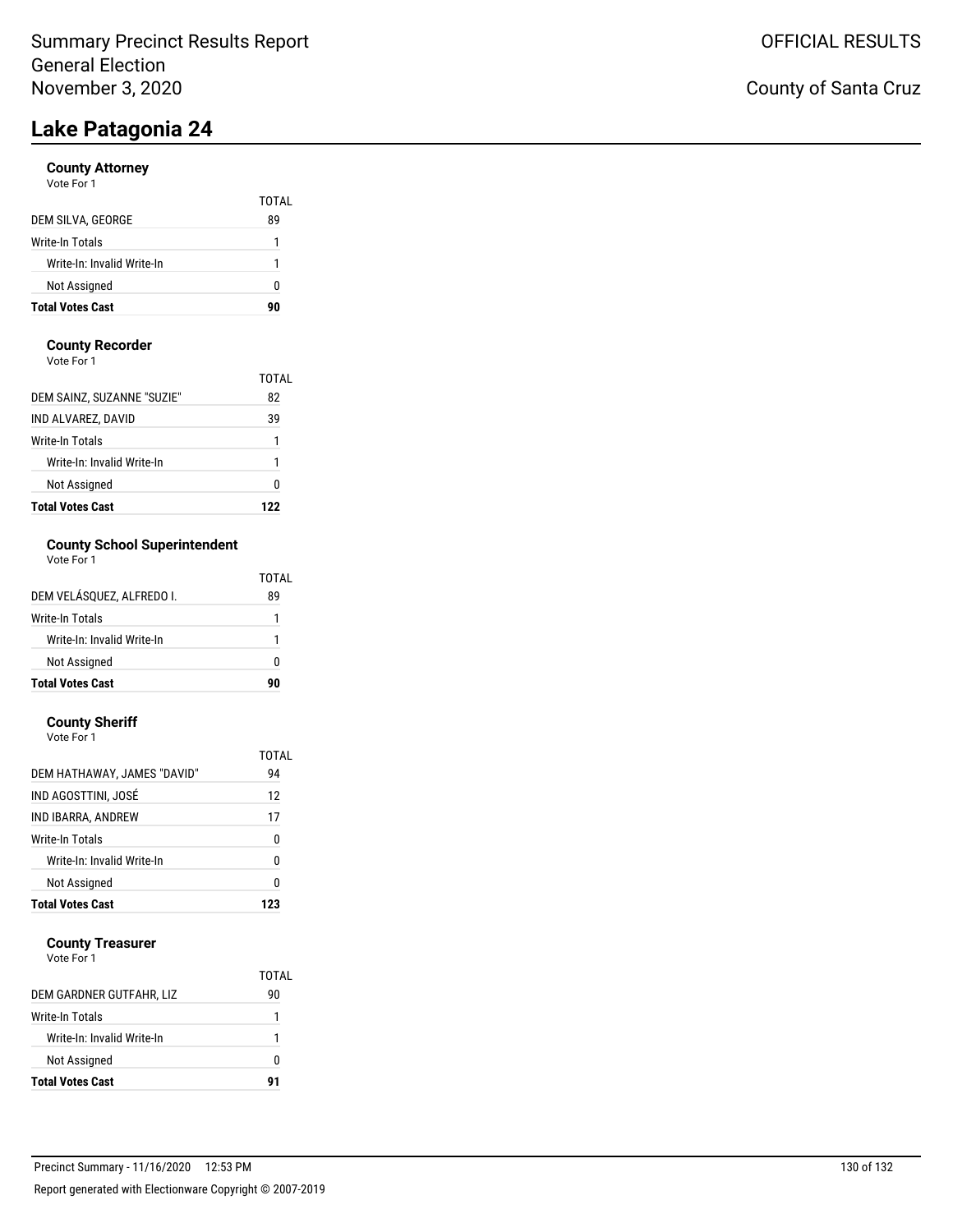### **Supr Ct Retn/BRUTINEL,ROBERT**

| Vote For 1     |              |
|----------------|--------------|
|                | <b>TOTAL</b> |
| <b>YES</b>     | 74           |
| N <sub>0</sub> | 38           |

**Total Votes Cast 112**

### **Supr Ct Retn/GOULD, ANDREW W.**

Vote For 1

|                         | TOTAL |
|-------------------------|-------|
| YES.                    | 63    |
| NO                      | 48    |
| <b>Total Votes Cast</b> | 111   |

### **Supr Ct Retn/LOPEZ IV, JOHN**

Vote For 1

|                         | <b>TOTAL</b> |
|-------------------------|--------------|
| YES                     | 70           |
| NO                      | 42           |
| <b>Total Votes Cast</b> | 112          |

### **Ct App Div2/EPPICH, KARL**

Vote For 1

| <b>Total Votes Cast</b> | 112          |
|-------------------------|--------------|
| N <sub>0</sub>          | 38           |
| <b>YES</b>              | 74           |
|                         | <b>TOTAL</b> |

### **Ct App Div2/VASQUEZ, GARYE**

Vote For 1

|                         | TOTAL |
|-------------------------|-------|
| <b>YES</b>              | 82    |
| N <sub>0</sub>          | 30    |
| <b>Total Votes Cast</b> | 112   |

## **Judge of the Superior Court Div. 2**

Vote For 1

|                            | TOTAL |
|----------------------------|-------|
| ORTEGA, LILIANA            | 73    |
| RUEDA, JOSEPH              | 37    |
| Write-In Totals            | 0     |
| Write-In: Invalid Write-In | N     |
| Not Assigned               | N     |
| <b>Total Votes Cast</b>    | 110   |

### **PROPOSITION 207**

| Vote For 1 |            |
|------------|------------|
|            | <b>TOT</b> |
| YES        | 84         |
|            |            |

NO 45 **Total Votes Cast 129**

TOTAL